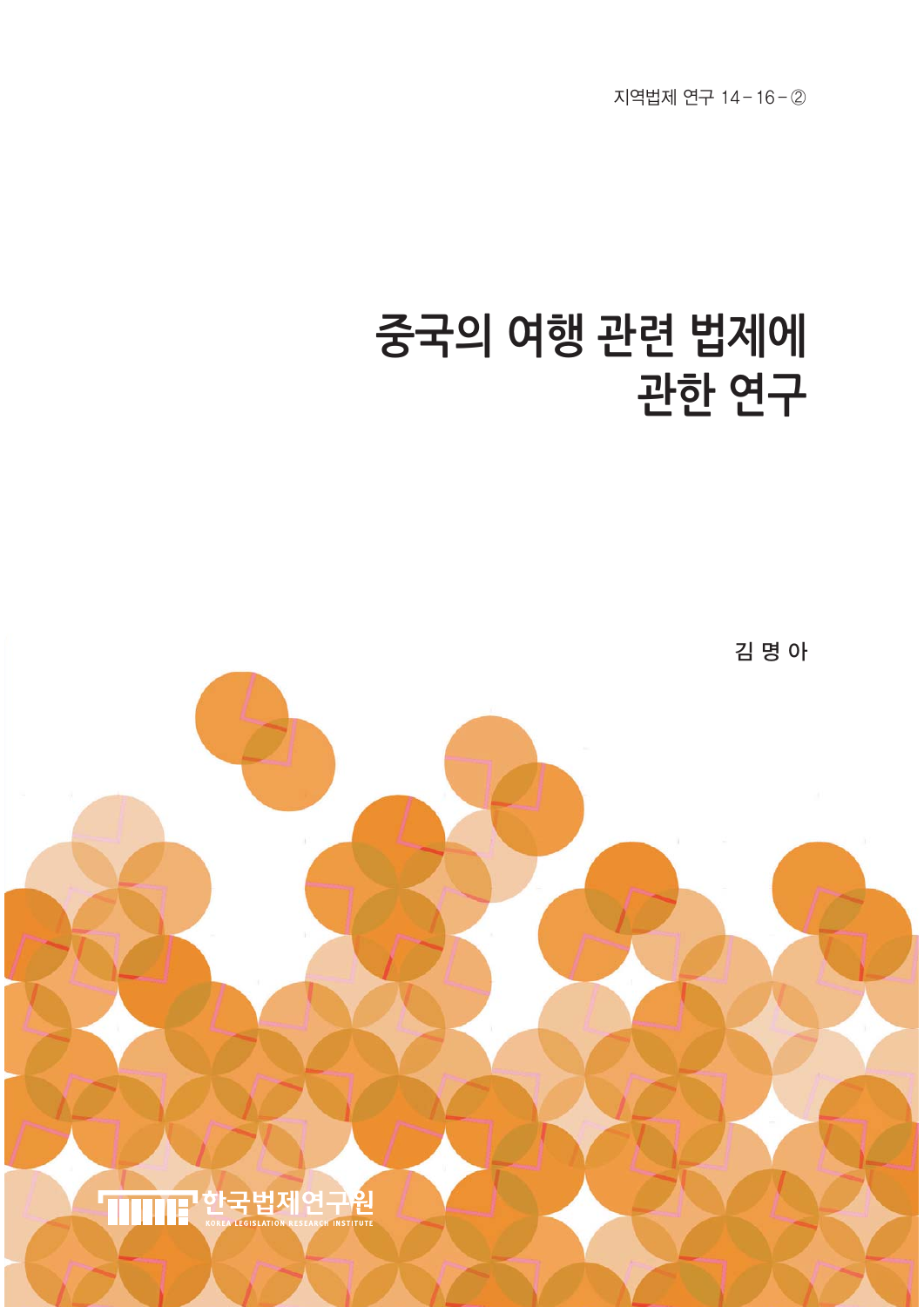지역법제 연구 14-16-2

## 중국의 여행 관련 법제에 관한 연구

김 명 아

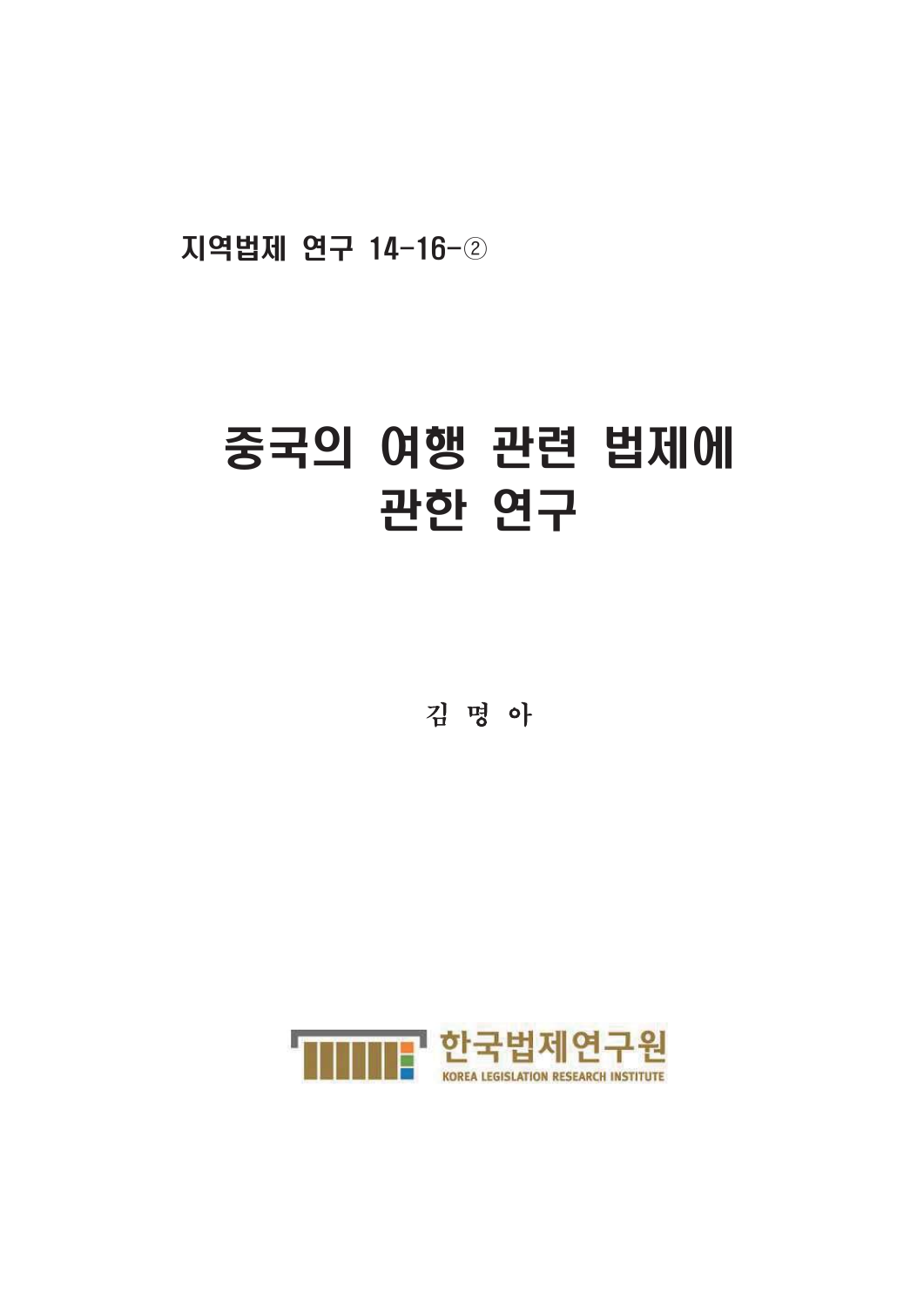# 중국의 여행 관련 법제에 관한 연구

## A Study on the Tourism Laws of the People's Republic of China

연구자 : 김명아(부연구위원) Kim, Myoung-Ah

2014. 9. 8.

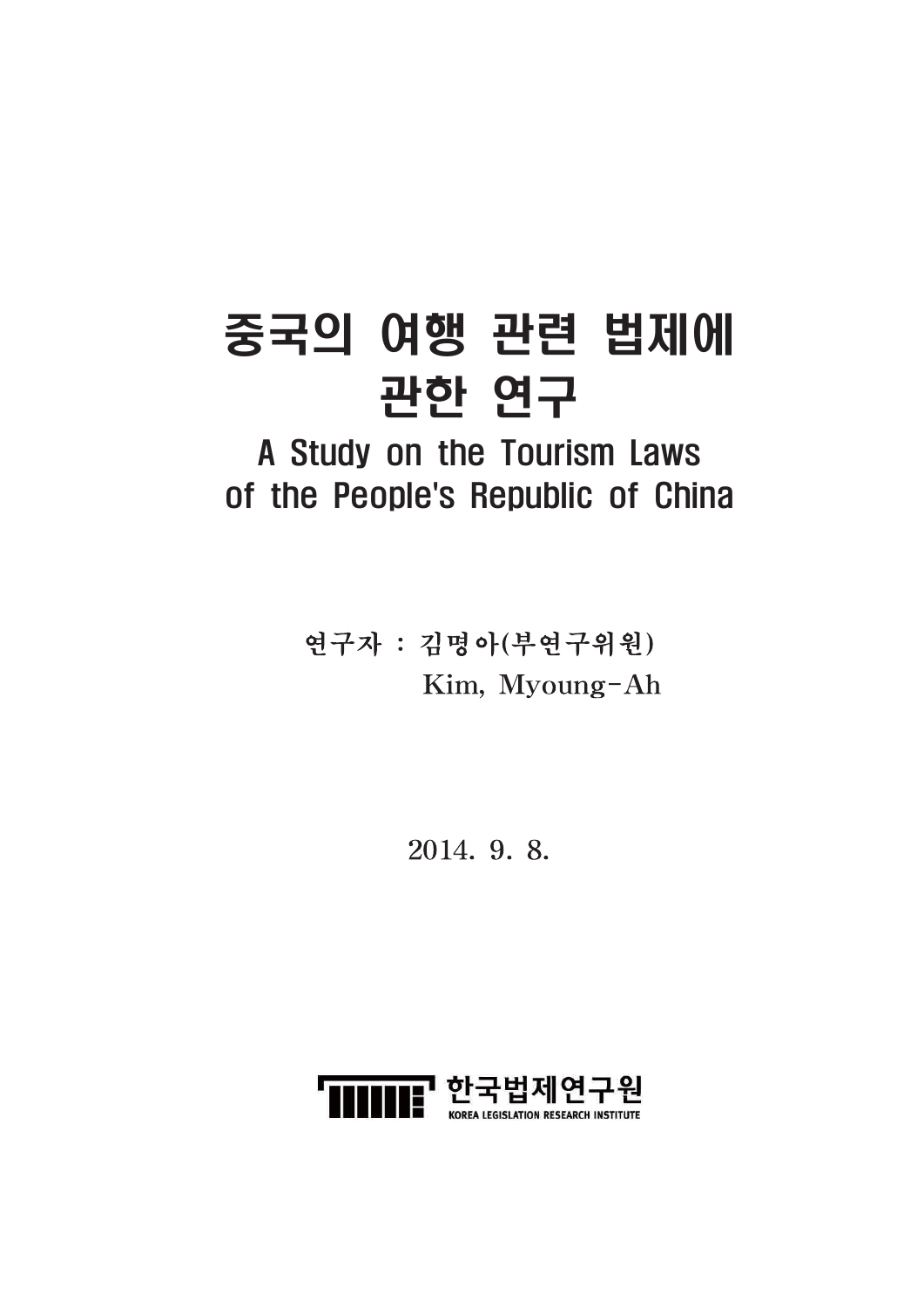## 요 약 문

## I. 배경 및 목적

- □ 중국은 2013년 4월 25일 「여유법(旅游法)」을 제정하였으며, 동법은 같은 해 10월 1일부터 시행되어 오고 있음.
- □ 중국은 「여유법」 제정과 시행을 통하여 관광업의 건전한 발전 을 도모하고, 관광시장의 질서를 규범화하고자 노력하고 있음.
- □ 2014년 현재 우리나라의 외국인관광객 중에서 중국인 관광 객이 1위를 차지하고 있음. 따라서, 중국의 「여유법」의 제 정은 국내 관광산업에도 일정한 영향을 주고 있음.
- □ 관광업 관련 실무계에서는 중국 여행 관련 법제에 대한 상 세한 분석과 연구를 필요로 하고 있으나, 중국의 「여유법」 과 여행 관련 법제에 대한 상세한 분석과 연구가 부족함.
- □ 본 연구에서는 중국의 여행 관련 법제에 대한 연구를 수행 함으로써. 우리나라 관광업의 대 중국관광객 유치 방안과 우리나라 관광업의 발전에 대한 시사점을 도출하도록 함.

## Ⅱ. 주요 내용

□ 중국의 여행 관련 법규로는 「여행사 조례(旅行社条例)」 및 『여행사 조례 실시세칙(旅行社条例实施细则)』, 『중국공민 출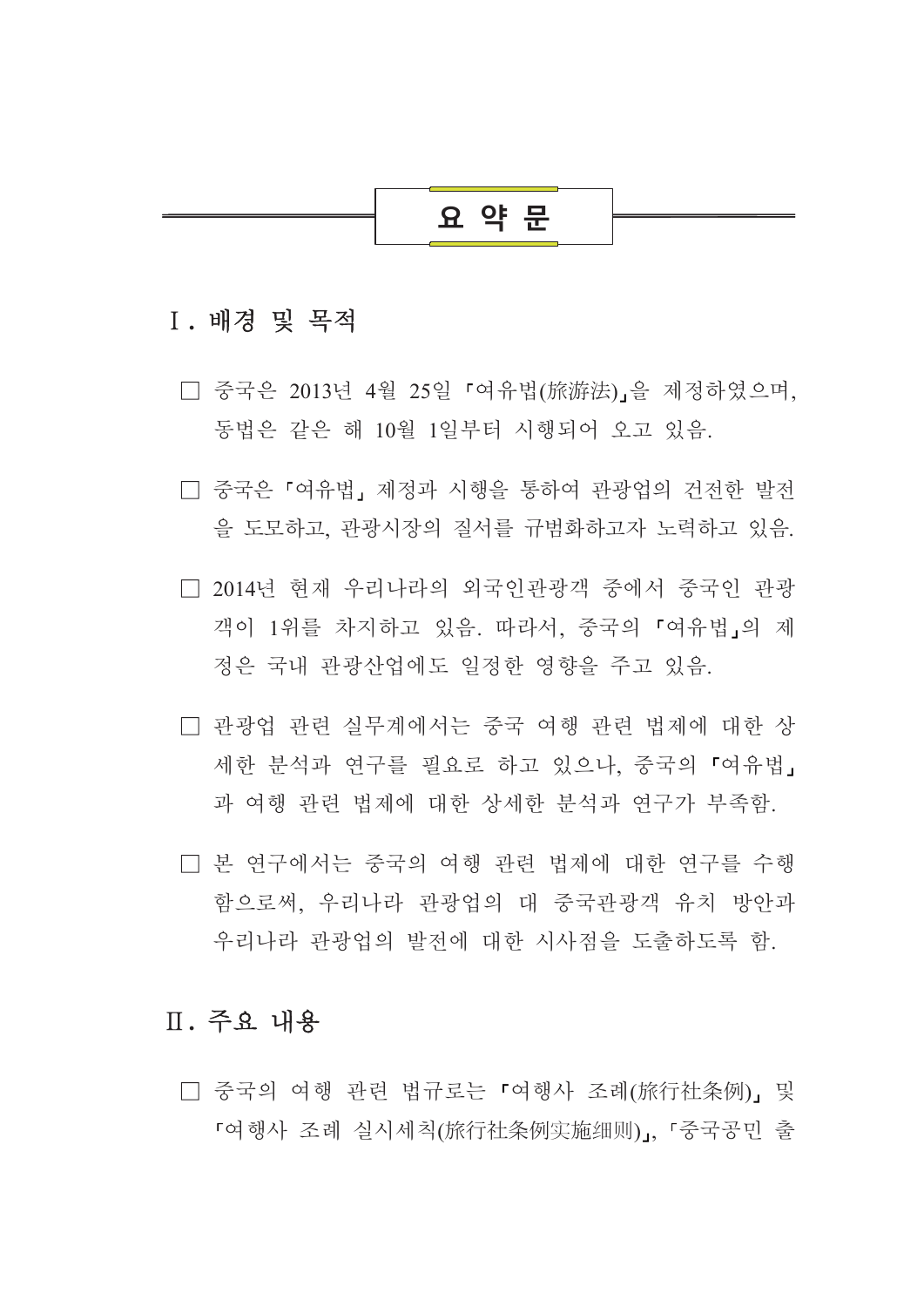국 여유 관리방법(中国公民出国旅游管理办法), 등이 있으며. 『여유법』은 2013년 10월 1일부터 시행되어오고 있음.

- □ 중국인 관광객들의 관광품질과 서비스에 대한 기대가 높아 짐에 따라 『여유법』에서는 관광객과 관광사업자의 합법적인 권익을 보호하는데 중점을 두고 여행사를 포함한 관광사업 자의 경영행위에 대하여 엄격한 행위규제를 도입하였음.
- □ 또한. 동법에서는 정부가 관광공공서비스 제공의 책임 주 체로서 관광 안전, 가격 관리, 시장 감독과 관리 등에 대한 역할을 할 것을 강조하고 있음.
- □ 중국의 『여유법』 시행에 따라 중소규모 여행사 내지 쇼핑 수수료 등에 의존하는 최저가 과광상품이 사라지고 다체과 광상품 가격이 인상되면서. 관광업 구조 변화가 일어날 것 으로 예측된 바 있음.
- □ 그러나, 중국 단체관광 시장의 위축이 우려한 중국 국가여 유국은 2013년 12월 16일 『여유법 제35조의 엄격한 집행에 관한 유관 규정의 통지,를 통하여 사전서면계약을 통해 저 가단체관광의 가능성을 다시 열어 줌.
- □ 「여유법」시행을 계기로 한국 관광에 대한 이미지 제고와 함께 한국 관광시장의 건전성 확보 방안 및 여행사 간 공 정거래를 정착시킬 수 있는 한국 정부의 지속적인 정책적 대응이 필요함.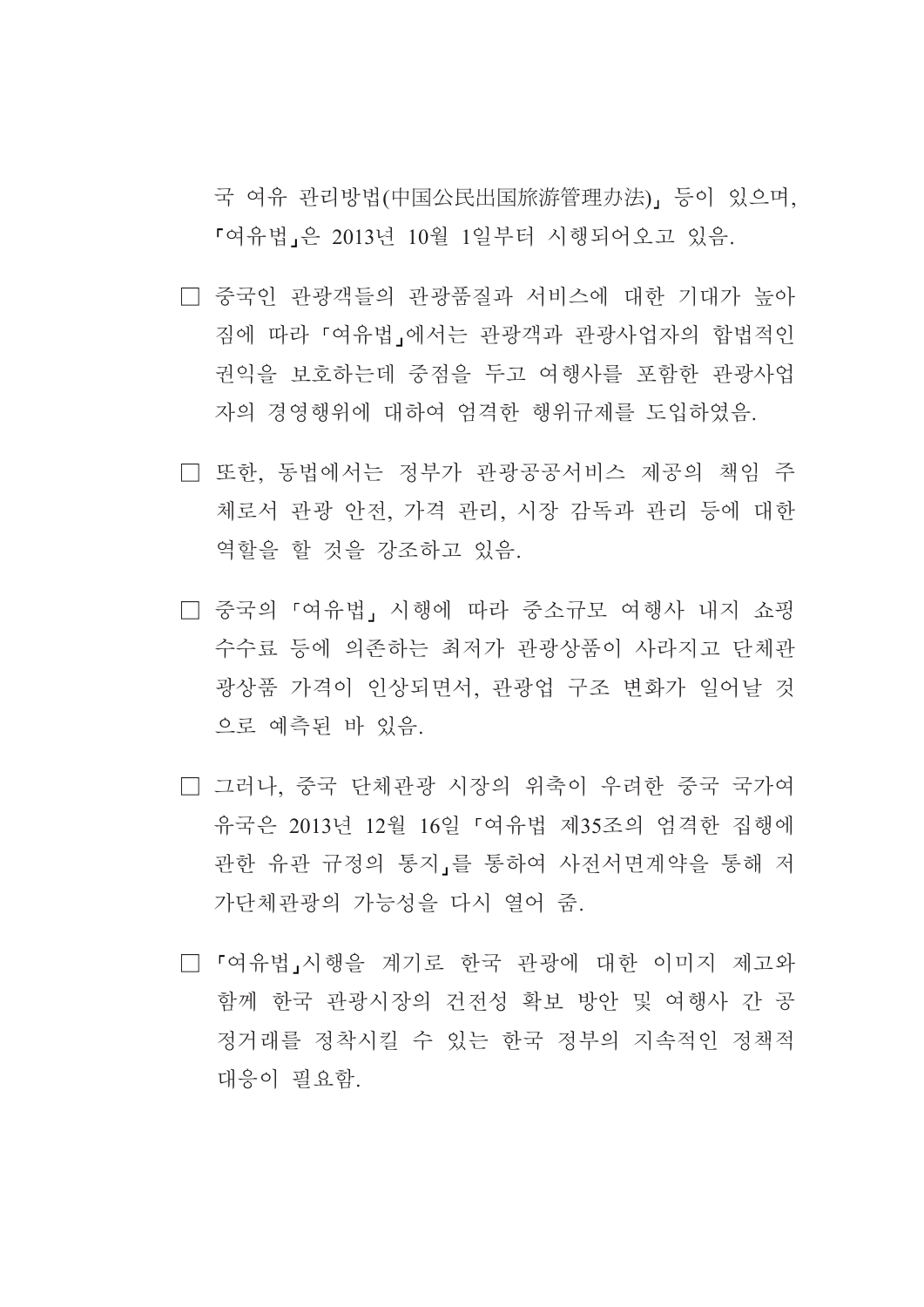- 다수 쇼핑 위주의 저가다체과광상품에서 벗어나 다양한 과 광상품 개발로 품질을 제고하고, 한국 재방문 관광객 비율 을 높여야 함.
- 관광산업 발전을 위한 한-중 양국의 정부간 협력체계를 더욱 강화해가야 하며, 관광산업의 육성을 위한 다양한 입법적 조 치가 뒷받침 되어야 함.

## Ⅲ. 기대효과

- □ 우리나라 여행업과 관광업 발전을 위한 법제 기초자료를 제공하여, 아직 한국에 구체적으로 소개되지 않은 중국의 여행관련 법제에 대한 소개와 관련 법제를 비교법적으로 분석함으로써 한국의 관광업 활성화에 필요한 시사점을 얻 을 수 있을 것으로 기대.
- □ 또한, 이번 연구를 통하여 중국의 여행업 규제와 관련 법 제에 대한 이해도를 높임으로써 한국의 관광업 발전에 대 한 전망과 방향성을 제시하고, 향후 한-중 FTA 서비스 부 문 협상에 대비한 기초자료가 될 수 있을 것으로 기대.

## ▶ 주제어 : 관광산업, 중국「여유법」, 사전서면계약, 저가단체관광상품, 관광상품의 다양화, 정부간 협력체계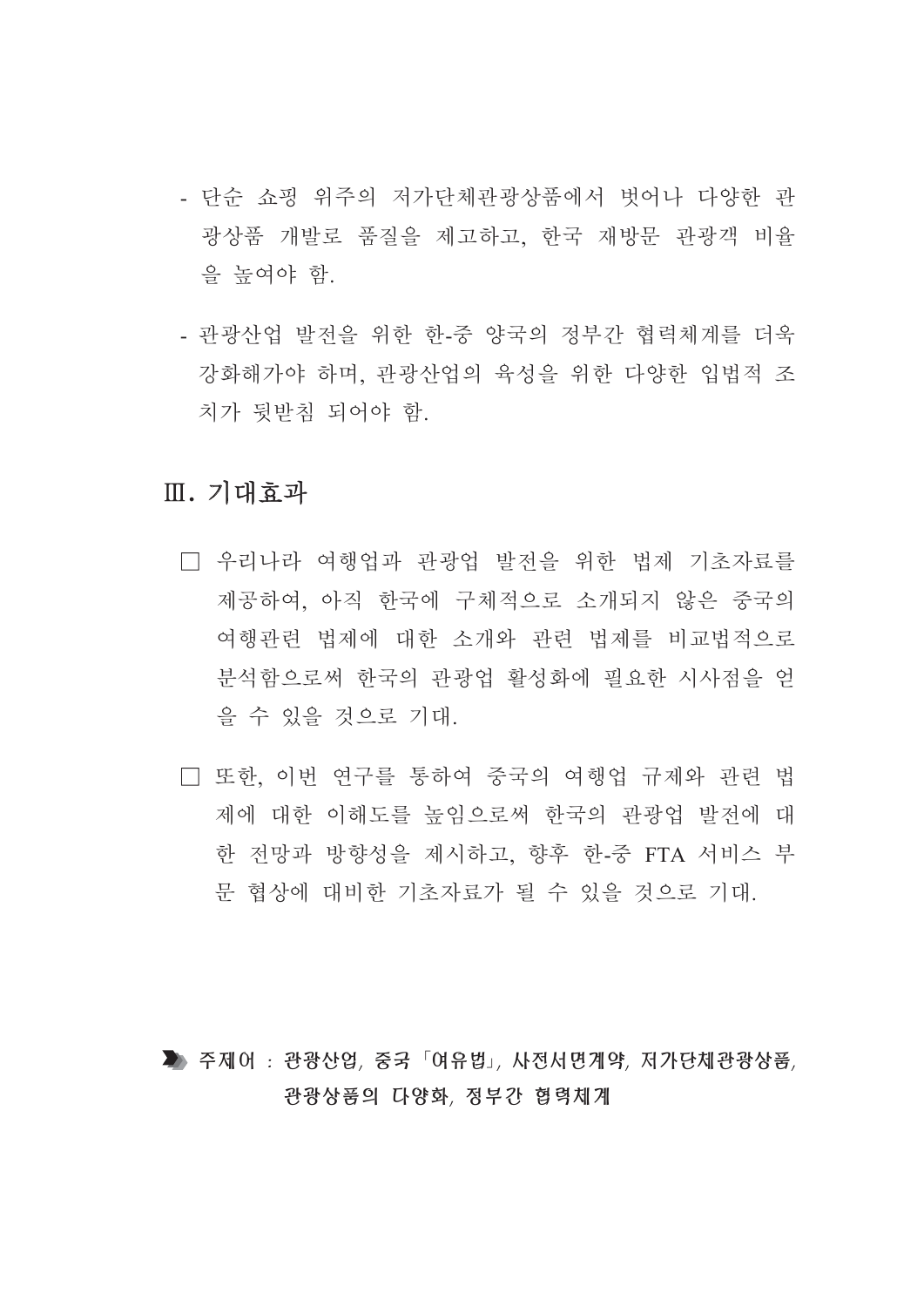## I. Background and Purpose of Research

- □ China enacted "Tourism Law of the People's Republic of China(中华人民共和国旅游法)" on the April 25, 2013 and the Act has been in force since 1 October of the same year.
- $\Box$  China is promoting the healthy development of the tourism industry and trying to standardize the order of tourism market through the implementation of "Tourism Law(旅游法)".
- $\Box$  The Chinese tourists occupy the first place among foreign tourists in 2014. So, enactment of "Tourism Law(旅游法)" gives a certain impact on domestic tourism of Korea.
- $\Box$  The tourism-related agencies need detailed analysis and study of travel-related legislations in China, but the studies on them are in a shortage.
- $\Box$  In this study, the implications could be drawn for the development of tourism in Korea and the strategy to attract Chinese tourists also be devised by performing legal research on travel-related legislations in China.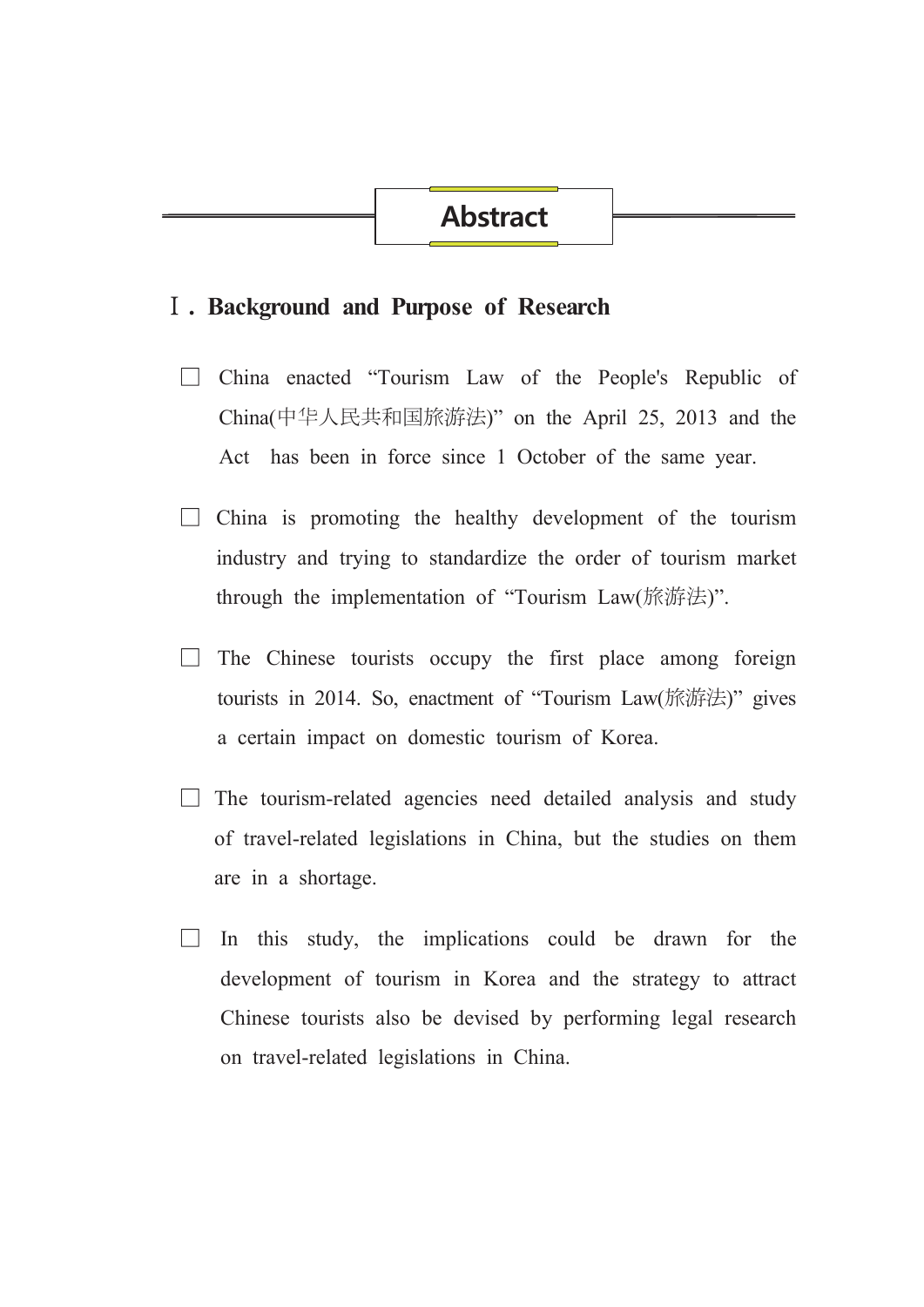## **II. Main Contents**

- $\Box$  Travel-related laws in China are as follows: "Regulation on Travel Agencies(旅行社条例)」, The detailed rules for the implementation of regulations of travel agencies(旅行社条例实 施细则)」, 「Interim Measures for the Administration of Chinese Citizens Going Abroad on Tours at Own Expenses(中国公民 出国旅游管理办法)」, and especially 「Tourism Law(旅游法)」 has been in force since October 1, 2013
- $\Box$  As the expectations of quality and service of Chinese tourists increased, the "Tourism Law(旅游法)" introduced strict regulatory action for the business conduct of the agency, including tour operators, emphasizing on the protection of legitimate rights and interests of tourists.
- $\Box$  In addition, the Act has emphasized the role of government as a supervisor responsible for providing public services such as safety management, cost control, and market monitoring.
- $\Box$  Due to the enforcement of Tourism Law, it is expected that structural changes occur in tourism, because small-scale agencies and their cheapest package tour program depending on the agency' fees from shopping are starting to disappear, causing the price-rising of group tours commodity.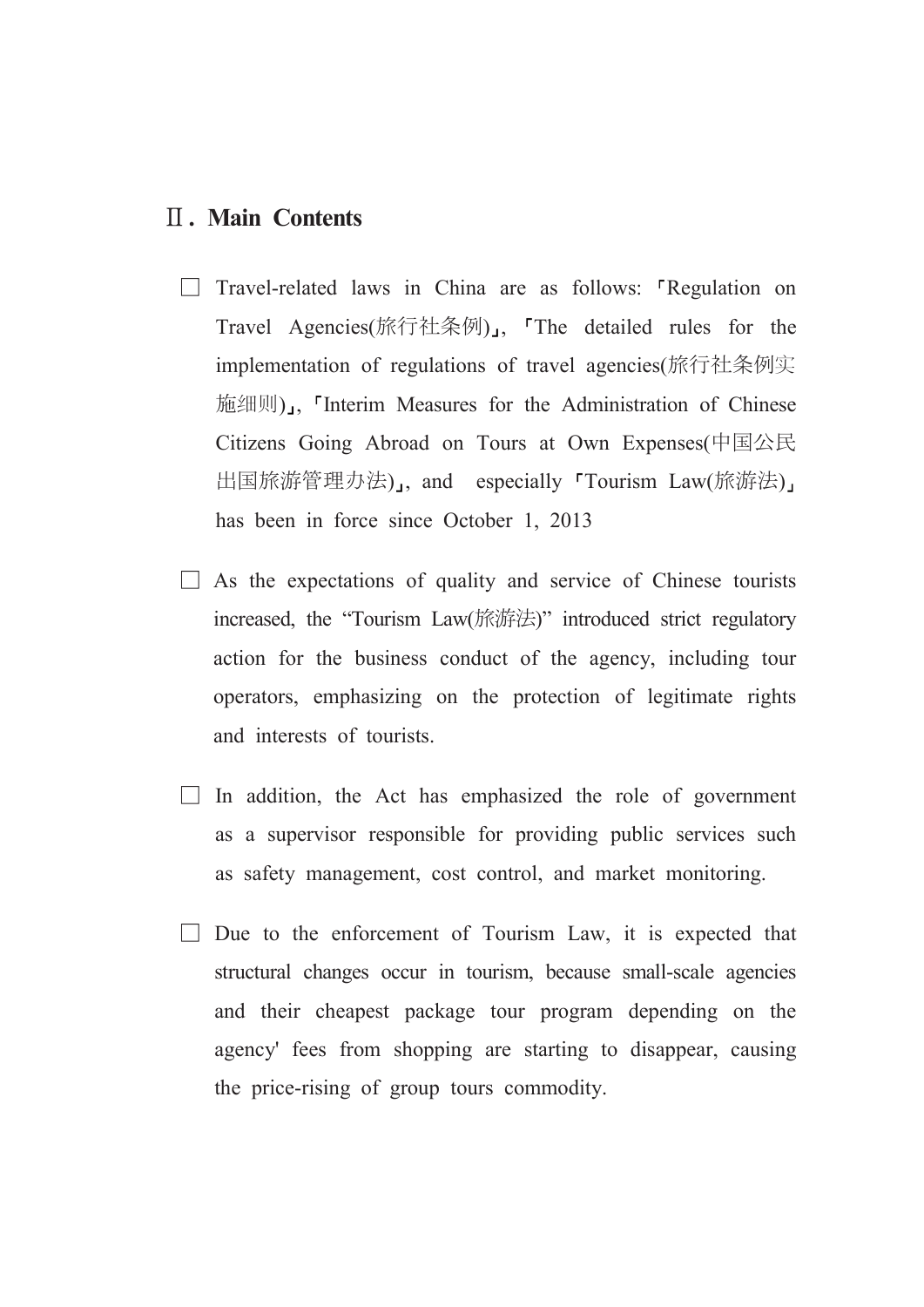- $\Box$  However, China National Tourism Administration fearing the possibility of the shrinking market of Group Tours made a room for the reopening of low tour commodity through prior written contract based on "notice of the relevant provisions of Tourism Law Article 35 on strict law enforcement." on December 16, 2013.
- $\Box$  The policy response by the Korean concerned authorities to the subsequent changes in travel-related legislations in China, is required to improve quality of Korean Tourism market and ensure fair trade practices among inter-agencies with enhancement of image of the Korean Tourism.
- Various package tour programs need to be developed to improve the quality of tourism instead of a simple and cheap shoppingoriented sightseeing, and it will contribute to increase the ratio of tourists visit Korea again.
- Cooperation for the development of tourism industry between two countries should be further enhanced and a variety of legislative measures for the development of the tourism industry also should be supported.

## **III.** Expectation

 $\Box$  It is expected to get some implications needed to activate Korean Tourism by the introduction of new Chinese travel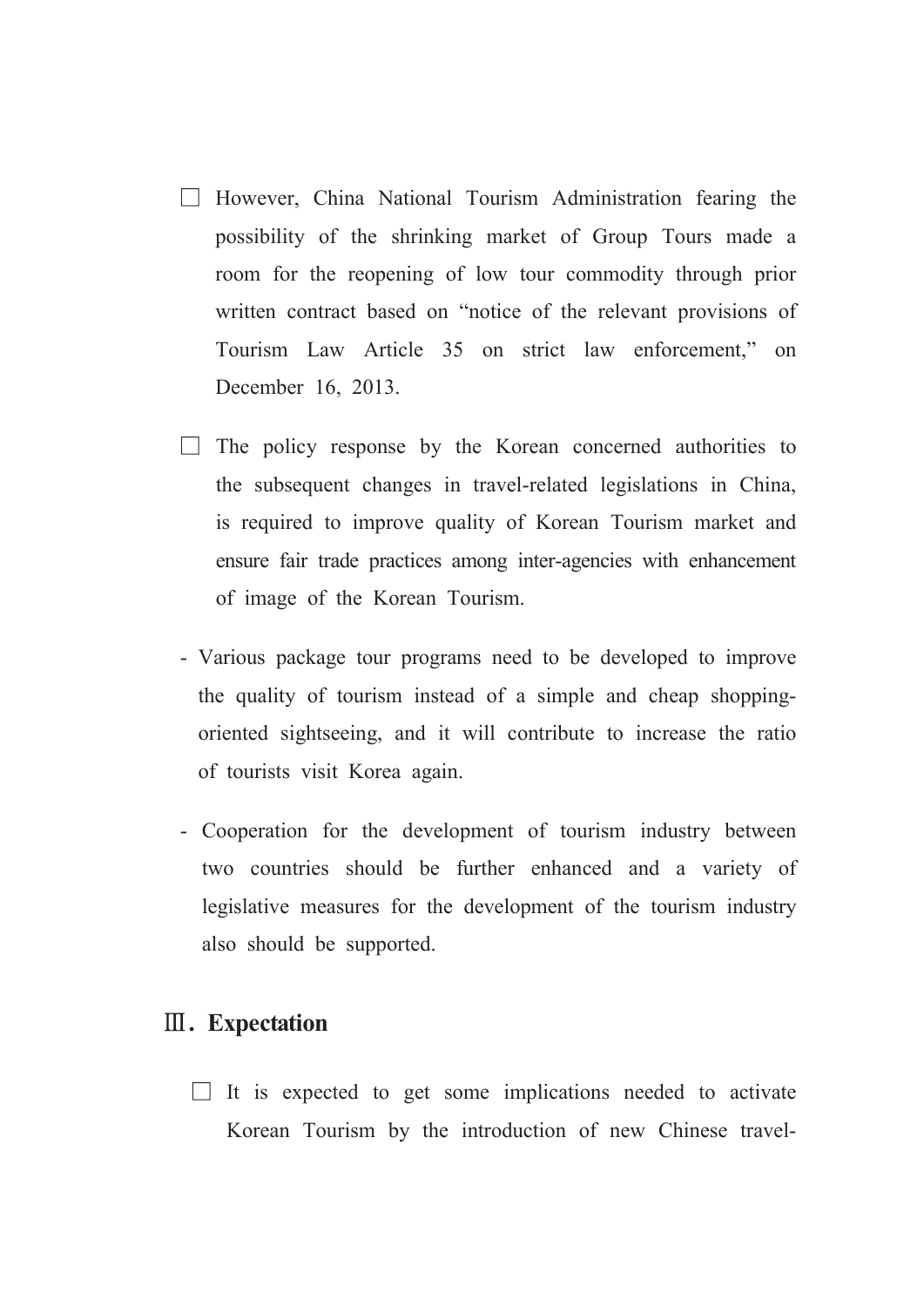related legislations and the comparative legal analysis between two nations', providing a legal basis for the development of tourism and travel industry in Korea.

 $\Box$  Also, this study will give a chance to improve the understanding of legislations related to the Chinese travel industry regulation and present directions for the development of tourism in Korea and could be a basis of the impending FTA negotiations between two nations, especially services sector.

Key Words: Travel Industry, Tourism Law, Tourism Law Article 35, prior written contract, cheapest package tour program, the variety of tour program, Cooperation System of tourism Administration between Korea and China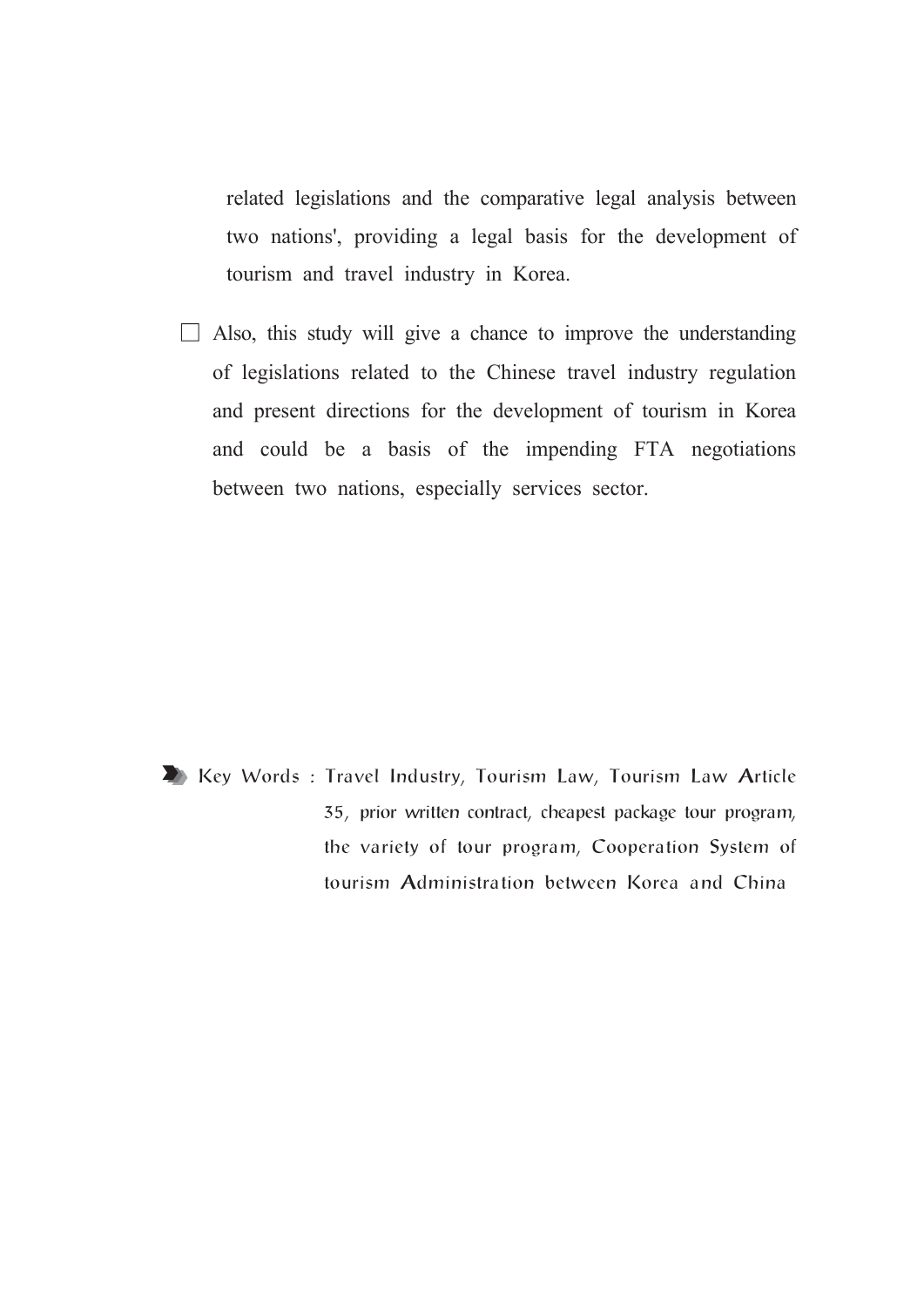|  | 목 차 |  |
|--|-----|--|
|  |     |  |

| Abstract 37                                |  |
|--------------------------------------------|--|
|                                            |  |
|                                            |  |
| 제 1 절 연구의 목적 ……………………………………………………………… 15   |  |
| 제 2 절 연구의 범위 및 방법 …………………………………………………… 16  |  |
|                                            |  |
| 제 2 장 중국 여행업 현황과 우리나라와의 관계 ………………… 19      |  |
| 제 1 절 중국 여행업 및 관광객출입국관리 현황 …………………… 19     |  |
| 제 2 절 우리나라 관광산업과의 관계 …………………………………… 21     |  |
|                                            |  |
|                                            |  |
| 제 1 절 관련 법제의 변천 …………………………………………………… 27    |  |
| 제 2 절 관련 법제의 입법 경과 ……………………………………………… 28   |  |
| 제 3 절 관련 법제의 주요 내용 …………………………………………………… 31 |  |
|                                            |  |
| 2. 여행사조례 실시세칙 ………………………………………………………… 46    |  |
| 3. 중국공민 출국 여유 관리방법 …………………………………………… 60    |  |
| 4. 관광가이드 관리조례 ……………………………………………………… 68     |  |
|                                            |  |
| 제 4 장 중국 『여유법』의 입법배경과 특징 …………………………… 75    |  |
| 제 1 절 「여유법」의 입법 배경 ………………………………………………… 75  |  |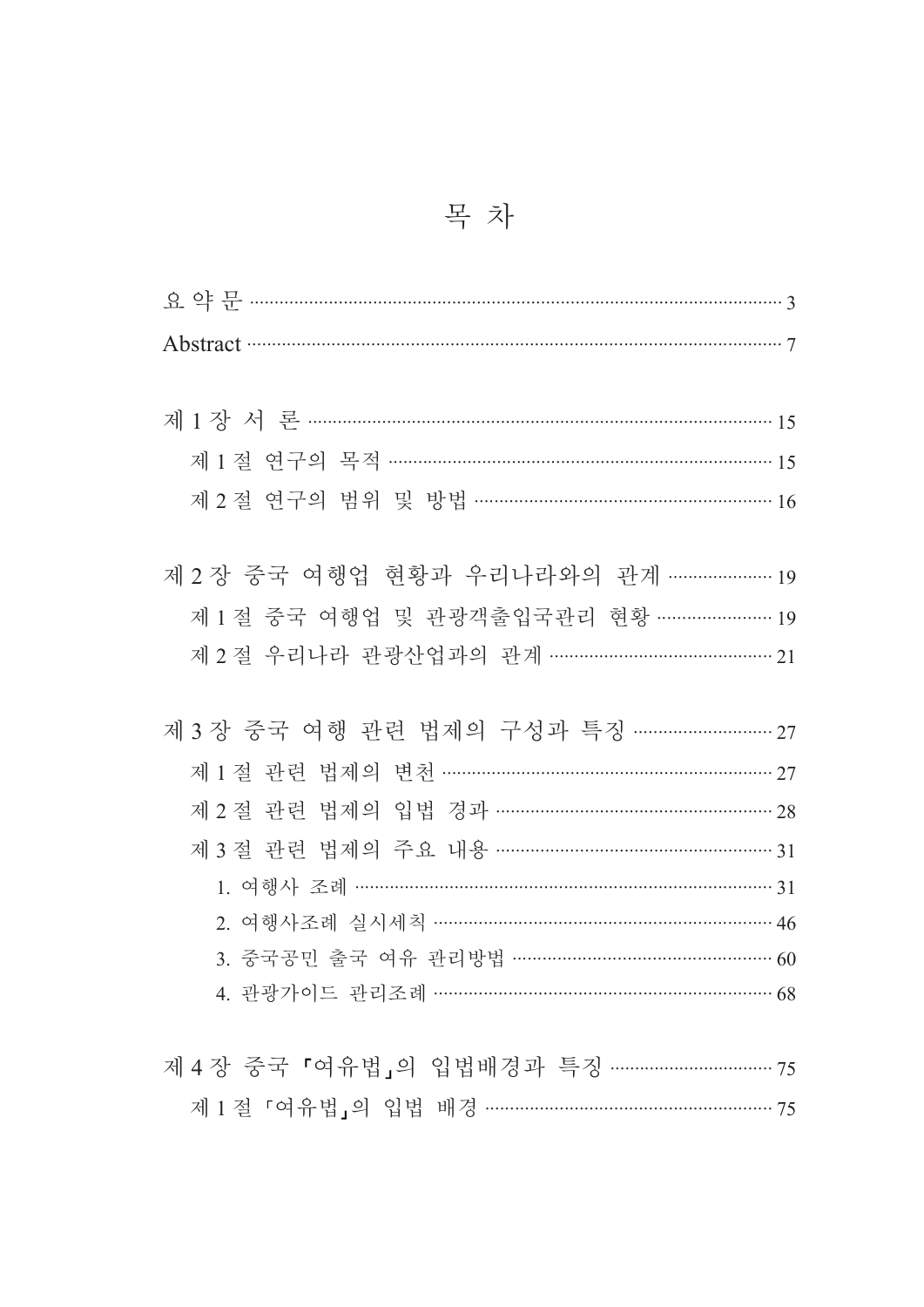| 제 2 절 「여유법」의 구성과 내용 …………………………………………… 77                                    |  |
|-----------------------------------------------------------------------------|--|
|                                                                             |  |
|                                                                             |  |
| 3. 여행사의 영업행위 ………………………………………………………… 82                                      |  |
| 4. 여행계약과 여행 안전 …………………………………………………… 86                                      |  |
| 5. 분쟁해결과 법적 책임 ……………………………………………………… 89                                     |  |
|                                                                             |  |
| 1. 기본법으로서의 기능 ……………………………………………………… 91                                      |  |
| 2. 저가단체관광의 불합리성 개선 ………………………………………… 93                                      |  |
| 3. 알 권리의 보호 ……………………………………………………………… 96                                     |  |
| 제 4 절 「여유법 제35조의 엄격한 집행에 관한 유관 규정의<br>통지」의 내용 ………………………………………………………………………97 |  |
|                                                                             |  |
| 제 1 절 우리나라 관련 법제와의 비교 ………………………………… 101                                     |  |
| 1. 관련 법제의 연혁과 구조 ………………………………………………… 101                                    |  |
| 2. 법제의 구성과 내용 ……………………………………………………… 102                                     |  |
| 3. 관광객 권익 보호에 관한 관련 법제 ……………………………… 103                                     |  |
| 4. 양국 법제의 비교 ………………………………………………………………… 111                                  |  |
|                                                                             |  |
| 1. 관광 상품 개발 다양화 …………………………………………………… 112                                    |  |
| 2. 단체관광의 품질 향상 필요성 ………………………………………… 114                                     |  |
| 3. 관광산업 발전을 위한 정부 간 협력체계 구축 ………………… 115                                     |  |
| 4. 관광사업 활성화를 위한 입법적 조치의 필요성 ……………… 117                                      |  |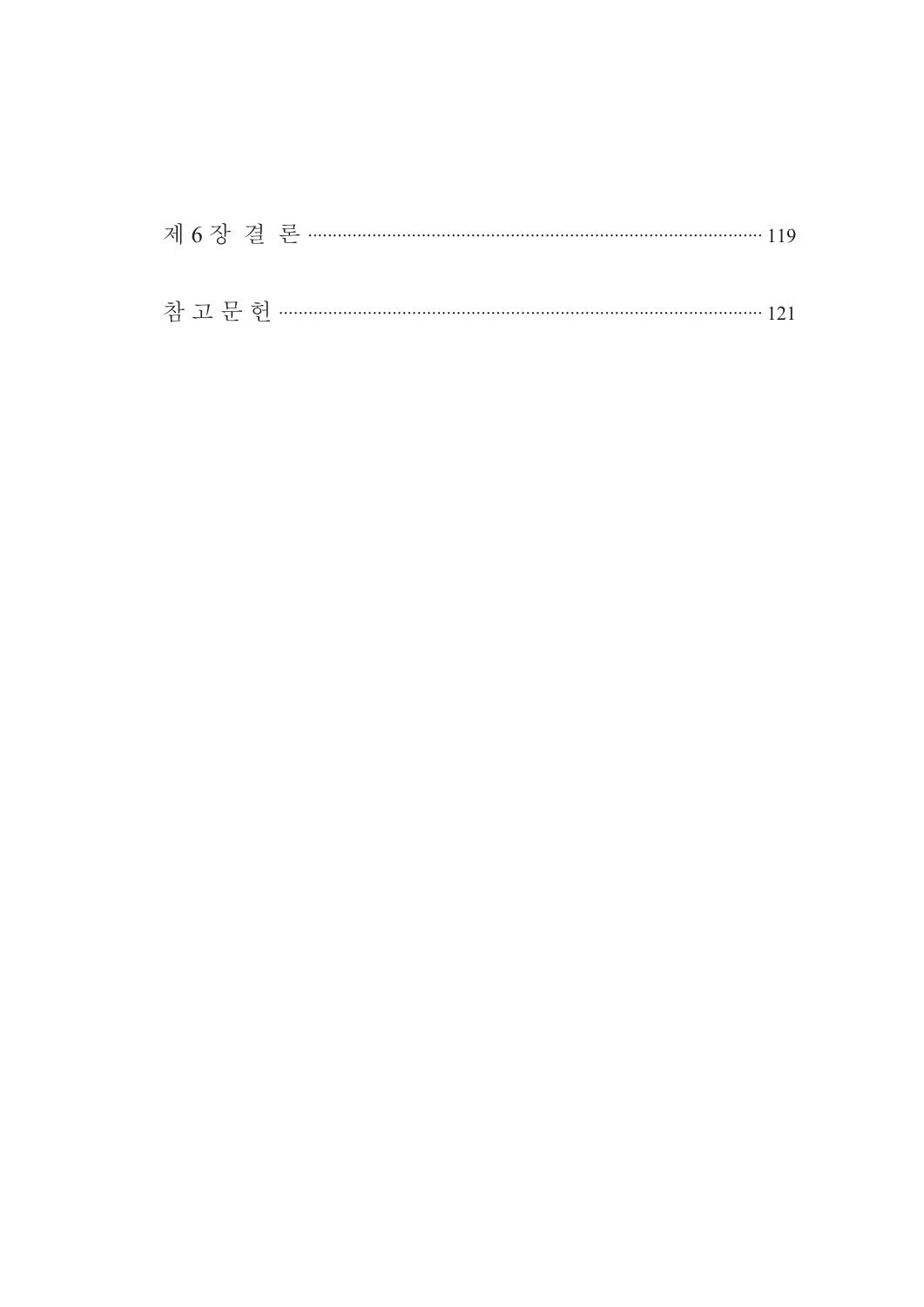## 제1장서 론

### 제 1절 연구의 목적

한-중 FTA에 관한 논의가 본격적으로 이루어지고 있는 가운데, 중 국 서비스 산업분야의 개방 범위와 수준에 대한 관심도 커지고 있다. 중국 관광객을 위주로 한 한국의 관광서비스 시장은 중국의 관광 정 책과 법제에 직접적으로 연결되어 있으며, 이는 향후의 한-중 양국의 관광정책과 시장규모에도 영향을 미칠 것으로 예상되고 있다.

2013년 8월을 기준으로 한 우리나라 외국관광객 수는 약 809만명 이며, 그 중에서 중국인 관광객이 1위를 차지하고 있다. 최근 중국은 급속한 경제성장과 더불어 자국민의 해외관광 수요가 함께 증가하고 있어서 중국 관광객을 위주로 한 한국의 관광시장은 많은 성장과 변 화가 기대된다. 특히, 중국 정부는 2013년 4월 25일 『여유법(旅游法)』 을 제정하여, 같은 해 10월 1일부터 시행함으로써 관광업의 건전한 발전을 도모하고, 관광시장의 질서를 규범화하고자 노력하고 있다.

중국인 관광객들의 관광품질과 서비스에 대한 기대가 높아짐에 따 라 『여유법』에서는 관광객과 관광사업자 쌍방의 정당하고 합법적인 권익을 보호하는데 핵심을 두고 여행사를 포함한 관광사업자의 경영 행위에 대하여 엄격한 행위규제를 도입한 것이다. 또한, 동법에서는 정부가 관광공공서비스 제공의 책임 주체로서 관광 안전, 가격 관리, 시장 감독과 관리 등에 대한 역할을 할 것을 강조하고 있다.

이러한, 중국의 「여유법」 시행에 따라 중소규모 여행사 내지 쇼핑 수수료 등에 의존하는 최저가 관광상품이 사라지고 단체관광상품 가 격이 인상되면서, 관광업 구조 변화가 예상된 바 있다. 이러한 현상은 우리나라 관광업에도 동일하게 일어나고 있으며, 향후 이에 따른 한

15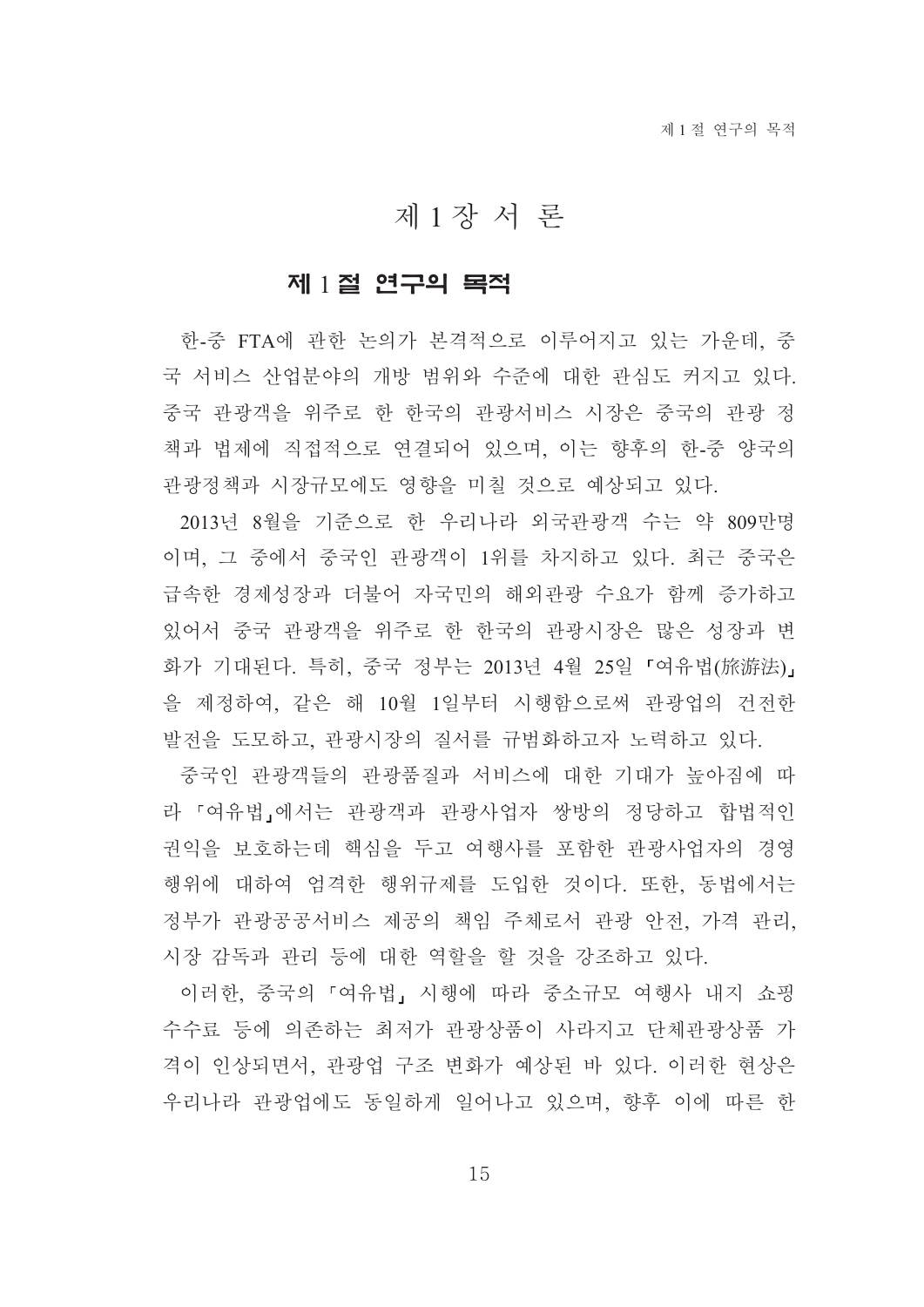국 관광시장의 건전성 확보 방안과 여행사 간 공정거래를 정착시킬 수 있는 한국 정부의 지속적인 정책적 대응이 필요한 상태이다.

한편, 중국의 여행 관련 법규는 「여유법」 외에도 여유법 시행 이전 부터 적용되어 오던 『여행사 조례(旅行社条例)』 및 『여행사 조례 실시 세칙(旅行社条例实施细则)」、「중국공민 출국 여유 관리방법(中国公民 出国旅游管理办法)」 등이 있다. 또한, 중국 내국인 관광객의 방한관광, 외국인 관광객의 중국 관광에서 출입국과 관련하여 적용되는 「중국 출입국 관리법,도 2013년 큰 폭으로 개정되어 시행되어오고 있다. 그 러나, 이러한 여행 관련 법제의 변화에도 불구하고 아직 시장구조 변 화에 대한 예측이나 방안 위주의 연구만 이루어지고 있을 뿐 해당 법 제에 대한 상세한 분석과 연구가 부족한 편이다.

따라서, 본 연구는 우리나라 여행업과 관광업 발전과 혁신을 위한 법제 기초자료 제공을 목적으로 한다. 즉, 중국의 여행관련 법제에 관 하여 소개하고, 여유법 내용을 비교법적으로 분석하여 한국의 관광업 활성화에 필요한 시사점을 도출하기로 하다.

또한, 이번 연구를 통하여 중국의 여행업 규제와 관련 법제에 대한 이해를 바탕으로 한국의 관광업 발전에 대한 시사점과 방향성을 제시 함으로써 향후 한-중 FTA 관광서비스 분야 협상에 적절하게 대비할 수 있을 것으로 기대해 본다.

## 제 2 절 연구의 범위 및 방법

본 연구에서는 우리나라의 관광 정책과 법제 및 한중FTA 서비스분 야 중 관광업 등에 시사점을 줄 수 있는 비교법적 연구를 목적으로 한다. 따라서, 연구 대상 국가는 중국으로 하며, 주요 분석 대상은 중 국의 관광 및 여행 관련 법제 연구로 한다. 다만, 관광 및 여행 관련 법제를 함께 연구대상으로 하여야 하는 이유는 중국에서는 "여유(旅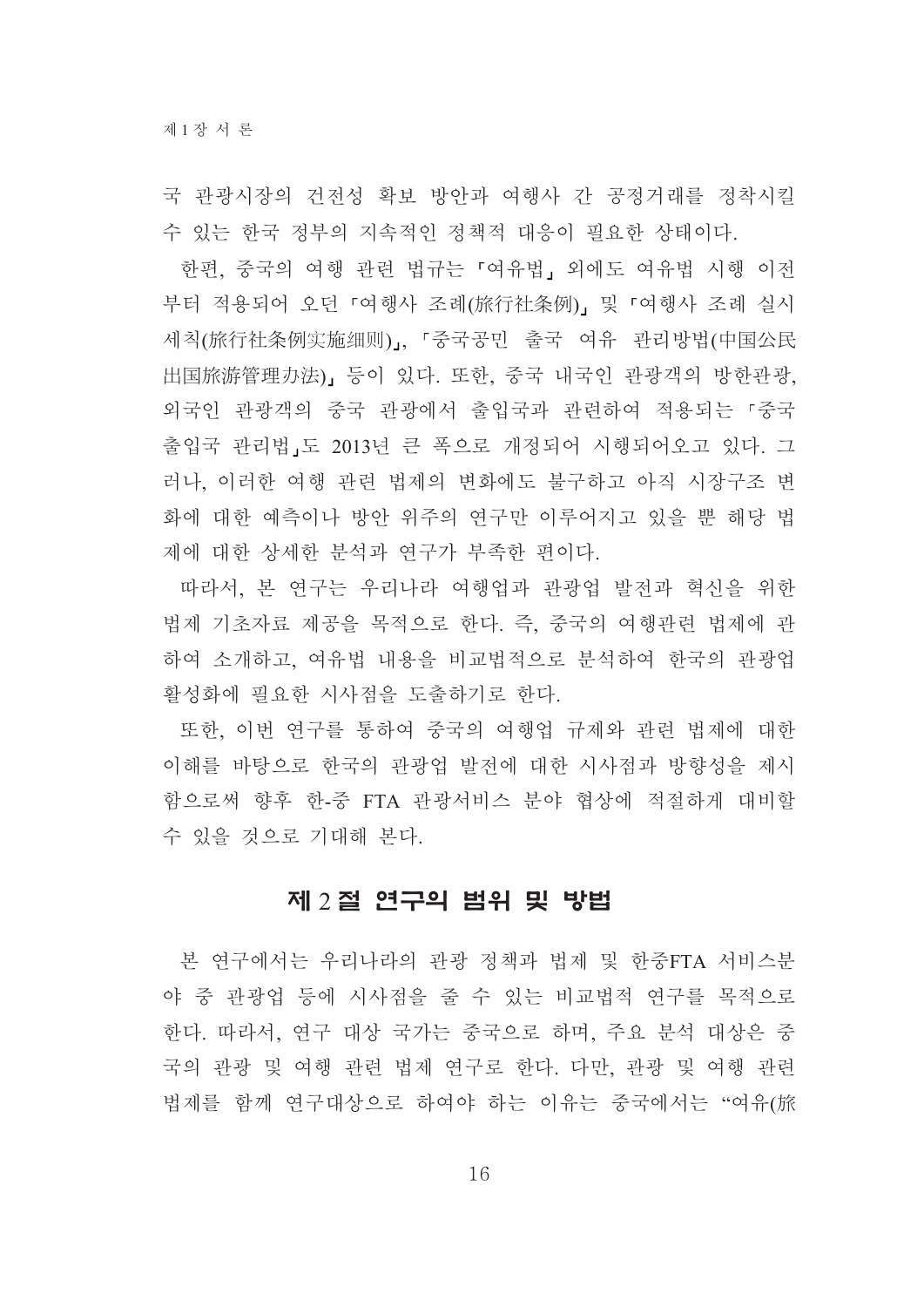游)"라는 용어를 일관적으로 사용하고 있으며, 이는 관광과 여행의 의 미를 함께 가지고 있기 때문이다. 그러나, "여유"라는 용어의 해석과 번역에 있어서는 각계 전문가들과의 토론에도 불구하고 용어사용 방 법의 일치를 구하지 못한 관계로, 본 보고서에서는 중국의 고유 법률 명인 『여유법(旅游法)』은 그대로 "여유법"으로, 관광 또는 여행의 의 미로 해석되는 부분에 있어서는 관광업, 관광객, 관광지, 여행사, 여행 계약 등 상황에 따라 문맥과 법적 성격에 부합하는 단어로 번역하기 로 한다.

본 보고서의 구성은 제1장에서 서론을, 제2장에서 중국 여행업 현황 과 우리나라 관광산업과의 관계에 대하여 살펴보고, 제3장에서는 중 국 여행 관련 법제의 구성과 특징을 소개하기로 한다. 또한, 제4장에 서는 「여유법」의 주요 내용과 동법 제정이 우리나라 관광업에 주는 영향에 대하여 분석하고, 제5장에서는 우리나라 관련 법제와의 비교 법적 분석을 통하여 시사점을 도출하도록 한다. 이어 제6장 결론에서 는 본 보고서의 전체적인 요약과 함께 향후 우리나라 관광산업의 방 향성을 간략히 제시해보고자 한다. 이러한 연구 수행을 적절하게 수 행하기 위하여 본 보고서에서는 중국의 여행사와 관광업 및 관광객출 입국 관련 법제 등에 대하여 비교법적으로 분석함으로써 중국의 여행 관련 법제에 대한 법적 기초를 제시하도록 한다.

즉, 중국의 여행 관련 법규인 『여유법』을 주요 분석대상으로 하는 외에도 『여행사 조례(旅行社条例)』 및 『여행사 조례 실시세칙(旅行社 条例实施细则).. 「중국공민 출국 여유 관리방법(中国公民出国旅游管理 办法)」등의 관련 법규를 함께 분석 대상으로 한다. 다만, 「중국 출입 국관리법 에 대하여서는 별도의 상세한 연구가 필요한 부분이므로 본 보고서의 연구범위에서는 제외하였다.

본 여구는 국내에서의 비교법제 여구의 한계를 극복하기 위하여 각 지역별 법제 전문가를 워크숍에 발제자와 토론자로 초청하여 중간

17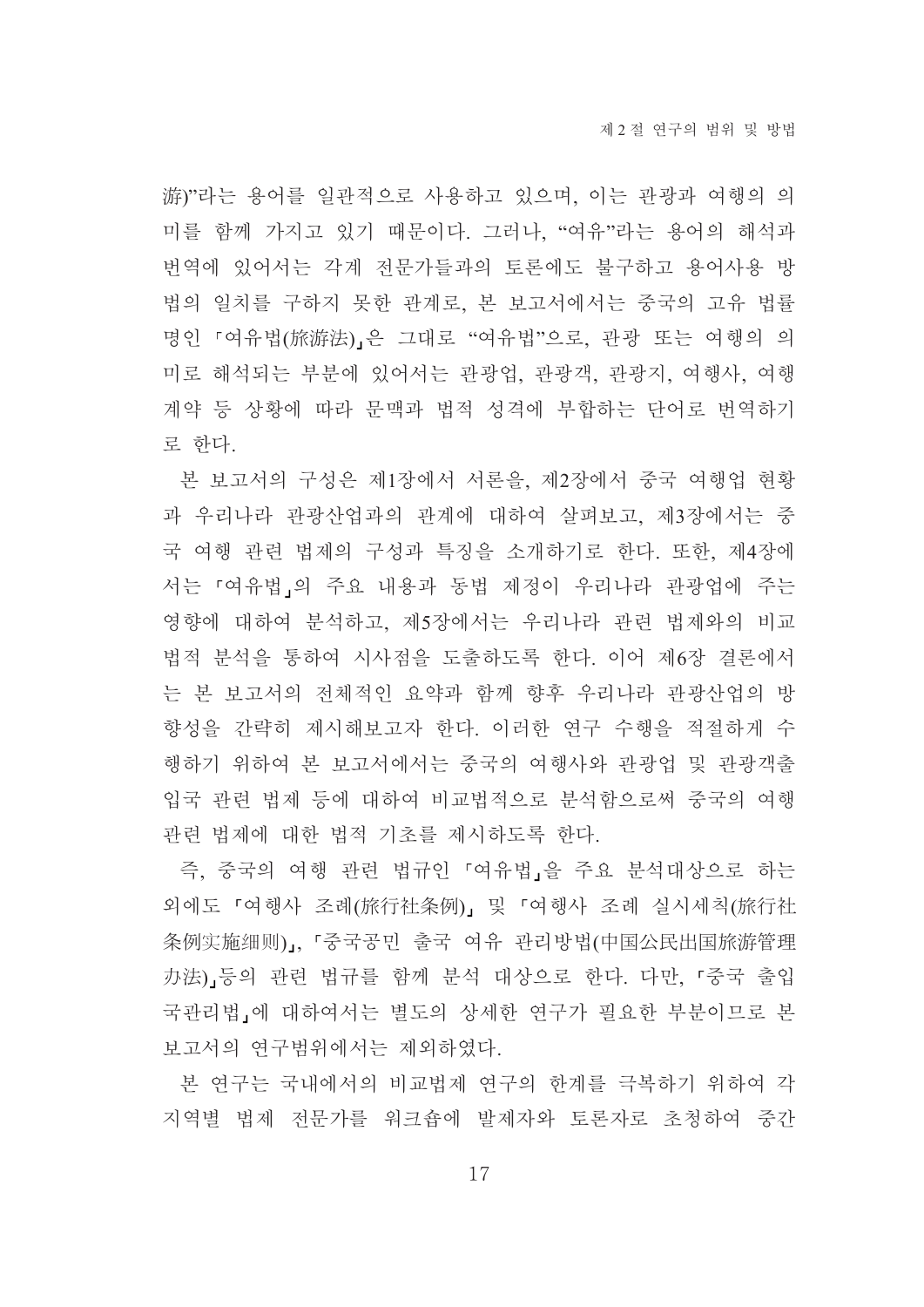Review 과정을 거친 바 있으며, 이를 통하여 실질적인 비교법제연구 의 성과를 담보하였다. 워크숍 개최 내용은 아래의 표와 같다.

연구의 방법은 법령분석과 실태조사, 사례조사, 문헌연구를 통한 비 교법적 연구 방법을 사용하도록 한다.

|                                    | 중국의 여행 관련 법제와 관련 현황                    |  |  |  |  |  |  |  |
|------------------------------------|----------------------------------------|--|--|--|--|--|--|--|
| 발표주제                               | 발표자                                    |  |  |  |  |  |  |  |
| 한 · 중 관광법제 비교와 시사점                 | 윤성혜(원광대학교<br>한중법률연구소 연구교수)             |  |  |  |  |  |  |  |
| 중국 여유법(旅游法)의 주요내용과 쟁점              | 김정진(동아대학교 강사)                          |  |  |  |  |  |  |  |
| 한·중 FTA 협상과 관광서비스<br>분야의 영향 및 대응방안 | 장은정(경북대학교 법학연구원<br>연구원, 계명대학교 법경대학 강사) |  |  |  |  |  |  |  |
| 토론주제                               | 토론자                                    |  |  |  |  |  |  |  |
| 여행 관련 소비자피해구제의 현황<br>및 국내법제 동향     | 김성천(한국소비자원 연구위원)                       |  |  |  |  |  |  |  |
| 최근 중국 관광업 동향과 인천<br>중국 관광객 현황      | 김수한(인천발전연구원<br>연구위원)                   |  |  |  |  |  |  |  |
| 부산시 관광현황과 중국인 관광객<br>유치 방안         | 장정재(부산발전연구원<br>연구위원)                   |  |  |  |  |  |  |  |
| 여유법 시행에 따른 제주관광 영향<br>및 대응전략       | 정지형(제주발전연구원<br>책임연구원)                  |  |  |  |  |  |  |  |
| 중국 여유법 시행의 중국인<br>방한관광에 대한 영향      | 최경은(한국문화관광연구원<br>관광정책연구실 부연구위원)        |  |  |  |  |  |  |  |
| 중국 여유법 관련 정책 추진현황                  | 하용국(법무부 출입국기획과<br>사무관)                 |  |  |  |  |  |  |  |

<워크숍 개최 내용>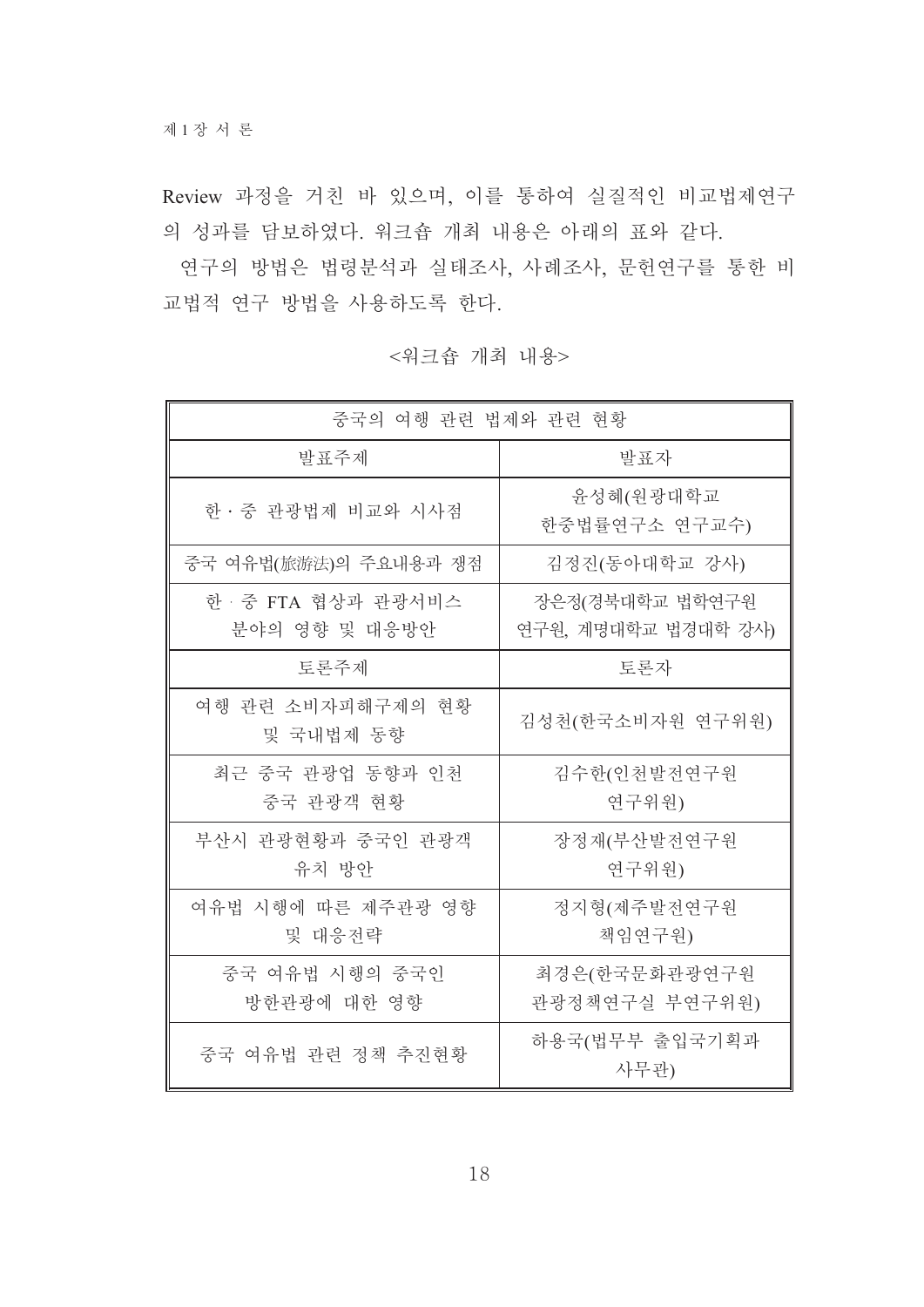제 1 절 중국 여행업 및 관광객출입국관리 혁황

제 2 장 중국 여행업 현황과 우리나라와의 관계

## 제 1 절 중국 여행업 및 관광객출입국관리 현황

중국은 1978년 이후 개혁개방을 통하여 급속한 경제발전을 이룬 바 있 으며, 최근에는 우리나라의 최대무역상대국이 된 바 있다. 한 · 중FTA 협 상과정에서도 서비스분야에 대한 협력과 시장개방을 강화하기 위한 다양 한 논의가 진행 중이며, 관광서비스업 부야도 그 일부라고 할 것이다.

중국 전체 경제성장 속도에 힘입어 국민 개개인의 소득도 증가하는 추세이며, 일반 중국인들의 여가생활에 대한 기대수주도 높아지고 있 다. 관광산업 차워에서 보더라도 중국 국내여행 수요 증가와 함께 해 외여행 수요도 급속도로 늘고 있는 상황이다.1) 즉, 중국 국가여유국 (国家旅游局)에 따르면 2011년 5월 기준으로 전 중국에 2만 3.269개의 여행사가 영업활동을 하고 있는 것으로 알려져 있으며,2) 2013년 중국 관광연구워(中国旅游研究院)에서 발표한 자료에 따르면 중국국민의 해 외관광 지출도 12,000억달러에 이르고 있다.

<sup>1)</sup> 다만, 관광수요의 증가와 여행사의 폭증으로 인한 치열한 경쟁으로 그 영업과정에 서 덤핑관광 등 불공정 · 불합리한 국내 · 외 여행을 유치하는 여행사들이 생겨나는 폐단도 늘게 되었다. 이에, 중국 정부는 관광산업과 여행업에 대한 일정한 관리감 독 역할을 수행할 필요성을 느끼게 되었으며, 2013년 4월 25일 『여유법(旅游法)』을 제정하기에 이르렀다.

<sup>2)</sup> 신동일 · 정지형, '중국의 여유법 시행과 제주의 대응전략', 『JDI Focus』No.167. 제 주발전연구원, 2013. 9. 30, 2면.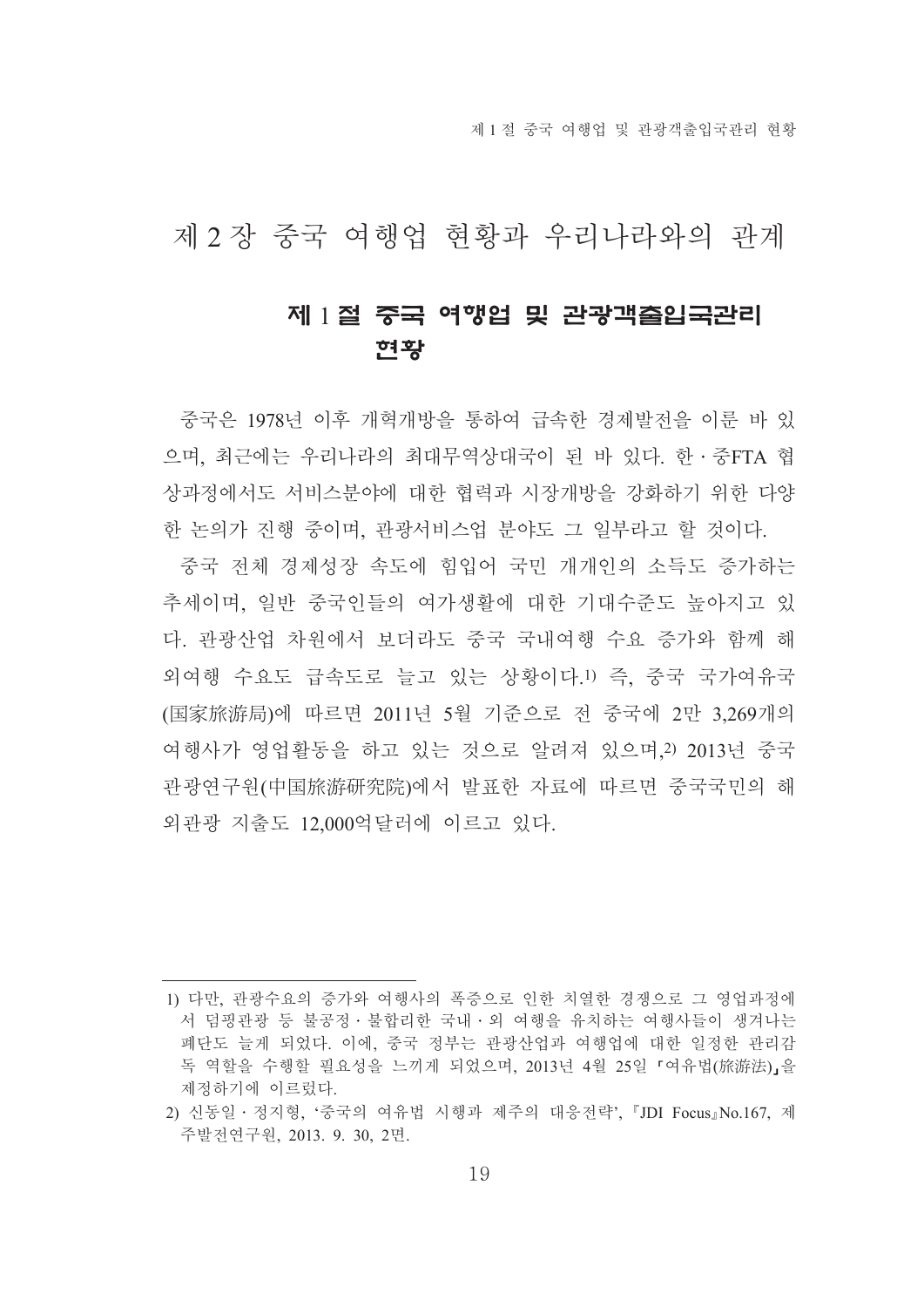|                  | 구 분        | 금 액           | 동기대비        | '관광객 수      | 동기대비        | 적 자        |
|------------------|------------|---------------|-------------|-------------|-------------|------------|
| 2013년 관광<br>총 수입 |            | 2.7억<br>위안    |             | 34억 명       |             | 720억<br>달러 |
|                  | 국내관광<br>수입 | $2.6$ 억<br>위안 | 14%<br>증가   | 33억 명       | 11.6%<br>증가 |            |
|                  | 입국관광<br>수입 | 480억<br>달러    | $4\%$<br>감소 | 1.29억<br>명  | 3%<br>감소    |            |
|                  | 출국관광<br>소비 | 12,000억<br>달러 | 20%<br>증가   | 9,800만<br>명 | 18%<br>증가   |            |

[표 1] 중국의 2013년 관광산업 현황3)

이에 중국 정부는 국내외 여행자와 관광객의 국내여행 촉진을 위한 다양한 정책을 수립 중이며, 2013년부터 「여유법(旅游法)」과 「국민여 행 및 여가 요강(国民旅游休闲纲要), 및 각종 반부패 관련 지침을 발 퓨하고 있다 4)

즉. 국민 여행 및 여가 요강(国民旅游休闲纲要)에서는 2020년까지 유 급휴가제도를 도입하고 봄과 가을여행, 수학여행 등을 장려한다는 정책 을 수립하고, 일반국민의 여행과 여가 보장, 여행과 여가의 환경개선, 여행과 여가의 인프라 건설, 관광상품 개발 강화, 여행과 여가의 공공서 비스 개선, 서비스 수준의 향상 등 6가지 핵심 과제를 제시하고 있다. 또한, 시진핑 주석의 취임 이래 강력한 부패척결 정책5이 시행되고

<sup>3)</sup> 中国旅游研究院(2014)、『中国旅游经济蓝皮书:2013年旅游经济运行分析与2014年发展预 测: 인천발전연구워 한중Zine 최신중국동향 vol.125에서 재인용.

<sup>4)</sup> 김수한, '중국 관광법제 토론문', 『중국의 여행 관련 법제와 관련 현황(한국법제연 구원 워크숍 자료집)』, 한국법제연구원, 2014. 4. 25, 170~171면.

<sup>5) 8</sup>대 규정(八项规定)에서는 시진핏 주석이 중공중앙정치국 회의에서 강조한 것으로 조사연구의 개선, 회의의 간소화, 문건의 간소화, 출장 출국의 규범화, 경찰활동의 개선, 뉴스보도의 개선, 엄격한 문건의 발표, 근검절약 등의 내용이 포함되어 있다. 또한, 6대 금지규정(六项禁令)에서는 공금을 사용한 상호방문 · 선물 · 잔치, 상급기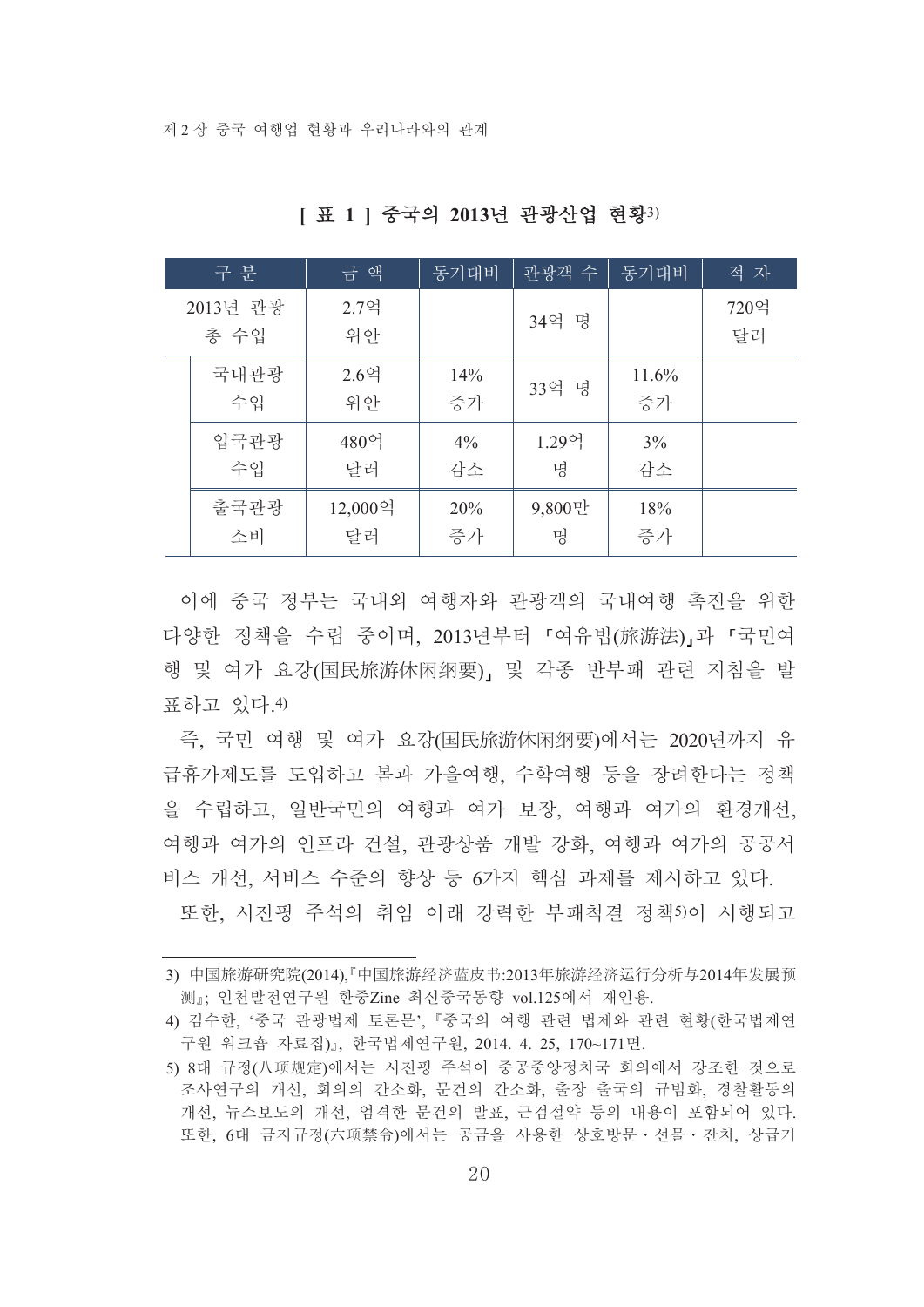있는데 이는 공무출장의 기간단축과 공금사용 제한 등으로 이어질 것 으로 예상되며 향후 중국 공무원의 국내외 공무여행과 관련 종사자의 비즈니스 여행 등에 적지 않은 영향을 줄 것으로 예상한다. 0

### 제 2 절 우리나라 관광산업과의 관계

우리나라와 중국 간 관광시장 개방연혁과 현황을 살펴보자면, 중국은 1998년에 일부 지역에 대하여 한국에게 관광시장을 개방하였으며, 중국 에 대한 한국 관광시장 개방은 2000년부터인 것으로 알려져 있다.7)

2013년 8월 기준 방한 중국인관광객 수는 약 809만 명 정도였으며, 이는 전체 방한 외국인관광객의 36.4%로서 전년 같은 기간과 대비하여 8.6% 증가한 수치를 나타내고 있다.8) 그 중에서 중국, 일본, 미국의 외 국인관광객 수가 가장 많으며, 2013년부터는 중국의 관광객 수가 일본 을 제치고 우리나라 외국인관광객 1위를 기록하고 있다. 그리고, 2013 년 10월 중국 여유법 시행 이후에도 방한 중국인 과광객은 법 시행 전 의 감소 우려와는 다르게 전년 동월대비 성장세를 보이며 지속적으로 증가하고 있다. 2013년 10월에서 2014년 2월 사이의 방한 중국인 관광 객은 1.518.938명으로, 전년의 동기대비 34.9%의 성장세를 보였다. 또한, 국내의 관광업계 관계자에 따르면, 중국인 개별관광객과 단체관광객 모 두 증가 추세에 있다고 한다. [ 표 2 ]와 [ 표 3 ]은 2013년 10월부터 2 월까지 우리나라를 방문한 중국 관광객 동향을 정리한 표이다.9)

- 6) 김수한, 앞의 글, 172면.
- 7) 최경은, '중국 여유법 주요 이슈 분석 및 방한관광에 미치는 영향 전', 『KCTI Insight 제22호(2013-11)』, 한국문화관광연구워, 2013, 9, 27, 3면,
- 8) 한국문화관광연구원, '중국 여유법 제정에 따른 중국인 방한 관광에 미치는 영향 전', 『한국문화관광연구원 보도자료』, 2013. 9. 30, 1면.
- 9) 최경은, '중국 여유법 시행의 중국인 방한관광에 대한 영향', 『중국의 여행 관련

관에 대한 지역특산품 제공, 사례금·유가증권·지급증권·선불카드 등의 선물 수 수, 허례허식, 표준금액을 초과한 접대, 도박 등을 모두 금지하였다(http://tr.gzcom. gov.cn/dp-00000000000000010480.xhtml).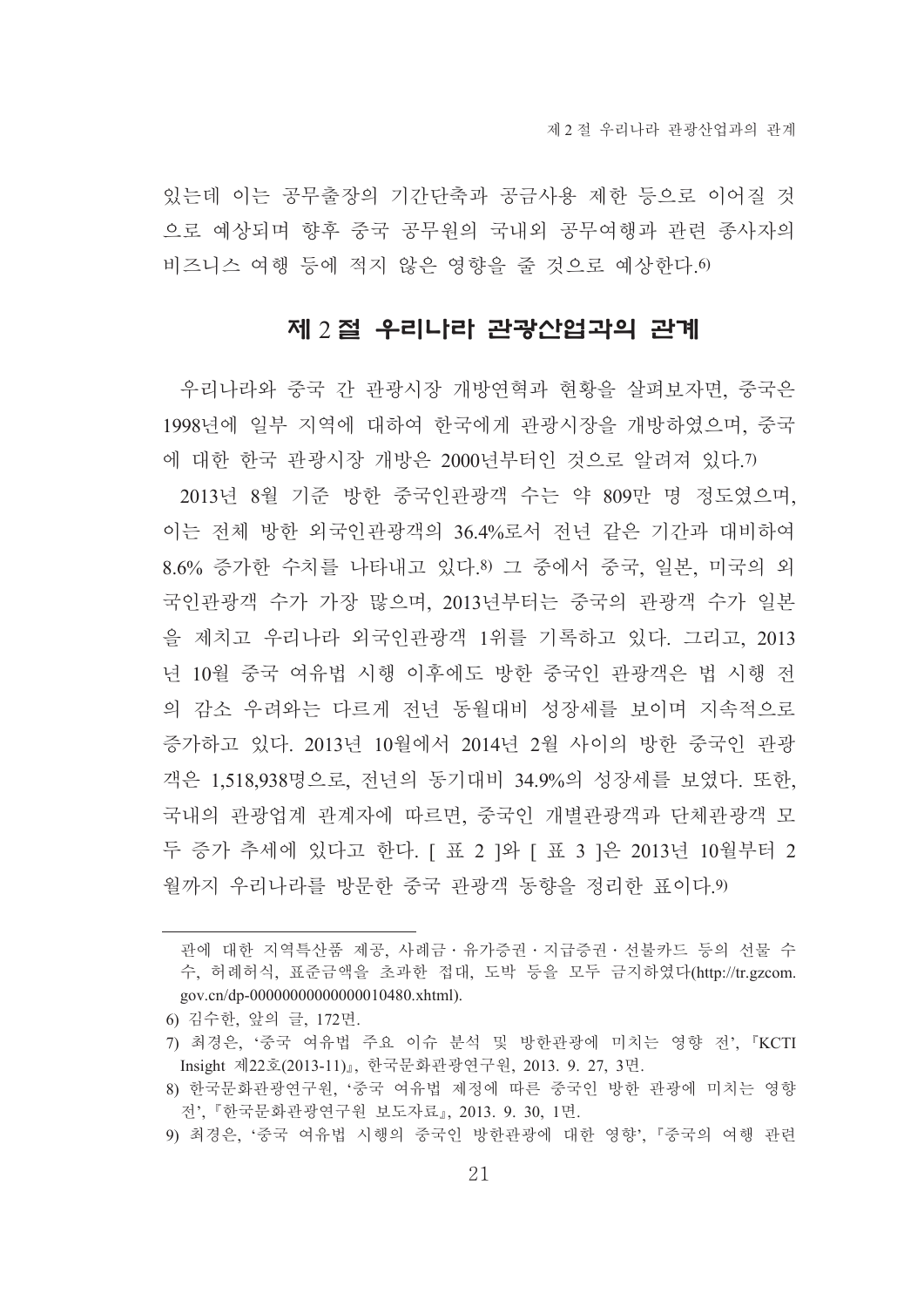## [표 2 ] 방한 중국인 관광객 수

(단위 : 명, %)

|      | 10월     |      | 11월              |   | 12월                      |      | 1월               |        | 2월      |      |
|------|---------|------|------------------|---|--------------------------|------|------------------|--------|---------|------|
| 구    |         | 성    |                  | 성 |                          | 성    |                  | 성      |         | 성    |
| 분    | 수       | 장    | 수                | 장 | 수                        | 장    | 수                | 장      | 수       | 장    |
|      |         | 률    |                  | 률 |                          | 률    |                  | 률      |         | 률    |
| 2010 | 181,428 | 30.6 | $136,152$ 33.1   |   | 119,061                  | 17.4 | 91,252           | $-1.9$ | 140,571 | 9.8  |
| 2011 | 214,681 | 18.3 | $174,164$   27.9 |   | 159,080                  | 33.6 | 113,927          | 24.8   | 157,019 | 11.7 |
| 2012 | 279,440 | 30.2 |                  |   | 204,533   17.4   195,997 | 23.2 | 167,022          | 46.6   | 173,790 | 1.7  |
| 2013 | 343,273 | 22.8 | $276,428$ 35.2   |   | 276,234                  | 40.9 | $196,371$   17.6 |        | 249,698 | 43.7 |
| 2014 |         |      |                  |   |                          |      | $296,708$   51.1 |        | 326,295 | 30.7 |

\* 성장률 : 전년 동월대비 성장률

## [ 표 3 ] 방한 중국인 관광객 수(순수관광 목적)

(단위 : 명, %)

|      | 10월     | 11월     |         | 12월         |         | 1월          |         | 2월          |        |         |
|------|---------|---------|---------|-------------|---------|-------------|---------|-------------|--------|---------|
| 구분   | 수       | 성장<br>률 | 수       | 성<br>장<br>률 | 수       | 성<br>장<br>률 | 수       | 성<br>장<br>률 | 수      | 성장<br>률 |
| 2010 | 107,237 | 39.8    | 75,686  | 50.6        | 58,987  | 23.7        | 40,433  | $-7.3$      | 60,605 | 135.9   |
| 2011 | 141,824 | 32.3    | 113,856 | 50.4        | 101,605 | 72.2        | 55,070  | 36.2        | 53,863 | $-11.1$ |
| 2012 | 204,866 | 44.5    | 155,503 | 36.6        | 148,320 | 46.0        | 106,606 | 93.6        | 74,895 | 39.0    |

법제와 관련 현황(한국법제연구원 워크숍 자료집)』, 한국법제연구원, 2014. 4. 25, 188~189면.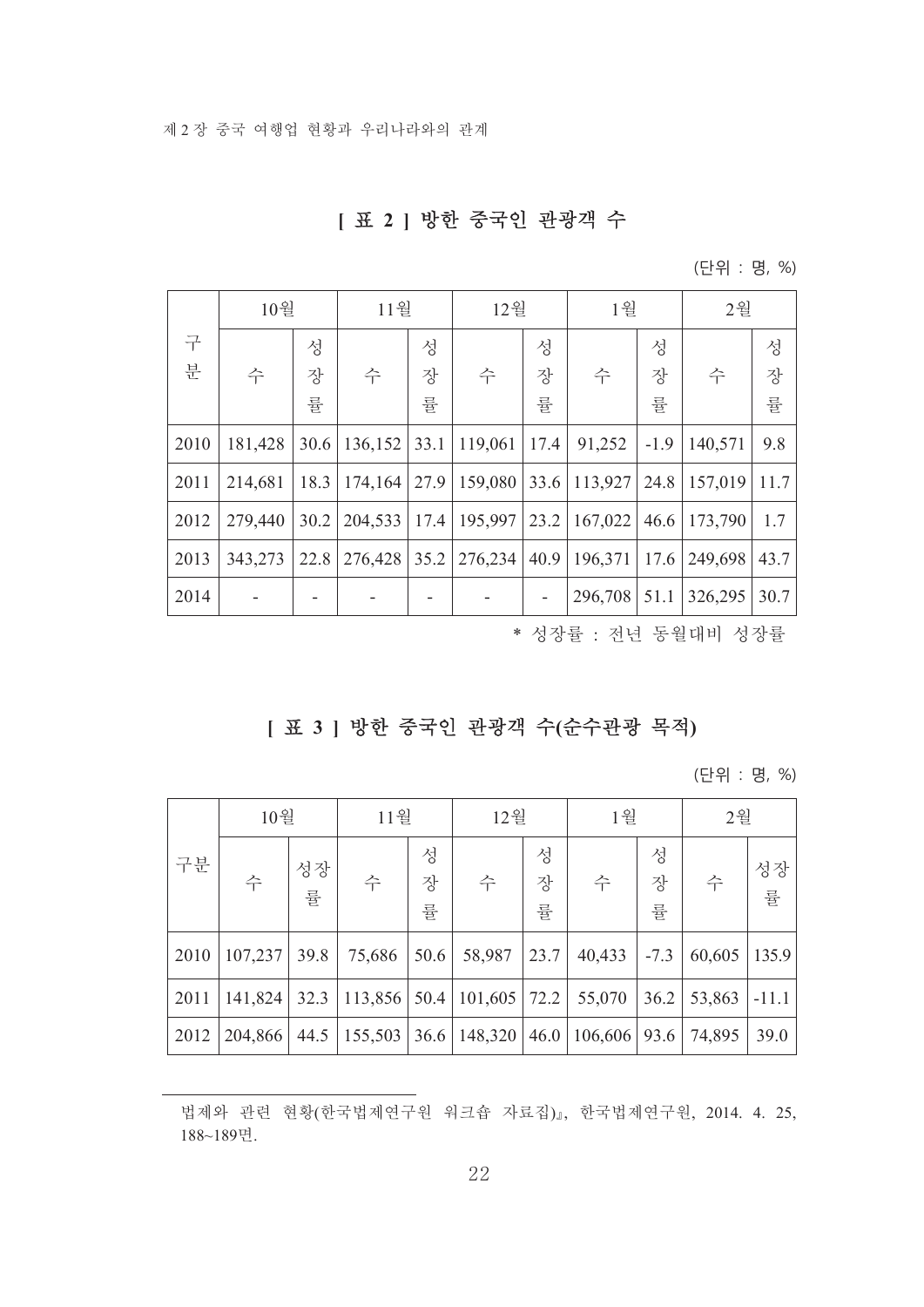| 구분   | 10월     |         | 11월 |             | 12월                  |             | 1월                      |             | 2월                |         |
|------|---------|---------|-----|-------------|----------------------|-------------|-------------------------|-------------|-------------------|---------|
|      | 수       | 성장<br>률 | 수   | 성<br>장<br>률 | 수                    | 성<br>장<br>률 | 수                       | 성<br>장<br>률 | 수                 | 성장<br>률 |
| 2013 | 249,850 | 22.0    |     |             | 208,175 33.9 210,950 |             | $42.2$   148,118   38.9 |             | $169,395$   126.2 |         |
| 2014 |         |         |     |             |                      |             | 230,706 55.8 219,533    |             |                   | 29.6    |

\* 성장률 : 전년 동월대비 성장률

중국의 여유법 제정 직후 우리나라 관광업계에서는 향후 중국인 방 한 관광변화 추이에 직접적인 영향을 미칠 것으로 예상한 바 있다.10) 여유법 제정 직후 실제로 중국 여행사의 해외단체관광상품 가격과 전 체적인 관광상품 구성에 변화를 가져오기도 하였다. 여유법 시행 초 기에 방한 단체관광 상품 가격이 인상되는 한편 중국 여행사들이 여 유법 적용과 규제 정도를 관망하면서 관광객 모객에 소극적 태도를 보이기도 하였다.

이처럼 여행사가 제공하는 물품구매코스와 옵션관광 항목에 관하여 중국 여유법 제35조의 금지 규정에 따라 단체관광 시장의 위축이 우 려되자 중국 국가여유국은 2013년 12월 16일 「여유법 제35조의 엄격 한 집행에 관한 유관 규정의 통지(国家旅游局关于严格执行旅游法第三 十五条有关规定的通知) 11)를 발표한 바 있다. 동 통지의 제정 목적은

<sup>10) 2013</sup>년 4월 25일 제정된 중국 『여유법(旅游法),은 같은 해 10월 1일부터 시행되 어 오고 있는데, 중국 관광객을 위주로 하는 우리나라 관광업계에서 10월 1일은 상 당한 의미를 지니고 있다. 즉. 중국에서는 가장 큰 휴가철을 3가지로 분류할 수 있 는 바, 설날(春节, 음력 1월 1일)부터 정월대보름(元宵节, 음력 1월 15일)에 이르는 춘절휴가와 노동절(劳动节, 5월 1일) 및 국경절(国庆节, 10월 1일)을 전후로 일주일 정도를 쉬는 국가지정휴가가 있다. 동법의 시행일을 10월 1일로 정한 것은 5개월 정도의 시간차를 두고 국경절부터 바로 시행하겠다는 강력한 의지를 표시한 것으 로 해석 가능하다.

<sup>11)</sup> 이에 관한 상세한 내용은 제4장 제4절에서 소개하기로 한다.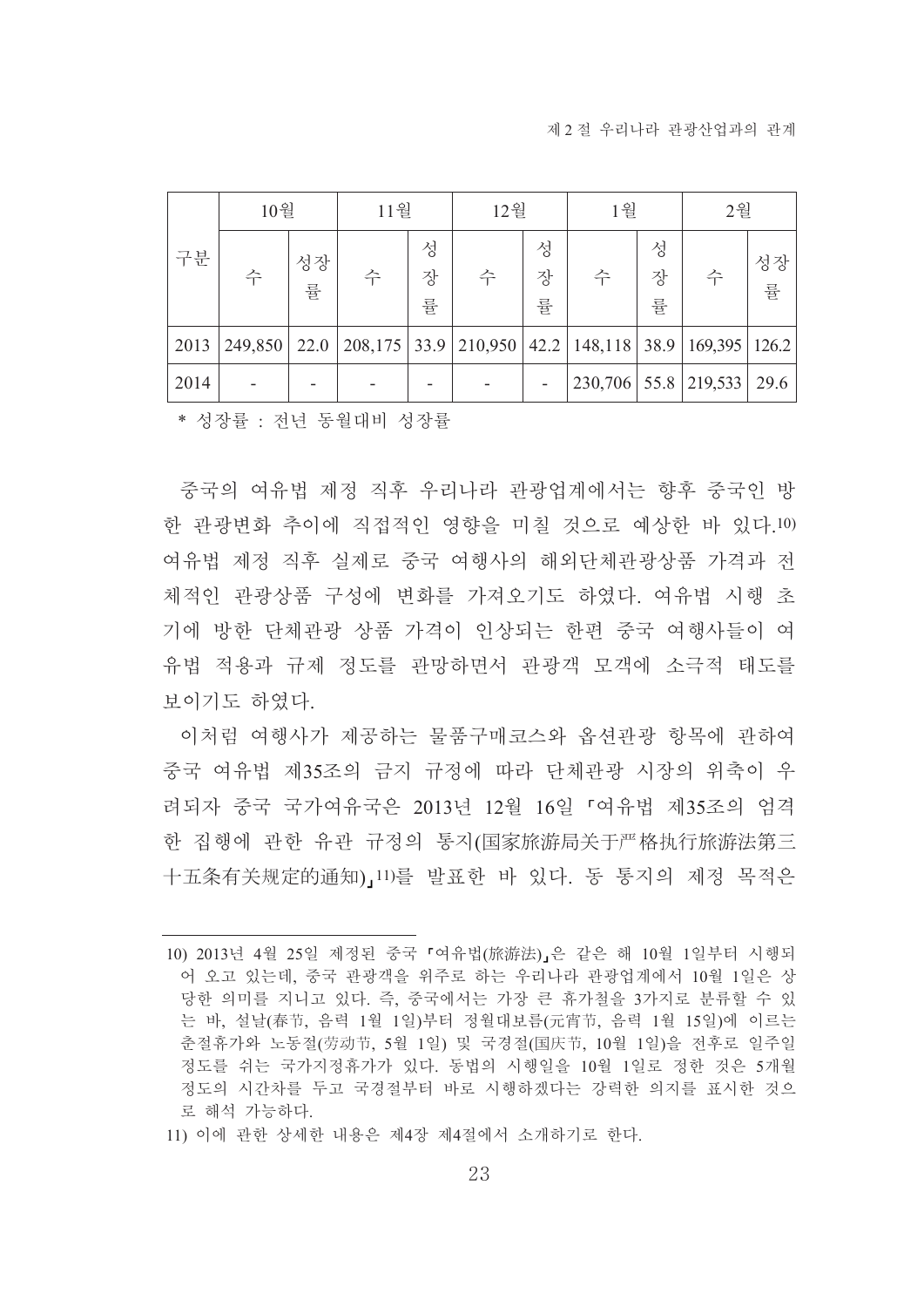'여유법의 실시 이후, 여유부문(관광 소관부처 및 관계 행정기관)과 기업 간 여유법 제35조12)에 대한 이해와 집행의 정도가 다른 문제점 이 있어 왔다. 여유법의 정확하고 유효한 실시를 보장하고, '마이너스 투어피(零负团费)' 등 위법적 경영행위의 근절을 위한 것이다.

그러나, 위법적 경영행위 및 편법적 행위는 「여유법 제35조의 엄격 한 집행에 관한 유관 규정의 통지 가 마련된 이후, 오히려 더욱 성행 하고 있는 것으로 알려져 있다. 즉, 중국 여행사가 중국 국가여유국의 통지발표 내용을 관광객과의 서면계약이 있는 경우는 쇼핑과 선택관 광 항목 판매를 허가하는 것으로 받아들여 다시 단체여행 상품을 적 극적으로 내놓기 시작한 것이다. 중국 여유법 시행 후 쇼핑이 포함된 단체여행 상품판매는 국내 관광업계의 경영환경에 상당한 변화를 가 져온 것으로 판단된다.

위의 통지가 발표된 이후 방한 단체과광 상품 가격이 다시 하락하 면서 중국 여유법 시행전의 낮은 가격 수준으로 되돌아가게 되었으 며, 악성 경쟁이 치열해지면서 국내 관광업계의 나쁜 관행이 되살아나 고 있고, 특히 '마이너스투어피' 현상이 심해지고 있다고 한다. 중국 여 유법 시행 후 방한하는 중국인 관광객의 양적 성장에도 불구하고 관 광업계의 경영상황이 악화되는 등 관광산업의 질적 발전을 제고하는 데는 여전히 하계가 나타나고 있다.13)

2013년 중국인의 한국입국자 수는 2012년도에 비하여 119만명(43.6%) 이 증가한 3,923,190명으로서,14) 중국인 입국자가 급격히 증가한 것은

<sup>12)</sup> 중국 여유법 제35조

여행사는 불합리한 낮은 가격의 관광상품을 판매하여 소비자를 현혹하고 쇼핑이 나 그외의 비용을 추가 지불하는 과광 프로그램을 계획하거나 리베이트 수수 등의 부당한 이익을 취할 수 없다. 여행사조직 및 관광객 접대인는 쇼핑장소를 지정할 수 없고 관광프로그램에 추가 비용항목을 추가 할 수 없다. 그러나 쌍방 협의에 따 라 또는 관광객의 요구가 있을시 기타 다른 관광객들의 일정에 영향을 주지 않는 범위 내에서 가능하다.

<sup>13)</sup> 최경은, '중국 여유법 시행의 중국인 방한관광에 대한 영향', 190~191면.

<sup>14)</sup> 관광객 입국현황 등에 대한 기본적인 자료는 하용국, '중국 여유법 관련 정책 추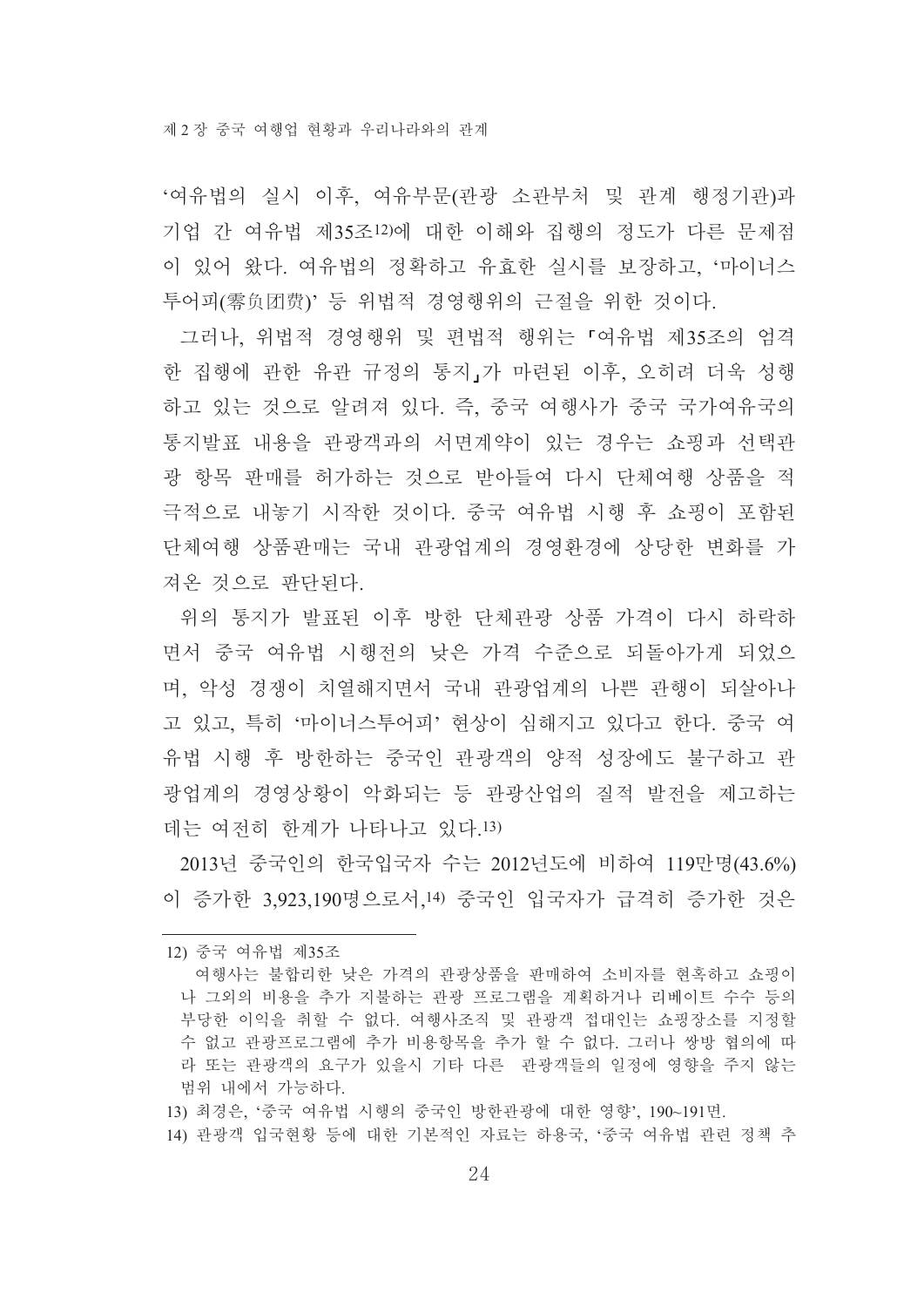재외공관의 비자발급 절차 간소화, 환승관광무비자입국정책 실시, 크 루즈관광객 출입국심사절차 간소화, 복수비자 및 전자비자 발급 대상 확대 등이 복합적으로 영향을 미친 것으로 분석할 수 있다.15) 또한, 2014년 1~2월(춘절 연휴) 기간 동안 주중공관의 사증발급이 최근 3년 동안 계속 증가세를 유지하는 것으로 파악되고, 단체사증 발급 역시 증가추세에 있어서, 중국 『여유법』 제정이 한국을 방문하는 중국관광 객의 감소에 직접 영향을 미치는 것은 아니라고 보이며 16 오히려 한 국방문 경험이 있는 관광객의 재입국을 위한 다양한 정책적 방안과 관련 산업의 육성이 더욱 중요할 것으로 판단된다.17)

중국관광객의 한국관광에 대한 건전성을 확보하고 중국 현지 모객 여행사와 한국 현지 여행사 간의 공정한 거래 정착을 위하여서는 한 국과 중국 정부 간 효율적이고 실질적인 업무 협력을 추진해 나가야 할 것이다. 향후 한-중FTA 서비스분야 관광업부문 협상 시. 양국 관광 업 소관부처나 관련 감독기관 간 업무협조에 대한 내용을 추가함으로

입국목적별로는 관광과 방문이 약886만 명(82.9%)으로 가장 많았고, 취업이 약45만 명(4.3%), 재외동포입국 약28만 명(2.6%) 순서를 보이고 있다. 입국유형별로는 단체 관광(약118만 명), 크루즈관광(약49만 명), 제주도무비자관광(약43만 명) 등이었다. 특히 크루즈관광은 2012년에 비하여 116.5%(약26만 명)가 증가하여 향후 크루즈 관 광과 관련한 제반 제도의 정비와 법제의 뒷받침이 필요할 것으로 예상된다.

- 16) 하용국, '중국 여유법 관련 정책 추진현황', 192면.
- 17) 생애 처음으로 한국을 방문한 외국인은 총 4,602.599명으로 집계되고 있으며, 국 적별로는 중국 약225만 명, 일본 약56만 명, 타이완인 약28만 명, 미국 약20만 명. 홍콩 약15만 명 순이고, 연령별로는 20대 약108만 명, 30대 약98만 명, 40대 약77만 명 순이다. 재방문율을 높이기 위한 연령별, 성별, 입국유형별 구체적인 전략 수립 이 필요할 것이다.

진현황', 『중국의 여행 관련 법제와 관련 현황(한국법제연구원 워크숍 자료집)』, 한 국법제연구원, 2014. 4. 25, 192~213면을 참고.

<sup>15)</sup> 승무원 이외의 외국인 입국자는 10,678,334명으로 이는 2012년에 비해 5.4%(약55 만 명)가 증가하였으며, 국적별로는 중국이 약392만 명(36.7%), 일본이 약271만 명 (25.4%), 미국이 약74만 명(6.9%), 타이완이 약56만 명(5.3%) 이었으며, 2012년과 비 교하여 중국(약119만 명)과 홍콩(약4만 명)은 증가한 반면, 일본(약78만 명)과 타이 완(약4천 명)은 감소한 것으로 집계되었다. 그러므로 국적별 입국자 및 관광객 증 감현황을 바탕으로 한 관광산업 및 여행업의 새로운 전략 수립이 필요하다고 생각 되다.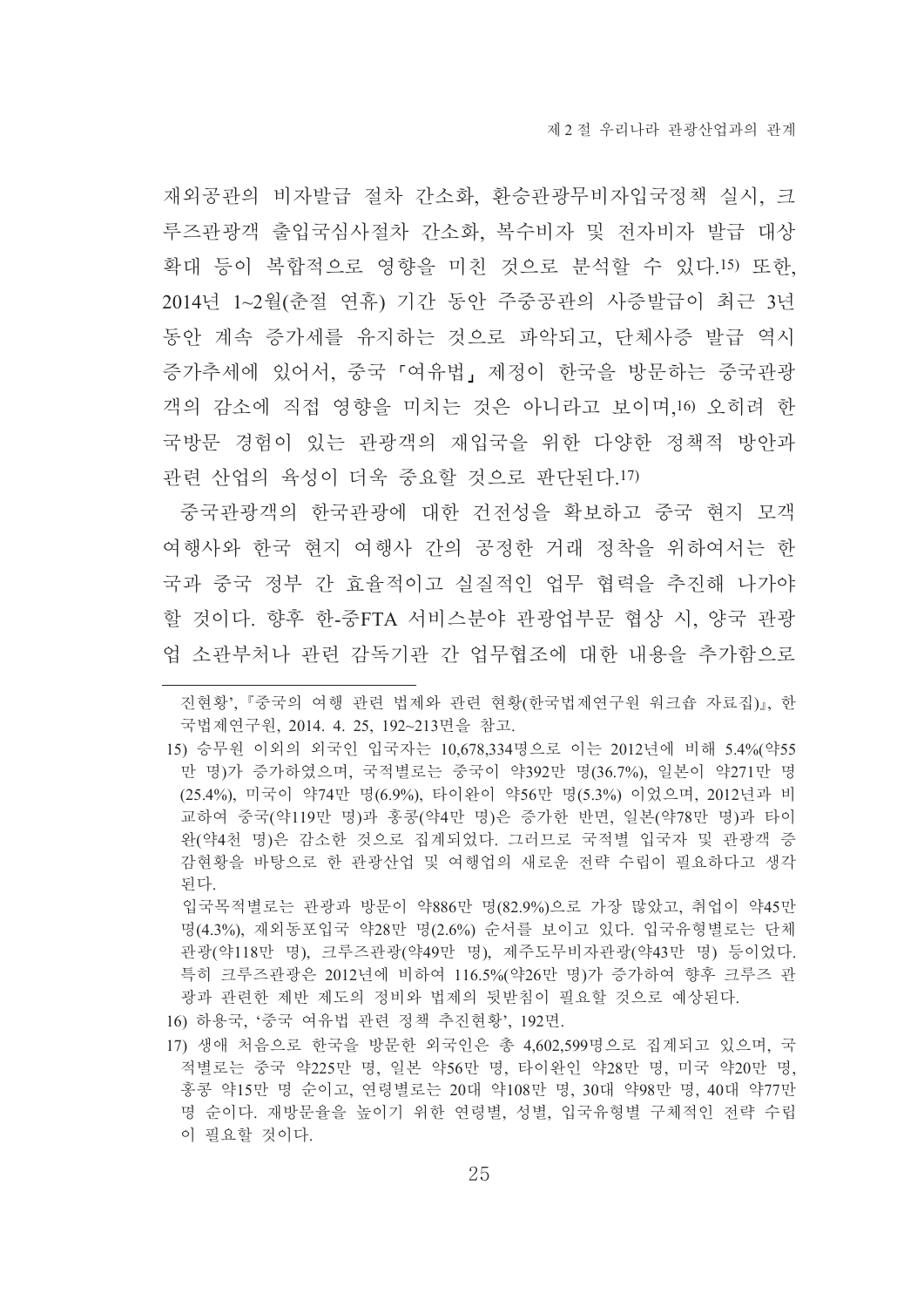제 2 장 중국 여행업 현황과 우리나라와의 관계

써 양국 관광업의 건전하고 지속적인 발전을 함께 모색해 갈 수 있을 것으로 생각한다.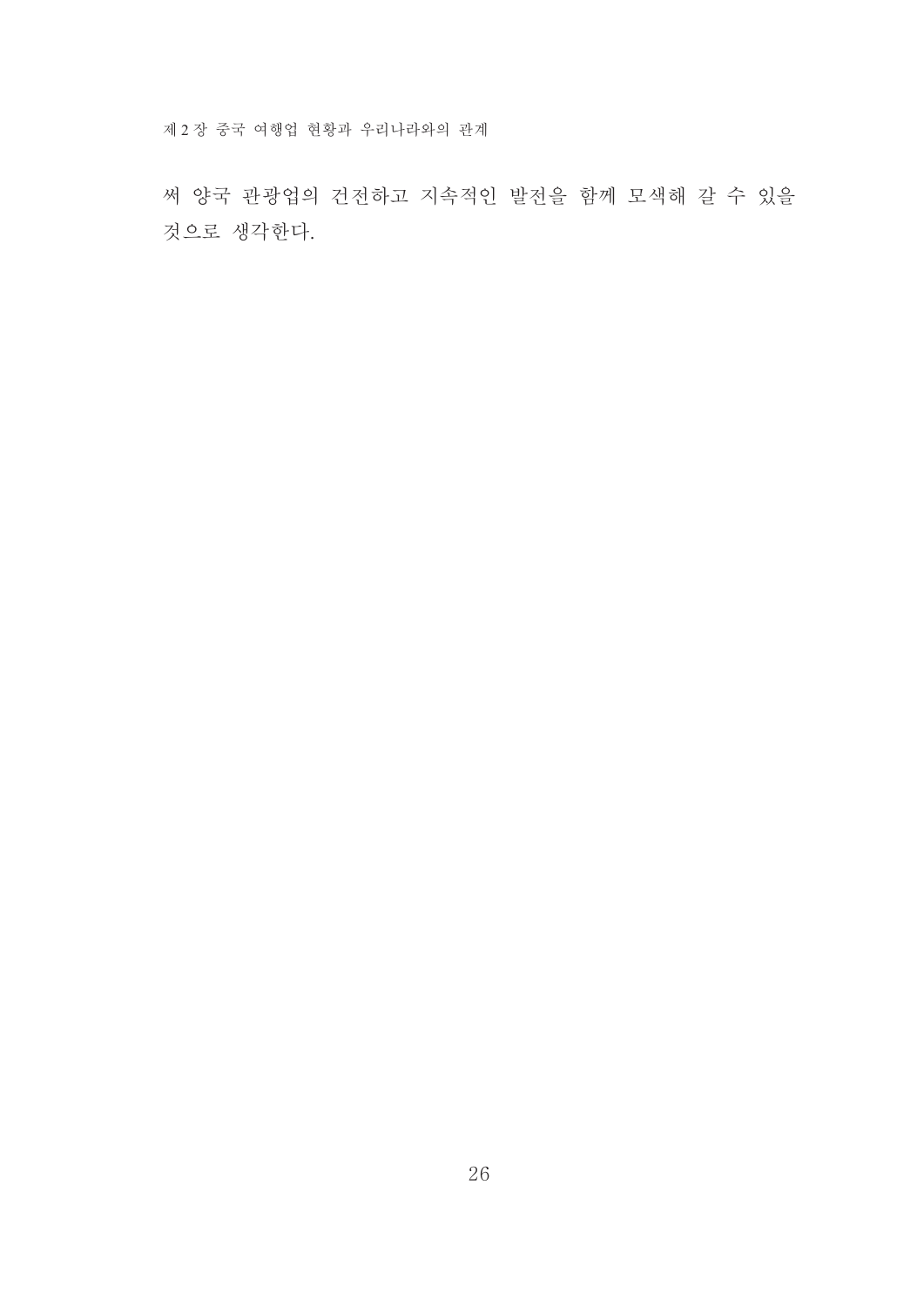## 제 3 장 중국 여행 관련 법제의 구성과 특징

### 제 1절 관련 법제의 변천

중국은 1990년대 중반부터 내국인의 국내관광과 해외관광객의 중국 국내 입국 관광을 위주로 한 차별적인 관광정책을 수립하여 국가의 성장동력으로서 관광산업의 중요성을 강조해 온 바 있다. 2005년 이 후에는 입국관광을 위주로 하는 관광정책을 유지하면서도 중국 내국 인의 출국관광에 대하여서도 규범화하여 발전시킨다는 정책의 변화를 보이고 있다. 중국 내국인의 출국관광에 대한 규범화에 따라 그에 대 한 통제와 제한이 완화되면서 중국 내국인의 출국관광이 본격적으로 늘어나게 되었다. 특히, 급속한 경제성장에 따라 중국 관광시장도 빠 른 성장세를 보이고 있으며, 2011년 5월 기준으로 중국에는 2만 3,269 개의 여행사가 영업을 하는 것으로 나타나고 있다.18)

중국의 여행 및 관광 관련 법령들을 살펴보자면, 우선 내국인과 외 국인의 출입국관리와 관련하여서는 2013년 7월 1일 이전에는 1985년 11월 제정된 『중화인민공화국 외국인 출입국관리법(中华人民共和国外 国人入境出境管理法)」과 「중화인민공화국 공민 출입국관리법(中华人民 共和国公民出境入境管理法)」이 적용되었으며, 2013년 7월 1일 이후에 는 내외국인 출입국관리를 통합한 법률인 『중국출입국관리법(中华人 民共和国出入境管理法),이 기본법으로서 적용되고 있다.

그리고, 중국 내국인의 해외여행과 관련된 법규로서는 2002년 5월 국무원이 마련한 「중국공민 출국 여유 관리방법(中国公民出国旅游管 理办法)」이 있다. 한편, 국무원은 1987년 제정하였던 「가이드관리임시 규정(导游人员管理暂行规定) 을 폐지하고, 1999년 5월 14일 중국 국내

27

<sup>18)</sup> 신동일 · 정지형, 앞의 글, 2면.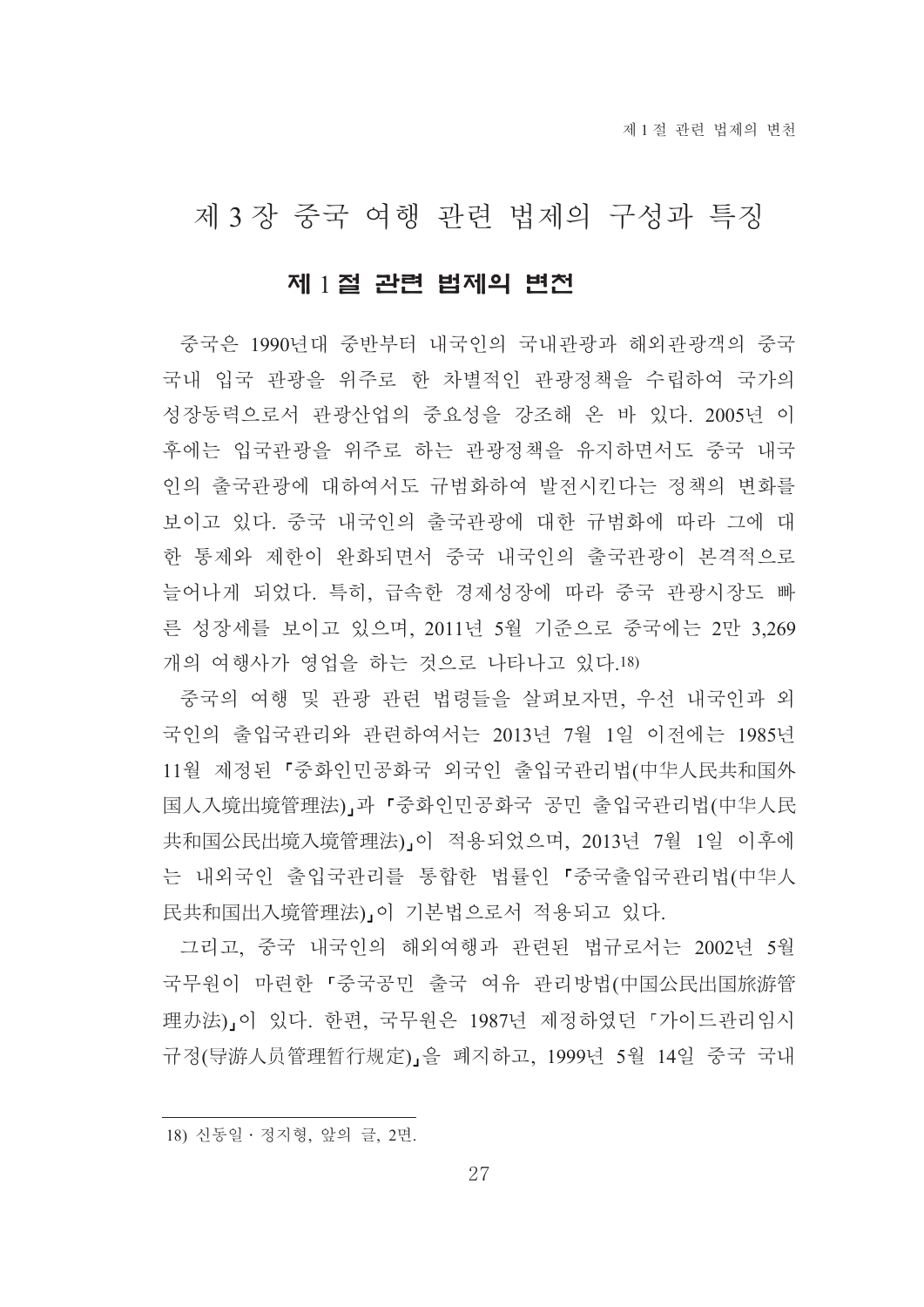여행 관광가이드 관리를 위한 기본법으로 국무워이 제정한 「가이드관 리조례(导游人员管理条例),를 같은 해 10월 1일부터 시행하여 오고 있 다. 동 조례의 하위규정으로는 중국 국가여유국(国家旅游局)이 2002년 부터 시행하여 오고 있는 『가이드관리조례 실시세칙(导游人员管理条 例及实施细则),이 마련되어 있다.

한편, 급격하게 팽창하는 중국 국내 여행사를 관리하기 위하여 국무 원은『여행사조례(旅行社条例)』를 2009년 1월 제정하여 같은 해 5월부 터 시행하여 오고 있으며, 그 하위법령으로서 국가여유국(国家旅游局) 은 같은 해 4월 3일 제정하여 5월 3일부터 「여행사조례 실시세칙(旅 行社条例实施细则) 을 시행하여 오고 있다.

2013년 4월 25일 제정되어 10월 1일부터 시행하여 오고 있는 『여유 법(旅游法),은 관광 관련 기본법으로서 법의 이념과 목적을 포함하여 관광산업을 발전시키기 위한 구체적인 규정들을 마련하여 두고 있다.

제3장에서는 여유법 제정 이전에 마려된 다양한 관련 법제들의 소 개를 위주로 하며, 여유법에 대한 상세한 내용은 장을 바꾸어 제4장 에서 소개하기로 한다.

#### 제 2 절 관련 법제의 입법 경과

중국이 관광산업을 국가경제발전에 필요한 주요산업으로 판단한 것 은 1970년대 말부터이다.19) 즉, 1979년 1월 등샤오핑이 관광산업을 국 민경제발전를 위한 새로운 산업으로 보아야 한다고 주창한 이래, 1981 년 5월에는 국무원이 베이징에서 '전국 여유 업무 회의(全国旅游工作 会议)'를 개최하기에 이르렀다.20)

<sup>19) 1970</sup>년대 이전 중국의 여행관련법규로는 1950년 국무워이 공포한 『여행사과리 임시조례(旅游社管理暂行条例)』가 있다. 동 조례는 2009년 「여행사 관리조례(旅游社 管理条例)」가 제정되면서 폐지되었다.

<sup>20)</sup> 동 회의에서는 중국식 관광산업 구축을 위한 중앙공산당 중앙서기처의 지시를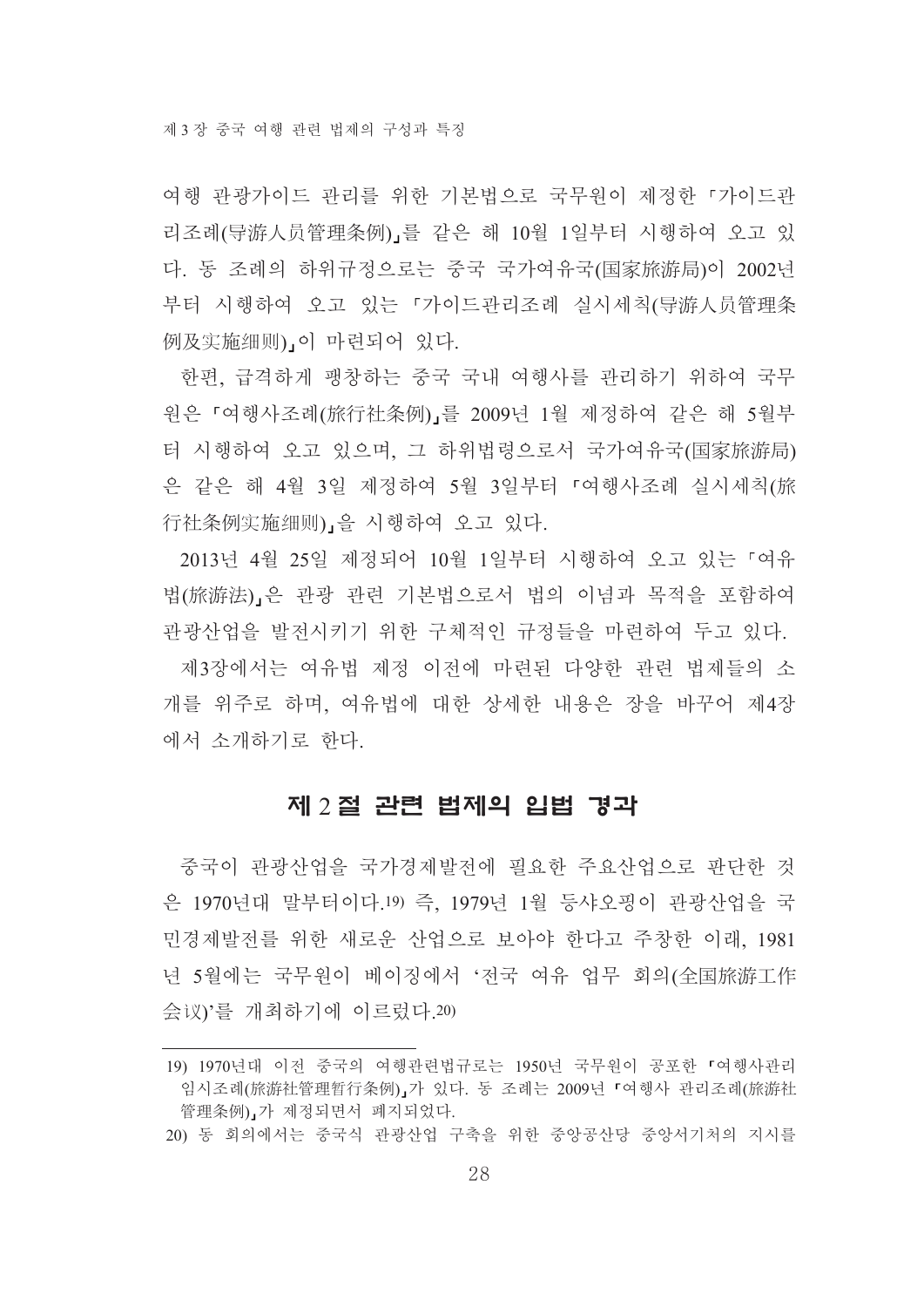이후 중국은 급속한 경제발전에 힘입어 생활수준이 향상되었으며, 관 광산업도 함께 점진적 발전을 이루어 왔다. 관광산업의 성장에 따라 관 광 및 여행에 관한 다양한 규정들이 제정되기 시작하였고, 국무원은 1985년에 「여행사 관리 임시조례(旅行社管理暂行条例)」를 제정하였다.21) 관광산업이 다양한 산업의 종합적 뒷받침을 필요로 한다는 것을 인 식한 중국 정부는 『중화인민공화국 환경보호법(中华人民共和国环境保 护法)」, 「중화인민공화국 문화재보호법(中华人民共和国文物保护法)」, 「유 명 자연경관 지역 임시관리조례(风景名胜区管理暂行条例)』, 『여유업 치 안 관리방법(旅游业治安管理办法)」, 『여유 기본 건설 임시관리방법(旅 游基本建设管理暂行办法)」、『관광호텔의 합자, 합작 설립 심사비준 절 차의 엄격한 이행에 관한 통지(关于严格执行合资、合作建设旅游饭店 审批程序的通知), 등의 법규를 제정함으로써 관광산업 조화로운 발전 의 초석을 마려하였다.22)

1998년 12월의 중앙경제공작회의에서는 여행산업을 제1차 국민경제 의 새로운 영역으로 보았으며, 개혁개방 20년 동안 거둔 성과를 바탕 으로 관광산업은 더욱 발전해갔다. 그러나, 해외관광객 급증함에 따라 환경생태계의 파괴와 유적지 훼손이라는 부작용을 해결하기 위하여. 중국 정부는 『리우 환경과 발전선언(里约环境与发展宣言)』、『21세기 아 젠다(21世纪议程),. 「생물다양성협약(生物多样性公约),. 「여행산업에 관 한 21세기 아젠다(关于旅游业的21世纪议程)」、『지속가능한 여행발전헌 장(可持续旅游发展宪章)」, 『지속가능한 여행발전행동계획(可持续旅游发

전달한 바 있다.

<sup>21)</sup> 동 조례는 중국의 여유법규 구축을 위한 기초법규로서 기본법적 성격을 가지고 있었다. 즉, 관광시장에서의 관광에 대한 구체적 행위를 규범하였으며, 관광업 주관 부처인 국가여유국은 동 조례를 기초로 하여 여행사, 호텔, 관광가이드, 관광상품 가격, 기업재무관리 등에 대한 하위규정들을 마련하였다.

<sup>22)</sup> 관광업 발전을 위하여 각 지방정부가 1985년부터 1989년까지 제정한 여행 관련 법규는 120여 건에 이르며, 그 중 성 · 자치구 · 직할시 인민정부가 제정한 지방정부 규장은 16건에 이르고, 성·자치구·직할시 행정기관이 마련한 규범성문건도 105건 에 이른다(中华人民共和国国家旅游局- http://www.cnta.com/).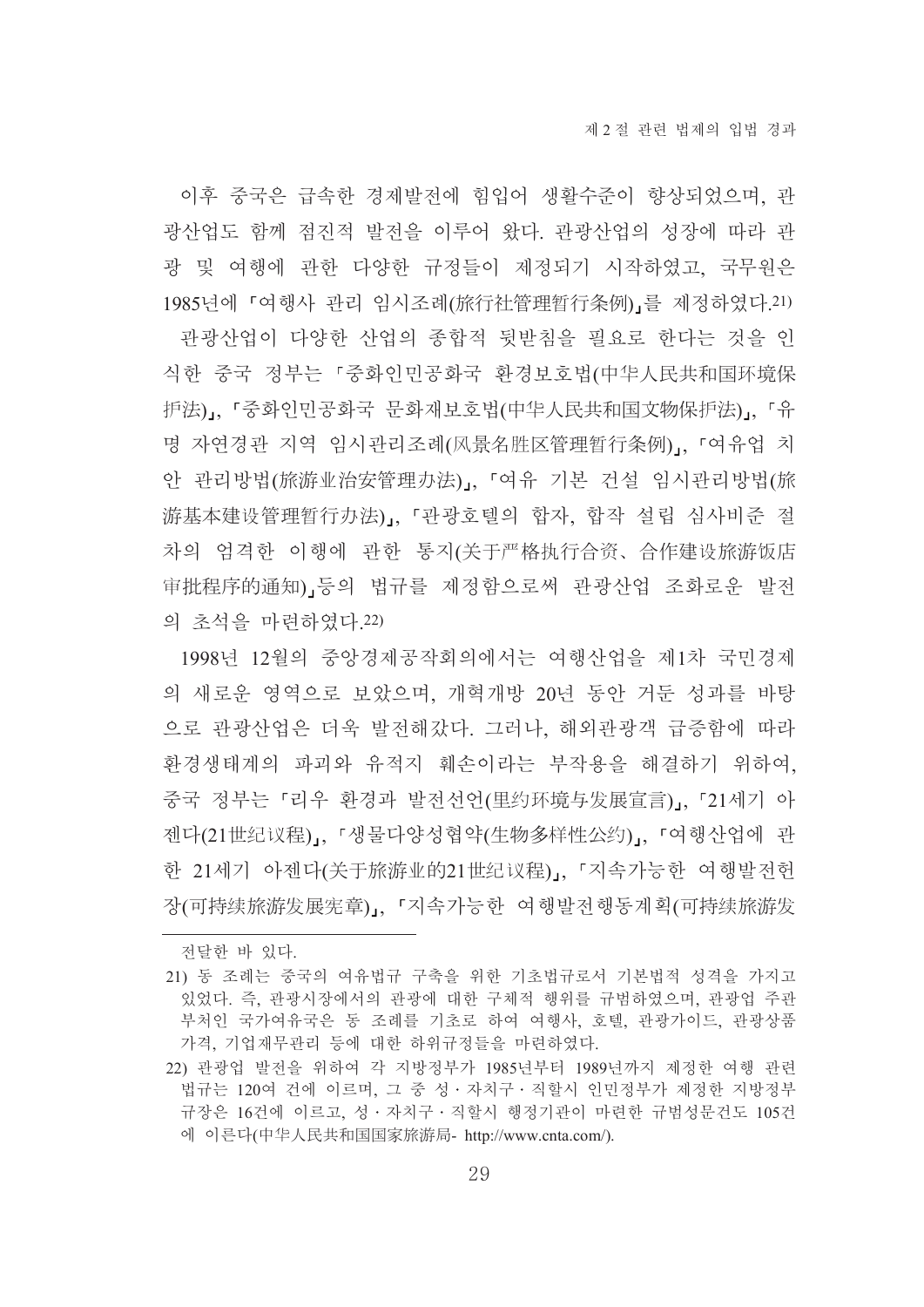展行动计划), 등의 국제협정에 가입하였으며, 이를 통하여 중국은 관 광산업과 관련 법제의 새로운 전화점을 맞이하게 된다.

1990년에는 국가여유국이 「여행사의 청산 • 정리 강화에 관한 의견 의 통지(关于进一步清理整顿旅行社意见的通知),, 「여행안전 임시 관리 방법(旅游安全管理暂行办法)」、「국외에 설립한 관광사업자에 관한 임 시 관리방법(关于在国外设立旅游经营机构的暂行管理办法)」등의 규정을 마련하였으며, 1991년에는 국무원이 "国发[1991] 8号" 정책성 문건23) 을 마련하였으며, 국가여유국은 이에 따라 『여행업 관리 강화를 위한 약간 문제에 관한 고시(关于加强旅游行业管理若干问题的请示)」24)를 마 련한 바 있다.25) 지방의 관련 규정으로는 1995년 하이난성 제1기 인 민대표대회 상무위원회 제17차 회의를 통과한 「하이난성 여행관리 조 례(海南省旅游管理条例),가 있으며, 동 조례는 지방경제 발전의 중요 한 산업으로 기능하는 관광산업에 대한 인식을 기초로 하고 있어서26) 이후 지방 여유법제 입법의 기본틀이 되고 있다.27)

2001년 중국의 WTO 가입에 따라 관광법제의 국제화도 이루어지게 되었으며, 2001년 국무워은 「국무워의 관광업 발전 촉진에 관한 통지 (国务院关于进一步加快旅游业发展的通知),를 마련하여 관광업의 육성 을 위한 기초를 구축하였다.28)

2002년의 「중국공민 출국여유 관리 방법(中国公民出国旅游管理办法)」 은 그동안 중국인 관광객의 해외여행에 대한 관리를 행정적으로 관리

<sup>23)</sup> 전국인민대표대회 등에서는 정책성문건(政策性文件)을 채택할 수 있어. 이러한 정책성문건은 법률과 기타 하위법규의 제·개정 방향을 정하기 때문에, 관련 법제 에 대한 정확한 이해를 위하여서는 중국 입법법(立法法)에 규정된 기본적인 법규 형태의 관련된 법제 이외에도 정책성문건에 대한 이해가 필요하다.

<sup>24)</sup> http://www.law-lib.com/law/law view.asp?id=52819

<sup>25)</sup> 王立纲·卢印东, 『旅游法律知识问答』, 北京: 旅游教育出版社, 1998.

<sup>26)</sup> http://www.hainanpc.net/eap/446.news.detail?news\_id=37022

<sup>27)</sup> 魏小安, 『新编旅游经济学』, 上海: 上海人民出版社, 1998.

<sup>28)</sup> http://www.gov.cn/gongbao/content/2001/content 60814.htm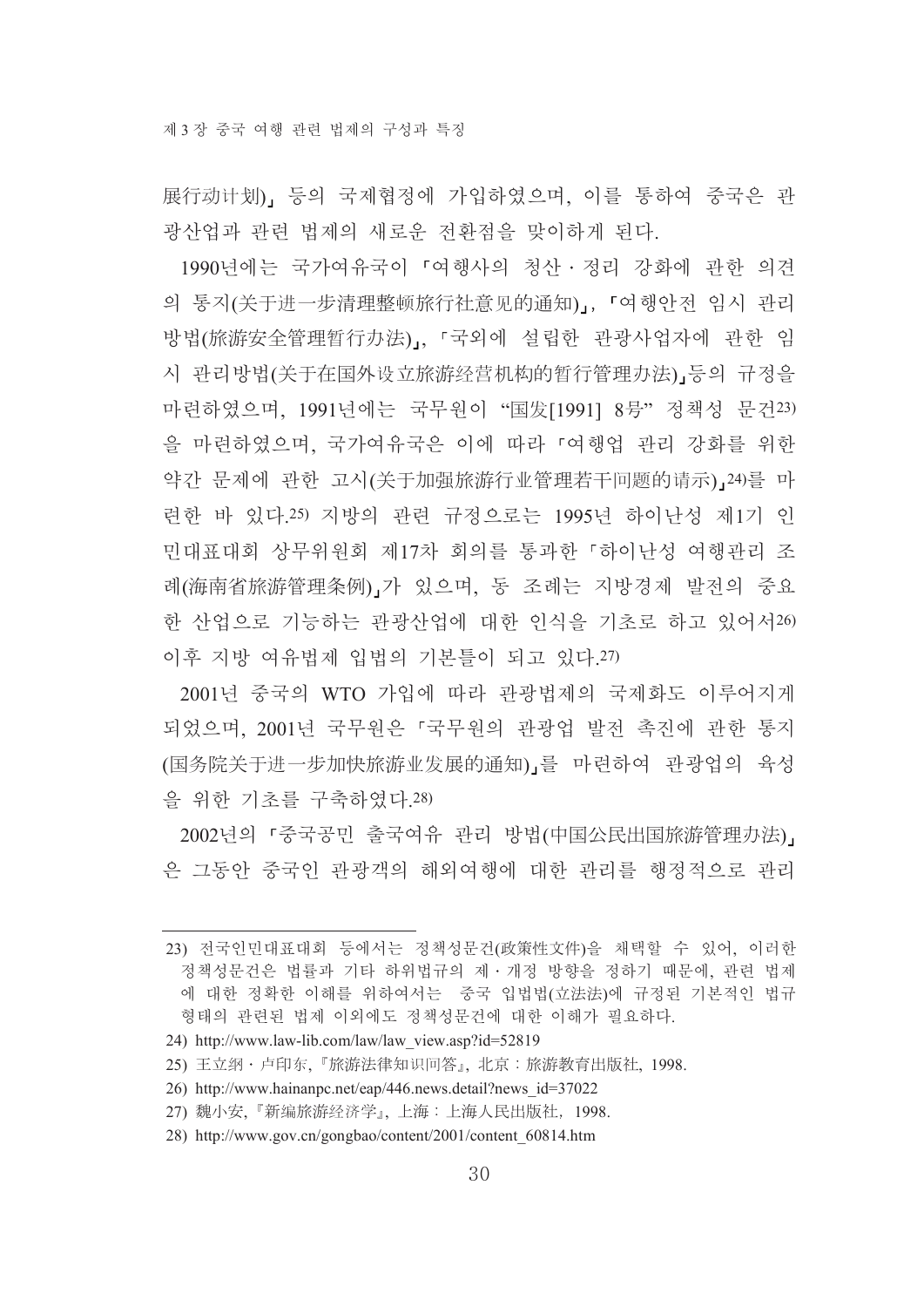해오던 것에서 탈피하여 법제화로 전화하는 전화하는 계기가 되기도 하였다 29)

#### 제 3 절 관련 법제의 주요 내용

중국에서 관광객의 권리보호와 관련된 법규로는 관광사업자와 소비 자의 관계로 파악하는 경우에는 소비자권익보호법(消费者权益保护法)이 적용될 수 있을 것이며,30) 관광업의 관리·감독을 위한 법규로는 여행 사 조례(旅行社条例) 또는 관광가이드 관리 조례(导游人员管理条例). 중 국공민 출국여유 관리 방법(中国公民出国旅游管理办法) 등이 있다.31)

#### 1 여행사 조례

『여행사 조례(旅行社条例)』는 국무원령 제550호로 2009년 1월 21일 제정되어 5월 1일부터 시행되어 오고 있는 국무원의 행정법규이다. 여행사에 대한 관리 · 감독 강화와 관광객과 여행사의 합법적인 권익 보호, 관광산업의 시장질서 유지, 관광업의 건전한 발전 촉진 등을 목 적으로 제정된 여행사 조례는 중국 본토 내에 설립되어 경영활동을 하는 모든 여행사에 적용되는 법규이다.

조례는 제1장 총칙, 제2장 여행사 설립, 제3장 외국인 투자 여행사, 제4장 여행사 경영, 제5장 감독과 검사, 제6장 법적 책임, 제7장 부칙 으로 구성되어 있으며, 특히 제4장과 제6장에서 여행사의 경영과 규

<sup>29)</sup> 장은정, '중국 여유법의 주요내용과 쟁점', 『중국의 여행 관련 법제와 관련 현황 (한국법제연구원 워크숍 자료집)』, 한국법제연구원, 2014. 4. 25, 78~80면.

<sup>30)</sup> 다만, 소비자권익보호법과 하위규정들은 관광객에만 적용되는 법은 아니고, 소비 자 전체에 해당하는 법규이며, 이에 대한 다양한 연구물들이 있으므로 본 보고서에 서는 따로 소개하지 않기로 한다.

<sup>31)</sup> 韩玉灵, 『旅游法教程』, 北京:旅游教育出版社, 2007, 韩玉灵·武冰欣, "促进旅游 业健康发展的重要保障-写在「中华人民共和国旅游法」出台之际", 『理论研究』, 2013. 6, 43면.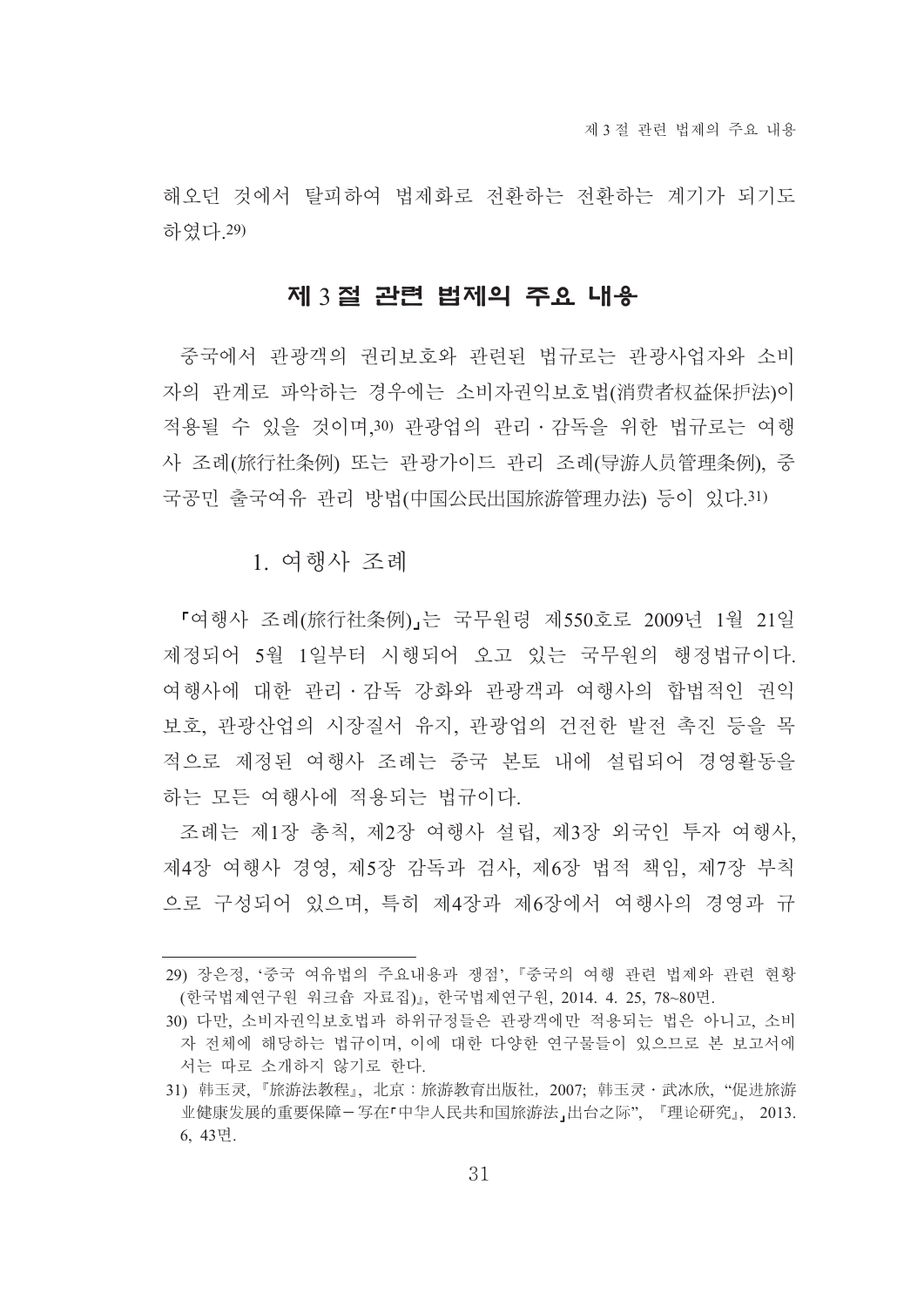정에 대한 위반의 경우에 대한 법적 책임을 구체적으로 규정하고 있 다. 또한 여행사의 접객행위와 관광가이드 우영에 대한 행위규정을 정하고 있다. 법적 지위와 적용순서 측면에서 본다면, 여행사 조례는 여유법 하위규정으로서 여행사의 설립과 운영에 대한 구체적 사항을 정하고 있는 행정법규로 파악해야 할 것이다.

특히, 여행사 조례는 여행사에 대한 관리감독에 관한 내용이 주요한 내용으로 하고 있기 때문에 여행사의 책임 관련 규정에서 간접적으로 관광객 또는 관광객의 권리와 이익을 보호하는 것으로 판단할 수 있 을 것이다.

### 『여행사 조례(旅行社条例)』

#### 제1장 총 칙

- 제 1 조 여행사에 대한 관리를 강화하여 관광객과 여행사의 합법적인 권 익을 보장하고 관광시장의 질서를 수호하며 관광산업을 건전하게 발전 하도록 촉진하는 것에 그 목적이 있다.
- 제 2 조 본 조례는 중화인민공화국 내 여행사의 설립과 운영에 관한 사항 에 적용되다. 본 조례에서 여행사라 함은 관광객의 모집과 조직 및 접 객행위를 하고 관광객들에게 관광서비스를 제공하기 위해 국내 관광사 업 및 인바운드관광과 아웃바운드관광 사업을 시행하는 법인을 칭한다.

제 3조 국무원 관광행정주관기관은 전국의 여행사에 대해 관리감독을 할 책임을 진다. 현급 이상 지방인민정부의 관광관리부서는 직무에 따라 본 행정구역 내 여행사의 관리감독을 할 책임을 진다. 현급 이상 각급 인민정부의 공상, 물가, 상무, 외환 등의 관련 부서는 법에 근거한 직무에 따른 업무 분담을 통해 여행사의 관리 감독업무를 수행하다.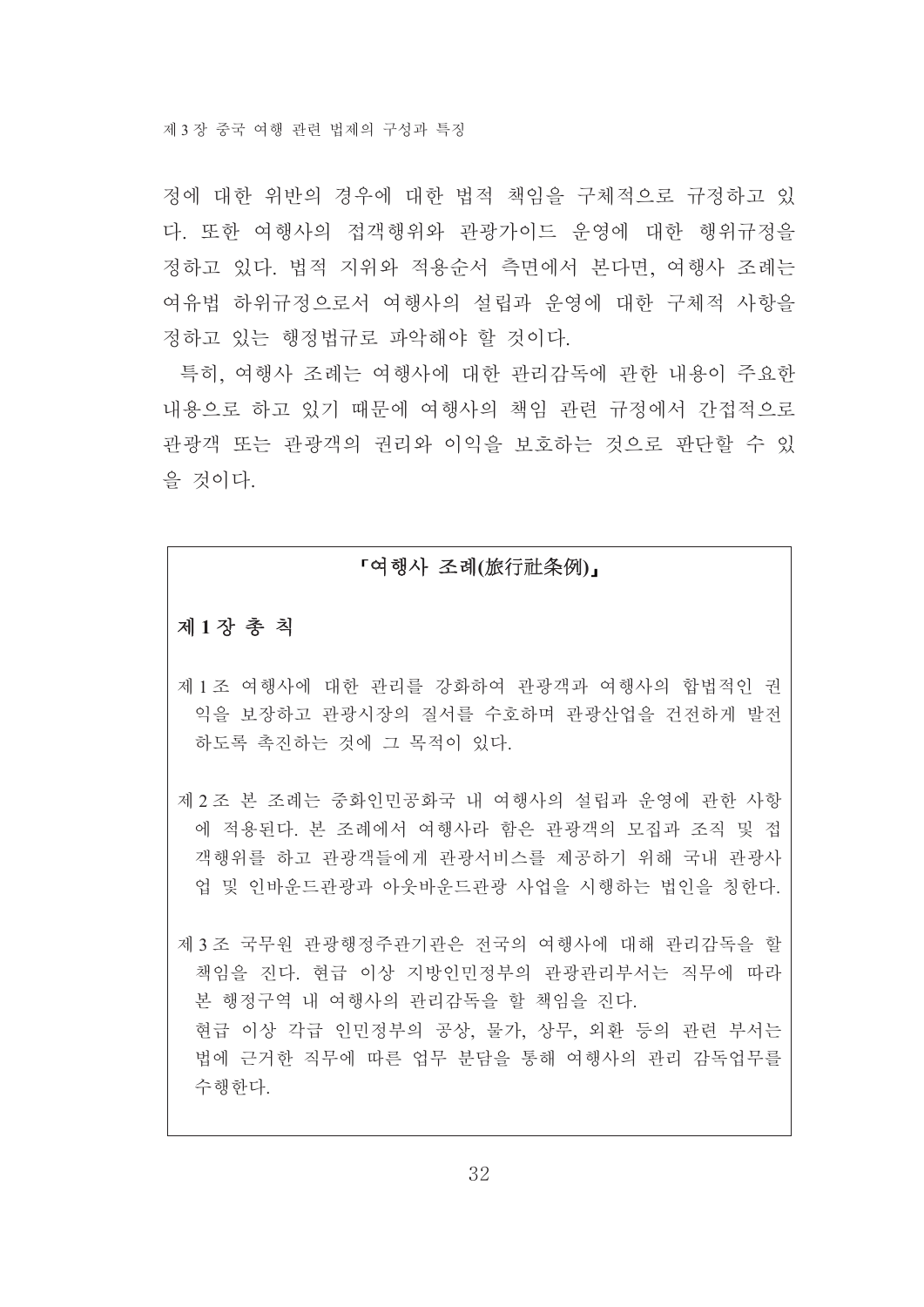제4조 여행사의 경영에 관하여 자율과 평등, 공평, 성실의 원칙을 준수하 고 서비스의 질을 높이며 관광객의 합법적인 권익을 유지하도록 한다.

제 5 조 여행사의 조직은 정관에 따른 서비스를 제공하고 조화와 자율성 을 발양하여 여행사의 합법적인 운영과 공정경쟁 및 성실경영을 지도 하도록 한다.

#### 제 2 장 여행사의 설립

제 6 조 국내 관광업무와 인바운드 관광업무를 수행하는 여행사의 설립을 신청을 하기 위해서는 다음의 조건을 구비해야 한다.

- 1. 고정된 영업장
- 2. 필요한 운영설비
- 3. 30만워 이상의 등록자본
- 제 7 조 국내관광업무와 인바운드 관광업을 수행하는 여행사의 설립을 신 청하기 위해서는 소재지의 성, 자치구, 직할시의 관광행정관리부서 또 는 위탁지역의 시급 관광행정관리부서에 신청을 한다. 아울러 본 조례 제 6조 에 부합한 관련 자료를 제출한다. 관광행정관리부서는 신청접수 후 수리일로부터 20 영업일 내 허가 또는 불허 결정을 내린다. 허가의 경우 신청인에게 여행사업무영업허가증을 발급하고 신청인은 여행사업 무영업허가증을 공상행정관리부서에서 설립등기한다. 불허의 경우 신청 인에게 서면통지하고 이유를 설명해야 하다
- 제 8 조 여행사가 영업허가증을 취득한지 2년이 지나고 관광객의 합법적 인 권익을 침해하여 행정기관에서 벌금 이상의 형을 받지 않은 경우 아웃바운드 관광사업을 신청할 수 있다.
- 제 9 조 아웃바운드 관광사업을 신청하기 위해서는 국무원 관광행정주관 부서나 위탁된 성, 자치구, 직할시의 관광행정관리부서에 신청서를 제 출해야한다. 관광행정관리부서는 신청서를 수리한날로부터 20 영업일 내 허가 또는 불허 결정을 내린다. 허가의 경우 신청인에게 여행사업무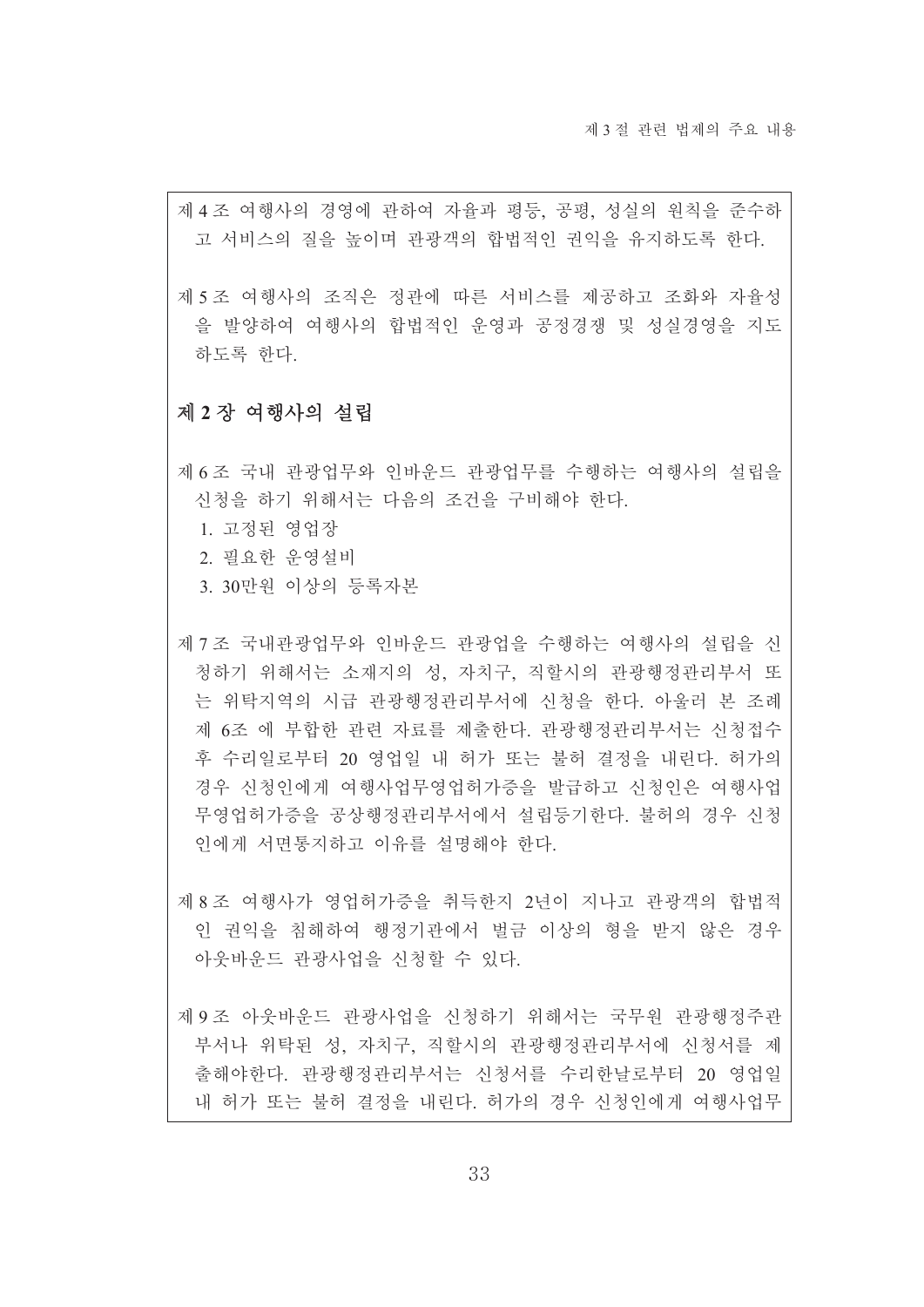영업허가증을 교환발급하고 여행사는 교환 발급받은 여행사업무영업허 가증을 공상행정관리부서에 변경등기 한다. 불허의 경우 신청인에게 서 면통지하고 이유를 설명해야 한다.

제10조 여행사가 지사를 설립할 경우 여행사업무영업허가증 부본을 지사 소재지의 공상행정관리부서에 설립등기를 하고 설립등기일로부터 3영 업일 내 지사 소재지의 관광행정관리부서에 서류등록을 한다. 여행사의 지사설립에 지역적 제한은 없으며 지사의 영업범위는 지사의 여행사 영업범위를 초과할 수 없다.

제11조 여행사는 전문적인 관광객 모집과 여행정보 서비스를 제공하기 위한 홈페이지(여행사 홈페이지라 칭한다)를 설립하기 위해 법에 근거 하여 공상행정관리부서에 설립등기 수속을 신청하고 소재지의 관광행 정관리부서에 서류등록을 한다. 여행사홈페이지는 여행사의 통일된 관리를 받고 관광객 모집과 여행정 보제공 외의 업무는 할 수 없다.

제12조 여행사의 명칭, 영업장소, 법정대리인 등의 등기사항을 변경하거 나 영업이 종결되었을 때에는 공상행정관리부서에 변경등기를 신청하 거나 말소등기를 해야 한다. 등기수속완료일을 기준으로 10 영업일 내 에 허가받은 관광행정관리부서에 서류를 등록 하고 여행사업무경영허 가증을 교환수령하거나 반환한다.

제13조 여행사는 여행사업무영업허가증을 취득한 날로부터 3영업일 내 국무원 관광행정주관부서가 지정하는 은행에 품질보증금 통장을 개설 하여 품질보증금을 납부하거나 허가받은 과광행정과리부서에 법적으로 취득한 담보금을 제공한다. 이 때 담보금은 품질보증금의 은행담보 보 다 낮아서는 안 된다.

국내관광업무와 인바우드 관광업무를 담당하는 여행사는 품질보증금 20만 위안을 납입하고 아웃바운드 여행업을 담당하는 여행사는 품질보 증금 120만 위안을 납입해야 한다. 품질보증금의 이율은 여행사에 귀속 된다.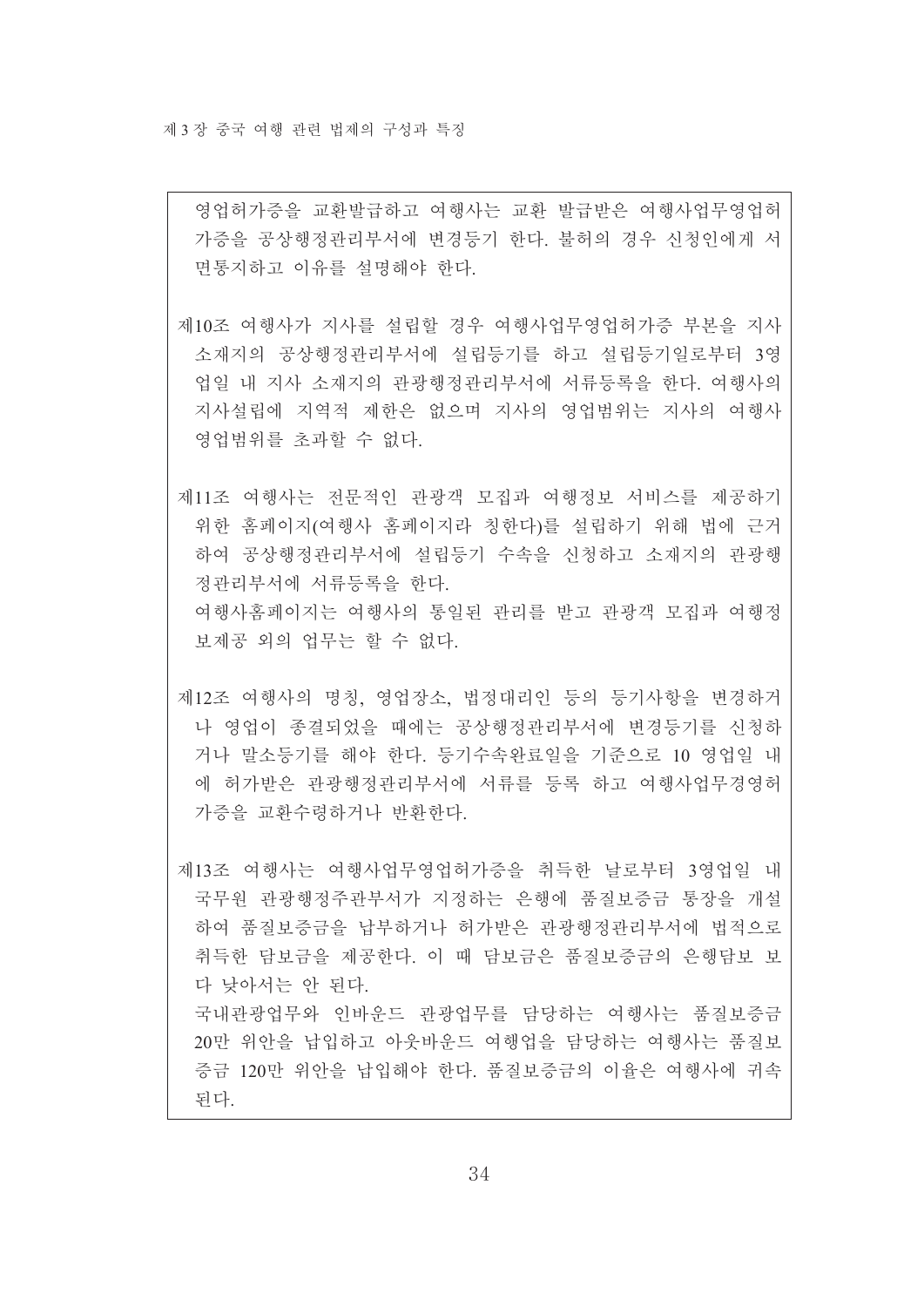- 제14조 여행사는 국내여행이나 인바운드 업무에 관한 지사를 설립할 경 우 각 지사별로 품질보증금 5만 위안을 납입한다. 아웃바운드 여행사의 지사를 설립할 경우 품질보증금은 지사별로 각 30만 위안이다.
- 제15조 관광행정관리부서는 여행사의 품질보증금에 관해 아래와 같은 경 우에 사용하도록 하다.
	- 1. 여행사가 여행계약을 위반하고 관광객의 합법적인 권익을 침해하 것이 관광행정관리부서의 조사에 의해 사실로 확정된 경우
	- 2. 여행사의 해산. 파산 또는 기타 워인으로 과광객이 예납한 여행비 용에 손실을 입힌 경우
- 제16조 인민법원의 판결과 결정 및 기타 유효한 법률문서에 의해 여행사 가 관광객의 합법적인 권익에 해를 끼친 사실이 인정되고 여행사가 배 상을 거절하거나 배상능력이 없는 경우, 인민법원은 여행사의 품질보증 금 통장에서 금액을 이체하여 배상한다.
- 제17조 여행사가 품질보증금을 납부 또는 보충하 날로부터 3년 내 관광 객의 합법적인 권익을 침해하여 행정기관으로부터 벌금이상의 처벌을 받지 않은 경우, 관광행정관리부서는 보관된 여행사의 품질보증금을 50% 감액하고 이를 공고한다. 여행사는 성. 자치구. 직할시의 관광행정 관리부서가 발급한 증거를 통해 품질보증금을 감액 받는다.
- 제18조 여행사는 관광행정관리부서가 관광객의 손해에 대한 배상으로 품 질보증금을 사용하였거나 또는 법적으로 품질보증금이 감액된 후. 관광 객의 합법적인 권익을 침해하여 행정기관이 벌금 이상의 형을 부과하 였을 경우 과광행정관리부서에서 품질보증금 보충 통지를 받은 날로부 터 5영업일 내 품질보증금을 보충해야 한다.
- 제19조 여행사가 여행업무를 다시 재개할 수 없는 경우 관광행정관리부 서가 발급한 증서에 의하여 은행에서 품질보증금을 되찾을 수 있다.

제20조 품질보증금의 발급, 사용의 구체적인 관리방안은 국무원 관광행정 주관부서와 국무원 재정부서 및 관련기관이 별도로 제정한다.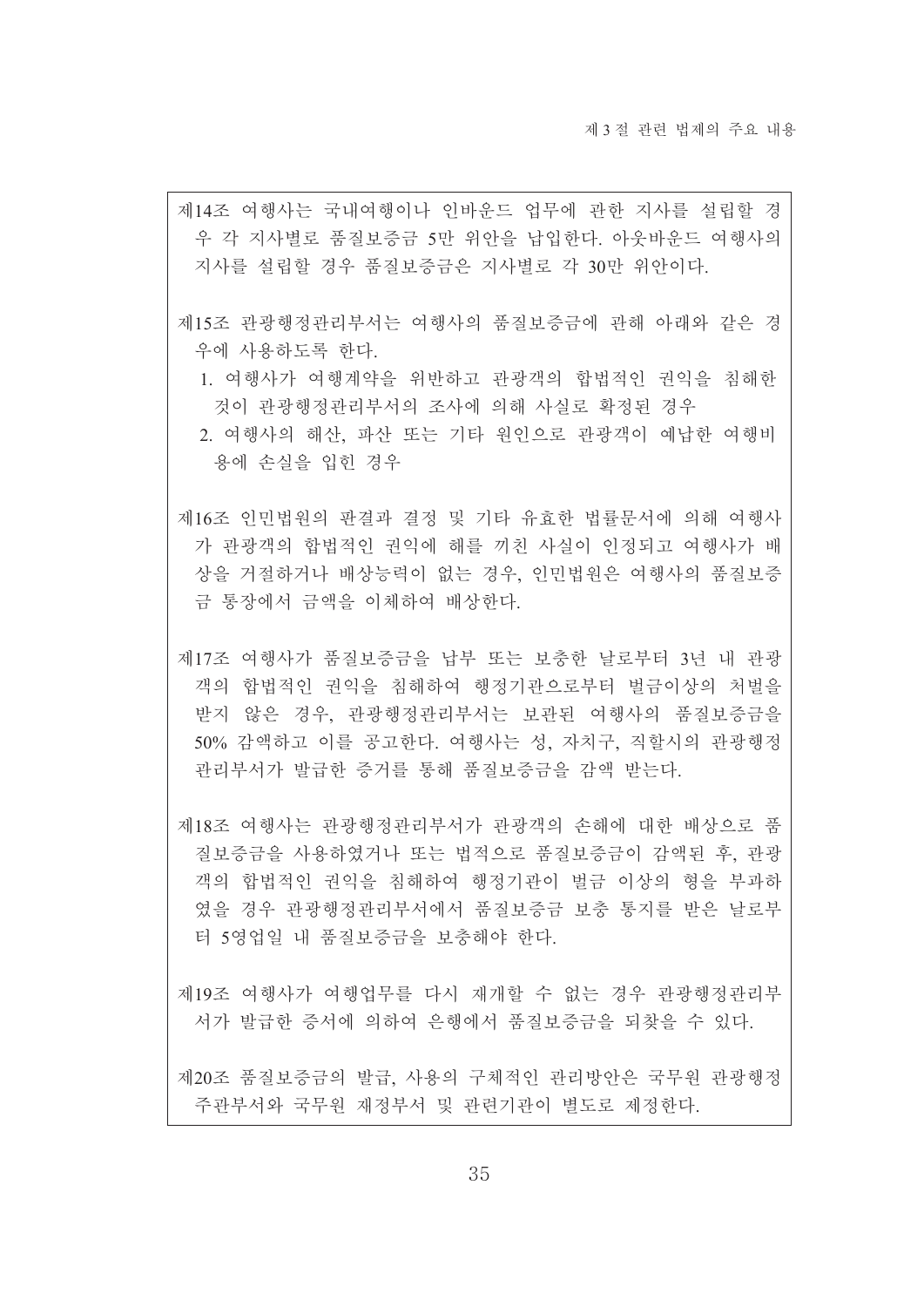제 3 장 중국 여행 관련 법제의 구성과 특징

#### 제 3장 외국인 투자 여행사

제21조 외국인투자여행사는 본장 규정의 적용을 받는다; 본장 규정에 없 는 경우 본 조례 기타 관련 규정에 적용을 받는다. 전항의 외국인 투자여행사라 함은 중외합자영업여행사, 중외합작영업여 행사와 외자여행사를 포함한다.

제22조 외국인 투자 여행사의 설립에 관하여 투자자는 국무원 관광행정 주관부서에 신청을 하고 본조 제 6조에 부합하는 관련 자료를 제출해 야 한다. 국무원 관광행정주관부서는 신청수리일로부터 30 영업일 내 심사를 마치도록 한다. 설립에 동의하는 경우 외국인투자여행사허가심 사결정의견서를 발급한다. 설립에 동의하지 않는 경우 신청인에게 서면 통지하고 이유를 설명해야 한다.

외국인투자여행사의 설립 신청인은 외국인투자여행사 허가심사결정의 견서, 정관, 합자, 합작 쌍방이 체결한 계약서를 국무원 상무주관부서에 제출한다. 국무원 상무주관부서는 관련 법률과 법규의 규정에 따라 비 준 또는 불비주을 결정하다. 비준하는 경우 외국인투자기업비준증서를 발급하고 신청인에게 국무원 관광행정주관부서에서 여행사업무영업허 가증을 수취하도록 통지한다. 신청인은 여행사업무영업허가증과 외국인 투자기업비준증서를 공상행정관리부서에 설립등기를 한다. 불비준의 경 우 신청인에게 서면통지하고 이유를 설명해야 한다.

제23조 외국인투자여행사는 중국 내 주민들의 아우바우드 관광업무와 홍 콩특별행정구, 마카오특별행정구 및 타이완 지역의 관광업무 관련된 영 업을 할 수 없다. 단 국무원의 결정 또는 중국이 체결한 자유무역협정 이나 내륙과 홍콩, 마카오 등의 긴밀한 경제무역과 관련된 예외 규정에 서는 인정 된다.

#### 제 4장 여행사의 경영

제24조 여행사는 관광객에게 관광서비스 정보 제공에 대해 진실만을 전 달하여 허위광고를 할 수 없다.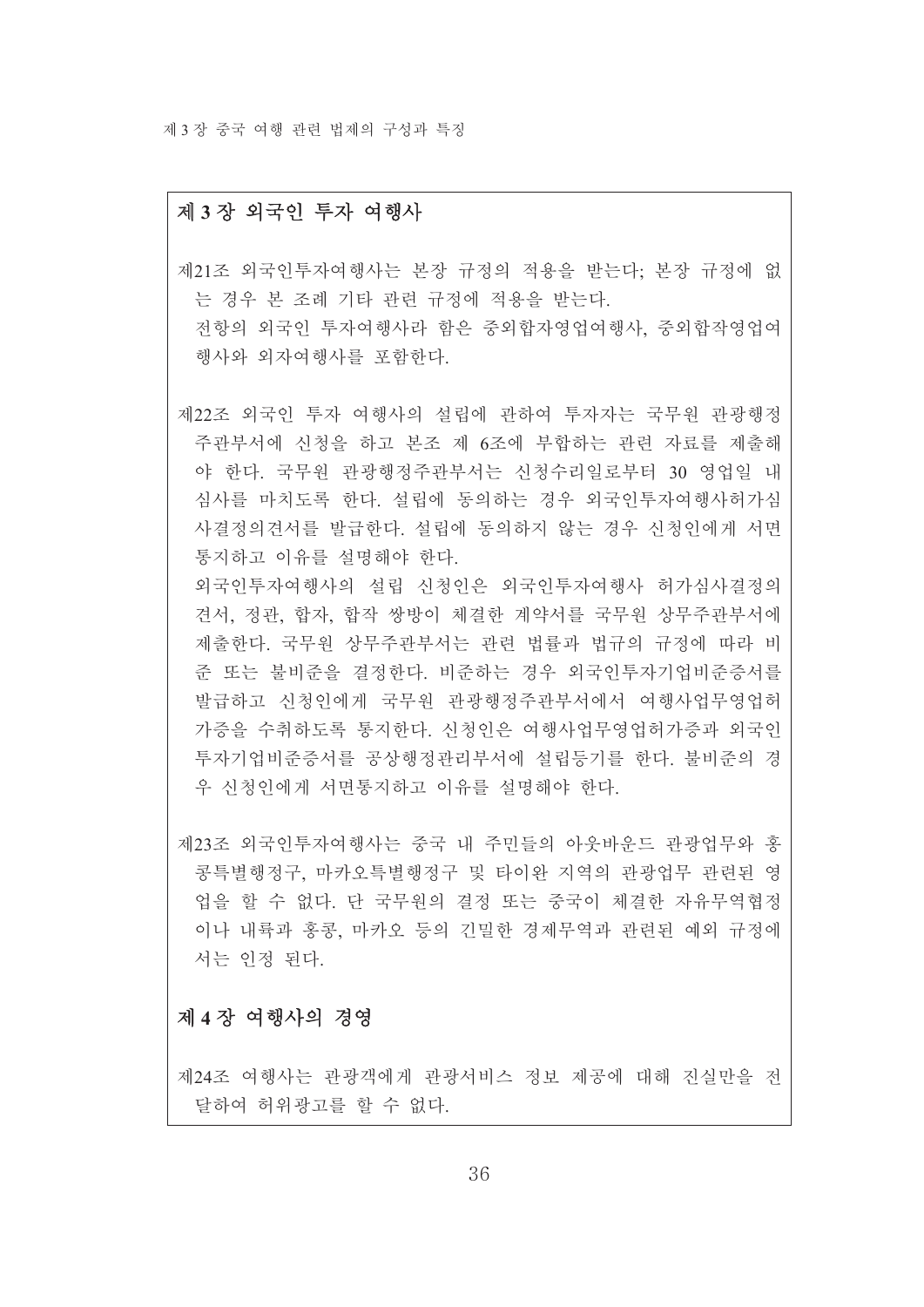- 제25조 아웃바운드관광업에 종사하는 여행사는 관광행정주관부서에서 공 포한 중국공민 아웃바우드 관광 목적지 외의 국가와 지역에 관광객이 출국하여 관광을 하는 프로그램을 구성할 수 없다.
- 제26조 여행사는 관광객에게 관광 프로그램의 배정 및 소개 시 관련 법 률이나 법규 규정에 위배된 내용을 포함할 수 없다.
- 제27조 여행사는 관광객을 모집하기 위해 워가 이하의 낮은 가격을 제시 해서는 안 되고 관광객의 동의가 있기 전에 여행사는 여행계약에서 정 한 것 외의 기타 유상서비스를 제공할 수 없다.
- 제28조 여행사는 관광객에게 서비스를 제공하기 위해서는 관광객과 아래 내용을 포함한 여행계약을 체결하여야 한다.
	- 1. 여행사의 명칭과 영업범위, 주소, 연락 가능한 전화번호, 여행사업 무영업허가증 번호
	- 2. 여행사 업무담당자의 성명, 연락 가능한 전화번호
	- 3. 계약체결지 및 체결일자
	- 4. 관광일정의 출발지와 경유지 및 목적지
	- 5. 관광일정중의 교통, 숙박, 음식 서비스 등의 배치 및 기주
	- 6. 여행사에서 통일적으로 계획된 관람 프로그램의 구체적 내용과 시간
		- 7. 관광객의 자유활동시간과 횟수
		- 8 관광객이 지불해야 할 관광 비용 및 지불방법
		- 9. 여행사가 계획한 쇼핑횟수, 정류시간 및 쇼핑지의 명칭
		- 10. 추가요금이 발생하는 관람항목 및 가격
		- 11. 계약의 해제 또는 변경조건과 사전통지기간
		- 12. 계약위반에 관한 분쟁해결제도 및 책임
		- 13. 관광서비스의 감독, 신고전화
	- 14. 쌍방 협의에 관한 기타 내용

제29조 여행사는 관광객과 여행계약을 체결할 시 여행계약의 구체적인 내용에 관해 정확하고 사실에 근거한 설명을 해야 한다.

여행사와 관광객이 체결한 여행계약의 약정이 불명확하거나 형식적 조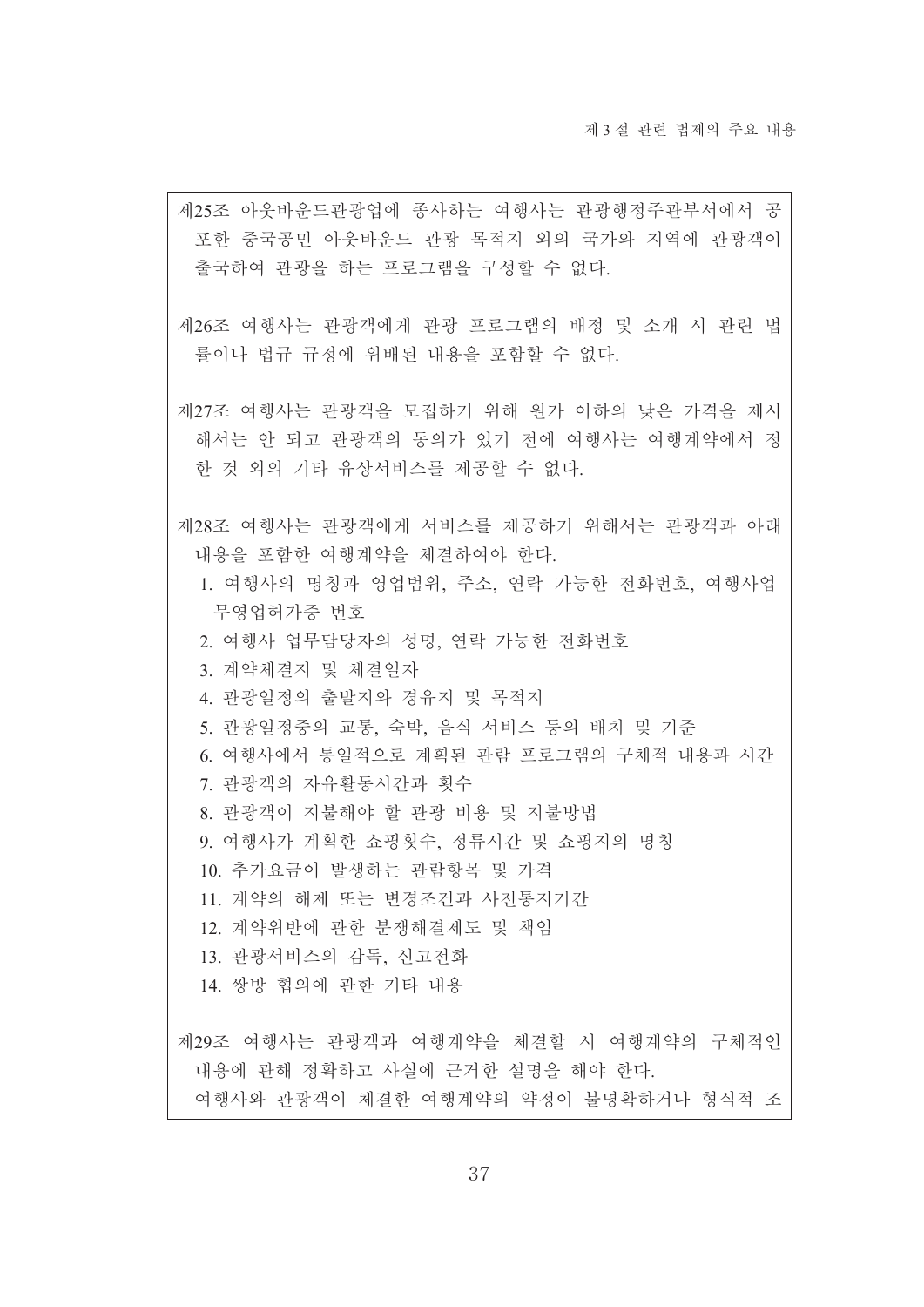건의 이해에 관하여 논쟁이 발생할 경우, 통상적인 상식에 의해 해석하 도록 하다. 형식적 조건에 관해 두 가지 이상의 해석이 있을 시 관광객 에게 유리한 쪽으로 해석한다. 형식적 조건가 비형식적 조건이 불일치 할 경우 비형식적 조건을 사용한다.

- 제30조 여행사는 중국 내륙의 주민을 대상으로 아웃바운드 관광을 조직 할 경우 단체관광의 전 일정을 동행할 인솔자를 배치해야 한다.
- 제31조 여행사는 관광객의 접객을 위한 가이드 및 아웃바운드 관광객을 위한 인솔자를 위임할 경우 반드시 국가공인된 가이드증이나 인솔자 자격증이 있는 자에 한한다.
- 제32조 여행사가 가이드나 인솔자를 모집하는 경우 반드시 근로계약을 체결해야 하며 현행 최저임금보다 낮은 보수를 지급하여서는 안된다.
- 제33조 여행사와 위임된 가이드 및 인솔자는 다음의 행위를 할 수 없다. 1. 여행계약 상 약정의무의 불이행
	- 2. 불가항력으로 인한 여행계약의 변경이 아닌 경우
	- 3 사기나 강박을 통해 관광객에게 물건을 강매하게 하거나 추가요금 이 발생하는 관광프로그램에 참가를 강요
- 제34조 여행사는 가이드와 인솔자에게 보전이 되지 않는 관광객을 위한 접객과 서비스의 요구를 할 수 없으며 접객과 서비스의 보전 비용이 단체관광의 서비스 워가보다 낮아서는 안 된다. 또한 가이드와 인솔자 에게 단체관광의 관련비용을 책임지게 요구할 수 없다.
- 제35조 여행사는 여행계약에서 약정된 사항을 위반하여 관광객의 합법적 인 권익을 침해하는 경우 필요한 구제조치를 취하여야 하며 즉시 관광 행정관리부서에 신고해야 한다.

제36조 여행사는 관광업무에 위탁이 필요한 경우 그에 상응하는 자질을 가진 여행사에 위탁을 하여야 하고 관광객의 동의를 구하여야 한다. 아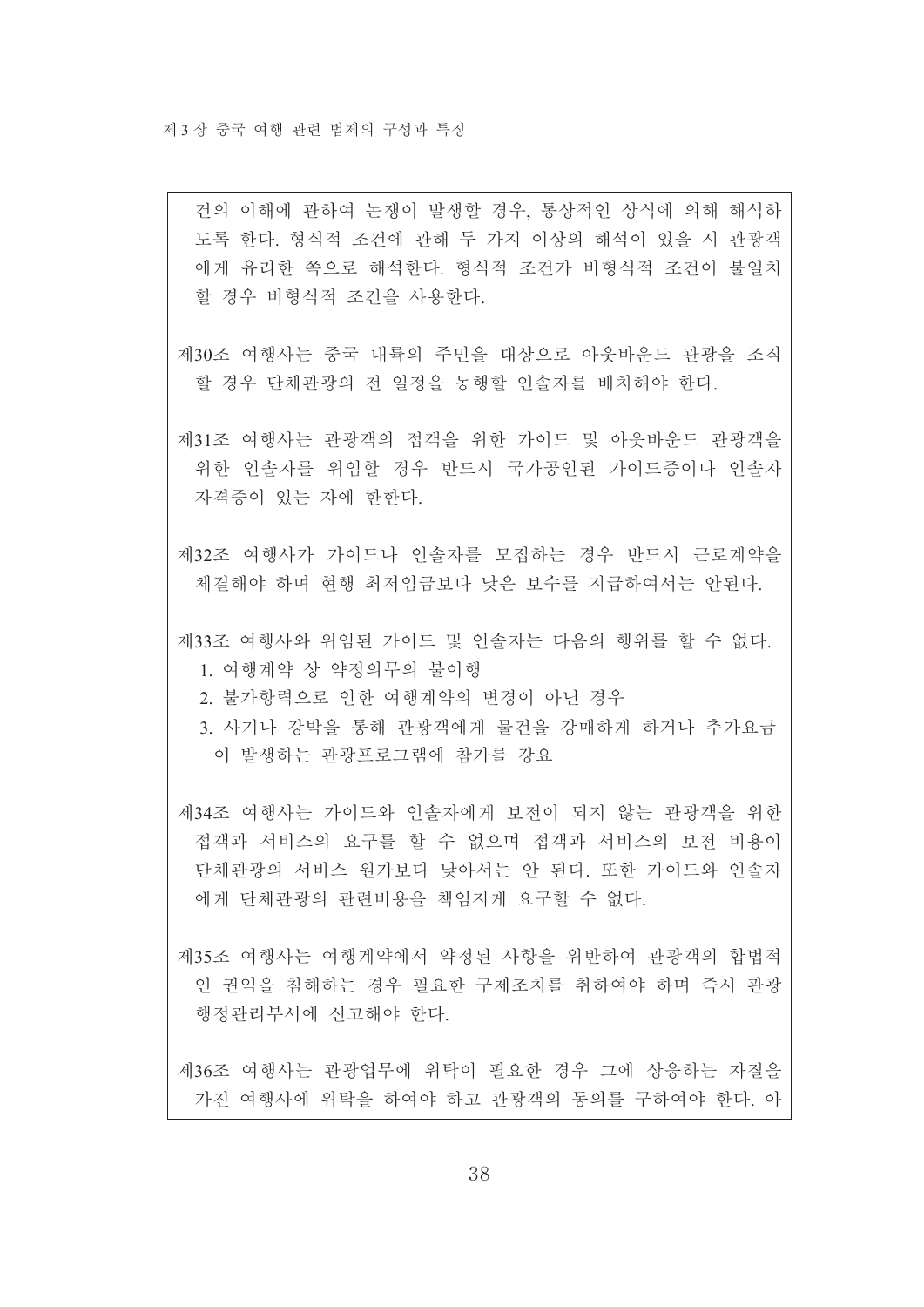울러 수탁여행사는 관광객의 접객과 관련한 위탁계약을 체결해야 하며 관광객 접객에 관한 각종 서비스 계획과 기준을 확정하고 쌍방의 권리 와 의무를 약정하다.

제37조 여행사는 타 여행사에 관광업무를 위탁할 때, 수탁여행사의 서비 스에 원가 이하의 비용을 지불하여서는 안 된다. 수탁여행사는 단체관 광에 대한 접객과 서비스에 관한 비용이 부족하거나 지불이 되지 않을 경우 수탁받을 수 없다.

수탁여행사의 위약행위로 인해 관광객의 합법적인 권익에 침해가 야기 될 경우 위탁여행사는 이에 상응하는 배상책임을 지며 위탁여행사는 배상 완료 후 수탁여행사에게 구상권을 청구할 수 있다.

수탁여행사가 고의 또는 중과실로 관광객의 합법적인 권익에 손실을 야기한 경우에는 연대책임을 진다.

제38조 여행사는 여행사 책임보험에 가입해야 한다. 여행사 책임보험 가 입의 구체적인 방법은 국무원 관광행정주관부서와 국무원 보험관리감 독부서가 별도로 제정한다.

제39조 과광객의 신변과 재산안전에 과하여 위험이 발생한 경우 여행사 는 관광객에게 사실을 설명하고 명확하게 위험을 알려주어야 한다. 또 한 위험발생예방을 위한 필요조치를 취해야 한다. 관광객의 신변안전에 위험이 발생했을 시 여행사와 위임받은 가이드 및 인솔자는 필요한 조치를 취하고 즉시 관광행정관리부서에 신고하도 록 한다. 국외에서 사고가 발생했을 시 즉시 중화인민공화국주재 대사 관이나 영사관 관련 외교 기관이나 현지 경찰에 신고해야 한다.

제40조 관광객이 국외체류하고 귀국하지 않을 경우 여행사의 위임 인솔자 는 즉시 여행사와 중화인민공화국 주관 대사관 및 영사관 등 관련 외교 기관에 신고해야 하다. 또한 불법체류자의 정보제공에 협조하도록 하다. 여행사는 인바운드관광 시 발생하는 관광객의 중국내 불법체류에 대해 즉시 관광행정관리부와 공안기관 또는 외사부서에 신고하고 불법체류 자의 정보제공에 협조한다.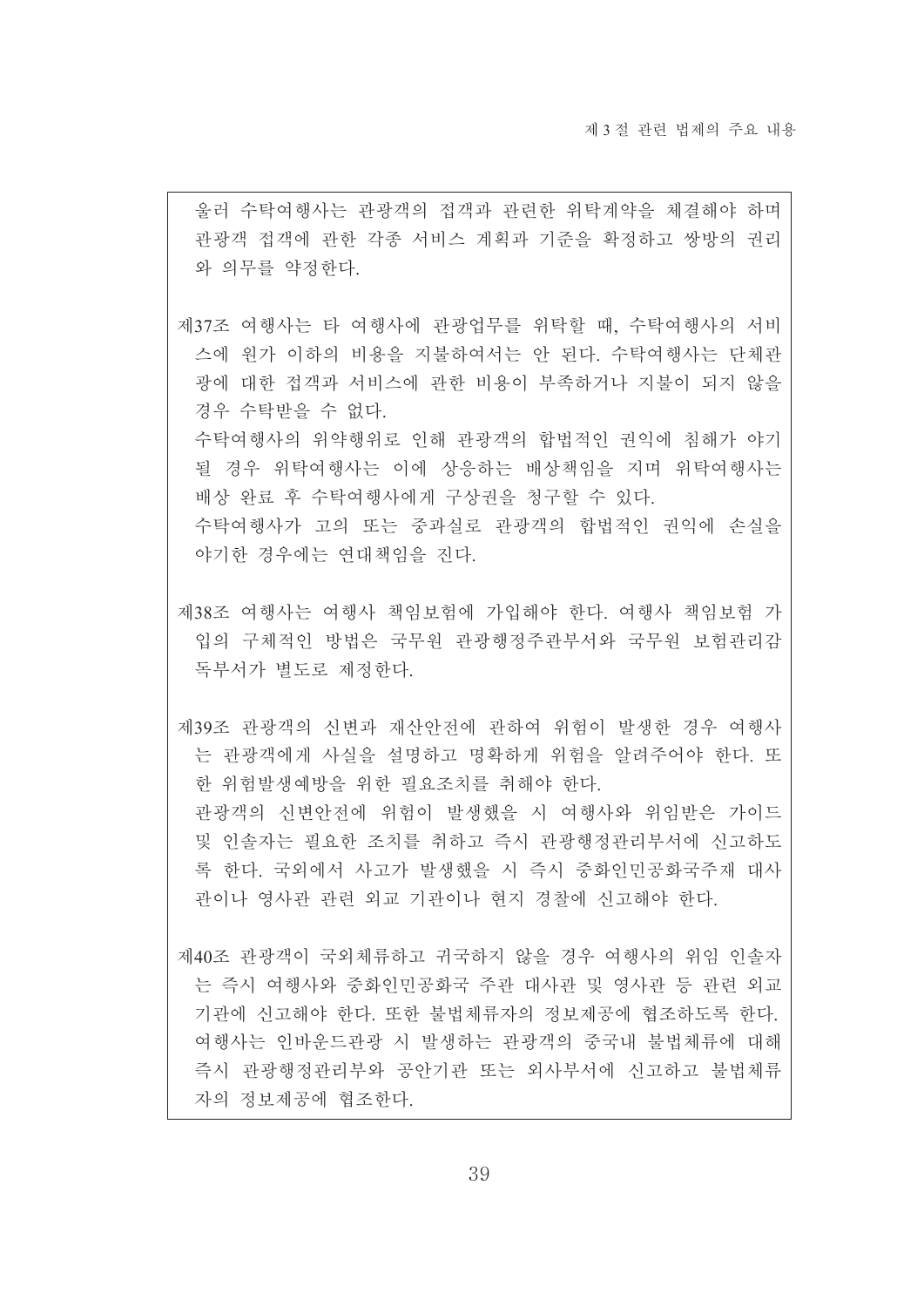#### 제 5장 감독 및 감사

- 제41조 관광, 공상, 물가, 상무, 외환 등의 주관부서는 법에 근거하여 여 행사의 관리감독을 철저히 하고 불법행위가 발생하면 즉시 적절한 조 치를 취하여야 한다.
- 제42조 관광, 공상, 물가 등의 행정관리부서는 관리감독 조사 상황을 외 부에 공개하도록 한다. 공개 내용은 여행사업무영업허가증의 발급, 변 경, 취소, 말소 등의 상황과 여행사의 불법영업행위와 기록문건, 관광객 의 민원 등의 내용을 포함한다.
- 제43조 여행사가 관광객의 합법적인 권익에 손해를 끼친 경우 관광객은 즉시 관광행정관리부서, 공상행정관리부서, 물가주관부서, 상무주관부서 또는 외화관리부서에 신고하고 신고접수를 받은 부서는 책임권한에 의 해 즉시 조사하여 처리하다. 아울러 조사 및 처리에 관한 사항은 관광 객에게 통지하다.
- 제44조 여행사와 지사는 관광행정관리부서가 여행계약과 서비스 품질, 여 행안전, 재무장부 등의 감독 감사를 요청할 시 이에 응해야 하며 국가 관련 규정에 의하여 관광행정관리부서에 영업과 재무정보 등의 통계자 료를 보고해야 한다.
- 제45조 관광, 공상, 물가, 상무, 외화 등의 관련부서의 담당자는 여행사의 어떠한 금품 및 상품이라도 받을 수 없으며 여행사가 비용을 지불하는 쇼핑이나 관광 프로그램에 참가할 수 없다. 또한 여행사를 통하여 본인 또는 친지, 기타 타인, 단체 등이 부당이득을 취할 수 없다.

### 제 6장 법적 책임

제46조 본 조례에서 규정한 위반사항은 다음과 같으며 과광행정과리부서 또는 공상행정관리부서에서 시정 명령을 내린다. 부당이득(违法所得)을 몰수하거나 부당이득이 10만위안 이상인 경우 그 이득의 1배 이상 5배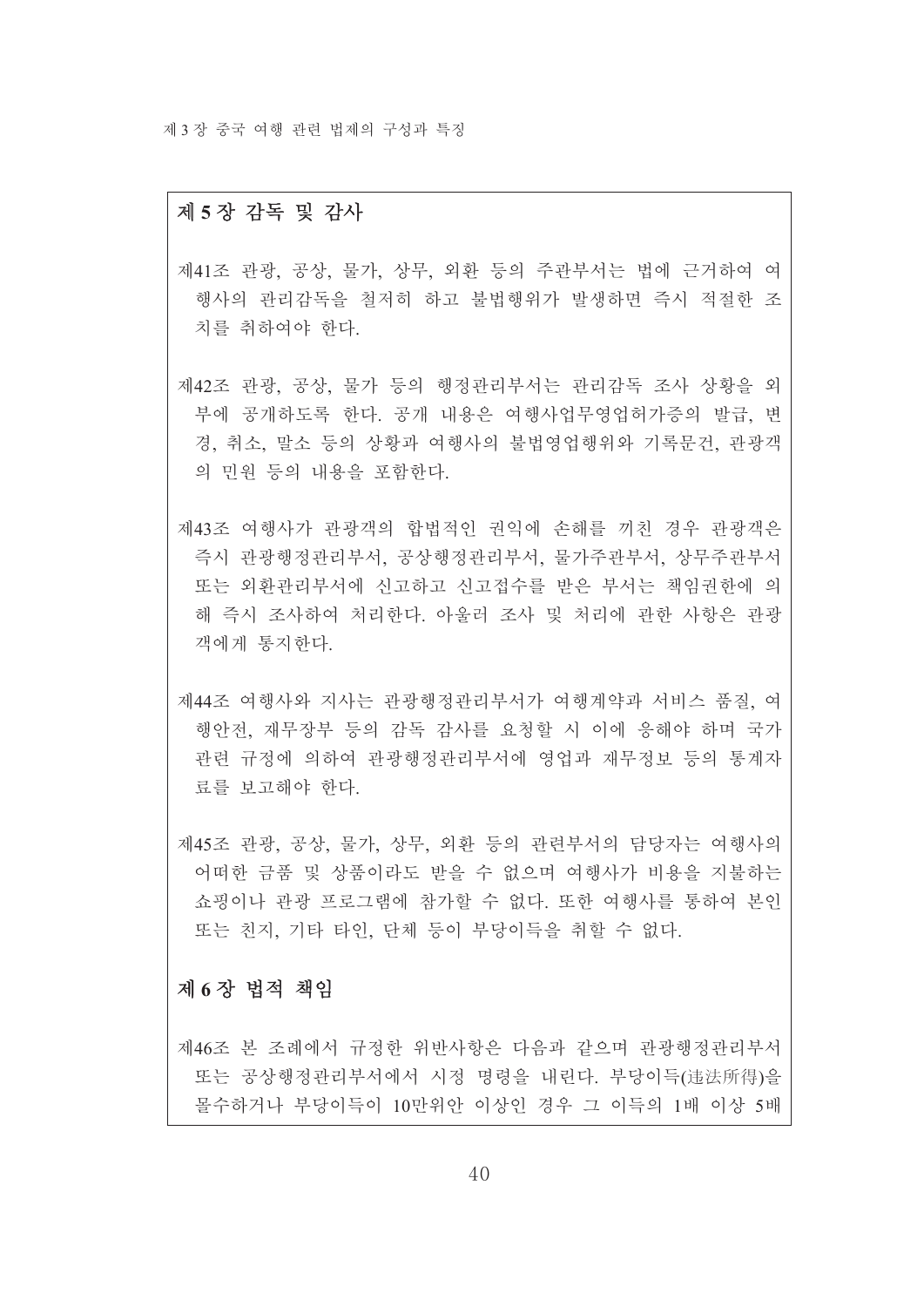이하의 벌금에 처해지며 부당이득이 10만 위안 미만이거나 부당이득이 없는 경우에는 10만위안 이상 50만위안 이하의 벌금에 처해진다. 1. 여행사업무영업허가, 국내여행업의 영업, 인바운드관광업, 아웃바운 드관광업 등의 상응하는 자격을 취득하지 않은 경우

- 2. 지사의 영업범위가 지사를 설립한 여행사의 영업범위를 초과했을 시
- 3. 여행사홈페이지에서 모집이나 정보제공 외의 업무를 하였을 시
- 제47조 여행사가 여행사업무영업허가증을 양도, 임대 또는 임차할 경우 관광행정관리부서은 1개월에서 3개월의 영업정지 명령을 내리고 부당 이득을 몰수하여야 하다. 위반행위가 중한 경우 여행사의 영업허가를 취소하여야 한다.. 여행사업무영업허가증을 양수 또는 임차한 경우 관 광행정관리부서 또는 공상행정관리부서는 불법영업의 정지를 명하고 부당이득을 몰수하며 10만위안 이상 50만위안 이하의 벌금을 부과하다.
- 제48조 본 조례규정에 위반하여 여행사가 규정된 기한 내에 품질 보증금 을 입금 또는 보충하지 않거나 상응하는 은행담보를 제공하지 않을 경 우 관광행정관리부서는 시정을 명령하고 시정하지 않을 시 여행사의 영업허가를 취소하여야 한다.
- 제49조 본 조례규정에 위반하여 여행사가 여행사책임보험에 가입하지 않 을 경우 관광행정관리부서는 시정을 명하고 시정하지 않을 시 여행사 의 영업허가를 취소하여야 한다.
- 제50조 본 조례규정에 위반하여 여행사가 다음과 같은 상황에 이른 경우 관광행정관리부서는 시정을 명하고 시정하지 않을 시 1만 위안 이상의 벌금을 부과하다.
	- 1. 명칭, 영업장소, 법정대리인 등의 등기사항을 변경하거나 영업 종 결의 경우, 규정된 기한 내에 이전에 허가 받은 관광행정관리부서에 서류 등록을 하지 않을 경우, 여행사업무영업허가증을 교환하거나 회수하지 않은 경우
	- 2. 지사 설립 시 규정된 기한 내에 지사 소재지의 관광행정관리부서 에 서류 등록을 하지 않은 경우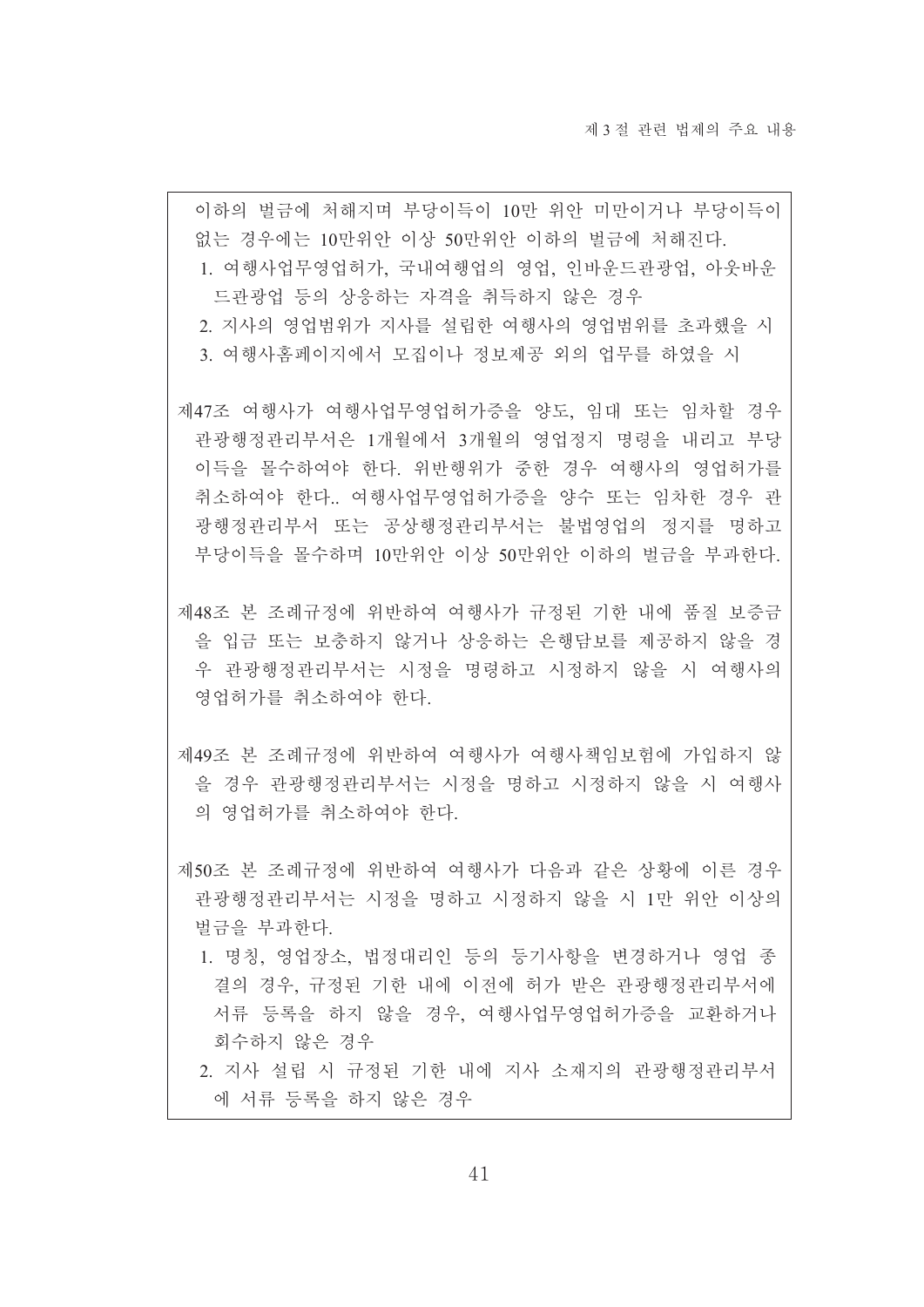3. 국가의 관련 규정에 의하지 않고 관광행정관리부서에 영업과 재무 정보 등의 통계자료를 제출한 경우

제51조 본 조례 규정에 위반하여 외국인 투자여행사가 중국 내 주민들의 아웃바운드 관광업무 및 홍콩, 마카오 등의 특별행정구와 타이완지역의 관광업무를 수행한 경우 또는 아웃바운드관광 여행사가 국무원 관광행정 주관기관이 공포한 중국공민의 아웃바운드 관광 목적지국 외의 국가와 지역에 관광객을 조직하여 보내려고 한 경우에 관광행정관리부서는 시정 을 명하고 부당이득을 몰수한다. 부당이득이 10만 위안 이상이면 그 소 득의 1배 이상 5배 이사의 벌금에 처하고 부당이득이 10만 위안 미만이 거나 부당이득이 없는 경우 10만위안 이상 50만위안 이하의 벌금을 부과 한다. 위반행위가 중할 경우 여행사업무 영업 허가를 취소하여야 한다.

제52조 본 조례 규정에 위반하여 여행사가 관광객에게 관련 법규와 법률 규정에 위반한 내용의 여행 프로그램을 계획하거나 소개하는 경우, 관 광행정관리부서는 시정을 명하고 불법 소득을 몰수하며 2만위안 이상 10만위안 이하의 벌금을 부과한다. 위반행위가 중할 경우 여행사업무영 업 허가를 취소하여야 한다.

제53조 본 조례 규정에 위반하여 여행사가 관광객에게 여행과 관련된 거 짓 정보를 제공하거나 거짓 홍보를 하는 경우 공상행정관리부서는 법 에 의거하여 처벌하여야 하다

본 조례 규정에 위반하여 여행사가 관광 원가 이하의 가격으로 관광객 을 모집하는 경우 물가 주관부서는 법에 의하여 처벌하여야 한다.

제54조 본 조례 규정에 위반하여 여행사가 관광객의 동의를 얻지 않고 여행계약에서 약정한 사항 외에 기타 유상서비스를 제공하는 경우 관 광행정관리부서는 시정을 명하고 1만위안 이상 5만위안 이하의 벌금을 부과하다.

제55조 본 조례규정에 위반하여 여행사가 다음과 같은 행위가 있을 시 관광행정관리부서는 시정을 명하고 2만위안 이상 10만위안 이하의 벌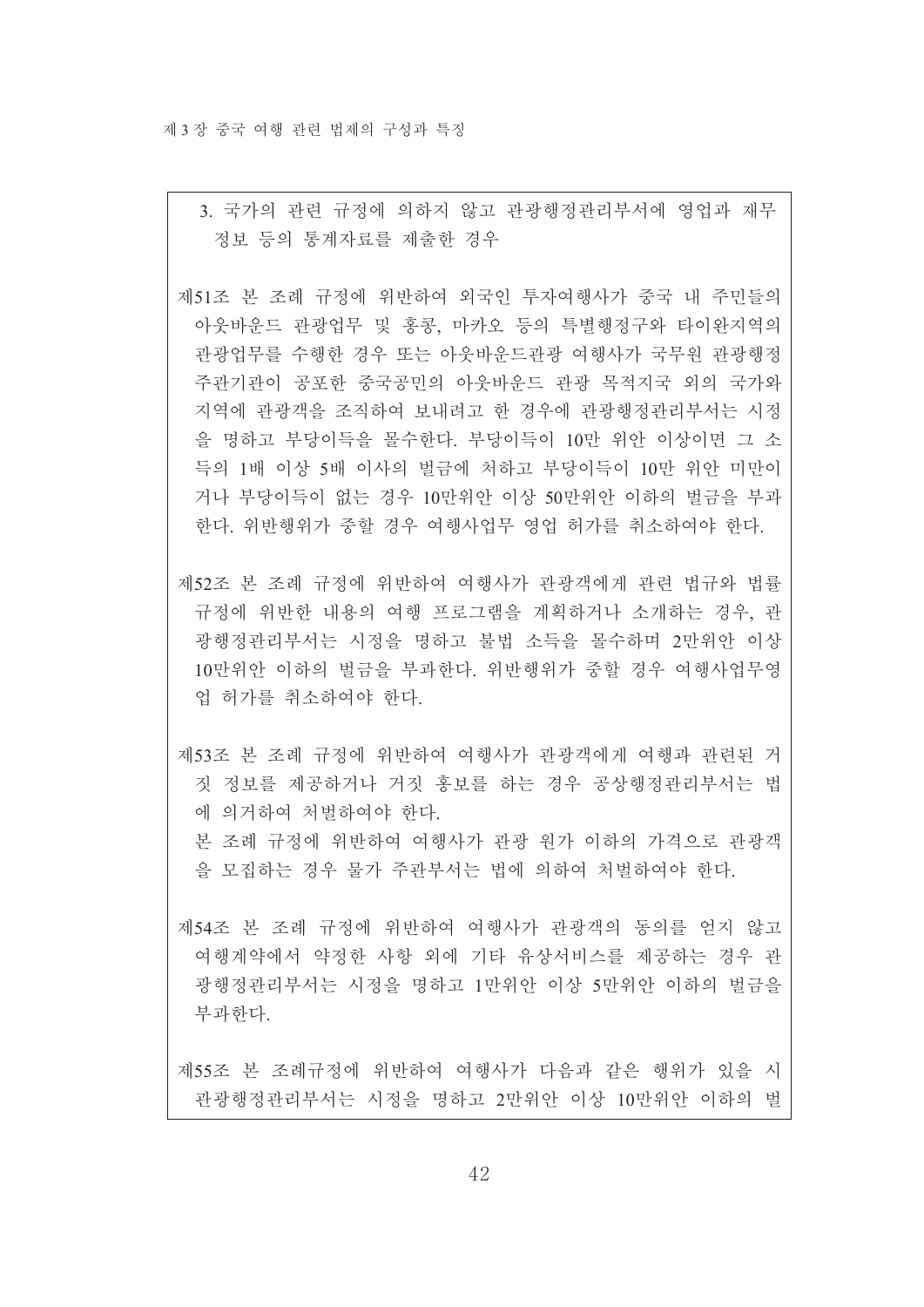금을 부과한다. 위반행위가 중할 경우 1개월에서 3개월의 영업정지 명 령을 내린다.

1. 관광객과 여행계약 미체결 시

- 2. 관광객과 여행계약 체결 시 본 조례 28조의 규정사항을 기재하지 않을 시
- 3. 관광객의 동의 없이 타 여행사에 관광업무를 위탁했을 시
- 4. 상응하는 자질을 갖추지 않은 여행사와 위탁계약을 체결했을 시
- 5. 수탁여행사와 관광객 접객에 관하여 위탁계약을 체결하지 않은 경우

제56조 본 조례규정에 위반하여 여행사가 중국 내 거주민들의 아웃바운 드 관광을 구성하고 단체관광객에게 전 일정을 동반할 인솔자를 배치 하지 않은 경우 관광행정관리부서는 시정명령을 내리고 1만위안 이상 5만위안 이하의 벌금을 부과하며 시정이 되지 않을 시 1개월에서 3개 월의 영업 정지 명령을 내린다.

- 제57조 본 조례 규정에 위반하여 여행사는 국가 공인된 가이드 또는 인 솔자 자격증 미소지자를 파견하였을 경우 관광행정관리부서는 시정을 명하고 여행사에 2만위안 이상 10만위안 이하의 벌금을 부과한다.
- 제58조 본 조례 규정에 위반하여 여행사가 모집한 가이드와 인솔자에게 보수를 지급하지 않거나 지급한 보수가 현지 최저임금기준보다 낮아서 는 안 되다 이를 위반 시 '중화인민공화국노동계약법'의 관련 규정에 의해 처리하다.

제59조 본 조례 규정을 위반한 여행사의 다음과 같은 행위에 관하여 관 광행정관리부서 또는 공상행정관리부서는 시정을 명하며 10만위안 이 상 50만위안 이하의 벌금을 부과한다.. 가이드와 인솔자의 위반행위 시 관광행정관리부서는 그들에게 시정 명령을 내리고 1만위안 이상 5만위 안 이하의 벌금을 부과며 위반행위가 중할 경우 여행사업무영업허가증 과 가이드 및 인솔자 자격을 취소하여야 한다.

1. 여행계약상 약정의무의 불이행

2. 불가항력으로 인하여 계획된 여행계약 일정의 변경이 아닌 경우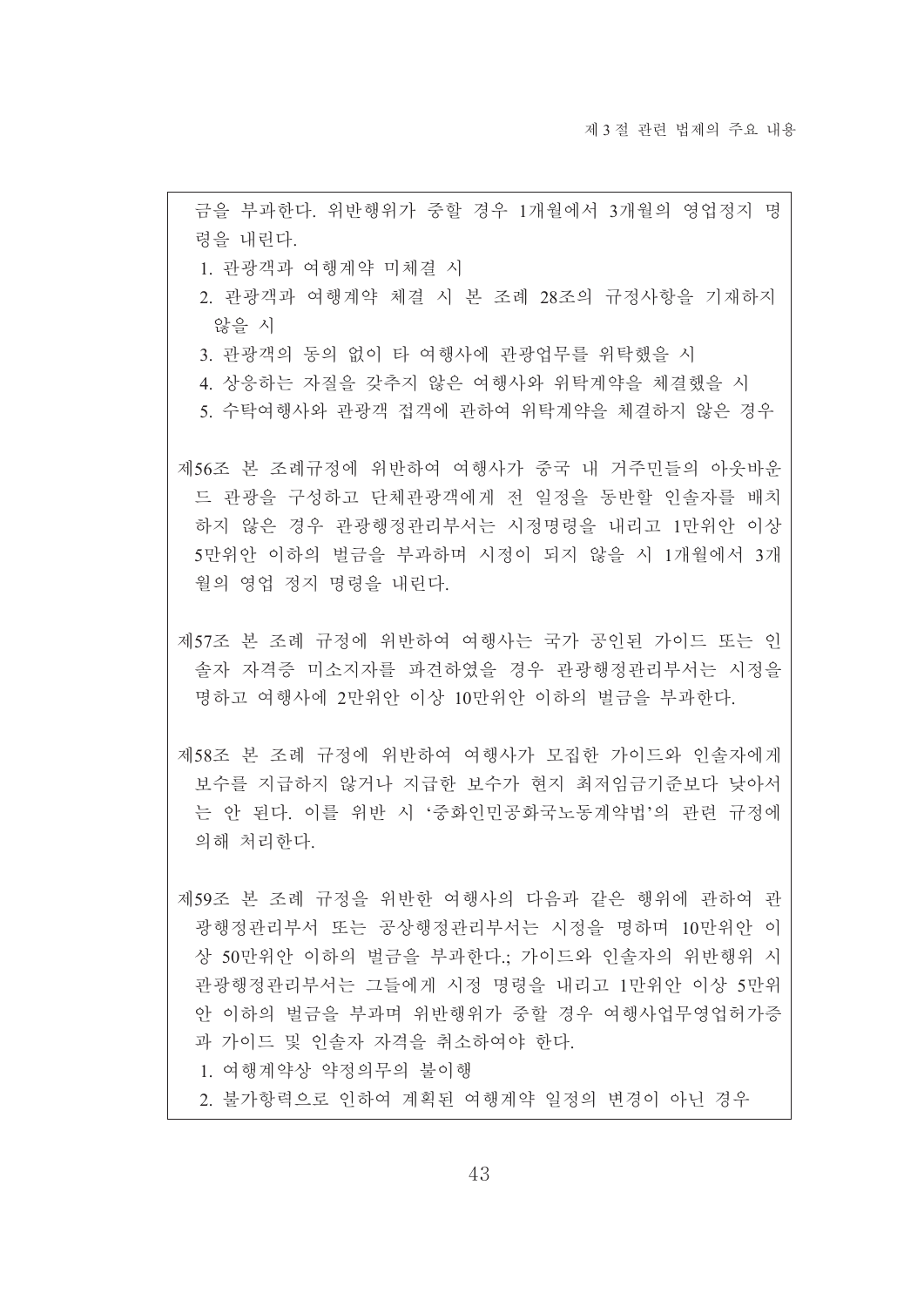3. 사기나 강박을 통해 관광객에게 물건의 강매 또는 추가요금이 발 생하는 관광프로그램 참가 강요

제60조 본 조례 규정에 위반하여 여행사가 가이드와 인솔자에게 비용이 보전 되지 않는 관광객에 대한 접객과 서비스를 요구하거나 접객과 서 비스의 보저 비용이 다체과광의 서비스 워가보다 낮은 경우 또는 가이 드와 인솔자에게 단체관광의 관련비용을 책임지게 하는 경우에 대하여 관광행정관리부서는 시정을 명하고 2만위안 이상 10만위안 이하의 벌 금을 부과하다.

제61조 여행사가 여행계약을 위반하여 관광객의 합법적인 권익에 침해를 야기한 경우 또는 필요한 부가 조치를 취하지 않은 경우에 관광행정관 리부서 또는 공상행정관리부서는 시정 명령을 내리고 1만 위안 이상 5 만 위안 이하의 벌금을 부과한다. 위반행위가 중할 경우 관광행정관리 부서는 여행사업무영업허가증을 취소하여야 한다.

- 제62조 다음과 같은 상황은 본 조례 규정의 위반으로 보고 관광행정관리 부서는 시정 명령 및 1개월에서 3개월의 영업정지를 명한다. 위반행위 가 중할 경우 여행사업무영업허가증을 취소하여야 한다.
	- 1. 여행사가 수탁여행사에 접객과 서비스비용을 지불하지 않은 경우
	- 2. 여행사가 수탁여행사에 접객과 서비스 관련 워가보다 낮은 비용을 지불하 경우
	- 3 수탁여행사의 접객에서 다체과광에 대한 접객과 서비스비용이 지 불되지 않거나 부족한 경우

제63조 본 조례 규정에 위반한 여행사와 위임받은 가이드 또는 인솔자의 다음과 같은 행위에 대해 관광행정관리부서는 시정을 명하고 여행사에 2만위안 이상 10만위안 이하의 벌금을 부과한다. 가이드와 인솔자에게 는 4천위안 이상 2만위안 이하의 벌금을 부과한다. 위반행위가 중할 경 우여행사에 1개월에서 3개월의 영업정지 명령을 내리거나 여행사업무 영업허가증, 가이드증, 인솔자증을 취소하여야 한다.

1. 관광객의 신변 안전에 위협이 발생한때 적절한 조치를 취하거나 즉시 신고하지 않은 경우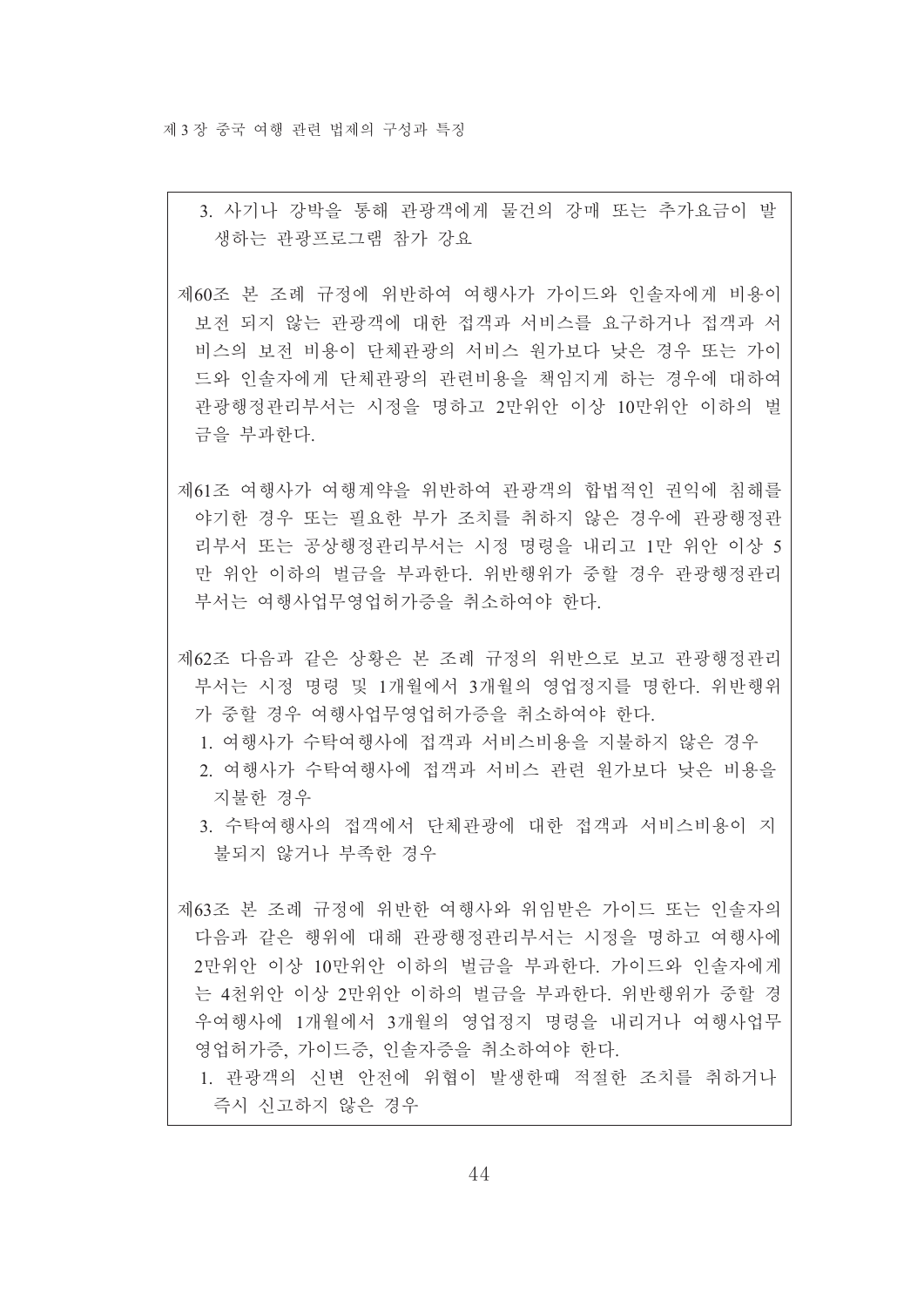- 2. 여행사가 조직한 아웃바운드 관광에서 관광객이 해외 불법체류를 하는 상황에 여행사가 즉시 신고하지 않고 불법체류자의 정보제공 에 협조하지 않은 경우
- 3. 여행사가 인바운드 관광객들의 중국 내 불법체류에 대해 즉시 신 고하지 않고 불법체류자의 정보제공에 협조하지 않은 경우
- 제64조 출입국관리(国(边)境管理)에 따라 형사처벌을 받는 경우, 형 집행 완료일로부터 5년 내에 여행사는 영업을 할 수 없다. 여행사가 여행사업 무영업허가를 취소당했을 시 주책임자는 여행사업무영업허가가가 취소된 날로부터 5년 내에 어떤 여행사의 주요 책임자 지위를 맡을 수 없다.
- 제65조 여행사가 본 조례 규정을 위반하여 관광객의 합법적인 권익에 해 를 끼치면 이에 상응하는 민사상의 책임을 지며 범죄 구성요건에 해당 할시 법에 의한 형사책임을 물을 수 있다.
- 제66조 관광행정관리부서 또는 기타 관련부서와 담당자의 아래와 같은 행위는 본 조례 규정의 위반으로 보고 직접적인 책임을 지는 핵심이사 와 기타 직접책임이 있는 간부들에게 법적 조치를 취한다.
	- 1 위법행위를 발견하고도 적시에 처리하지 않은 경우
	- 2. 여행사의 관리감독 및 조사상황을 즉시 공개하지 않은 경우
	- 3. 관광객의 신고에 즉시 조사하여 처리하지 않고 조사와 처리에 관 한 사항을 관광객에게 통지 하지 않은 경우
	- 4 여행사에 뇌물을 받은 경우
	- 5. 여행사가 비용을 지불한 쇼핑이나 관광프로그램에 참가한 경우
	- 6. 여행사를 통해 본인이나 친지 또는 기타 조직이 부당이득을 얻은 경우

### 제7장 부 칙

제67조 홍콩. 마카오 특별행정구와 타이완지역의 투자자가 중국 내륙에 여행사를 투자 설립하려 할 때 본 조례를 참고하도록 하다.

제68조 본 조례는 2009년 5월 1일부터 시행되고 있으며 1996년 10월 15 일 국무워이 공포하 "여행사관리조례"는 동시에 폐지되었다.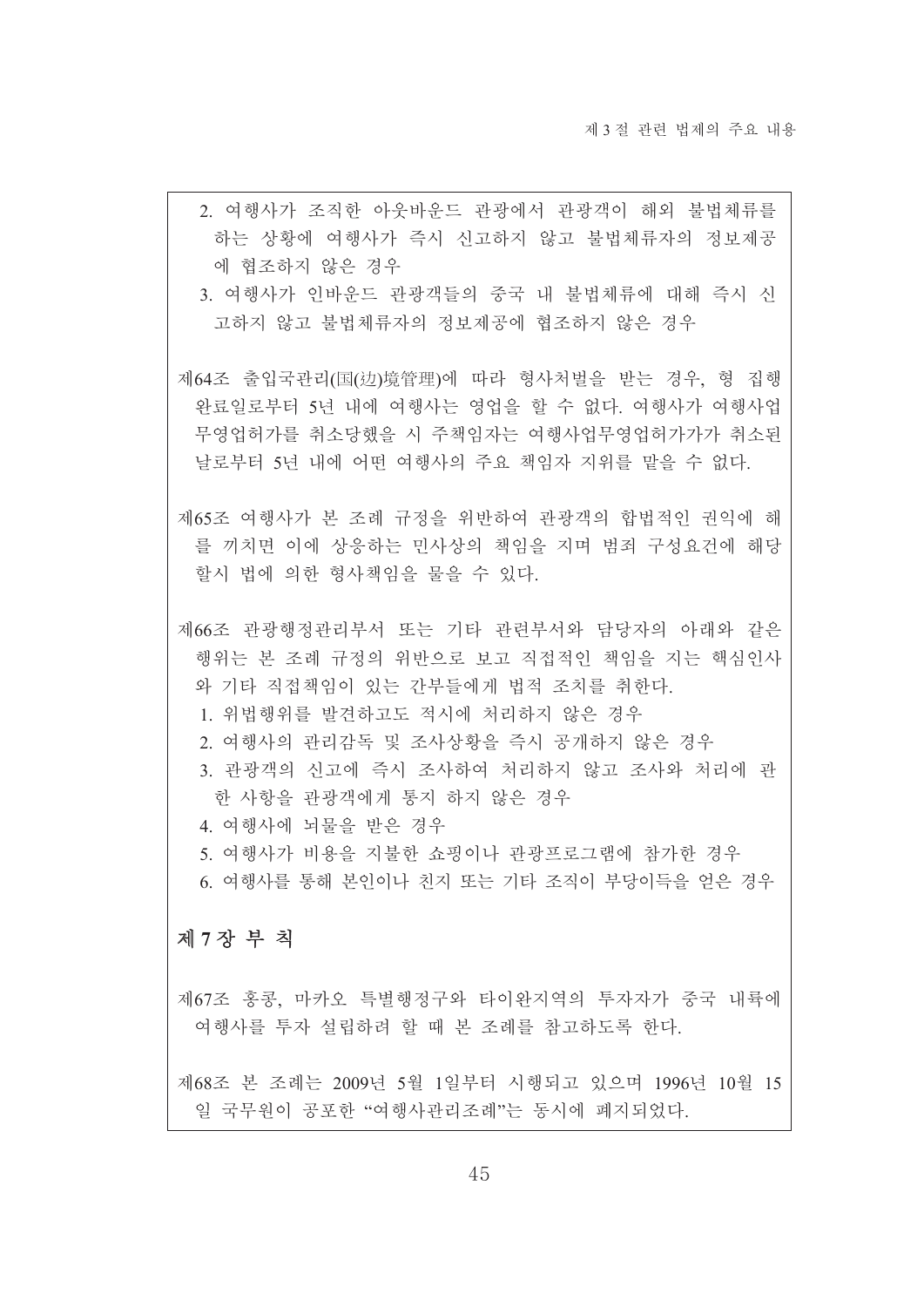# 2. 여행사조례 실시세칙

『여행사조례 실시세칙(旅行社条例实施细则)』은 국가여유국이 『여행 사조례,의 구체적인 적용과 감독을 위하여 2009년 4월 2일 제정하고. 같은 해 5월 3일부터 시행한 부문규장이다.

동 실시세칙 제1장 제2조 이하에서는 단체과광 등의 직접적인 관광 서비스 뿐만 아니라 여행사가 제공하는 다양한 형태의 서비스 정의와 내용을 유형별로 규정하고 있다.

또한, 여행사와 지점의 설립 · 운영, 영업행위 등에 대한 내용을 구체 적으로 규정하여 관광객 및 관광객의 합법적 권익을 보호하고 있다.

### 「여행사조례 실시세칙(旅行社条例实施细则),

### 제1장 총 칙

제 1 조 "여행사조례(이하 조례)"에 근거하여 본 실시세칙을 제정한다.

제 2 조 "조례" 제 2조의 관광객의 모집과 조직, 접객 등의 관련 관광 서 비스를 제공하는 행위에 관한 주요 내용은 다음과 같다.

1. 교통서비스

2. 숙박서비스

- 3. 식사서비스
- 4. 관광 및 관람 휴가와 레져 등의 서비스
- 5. 가이드, 인솔자 서비스
- 6 관광정보와 관광프로그램계획 서비스

여행사는 위탁을 받아 아래의 관광서비스를 제공하다. 1. 관광객의 위탁을 받아 교통편과 숙박, 출입국, 비자 등의 수속 대리 2. 기관이나 사업부문 또는 사회단체의 위탁을 받아 출장, 시찰, 회의,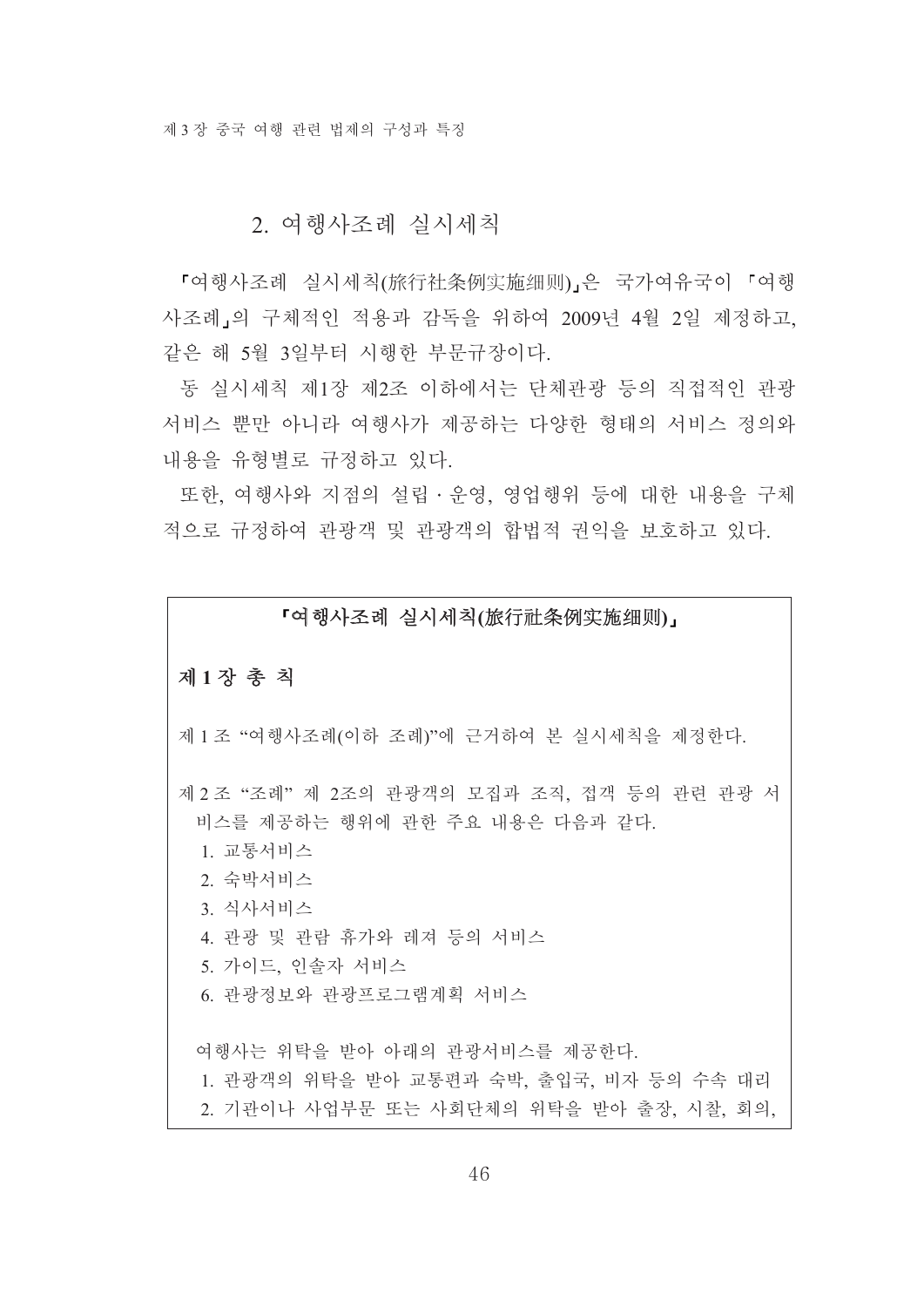전람 등의 공무수행에 관한 교통, 숙박, 식사, 회의업무 등의 사무 대리 3. 기업의 위탁을 받아 각 종의 상무활동이나 여행 장려 등에 관한 교통, 숙박, 식사, 회의업무, 관광, 휴가와 레져 등의 대리

4. 기타 관광서비스

5. 전항의 출국, 비자 수속 등의 서비스는 아웃바운드관광영업권을 가진 여행사가 처리한다.

제3조 "조례" 제 2조의 국내 관광업무는 여행사의 중국 내 거주민에 대 한 중국 국내 관광의 모집과 조직, 접객행위를 말한다. "조례" 제 2조의 인바우드 관광업무는 외국관광객을 대상으로 중국 국 내 여행에 대한 모집과 조직, 접객행위를 말하며 홍콩, 마카오 특별행 정구 관광객의 내륙여행과 타이와 지역 거주민의 내륙여행과 중국 내 외국인과 중국내 홍콩. 마카오 특별행정구 주민 및 타이완 지역의 거 주민의 중국내 관광에 대한 모집, 조직, 접객업무를 포함한다. "조례" 제 2조의 아웃바운드 관광업무는 중국 내륙 거주민의 해외여행 및 홍콩, 마카오 특별행정구와 타이완 여행에 관한 모집, 조직, 접객업 무를 말하며 중국내의 외국인과 홍콩, 마카오 특별행정구 주민, 타이와 주민의 해외 관광업무에 관한 모집, 조직, 접객업무를 포함한다.

제 4 조 여행사와 지사에 대한 관리 감독은 현급이상 관광행정관리감독 부서가 "조례"에 의거하여 본 세칙 규정과 책임에 따라 등급을 나누어 시행하고 과할지역을 과리 하다

제 5 조 여행사의 서비스 품질 등급제 시행을 장려한다. 여행사의 전문화 와 네트워킹, 브랜드화를 장려한다.

#### 제 2 장 여행사의 설립과 변경

제 6 조 "조례" 제 6조 제 1항 규정의 영업장소는 아래의 조건에 부합하 여야 한다.

1. 신청인은 영업용 장소에 대한 재산권을 갖출 것 또는 신청자가 영 업장을 임차한 경우 임차기간은 1년 이상일 것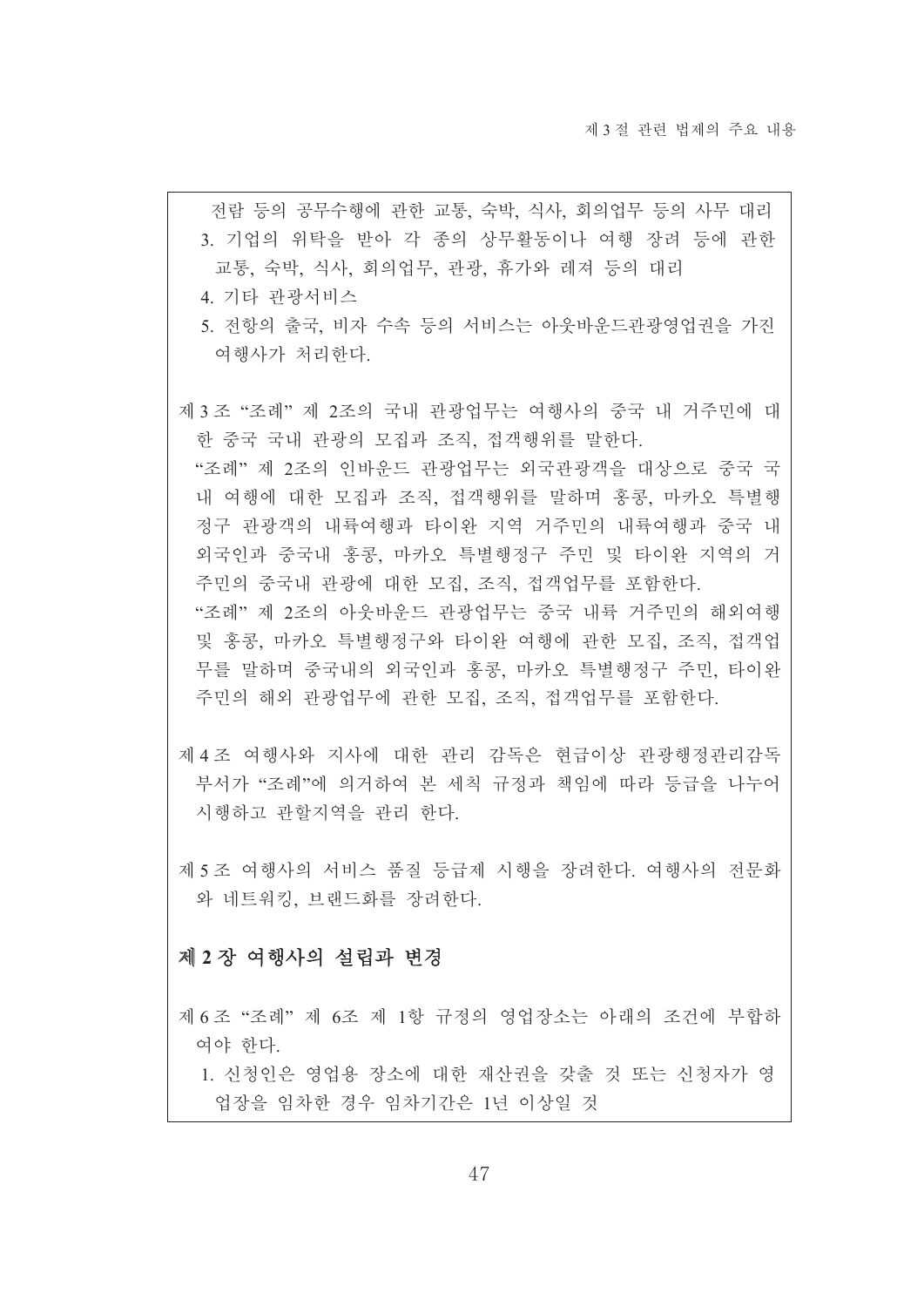2. 영업장은 신청인의 업무와 영업의 필요에 부합할 것

제 7 조 "조례" 제 6조 제 2항 규정의 영업설비는 아래의 시설을 포함하다.

1. 2회선 이상의 고정된 전화

2. 팩스기, 복사기

3. 관광행정관리부서와 기타 관광사업자가 네트워킹 된 컴퓨터

- 제 8 조 여행사의 설립신청은 성, 자치구, 직할시 관광행정관리부서(성급 관광행정관리부서)에 아래의 문서를 제출한다.
	- 1. 설립신청서, 신청서의 내용은 설립여행사의 영문이름과 약자, 설립 지의 주소, 기업형태, 출자자, 출자액, 출자방식, 신청인, 신청접수부 처의 명칭, 신청서 명칭과 신청시간 등을 포함한다.
	- 2. 법정대리인의 이력서와 신분증명

3. 기업정관

- 4. 법에 근거한 자산 확인 기구의 자산 확인증명서 발급
- 5. 영업장소의 증명
- 6. 영업시설과 설비의 증명 또는 설명
- 7. 공상행정관리부서의 "기업명칭사전심사통지서"의 발급 성급과광행정과리부서는 지역의 시급 과광행정과리부서에 위탁을 할

수 있고 당사자의 신청을 받아 허가 또는 불허의 결정을 내린다.

제 9 조 신청수리를 받은 관광행정관리부서는 신청인의 영업장소, 영업설 비 및 시설에 대한 현장조사를 진행하거나 하급과광행정과리부서에 감 사를 위탁할 수 있다.

제10조 여행사가 아웃바운드 관광업무를 신청할 경우 국무원관광행정관 리주관부서에 관광행정관리부서에서 허가 및 발급 받은 증명서를 제출 해야 하며, 2년 이상 여행사 업무경력이 있고 2년 동안 관광객의 합법 적인 권익을 침해하여 행정기관으로부터 벌금이상의 처벌을 받지 않았 음을 증명해야 한다.

여행사의 아웃바운드관광 영업허가의 취득은 국무원관광행정주관부서 에서 여행사영업허가증과 교환하여 발급한다. 여행사는 여행사업무영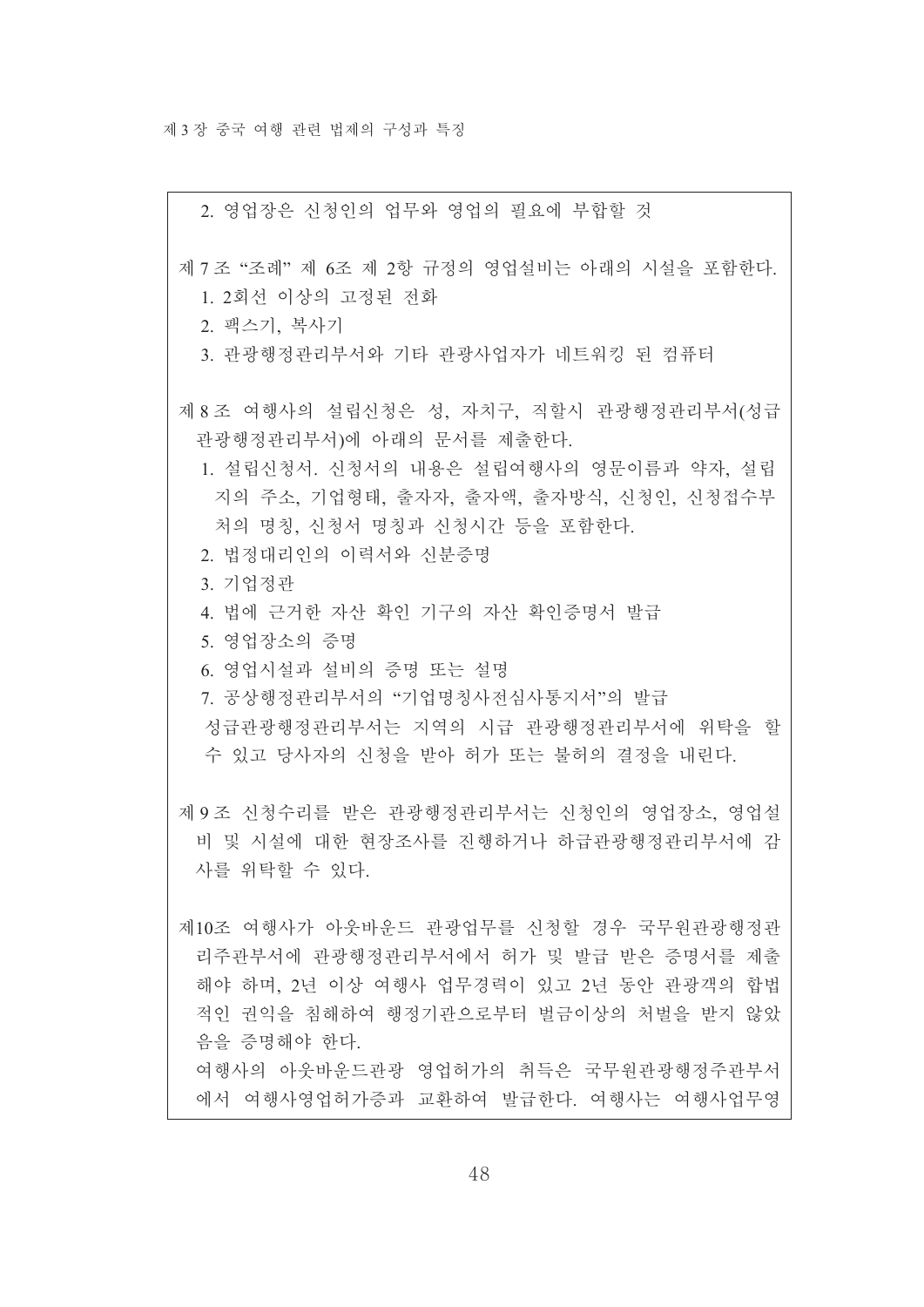업허가증을 가지고 공상행정관리부서에 가서 영업범위와 변경내용을 등록하다. 국무원 관광행정주관부서는 성급 관광행정관리부에 위탁하여 여행사 아웃바운드관광업무의 수리를 처리하게 하고 성급관광행정관리부서는 허가 또는 불허의 결정을 내릴 수 있다. 여행사가 변경(边境)관광업무를 신청하는 경우 "변경관광임시관리방법" 의 규정을 적용한다. 여행사가 타이완지역 관광업무를 신청하는 경우 "대륙주민 타이완지역 관광관리방법"의 규정을 적용한다. 제11조 여행사는 업무상 필요에 의하여 허가를 준 관광행정관리부서에 심사발급 받은 여행사 업무영업허가증부본을 신청할 수 있다. 여행사업무영업허가증과 부본은 국무워 관광행정주관기관이 통일된 양 식을 제정하고 국무원 관광행정주관부서와 성급관광행정관리부서가 별 도로 제작한다. 여행사업무영업허가증과 부본을 훼손하거나 유실했을 시 여행사는 허 가를 준 관광행정관리부서에 교환발급 및 재발급을 신청할 수 있다. 여행사업무영업허가증과 부본의 재발급 신청의 경우 여행사는 본 성, 자 치구 직할시 범위 내에 공개 발행되는 간행물을 통하거나 성급 이상 관 광행정관리부서의 홈페이지에 훼손, 유실, 폐기 성명(声明)을 게재한다. 제12조 여행사의 명칭, 영업장소, 출자자, 법정대리인 등의 등기사항에 관하여 변경이 발생하면 변경등기 처리 후 변경된 "기업법인영업허가 증"을 허가를 준 관광행정관리부서에 접수시켜야한다. 여행사의 영업 종결 시 말소수속 절차를 거쳐야 하며 처리 후 공상행 정관리부서에서 증명한 말소증명서를 허가를 준 관광행정관리부서에 접수시켜야 한다. 외국인 투자 여행사는 "조례"제 3장의 규정을 적용한다. 비준을 받지 않은 여행사의 외국인 투자를 불허하다.

제13조 국무원 관광행정주관부서가 지정하는 여행사 품질보증금 납부 업 무를 담당하는 상업은행은 아래의 내용의 서면 승낙서를 제출해야 한다.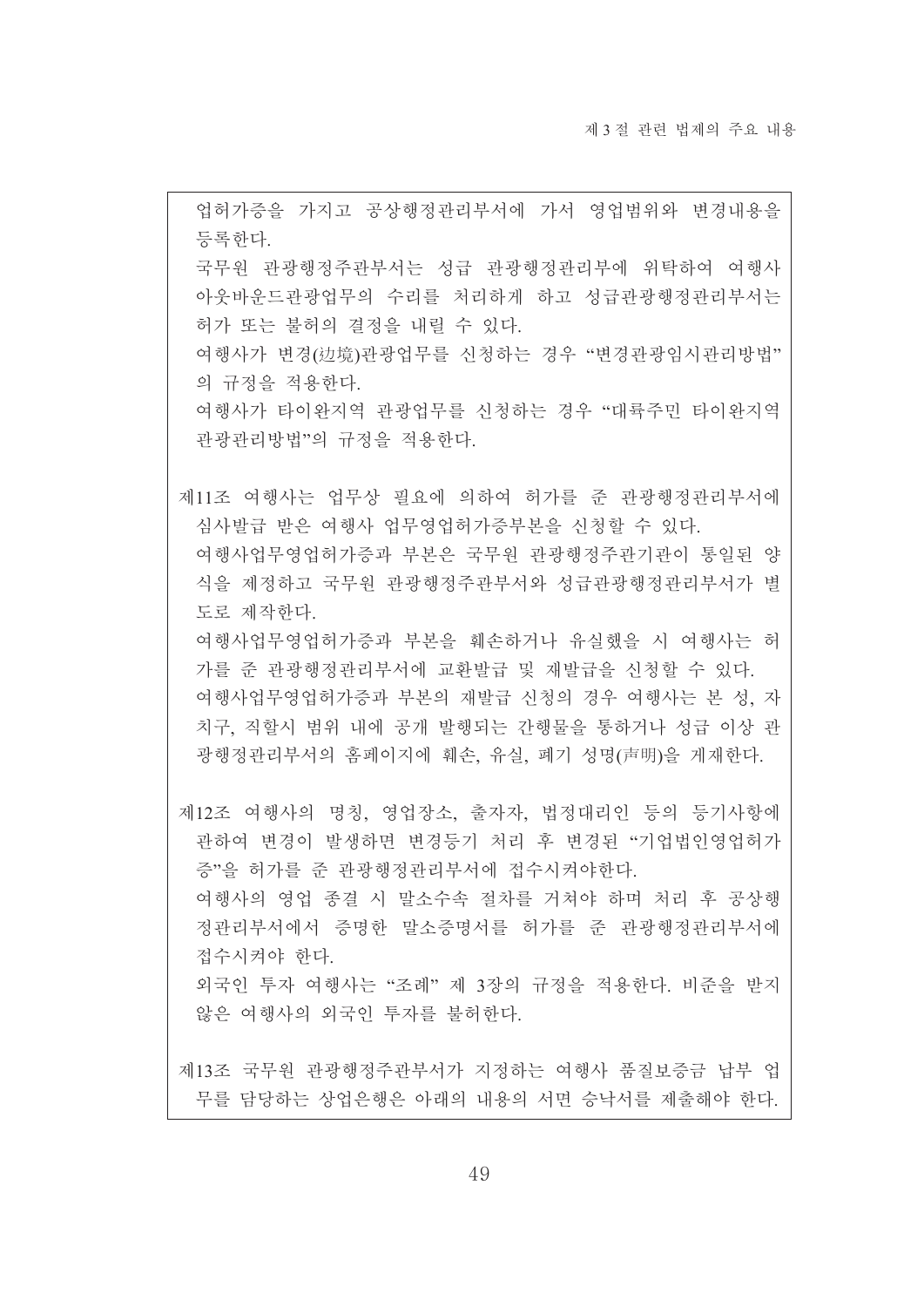- 1. 품질보증금 납입에 관한 여행사와 계약이 본 실시세칙 제 15조 규 정의 협의에 부합함을 동의해야 한다.
- 2. 현급이상 관광행정관리부서 또는 인민법워은 "조례" 규정에 근거 하여 품질보증금 이체 후 3영업일 내 이체상황과 액수를 여행사 소 재지의 성급관광행정관리부서에 통지해야 한다. 아울러 현급이상 관 광행정관리부서가 발행한 이체문건 또는 인민법원의 효력있는 법률 문건의 복사본을 제출해야한다.
- 3. "조례"에 규정된 상황을 제외하고 품질보증금액이 부족함을 발견 했을 때 보충의무를 진다.

여행사는 국무워 관광행정주관부서가 지정한 은행 범위 내에 품질보 증금 납부 은행을 선택하다.

- 제14조 여행사는 은행에 품질보증금을 납부할 때 단독 통장을 개설하고 기간은 여행사가 확정하나 반드시 1년 이상이어야 한다. 계좌의 기한 만료 시 여행사는 즉시 연장을 해야 한다.
- 제15조 여행사는 품질보증금의 예치, 계속 이체, 증액 후 7영업일 내 허 가된 관광행정관리부서에 품질보증금의 예치, 계속이체, 증액 등의 증 명문건을 제출해야 하다 또한 여행사와 은행은 품질보증금 사용에 관 한 협의를 달성하여야한다.

전항의 협의는 다음의 내용을 포함해야 한다.

- 1. 여행사와 은행 쌍방은 "조례"규정에 근거하여 품질보증금 사용에 동의하다.
- 2. 여행사와 은행 쌍방의 승낙은 현급이상 관광행정관리부서가 증명 한 품질보증금의 이체 또는 성급 이상 관광행정관리부서가 증명한 감액, 품질보증금 환불 문서, 인민법원이 인정한 여행사가 관광객의 합법적인 권칙을 침해한 효력있는 법률문건 외에 어떤 기관이나 개 인도 품질 보증금을 유용할 수 없다.

제16조 여행사는 "조례" 제 17조 품질보증금액에의 감액 규정의 조건에 부합해야 하고 허가를 준 관광행정관리부서는 여행사의 요구에 근거하 여 10영업일 내 품질보증금의 감액 문건을 발급해야 한다.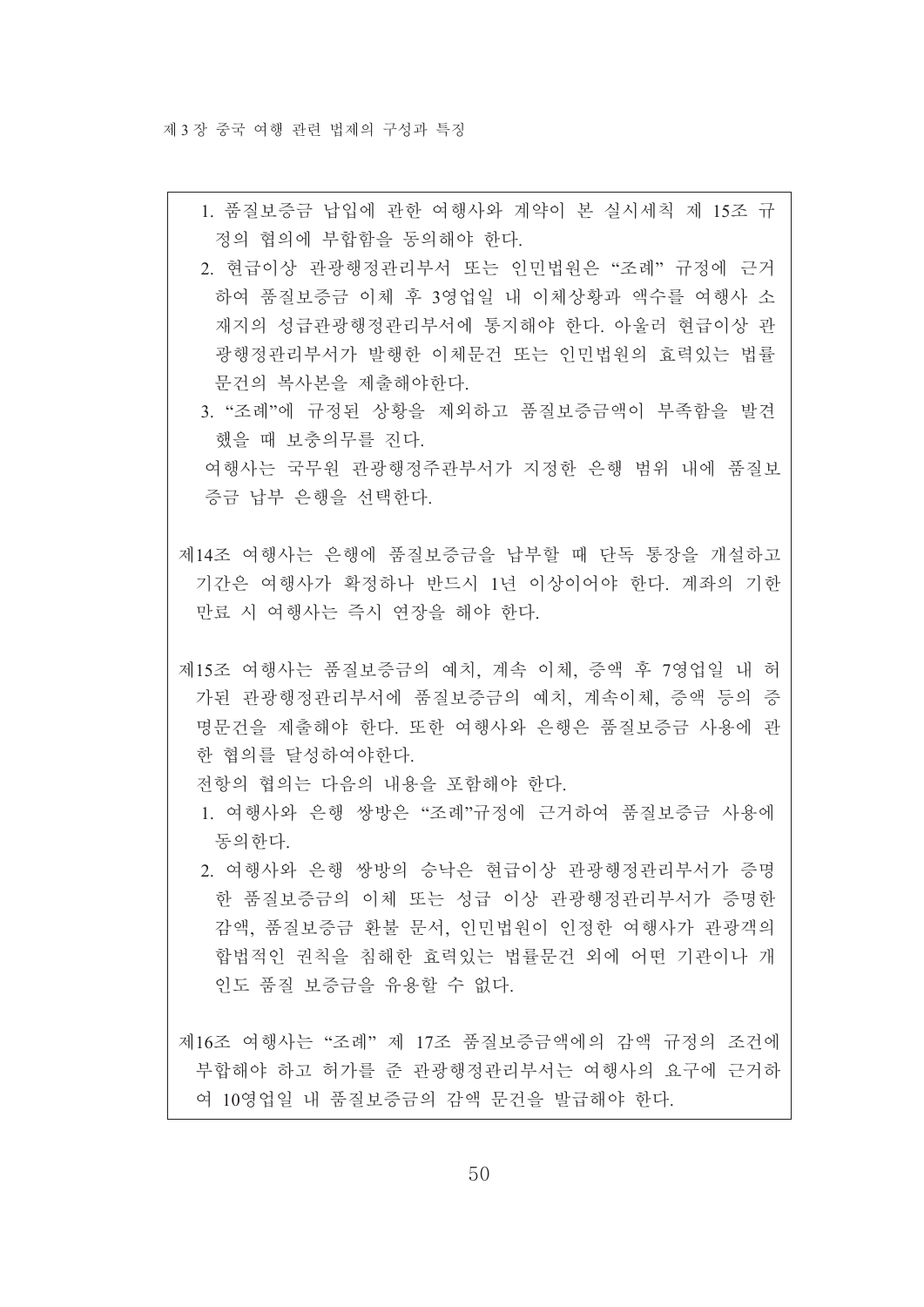제17조 여행사는 "조례" 제 18조에 근거하여 품질보증금의 보충 후 7영 업일 내 허가를 준 관광행정관리부서에 보충된 문건을 제출해야 한다.

#### 제 3 장 여행사의 지사

제18조 여행사의 지사(이하 지사)와 여행사 소매점(服务网点)(이하 소매 점)은 법인자격을 구비하지 않고 지사로 설립되며 소매점(服务网点)을 가진 여행사(이하 본사)의 명의는 "조례"의 영업활동 규정에 따르고 영 업활동의 책임과 결과는 본사가 담당한다.

제19조 본사는 지사 소재지 공상행정관리부서에 지사 설립등기를 처리한 후 아래의 서류를 구비하여 지사소재지와 공상등기동급의 관광행정관 리부서에 서류를 제출하다.

1. 본사의 여행사업무영업허가증 부본과 기업법인사업자등록증 부본

2. 지사의 사업자등록증

3. 지사 책임자의 이력서와 신분증명

4 품질보증금 이체 증명서

동급의 관광행정관리부서가 없으면 한 단계 위의 관광행정관리부서에 서류를 제출한다.

제20조 지사의 영업장소, 영업설비와 시설은 "조례" 제 6조 제 1항과 2항 및 본 실시세칙 제 6조 제 7조 규정에 부합하여야 한다. 지사의 명칭은 본사의 명칭과 지사소재지의 지명 포함해야 하고 "지 사" 또는 "자회사"의 형식을 취해야 한다.

제21조 소매점(服务网点)이란 여행사가 관광객 모집을 위해 설립하고 여 행사 명의로 관광객과 여행계약을 체결하는 직매점 등의 기구이다. 본사는 소매점(服务网点)을 설립할 지역의 범위를 본사 소재지 구역의 시 행정구 계획 내에서 해야 한다. 본사는 전항 규정의 지역범위 밖에서 소매점(服务网点)을 설립할 수 없다.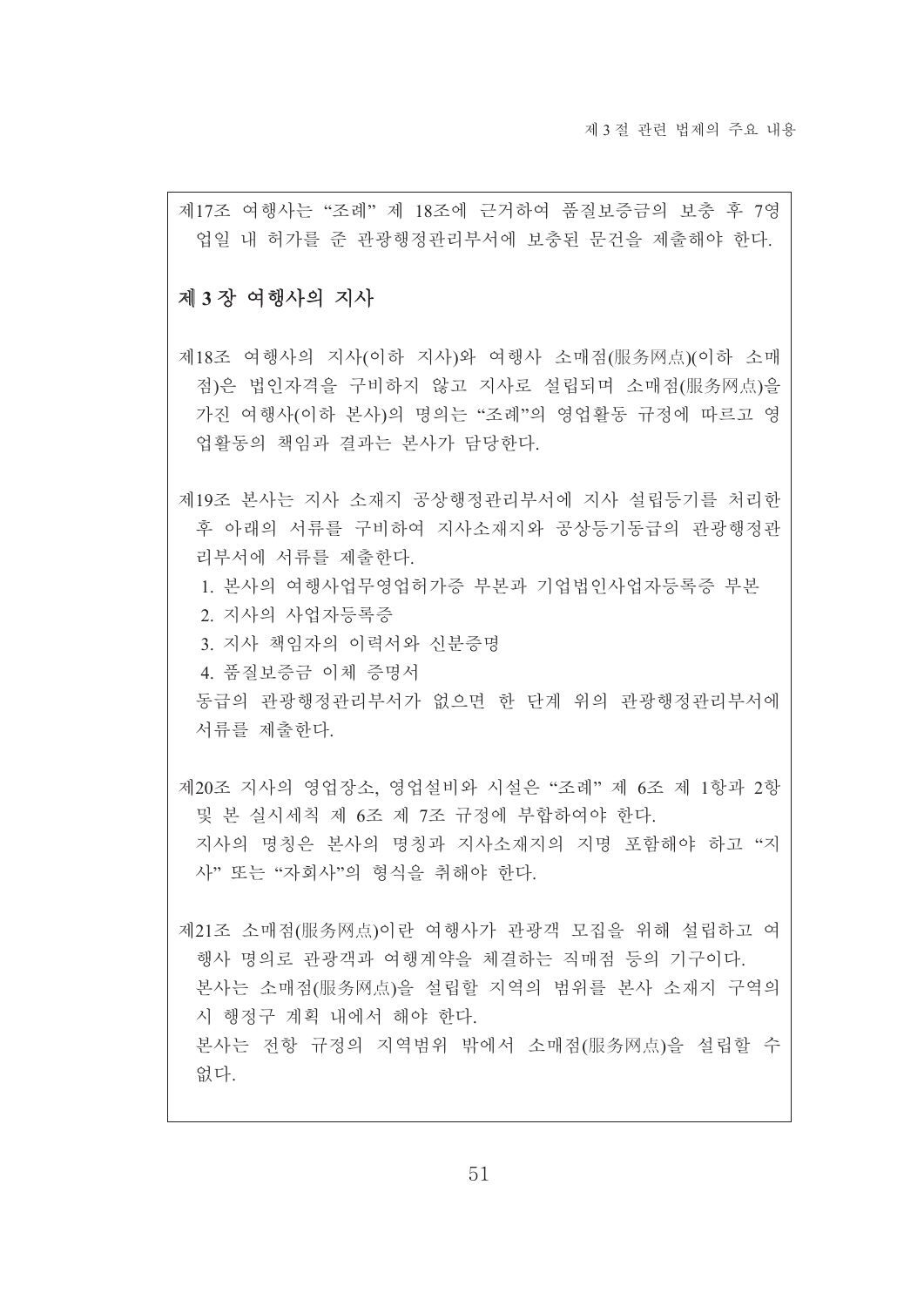제22조 소매점(服务网点)은 관광객이 알기 쉽고 출입이 쉬운 공공장소에 설립하다.

소매점(服务网点)의 명칭과 표시는 본사의 이름과 소매점(服务网点) 소재 지의 지명을 포함한다. 여행사 또는 지사의 내용을 소비자가 오인하게 해서는 안되며 소비자가 쉽게 오인할 수 있는 약칭을 써서도 안 된다. 소매점(服务网点)은 본사의 경영범위 내에서 관광객을 모집하고 관광안 내 서비스를 제공해야 한다.

제23조 본사는 소매점(服务网点) 소재지 공상행정관리부서에 소매점(服务网 点) 설립등기 처리를 한 후 3영업일 내 아래의 서류를 소매점(服务网点) 소재지 공상등기동급의 관광행정관리부서에 제출하고 접수시켜야 한다. 1. 본사의 여행사업영업허가증부본과 기업법이 사업자등록증 부본 2. 소매점(服务网点)의 사업자등록증 3. 소매점(服务网点) 책임자의 이력서와 신분증명 동급의 관광행정관리부서가 없으면 한 단계 위의 관광행정관리부서에 서류를 제출한다.

- 제24조 지사와 소매점(服务网点)의 서류제출 후 서류를 접수받은 관광행 정관리부서는 여행사에 "여행사지사등록등기 증명" 또는 "여행사소매 점(服务网点)등록등기증명"을 발급한다.
- 제25조 지사는 본사와 소매점(服务网点)의 직원과 근로계약을 체결해야 한다. 본사는 지사와 소매점(服务网点)의 관리를 강화하고 지사에 일관된 인 사, 재무, 모집, 접객제도 등의 규범화를 시행해야 한다. 또한 소매점 (服务网点)에도 관리와 재무, 모집, 안내 서비스의 규범화를 일관되게 시행해야 하다

### 제 4장 여행사의 영업규범

제26조 여행사와 지사, 소매점(服务网点)은 "여행사업무영업허가증", "여행 사지사등록등기증명" 또는"여행사소매점(服务网点)등록등기증명"과 사 업자등록증을 영업장소의 잘 보이는 위치에 게시해야 한다.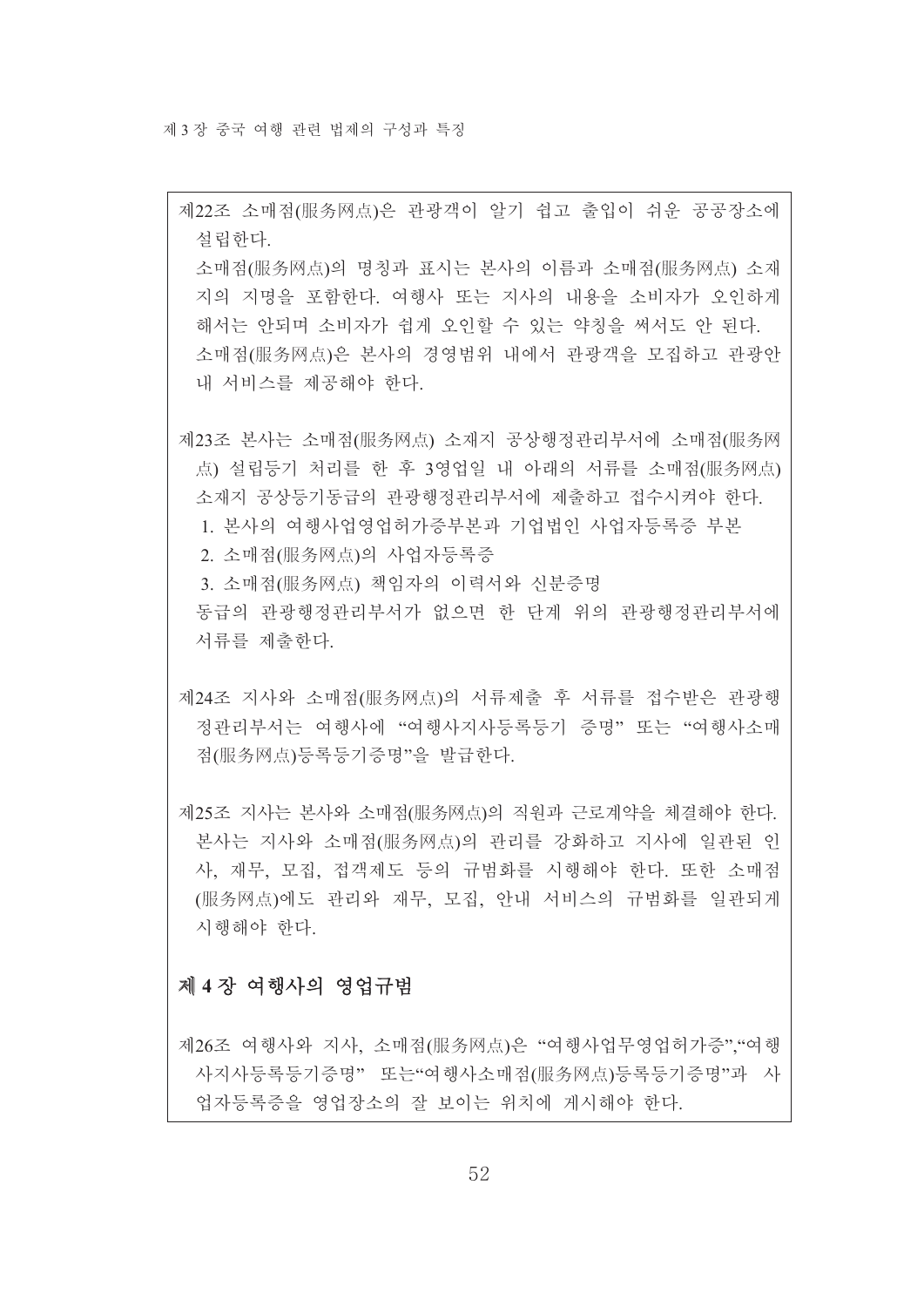제27조 여행사업무영업허가증의 양도, 임대 또는 임차를 할 수 없다. 여행사의 아래와 같은 행위는 여행사업무영업하가증의 양도, 임대 또 는 임차행위에 속하다. 1. 관광객모집과 본 실세세칙 제 34조 제 1항 규정의 관광객 접객 상 황 외에 기타 기업, 단체 또는 개인의 암묵적 동의 및 허가를 하고 본인의 명의로 여행사 업무 영업 활동을 하는 것 2. 기타 기업, 단체 또는 개인 제28조 여행사 지사의 사무소, 대표소 또는 연락소 등의 처리기관은 여 행사 업무 영업 활동을 할 수 없다. 제29조 여행사가 인터넷 여행업무를 할 경우, 관련 법률과 법규정에 부 합하여야 하며 그 외에 홈페이지 메인화면에 여행사의 명칭. 법정대리 인, 허가번호와 업무영업범위 및 허가를 준 관광행정관리부서의 신고 전화를 명시하여야 한다. 제30조 "조례" 제 26조 규정에 여행사의 금지 규정의 주요내용은 다음과 같다. 1 국가이익과 민족존엄에 반하는 행위 2. 민족, 인종, 종교 등의 차별행위 3. 도박, 음란, 마약 관련 행위 4. 기타 법률과 법규정에 위반한 행위 제31조 "조례" 제34조 규정의 여행사가 가이드와 인솔자에게 단체과광의 관련비용을 책임지게 요구할 수 없는 요건은 다음과 같다. 1. 관광비용의 선대 2. 단체관광 접객을 위해 여행사에 비용지불 3. 기타 불합리한 비용 제32조 여행사가 관광객을 모집하거나 조직하여 교통, 숙박, 음식, 관광 지 관련 업체를 선정할 때 합법적인 영업자격과 접객 서비스 능력에 부합하여야 한다.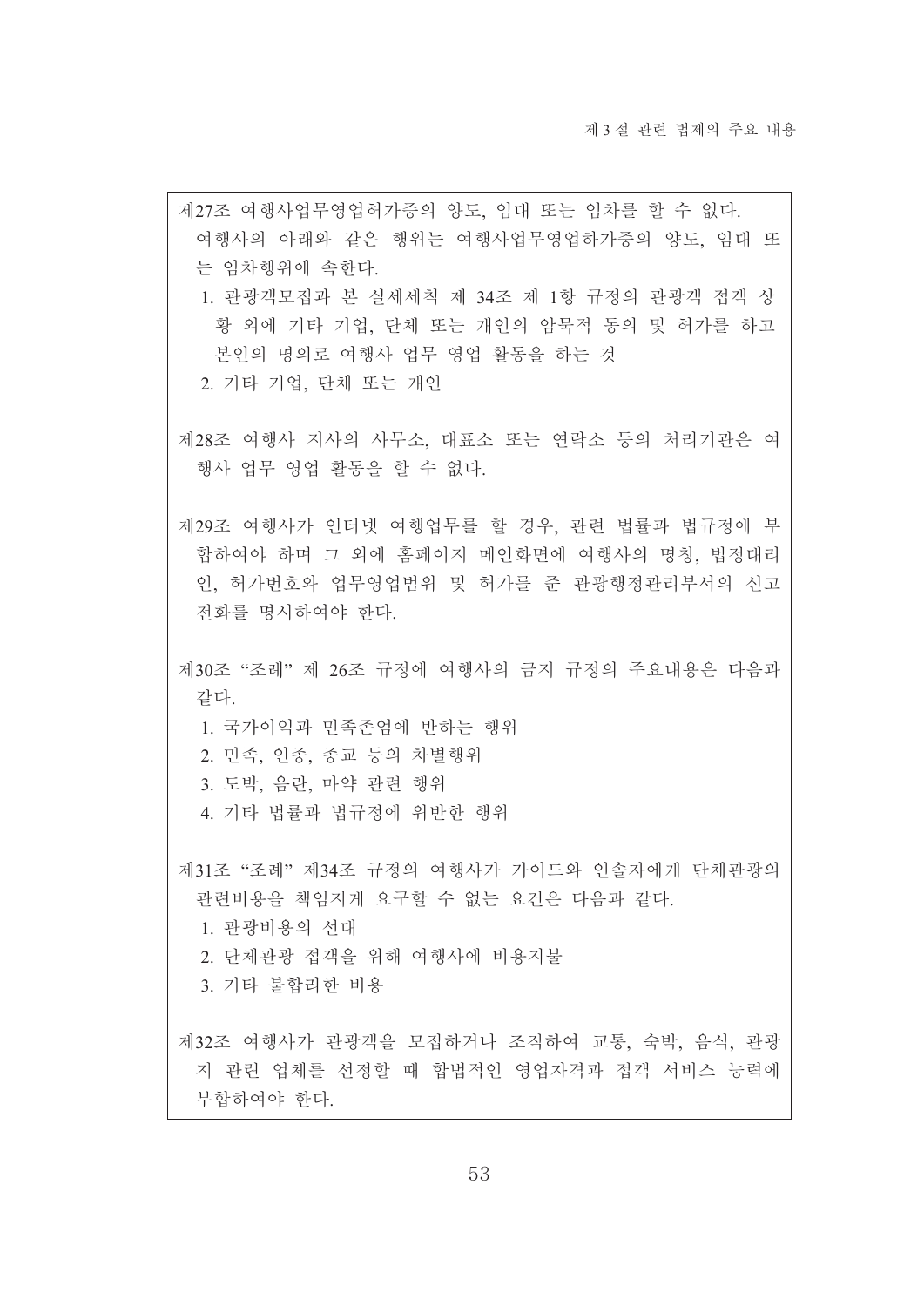- 제33조 관광계약 체결 시 여행사는 관광객에게 여행사가 배정한 쇼핑활동 또는 관광객에게 추가요금이 발생되는 프로그램 참가를 강요할 수 없다. 동일한 단체관광 중에서 여행사는 아래와 같은 요인으로 다른 관광객 과 계약 내용을 달리 체결할 수 없다.
	- 1. 관광객이 여행사가 배정한 쇼핑활동이나 추가 요금이 발생되는 관 광프로그램을 거절한 경우
	- 2. 관광객의 연령이나 직업에 의한 차별, 단 여행사가 다른 관광객과 비교하여 더 많은 서비스를 제공하거나 관광객이 주동적으로 요구 하는 경우는 제외된다.

제34조 여행사는 관광목적지에서 관광객 접객 업무를 위탁할 때 "조례" 제36조 규정에 따라 관광목적지의 수탁여행사와 위탁계약을 체결해야 하다 여행사는 관광객접객업무 위탁 시 "조례" 제36조 규정에 근거하여 관

광목적지의 수탁여행사의 명칭, 주소, 연락가능한 자, 연락처 등을 관 광객에게 고지하여야 한다.

제35조 관광일정 개시 전 관광계약의 약정해제 사유 발생 시 관광객의 동의를 구하고 여행사는 관광객에게 기타 여행사를 추전해주고 관광객 은 추천된 여행사와 관광계약을 체결할 수 있다. 관광객의 동의를 얻지 못한 경우 여행사는 관광객을 기타 다른 여행사 에게 넘겨 접객하게 할 수 없다.

제36조 여행사에게 위임을 받은 가이드 및 인솔자의 아래와 같은 행위는 관광계약이 안배한 일정을 자의적으로 변형한 행위에 속한다.

- 1. 관광프로그램을 축소하거나 관람시간을 줄인 경우
- 2. 관광프로그램을 추가시키거나 변경한 경우
- 3. 쇼핑횟수를 늘리거나 쇼핑시간을 늘린 경우
- 4. 기타 관광계약에서 배정한 행위에 자의적인 변경이 있은 경우

제37조 관광일정 중 불가항력으로 관광객의 신변과 재산안전에 위급상황 이 발생하거나 여행사의 책임으로 인하여 그러한 사항이 발생한 것이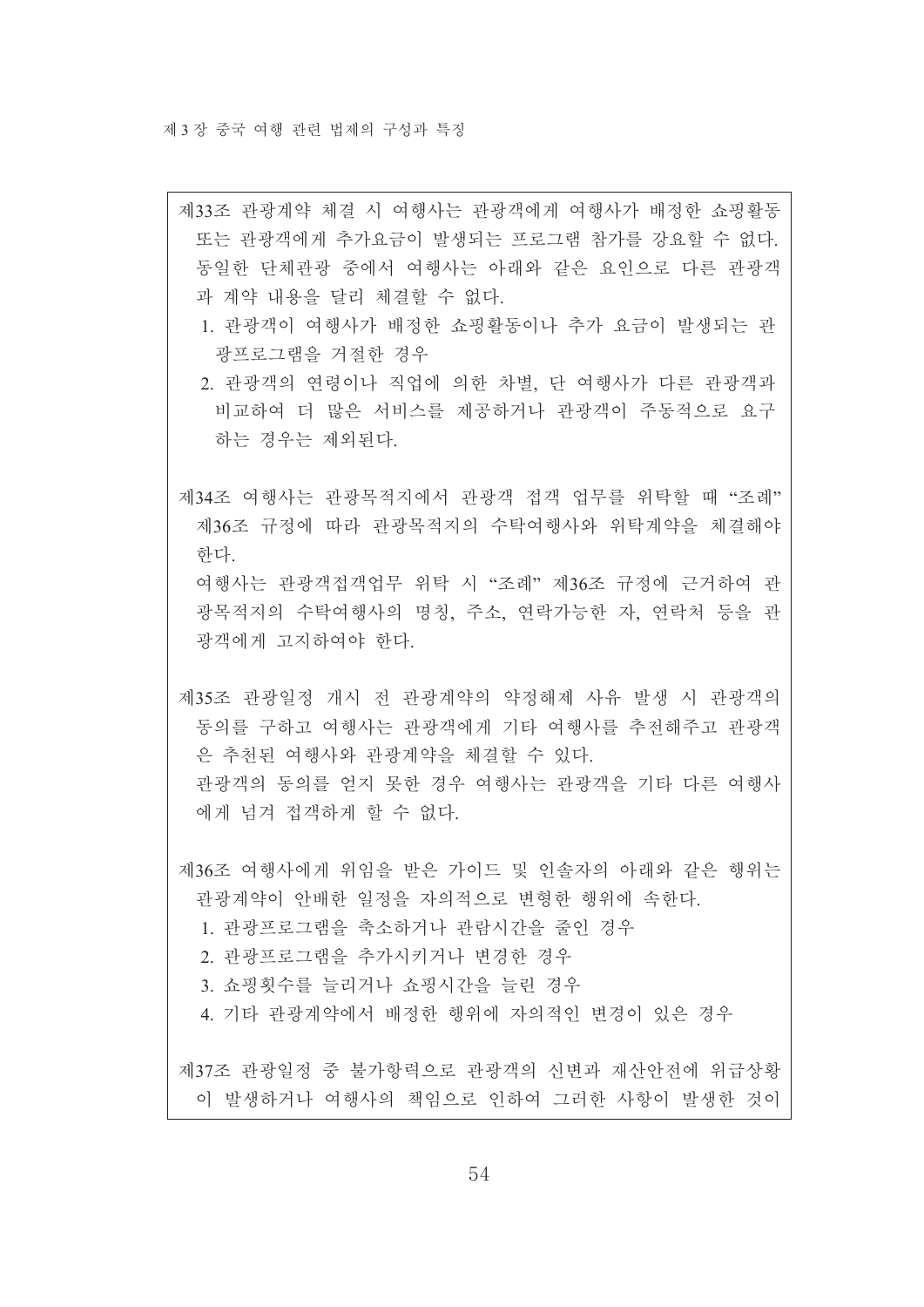아니어서 여행사가 부득이 계약에 약정된 관광일정을 조정 또는 변경 해야할 경우, 사전에 관광객에게 이를 설명을 해야 한다.; 객관적 상황 에서 사전설명이 불가함이 명확하면 사후에 설명을 해야 하다.

제38조 관광일정 중 관광객은 여행사가 관광계약 외에 쇼핑이나 추가요 금이 발생하는 프로그램에 참가를 거절할 권리를 가진다. 여행사와 위임받은 가이드 및 인솔자는 관광객이 여행사가 배정한 쇼 핑 또는 추가요금이 발생하는 관광프로그램을 거절하다고 하여 어떤 구실이나 이유를 들어 계약 이행이나 서비스 제공을 거절 할 수 없고 계약 이행거절이나 서비스제공에 위협을 가할 수 없다.

제39조 여행사에게 위임을 받은 가이드 및 인솔자가 제공하는 서비스가 관광객의 신변이나 재산 안전에 위협이 될 경우 관광객에게 사실을 설 명하고 명확한 경고를 해야 한다.

관광 일정 중의 자유시간에 관광객은 자신이 위험을 통제할 수 있는 프로 그램을 선택해야 하며 위험을 통제할 수 있는 범위 내에서 행동해야 한다.

제40조 자연재해 등 의외의 위험이 관광객에게 손해를 끼치는 것을 감소 시키기 위해 여행사는 관광객의 모집 및 접객 시 관광객에게 여행자보 험 가입을 권유한다. 여행사의 합법적인 보험대리 자격 취득을 격려하고 보험회사의 위탁을 받아 관광객에게 개인상해보험 서비스 가입을 제공한다.

제41조 아웃바운드관광객이 불법체류 또는 인바운드관광객의 국내 불법 체류발생 시 여행사는 즉시 소재지 현급이상 관광행정관리부나 공안기 관 또는 외사부에 신고한다.

제42조 여행일정 중 여행사와 위임받은 가이드, 인솔자는 관광객에게 관 광규정이나 예절을 주수할 것을 고지한다.

제43조 여행사와 위임받은 가이드 및 인솔자는 업무 중 다음과 같은 권 리를 가진다.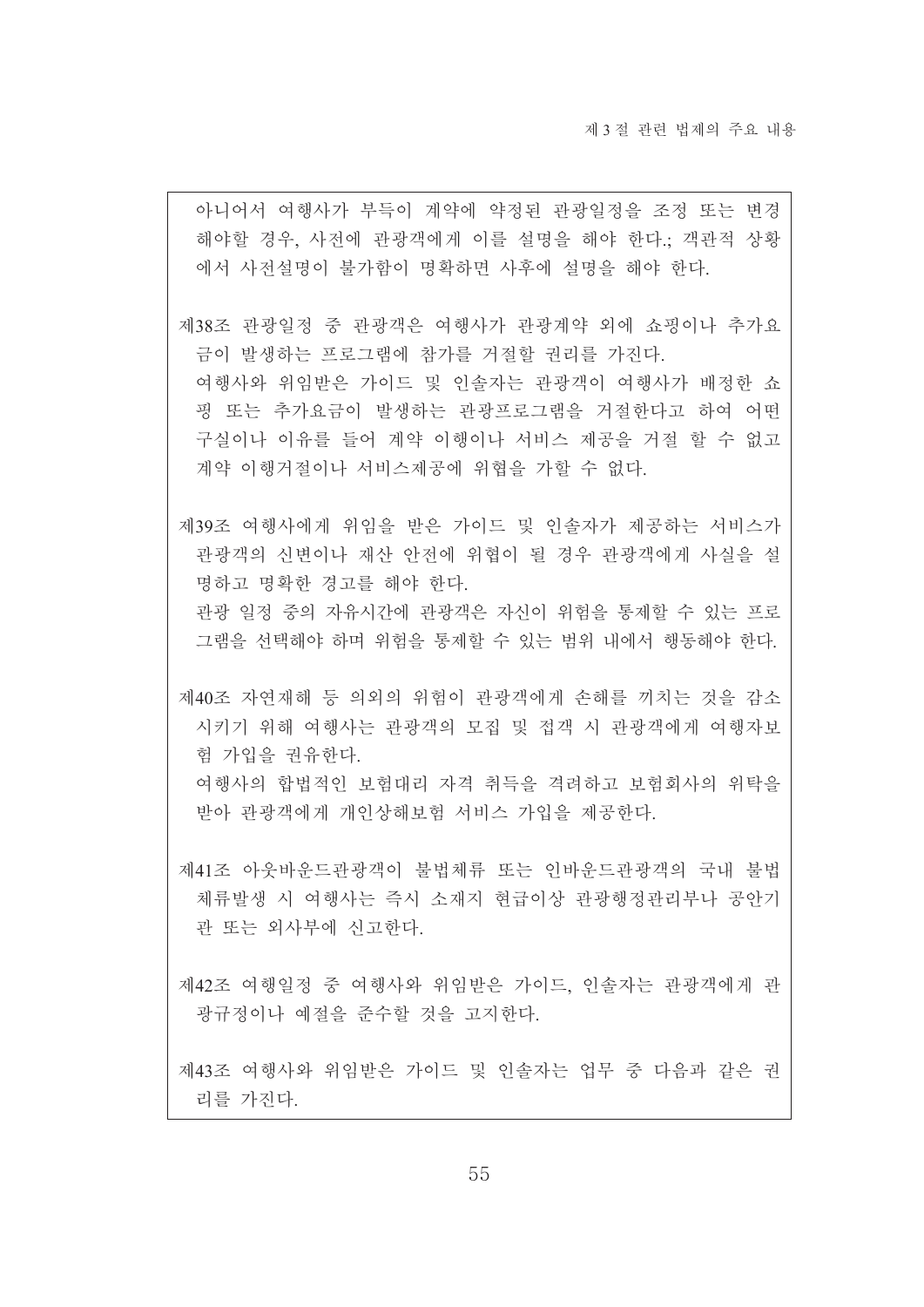- 1. 관광객에게 정확한 개인정보 제공에 대한 요구와 제때 관련 증명 자료를 요구할 수 있다.
- 2. 관광객에게 관광계약에 약정된 관광일정 준수와 개인용품을 잘 보 관하는 것을 요청할 수 있다.
- 3. 공공사고 및 기타 위험상황 발생, 여행사가 관광계약에 약정된 구 제 조치를 위반했을 시 관광객에게 손실확대 방지 조치에 협조할 것을 요구하여 피해를 최소한도로 하여야 한다.
- 4. 관광객이 관광계약서에 약정 범위를 넘어 불합리한 요구를 할 경 우 이를 거절 할 수 있다.
- 5. 관광객이 관광 목적지의 법률이나 풍속 및 관습에 위배되는 행위 에 관하여 이를 제지할 수 있다.

제44조 여행사는 "조례"규정에 의하여 관광객의 모집과 조직에 관한 각 종 계약서와 관련 문서 및 자료를 보관해야 하고 현급이상 관광행정관 리부서의 심의를 받아야 한다.

전항의 계약서, 관련 문서와 자료의 보존기간은 2년 이상이어야 한다. 여행사는 기타 영업자 또는 개인에게 관광객과 체결한 계약서상의 개 인정보를 누설할 수 없다.; 보존기관이 초과한 관광객의 개인정보는 폐 기처부하다

## 제 5장 감독감사

제45조 "조례"와 본 실시세칙 규정에 근거하여 여행사의 신청 또는 서류 등록을 수리한 관광행정관리부서는 신청인 또는 여행사에 여행사 설립 신청에 관하여 "조례"규정의 서류 등록 시 제출한 증명문건 및 그 원 본을 처리하고 사본을 제공하며 날인확인을 한다. 관광행정관리부서에 제출하여 보관하도록 한다.

제46조 현급이상 관광행정관리부서는 여행사와 지사의 관리감독을 실시 할 경우 영업장소에 가서 모집 조직, 관광객 접객에 관한 각종 계약서 와 관련문서 및 자료 재무장부를 열람하고 또한 거래기록과 업무영수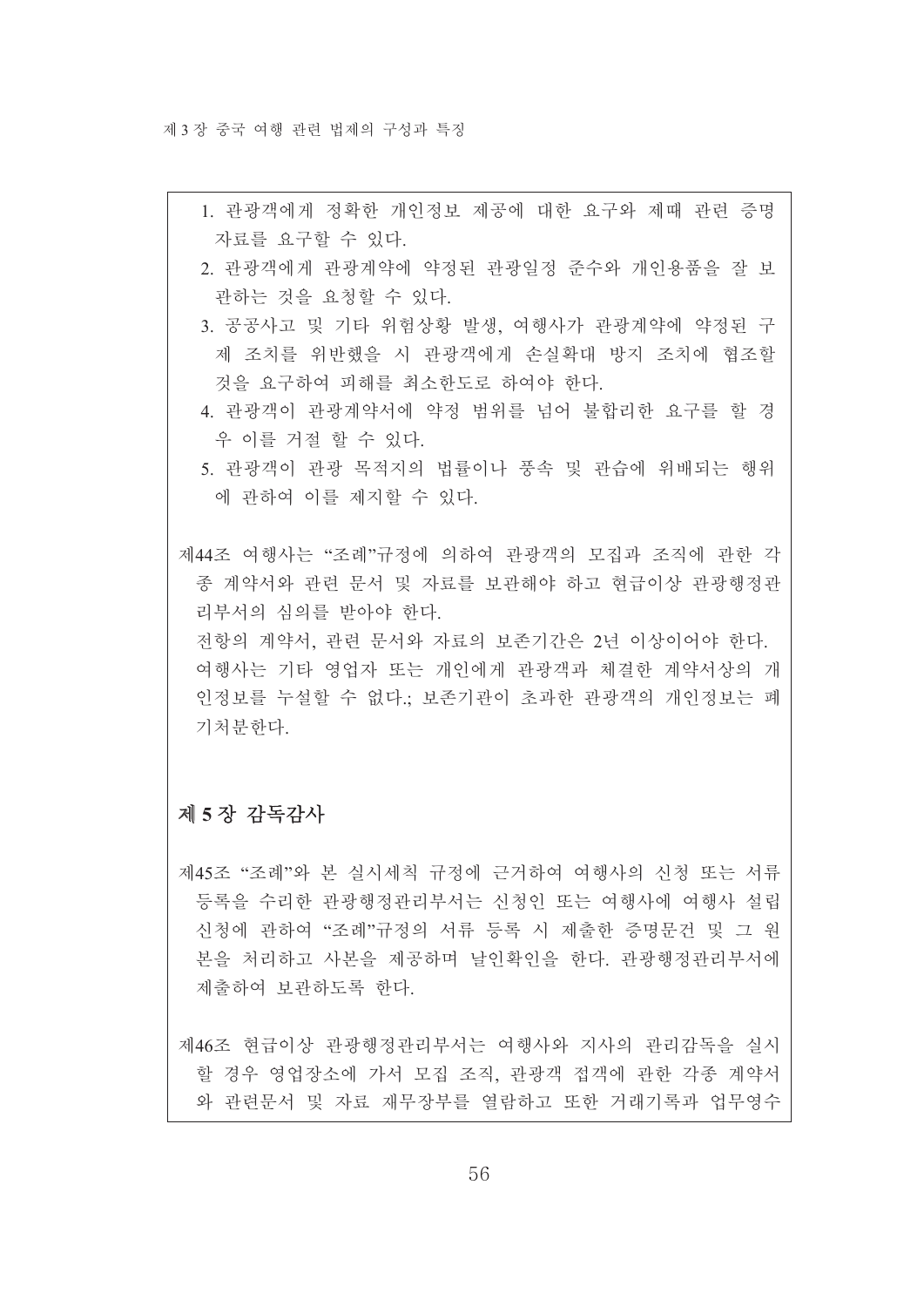증 등의 자료를 조사할 수 있다. 여행사와 지점은 이에 협조해야 한다. 현급이상 관광행정관리부서는 여행사와 지사의 감사 시 두 명 이상의 관광행정법집행증을 가진 법집행자를 파견하여 진행하도록 한다.

- 제47조 여행사는 연도별로 아래 영업과 재무정보 등의 통계자료를 만들 고 다음 해 3월 전에 허가를 준 관광행정관리부서에 보낸다.
	- 1. 여행사의 기본상황, 기업형태, 출자자, 직원 수, 부서설치, 지사, 네 트워킹 체계 등
	- 2. 여행사의 영업상황, 영업수입과 이유 및 세금 등
	- 3. 여행사의 접객 구성 상황. 국내여행. 인바우드 여행. 아웃바우드여 행조직, 및 접객인수 등
	- 4. 여행사의 안전, 품질, 신용상황, 여행사의 책임보험가입과 인증 및 상벌 등

전항 자료 중에 여행사의 상업비밀에 관한 내용에 대하여 관광행정관 리부문은 비밀보장 의무가 있다.

제48조 "조례" 제 17조, 제 42조 규정의 각종 공고, 현급이상 관광행정관 리부서는 본 부서 또는 상급관광행정관리부서의 정부홈페이를 통하여 사회에 공포하다

품질보증금의 납부액의 감소, 여행사업무영업허가증의 발급, 변경과 말 소, 국무원 관광행정관리부서 또는 성급관광행정관리부서는 허가결정 또는 등록심사 후 20영업일 내 사회에 공개한다.

여행사의 불법 영업 또는 여행사업무영업허가증의 말소 등의 행정처벌 결정은 관광행정관리부서에서 처벌 발효 후 10영업을 내에 사회에 공 개한다.

관광객이 여행사 정보를 신고할 때 관광행정관리부서의 신고처리는 분 기별로 사회에 공고하다.

- 제49조 다음과 같은 상황은 관광객의 합법적인 권익에 손해를 끼친 것으 로 간주하고 관광객은 현급이상 관광행정관리부서에 신고할 권한을 가 진다.
	- 1. 여행사가 "조례"와 본 실시세칙 규정을 위반한 경우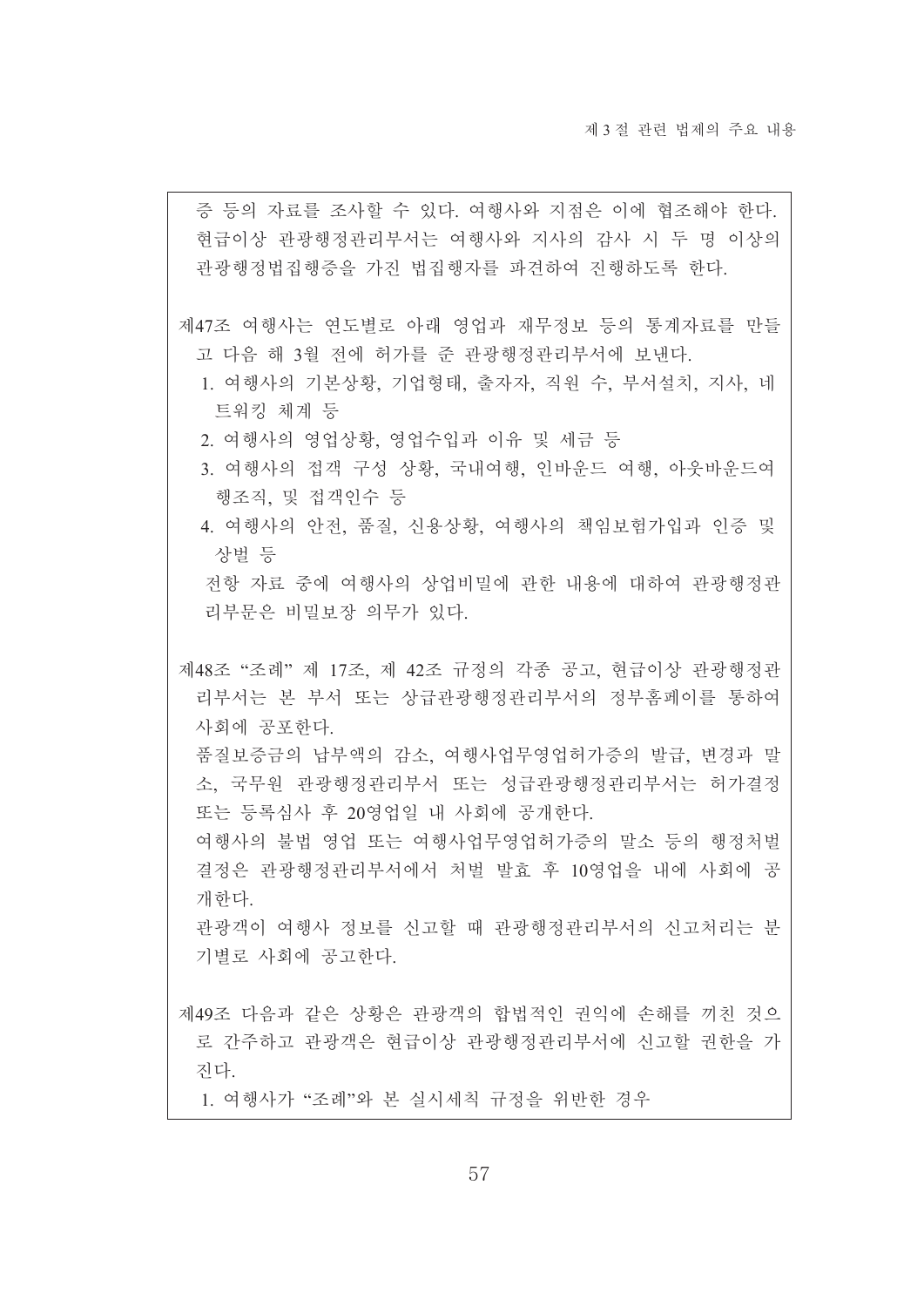- 2. 여행사가 서비스를 제공할 때 관광계약에 약정된 서비스 기준이나 등급에 미치지 못한 경우
- 3. 여행사의 파산 또는 기타 워인으로 관광객의 선납된 여행경비에 손실을 끼친 경우

여행사의 품질보증금 이체를 결정하고 여행사 또는 지사 소재지의 관 광객이 신고한 현급이상 관광행정관리부서가 처리한다.

제50조 현급이상 관광행정관리부서가 법정권한 내에 법정조건에 부합하 는 동급 관광품질감독집행기관에 의뢰하여 감사를 실시하도록 하다.

### 제 6장 법적 책임

- 제51조 본 실시세칙 제 12조 제3항, 제23조, 제26조 규정에 위반하여 자 의적인 외국인 투자를 도입하여 소매점(服务网点) 설립에 관해 규정된 기한 내에 서류등록을 하지 않거나 여행사와 지사 소매점(服务网点)이 여행사업무영업허가증을 게시하지 않고 등기증명에 관한 등록을 하지 않았을 경우, 혀급이상 관광행정관리부서는 시정명령을 내리고 1만워 이하의 벌금을 부과하다.
- 제52조 본 실시세칙 제 22조 제 3항, 제28조 규정을 위반하여 소매점(服 务网点)이 본사의 영업범위를 초과하여 관광객을 모집하고 관광자문 서비스를 제공하거나 여행사의 출장소, 연락소, 대표소 등 여행사업에 종사하는 같은 기관도 이와 같을 경우 현급이상 과광행정과리부서는 "조례"제46조 규정에 근거하여 처벌한다.
- 제53조 본 실시세칙 제 32조 규정에 위반하여 여행사가 관광객을 위한, 교통, 숙박, 음식, 관광지 등의 업체를 선정할 때 합법적인 영업자격과 서비스능력을 갖추지 않은 업체를 선정할 경우 현급이상 관광행정관리 부서는 시정명령을 내리고 부당이득을 몰수하여야 한다. 이때, 부당이 득의 3배 이하로 처리하며 3만위안의 벌금을 넘지 않도록 한다. 부당 이득이 없을 경우 1만위안 이하의 벌금을 부과하다.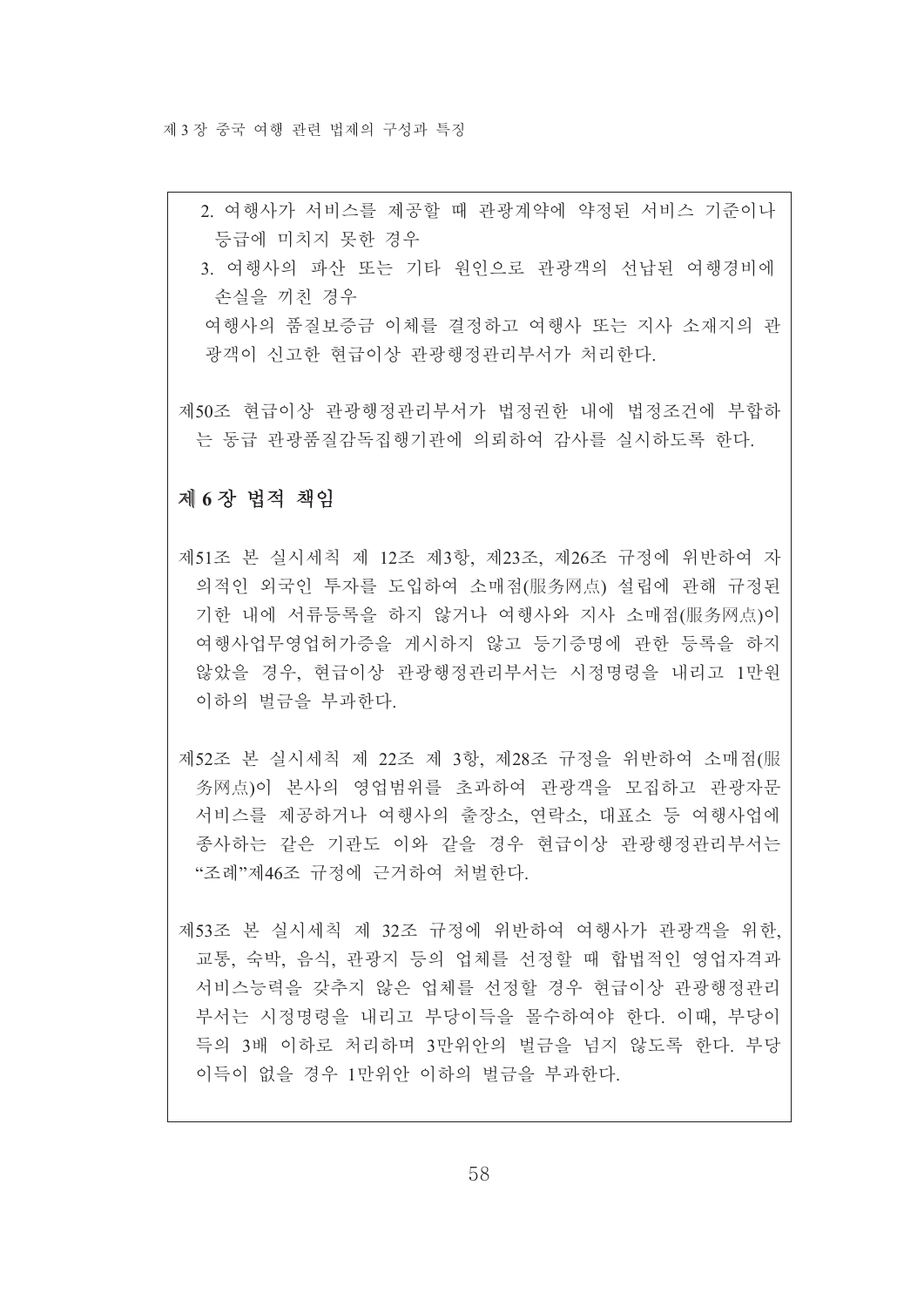- 제54조 본 실시세칙 제 33조의 규정을 위반하여 관광객에게 여행사가 배 정한 쇼핑참가를 요구하거나 관광객에게 추가요금이 발생하는 관광프 로그램에 참여케 하는 행위 혹은 동일한 단체관광의 관광객에게 다른 관광객과 다른 관광계약을 체결하는 경우는 현급이상 관광행정관리부 서는 시정명령을 내리고 1만 위안 이하의 벌금을 부과한다.
- 제55조 본 실시세칙 제 34조 제 2항의 규정에 위반하여 여행사가 관광목 적지의 수탁여행사의 상황을 관광객에게 알리지 않은 경우 혀급 이상 관광행정관리부서는 "조례"제 55조 규정에 의하여 처벌하다.
- 제56조 본 실시세칙 제 35조 제 2항 규정에 위반하여 여행사가 관광객의 동의를 구하지 않고 관광객을 다른 여행사나 접객업자에게 넘겨주는 경우 협급이상 관광행정관리부서는 "조례" 제 55조 규정에 근거하여 처벌한다.
- 제57조 본 실시세칙 제 38조 2항 규정을 위반하여 여행사와 가이드 및 인솔자가 계약 이행 및 서비스 제공을 거절하거나 또는 계약이행을 거 절하거나 서비스 제공에 협박이 포함된 경우 현급 이상 관광행정관리 부서는 "조례" 제 59조 규정에 근거하여 처벌하다
- 제58조 본 실시세칙 제 44조 규정에 위반하여 각종 관광계약 관련 자료 와 문서를 보관하지 않거나 보존기간이 3년을 초과하지 않은 경우 또 는 과광객의 개인정보를 누설하는 경우는 현급이상 과광행정관리부서 는 시정을 명하고 부당이득을 몰수하며 부당이득의 3배 이하로 처리하 나 3만 위안을 넘지 못한다. 부당이득이 없는 경우 1만 위안 이하의 벌금을 부과하다.

제59조 여행사업무영업허가증을 말소시키는 행정처벌은 허가를 준 성급 이상 관광행정관리부서에서 처리하다. 여행사의 영업정지의 행정처벌을 받고 정지 기간에는 관광객의 모집이 나 관광계약을 체결할 수 없다. 영업정지 기간에는 이미 체결된 관광 계약의 이행에 영향을 주지 않는다.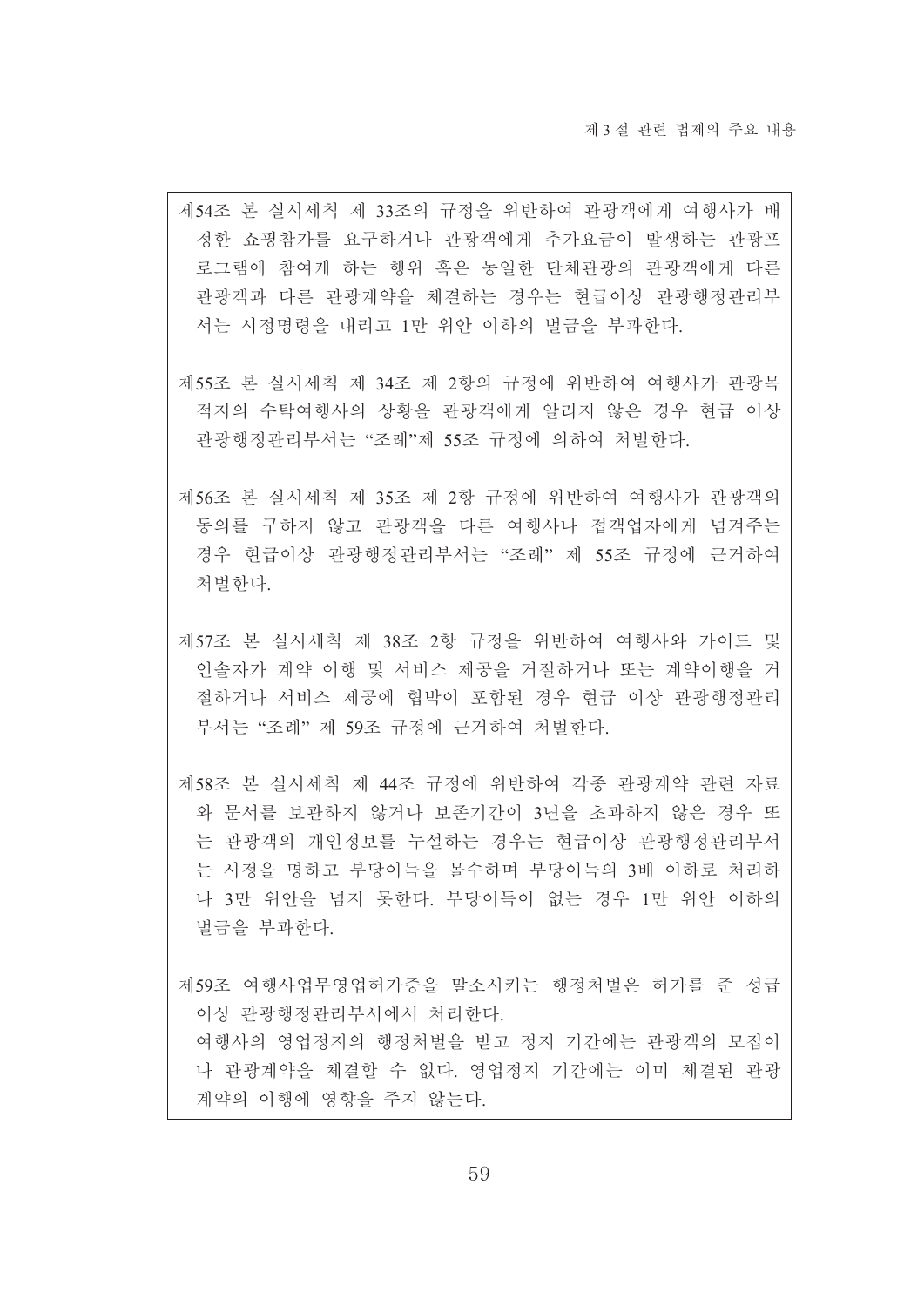#### 제 7 장 부 칙

제60조 본 실시세칙은 국무원 관광행정주관부서가 해석책임을 진다.

제61조 본 실시세칙은 2009년 5월 3일자로 시행된다. 2001년 12월 27일 국가여유국이 공포한 "여행사관리조례실시세칙"은 동시에 폐지된다.

# 3. 중국공민 출국 여유 관리방법

『중국공민 출국여유 관리방법(中华人民共和国国务院令(第354号) 中 国公民出国旅游管理办法), 은 중화인민공화국(中华人民共和国) 여권을 소지한 관광객의 아웃바운드 관광에 대한 감독과 관광객과 관광사업 자의 권익 보호를 위하여 국무원이 2001년 12월 제정하고 2002년 7월 1일부터 시행하여 온 법규이다.32)

중국공민 출국여유 관리방법에서는 여행사가 중국인 관광객에게 해 외여행을 위한 서비스를 제공하는 경우에 과한 상세한 규정을 두고 있다. 따라서. 동 관리방법은 한국방문 중국 관광객 모집과 관광서비 스 제공시에 직접적으로 적용되는 기본규정이 된다.

<sup>32)</sup> 중국의 법률과 하위법규들은 명칭에 관계없이 입법권한이 있는 국가와 지방기관 에 따라 법률과 행정법규, 부문규장, 지방성법규, 지방정부규정, 자치조례와 단행조 례 등으로 구분된다. 즉 법률은 전국인민대표대회가 입법권을 행사하는 형사, 민사. 국가기구 및 기본법률과 전국인민대표대회 상무위워회에서 입법권을 행사는 기본 법률 이외의 기타 법률이 있으며, 국무원이 입법권을 행사하는 행정법규, 국무원의 각 부처 및 위원회에서 제정하는 부문규장, 성·자치구·직할시 등의 인민정부에서 제정하는 인민정부 규장이 행정입법에 속한다. 그리고 성 • 자치구 • 직할시의 인민 대표대회 및 그 상무위원회에서 제정 · 비준하는 지방성 법규와 민족자치를 실시하 는 지방의 인민대표대회가 제정하는 자치조례와 단행조례가 있다.

국무원이 제정하는 행정법규는 '조례(条例)'라는 명칭으로 제정되는 경우가 많지 만.「중국공민 출국여유 관리방법」은 국무워령으로 제정 · 시행되는 행정법규의 지위 를 가지므로 중국법 체계에서 본다면 중국 여권 소지자의 아웃바운드 관광에 대한 기본법적 성격을 갖는 것으로 볼 수 있다.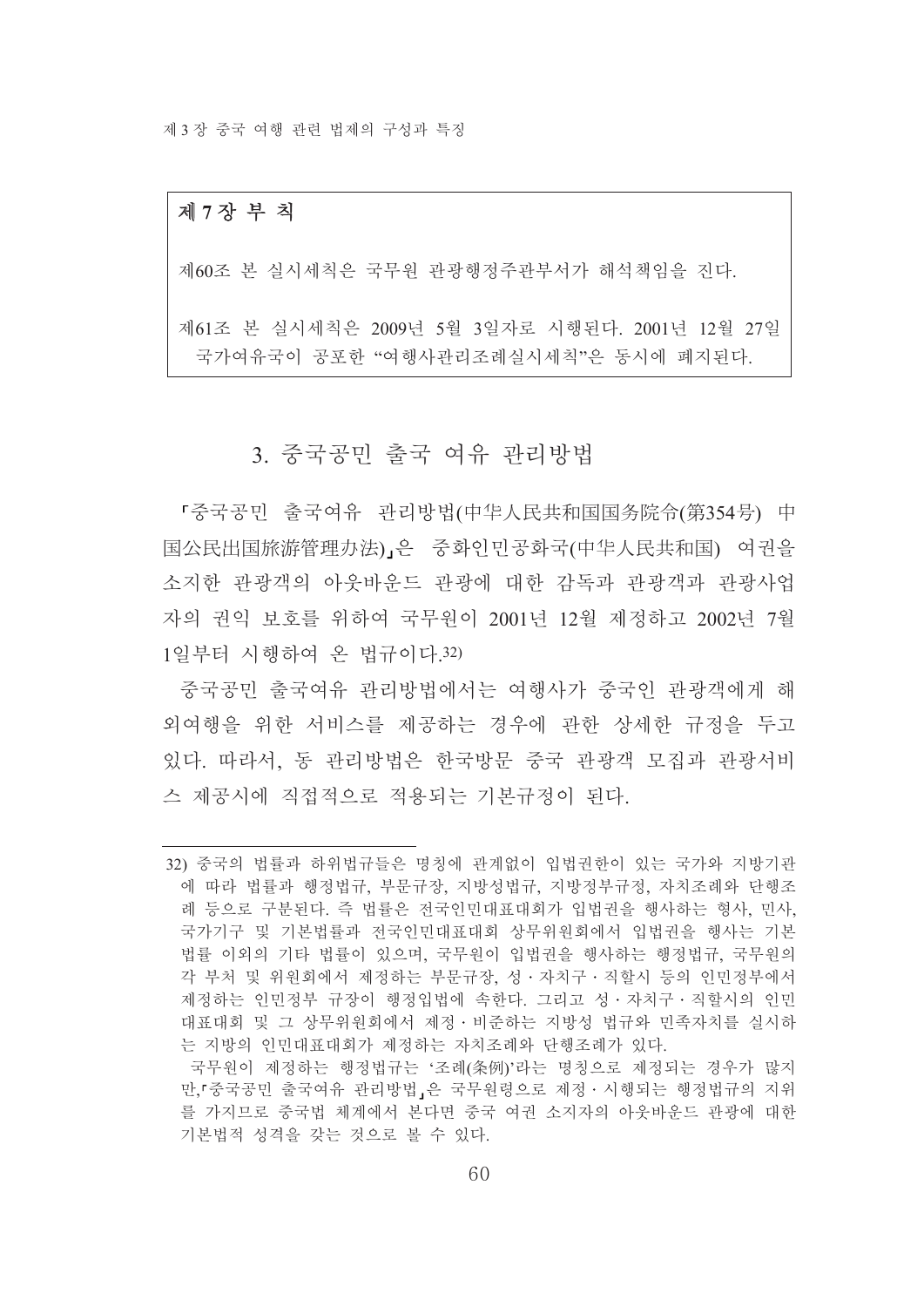#### 「중국 공민 출국여유 관리방법(中国公民出国旅游管理办法)」

- 제 1 조 여행사가 중국 공민의 아웃바운드 관광에 대한 조직을 규범화 하 고 아웃바운드 관광객과 사업자의 합법적인 권익을 보장하기 위해 본 방법을 제정한다.
- 제 2 조 아웃바운드관광의 목적국은 국무워 관광행정관리부서와 국무워 관련부서에서 제의하고 국무워의 비주 후 국무워관광행정부서가 공포 한다. 어떤 기관이나 개인도 중국공민이 국무원 관광행정관리부서가 공포한 아웃바운드관광의 목적국외에 국가에 대한 관광을 조직할 수 없다. 중국공민이 국무워 관광행정부서가 공포한 아운바운드관광지 국 가외의 국가에 체육, 문화 활동 등의 사유로 임시적인 전문관광을 조 직할 경우 반드시 국무워 관광행정부서의 비준을 받아야 한다.
- 제 3 조 여행사의 아웃바운드관광 영업의무에 관해 아래의 조건을 구비해 야 한다.
	- 1. 국제여행사 자격 취득 후 만 1년이 경과할 것
	- 2. 인바운드관광업무에 특출한 업적이 있을 것
	- 3. 영업기간 중 중대한 위법행위나 중대한 서비스 품질 문제가 없었 을 것

제 4 조 아웃바운드 관광업무를 신청하려는 여행사는 성, 자치구, 직할시 관광행정부서에 신청서를 제출한다. 성, 자치구, 직할시 관광행정부서 는 신청서를 수리한 날부터 30영업일 내 본 법 제 3조 규정에 근거하 여 신청심사를 완료한다. 심사 통과 후 국무원 관광행정관리부서에 비 준을 신청한다. 심사에서 탈락했을 시 신청인에게 서면통지하고 이유 를 설명한다. 국무원 관광행정부서는 여행사의 아웃바운드 관광업무를 비준한다. 이러한 비준 행위는 여행업의 발전계획과 합리적인 발전계 획의 요구에 부합하여야 한다.

국무워 관광행정부서의 비준을 받지 않아 아웃바운드 관광영업 자격 을 취득하지 않은 어떤 기관이나 개인은 영업이나 비즈니스, 시찰, 훈 련 등의 방식으로 아웃바운드 관광업무 영업을 변경할 수 없다.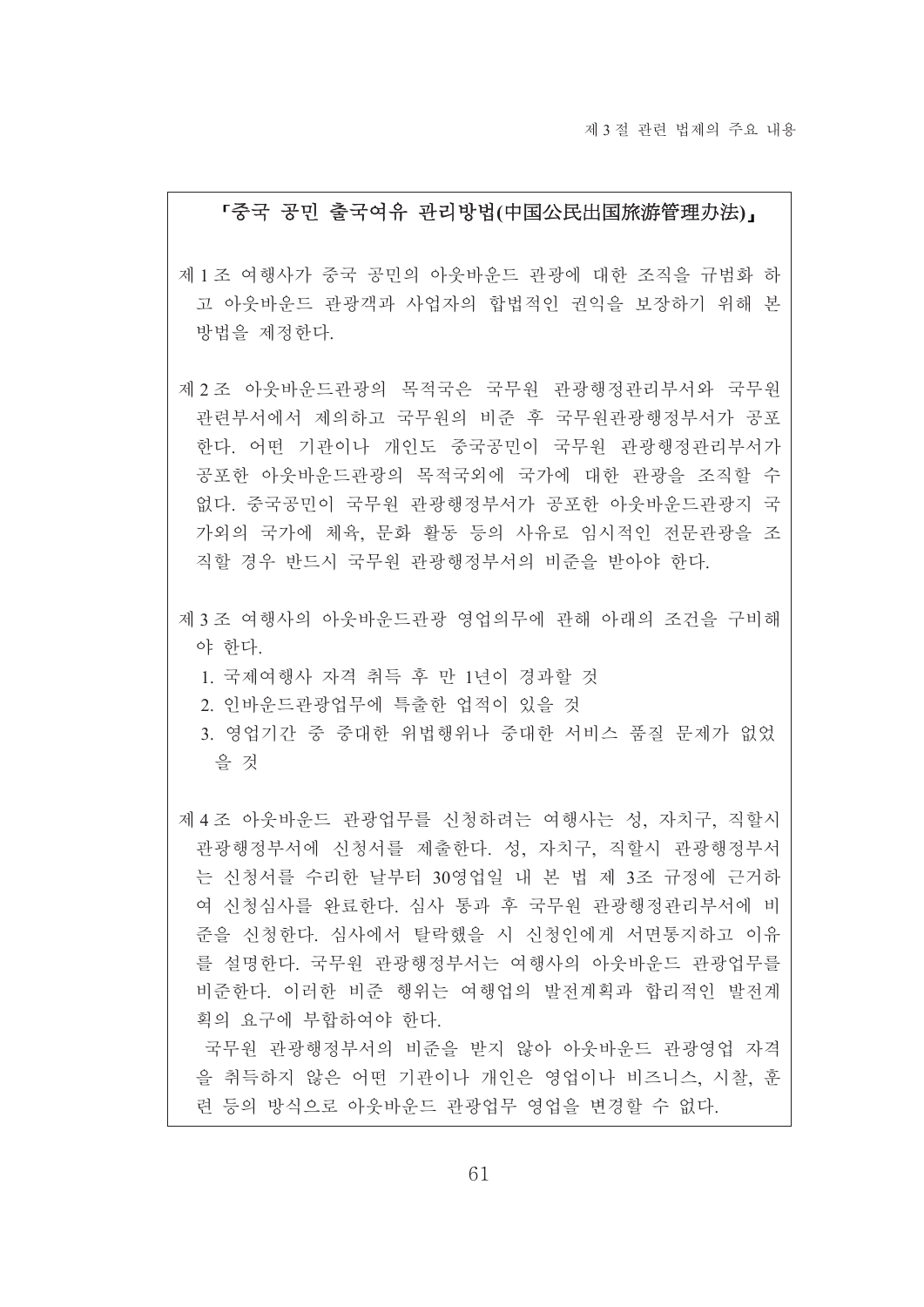제 5 조 국무원 관광행정부서는 아웃바운드 관광업무의 영업자격을 취득 한 여행사(여행사)의 명단을 공시하고 국무원 관련부서에 통보한다.

제 6조 국무원 관광행정부서는 전년도 전국 인바운드 관광업적, 아웃바 운드 관광 목적지의 증가현황과 아웃바운드 관광의 발전상황에 근거하 여 매년 2월 말 이전에 본년도 아웃바운드관광객의 수와 총수를 결정 하고 성, 자치구, 관광행정부서에 하달한다.

성. 자치구. 직할시 관광행정관리부서는 본 행정구역내의 각 아웃바운 드 여행사의 전년도 인바운드 관광 업적과, 영업능력, 서비스 품질을 공평, 공정, 공개의 워칙에 근거하여 매년 3월 말 이전에 각 아웃바운 드 여행사의 본년도 아웃바운드 관광객 수의 계획을 심사한다.

국무원 관광행정부서는 성, 자치구, 직할시 관광행정부서에 아웃바운드 여행사의 여도별 아웃바운드관광인워수의 안배와 국민의 아웃바운드관 광 조직의 현황에 대한 감독을 시행하고 이를 심사 한다.

제 7 조 국무원 관광행정관리부서는 "중국공민아웃바운드단체관광명단표" (이하 명단표)를 통일적으로 제작하고 본 년도 아웃바운드관광객수의 안배를 시기에 따라 번호를 매겨 각 성, 자치구 직할시 관광행정부서 에 보내고 성, 자치구, 직할시 관광행정부서는 아웃바운드 여행사를 심 사 및 발급한다.

아웃바운드 여행사는 아웃바운드 관광객 수 배분 심사에 따라 아웃바 운드 단체관광을 조직하고 명단표를 작성해야 한다. 관광객과 인솔자 가 처음 또는 두 번째 출국할 때 기재해야 하는 명단표에서 심사를 거 치면 인위을 추가할 수 없다.

제 8 조 명단표(一式四联). 구분은 다음과 같다. 출국심사전용, 입국심사전 용, 관광행정부서 심의 전용, 여행사 자체보관 전용. 아웃바운드여행사는 관련 규정에 의해 단체관광객의 출입국시, 단체관 광의 입국 후 명단표를 구별하여 관련부서에 제출하고 관련부서는 이 를 심사하고 보관 한다. 아웃바운드 관광의 외화환전은 관광객 개인이 국가 관련 규정에 의해 처리하도록 한다.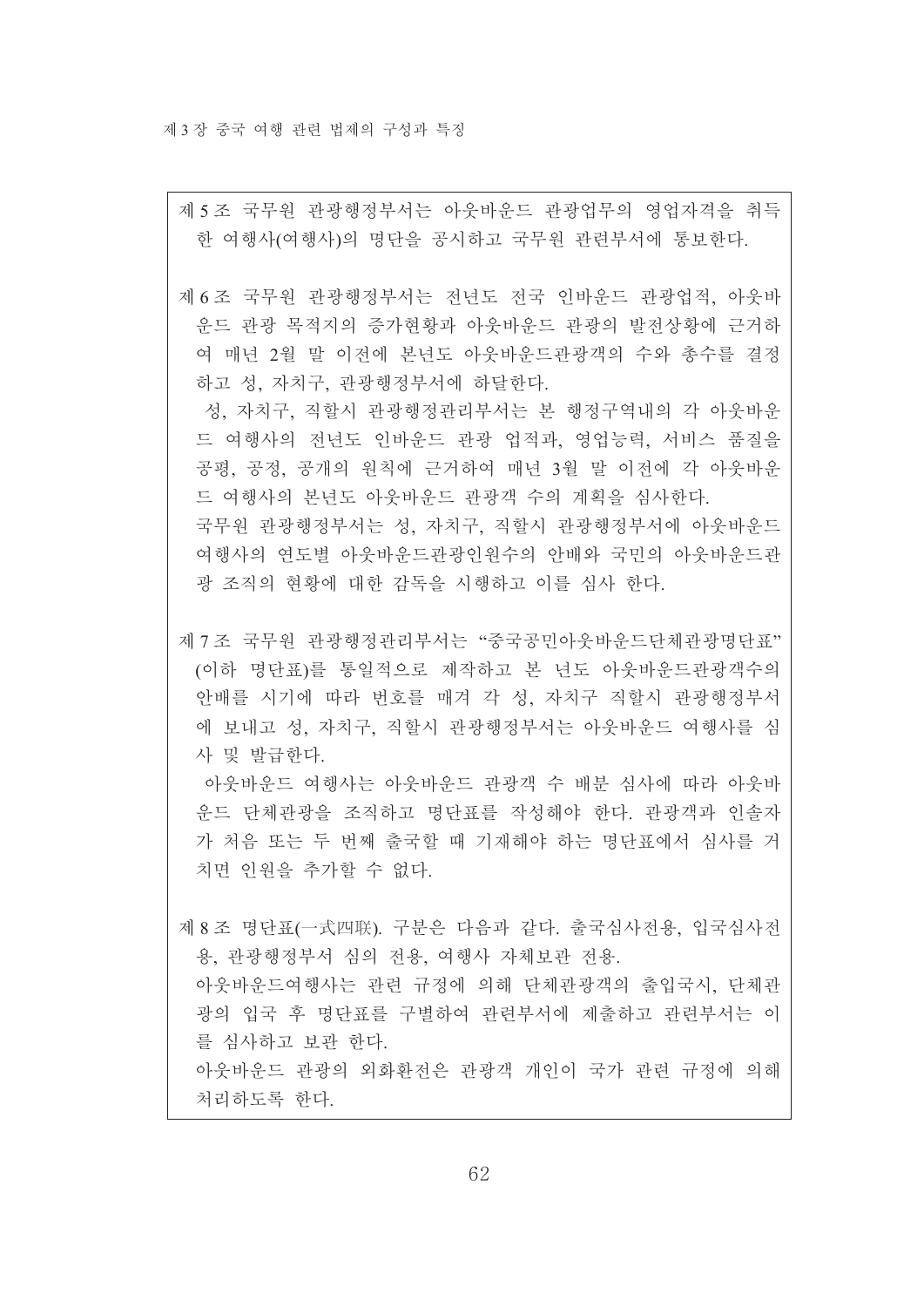제9조 관광객은 유효한 보통 여권을 소지하고 직접 아웃바운드 여행사 에서 아웃바운드 관광수속을 할 수 있다. 유효한 일반 여권이 없으면 "중화인민공화국 공민 출입국관리법"의 관련규정에 따라 여권신청을 한 후 아웃바운드 관광수속을 한다. 아웃바운드여행사는 관광객에게 목적국의 비자 등의 출국 수속을 처리 한다.

제10조 아웃바운드 여행사는 단체관광객에 전문 인솔자를 배치한다.

인솔자는 성. 자치구. 직할시 관광행정부가 주관하는 심사에 합격하고 인솔자 자격을 취득한 사람이다.

인솔자는 인솔업무 수행 시 자격증을 지참하여야 하고 본 방법과 국 무워 과광행정부서의 과려규정을 주수해야 한다.

제11조 단체관광은 국가가 개방한 개항장소를 통해 출입국을 해야 한다. 단체관광의 출입국 시 출입국심사대에서 여권, 비자, 명단표의 심사를 받는다. 국무원 관련부서의 비준을 받은 후 단체관광은 관광목적지국 의 관련 규정에 따라 비자 또는 무비자 처리를 한다.

단체관광의 출국 전 단체의 분산 입국이 확정되는 경우 아웃바운드여 행사는 사전에 출입국심사본부 또는 성급 공아심사부서에 수속을 하다. 단체관광의 출국 후 불가항력 또는 기타 특수한 이유로 분산 입국이 필요할 경우 인솔자는 적시에 아웃바운드 여행사에 통지하고 여행사는 즉시 관련 출입국심사본부 또는 성급 공안심사부서에 수속을 한다.

제12조 여행사는 관광객의 합법적인 권익을 보호하다.

여행사는 관광객에게 아웃바운드관광서비스에 대한 정보제공 시 반드시 사실에 입각하여야 하며 거짓홋보나 워가보다 낮은 가격을 제시할 수 없다.

제13조 여행사의 아웃바운드 관광업 수행 시 관광객과 서면여행계약을 체결해야 한다.

여행계약에는 여행시작과 종료시간, 노선, 가격, 식사와 숙박, 교통과 위약책임에 관한 내용을 포함하며 여행계약서는 여행사와 관광객이 각 한 부씩 보관한다.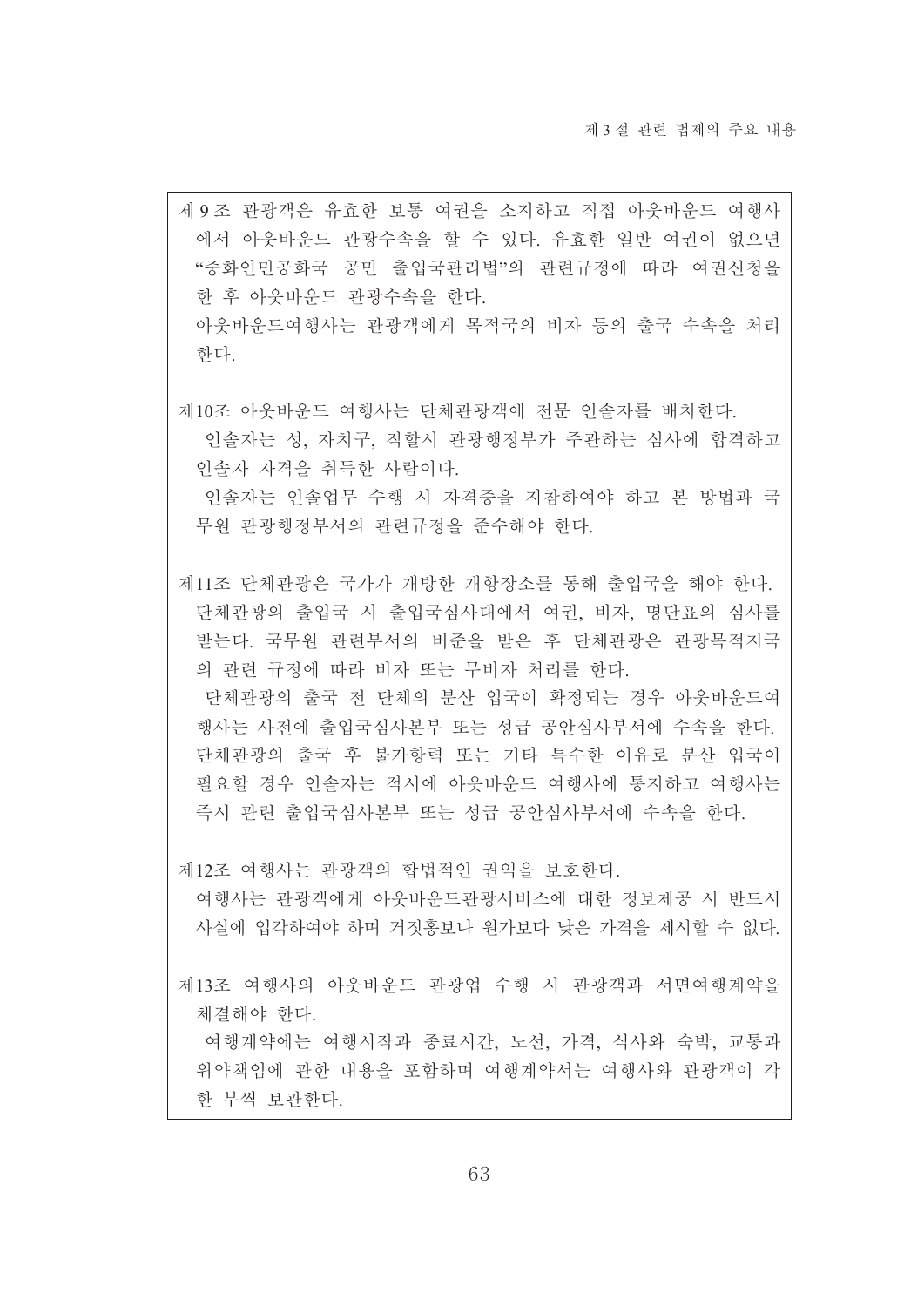제14조 여행사는 관광계약에서 약정한 조건에 따라 관광객에게 서비스를 제공하여야 한다. 여행사는 제공되는 서비스가 관광객의 신변과 재산 안전에 관한 요구 에 부합됨을 보증해야 한다. 관광객의 신변안전에 위기상황 발생 시 관광객에게 사실을 설명하고 명확한 경고 및 필요한 조치를 취하여 사 고 발생을 막아야 한다. 제15조 여행사는 아웃바우드 관광객을 조직할시 목적지국의 법에 따라 합법적으로 설립되고 신용이 우수한 여행사(이하. '수탁 여행사'로 약 칭)를 서택하다. 또한 서택한 여행사와 서면계약서를 작성한 후에 접객 업무를 위탁할 수 있다. 제16조 여행사와 단체관광 인솔자는 혀지 여행사에 약정한 단체활동 계

획에 따른 관광 및 관광객에게 도박, 음란, 마약 등과 관련되거나 위험 행위들을 포함하지 않도록 요청할 수 있다. 또한 자의적으로 일정을 변경하거나 관광프로그램을 축소할 수 없고 강박이나 유사강박행위로 관광객에게 추가요금이 발생하는 프로그램에 참가하지 않도록 요구할 수 있다.

수탁 여행사가 위탁여행사와 단체관광 인솔자가 전항 규정에 근거한 요구사항을 위반할 시 위탁 여행사와 인솔자는 마땅히 제지해야 한다.

제17조 단체관광의 인솔자는 관광객에게 관광 목적지국의 관련 법률과 풍속이나 관습 및 기타 관련된 주의사항을 소개해야 하며 관광객의 인 격과 종교적 신념, 민족의 풍속과 생활 습관을 존중해야 한다.

제18조 단체관광의 인솔자가 관광객을 동행하여 관람 과정 중에 관광객 의 신변안전에 위험이 되는 상황을 발견했을 시 관광객에게 사실을 설 명하고 명확하게 경고를 해야 하며 위탁여행사의 요구에 근거한 유효 조치를 위하여 위험의 발생을 막아야 하다.

제19조 단체관광이 해외에서 특수한 어려움에 빠지거나 안전상의 문제가 발생했을 시 인솔자는 즉시 위탁여행사와 소재국의 중국 대사관 및 영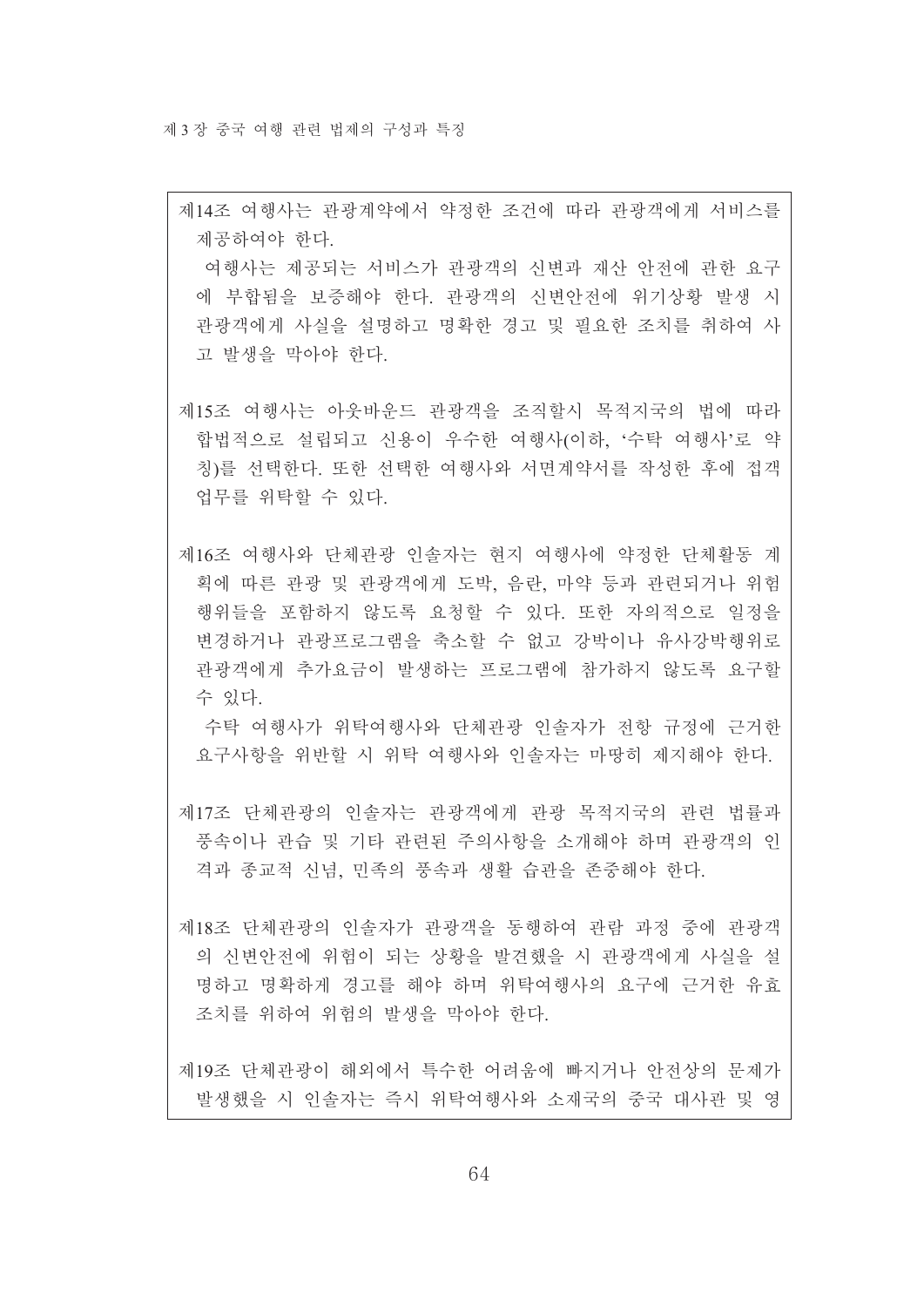사관에 보고해야 한다. 위탁여행사는 즉시 관광행정부서와 공안기관에 신고하다.

제20조 단체관광의 인솔자는 수탁여행사와 가이드, 관광객에게 상품이나 서비스를 제공하나 기타 영업자와 공모하여 사기 또는 협박으로 관광 객에게 소비를 조장해서는 안 되며 수탁여행사, 가이드, 기타 관광객에 게 상품이나 서비스를 제공하는 사업자에게 수수료를 받아 내거나 공 제 또는 금품을 수수할 수 없다.

제21조 관광객은 관광목적국의 법률을 준수하고 현지의 풍속과 관습을 존중해야 하며 단체관광의 인솔자의 통일된 관리를 따라야 한다.

제22조 관광객의 해외 불법체류를 엄격히 금지한다.

관광객이 해외에 불법체류를 할 경우 단체관광의 인솔자는 즉시 위탁 여행사와 소재국 중국대사관이나 영사관에 보고해야 하며 위탁여행사 는 즉시 공안기관과 관광행정관리부서에 보고한다. 관련부서에서 사항 처리 시 위탁여행사는 협조의 의무가 있다.

제23조 관광객은 위탁여행사 또는 단체관광의 인솔자가 본 방법 규정에 위반된 행위를 한 경우 관광행정부서에 진정을 할 수 있는 권리를 가 진다.

제24조 위탁여행사 또는 수탁여행사의 위약행위로 관광객의 합법적인 권 익에 손해를 끼친 경우 위탁여행사는 법에 의하여 관광객에게 배상 책 임을 지다

제25조 위탁여행사가 아래와 같은 요건일 시 관광행정부서는 아웃바운드 관광 영업을 일정기가 정지시키며 위반행위가 중할 경우 아우바운드과 광업무 자격을 취소시키다

1 이바우드과광실적의 하락

2. 여행사 자체 문제로 1년 내에 정상적으로 아웃바운드 관광영업을 시작하지 못하 경우

3. 아웃바운드관광 서비스의 품질문제로 신고되거나 조사된 경우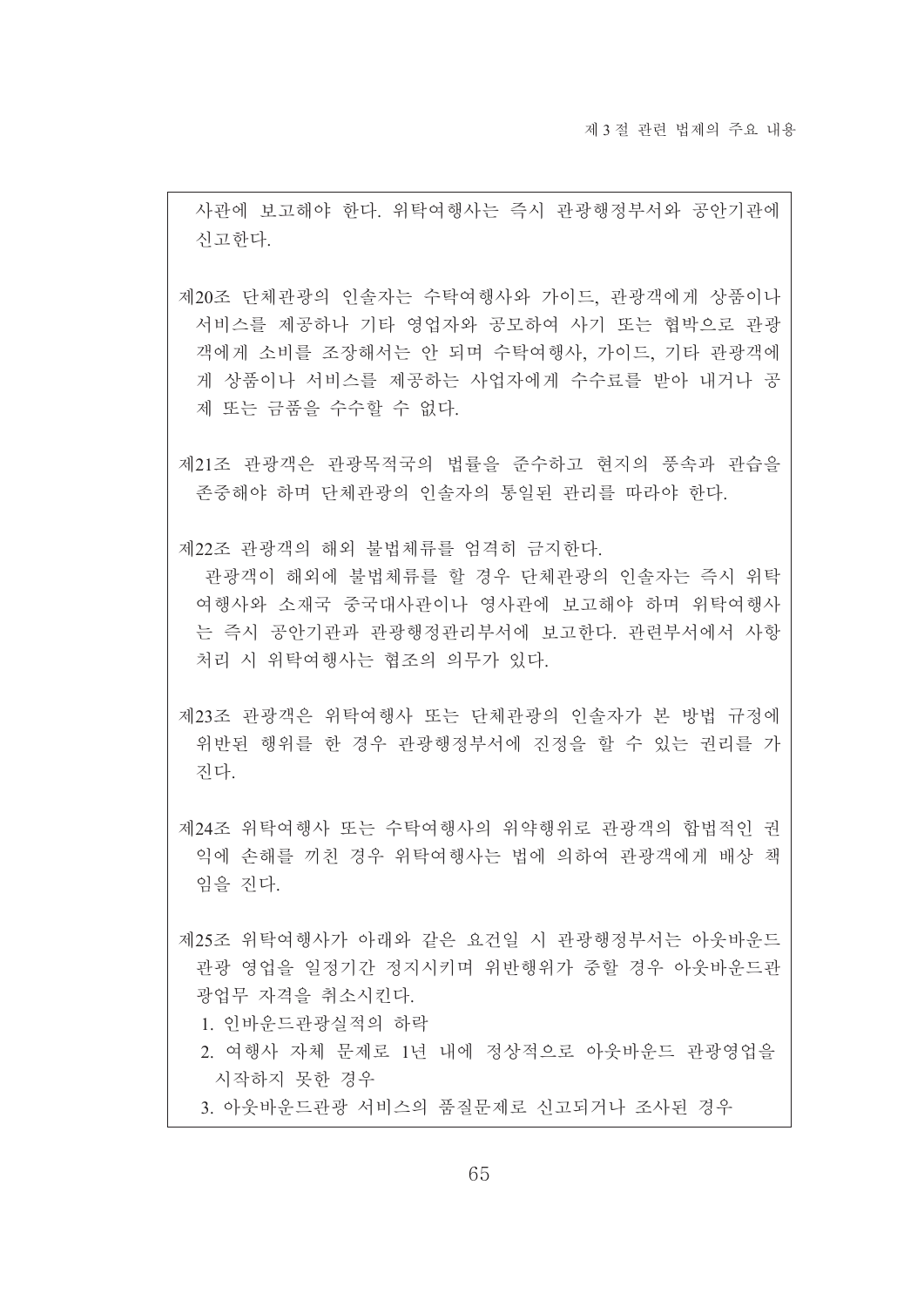4. 외화의 암거래 및 불법적인 외환거래 행위

5. 관광을 명분으로 한 사기행위, 여권 비자 등의 출입국증서 또는 타 인 출국증서의 편취

6. 국무원 관광행정부에서 인정한 중국공민 출국여행질서에 영향을 주는 기타행위

제26조 어떤 기관이나 개인이 본 방법의 제4조 규정을 위반한 경우, 비주 을 받지 않고 자의로 영업. 상무 시찰. 훈련 등의 방식으로 아웃바운드 관광 업무를 변경한 경우 관광행정부서는 불법영업의 정지를 명하고 부 당이득을 몰수하며 부당이득의 2배 이상 5배 이상의 벌금을 부과한다.

- 제27조 위탁여행사가 본 방법 제 10조 규정을 위반하여 단체관광객에게 저문적인 인솔자를 배치하지 않은 경우 관광행정부서는 시정을 명하고 5천위안 이상 2만위안 이하의 벌금을 부과한다. 아울러 아웃바운드관 광업무 자격을 일시 정지시킨다. 수차례 전문 인솔자를 배치하지 않은 경우 아웃바운드 관광업무 자격을 취소시킨다.
- 제28조 위탁여행사가 본 방법 제 12조 규정을 위반하여 관광객에게 거짓 정보를 제공하거나 워가 이하의 낮은 가격을 제시하 경우 공상행정관 리부서는 "중화인민공화국 소비자권익보호법". "중화인민공화국 반독점 법"의 관련 규정을 참고하여 처벌한다.

제29조 위탁여행사 또는 다체관광의 인솔자가 본 방법 14조 제 2항 제 18 조 규정을 위반한 경우 신변안전에 위험사항이 발생하였을 시 관광객에 게 사실을 설명하거나 명확한 경고를 하지 않거나 위발발생 방지 및 예 방조치를 취하지 않은 경우 관광행정부서는 시정을 명하고 경고를 주어 야 한다. 상황이 심각할 경우 위탁여행사의 아웃바운드과광업무 자격을 일시정지시키고 5천위안 이상 2만위안 이하의 벌금을 부과한다. 단체관 광 인솔자는 일시 업무정지 및 그 자격을 취소하다. 사상사고가 발생하 경우 법에 근거한 형사책임 및 손해배상 책임을 물을 수 있다.

제30조 위탁여행사 또는 단체관광 인솔자가 본 방법 제16조 규정의 위반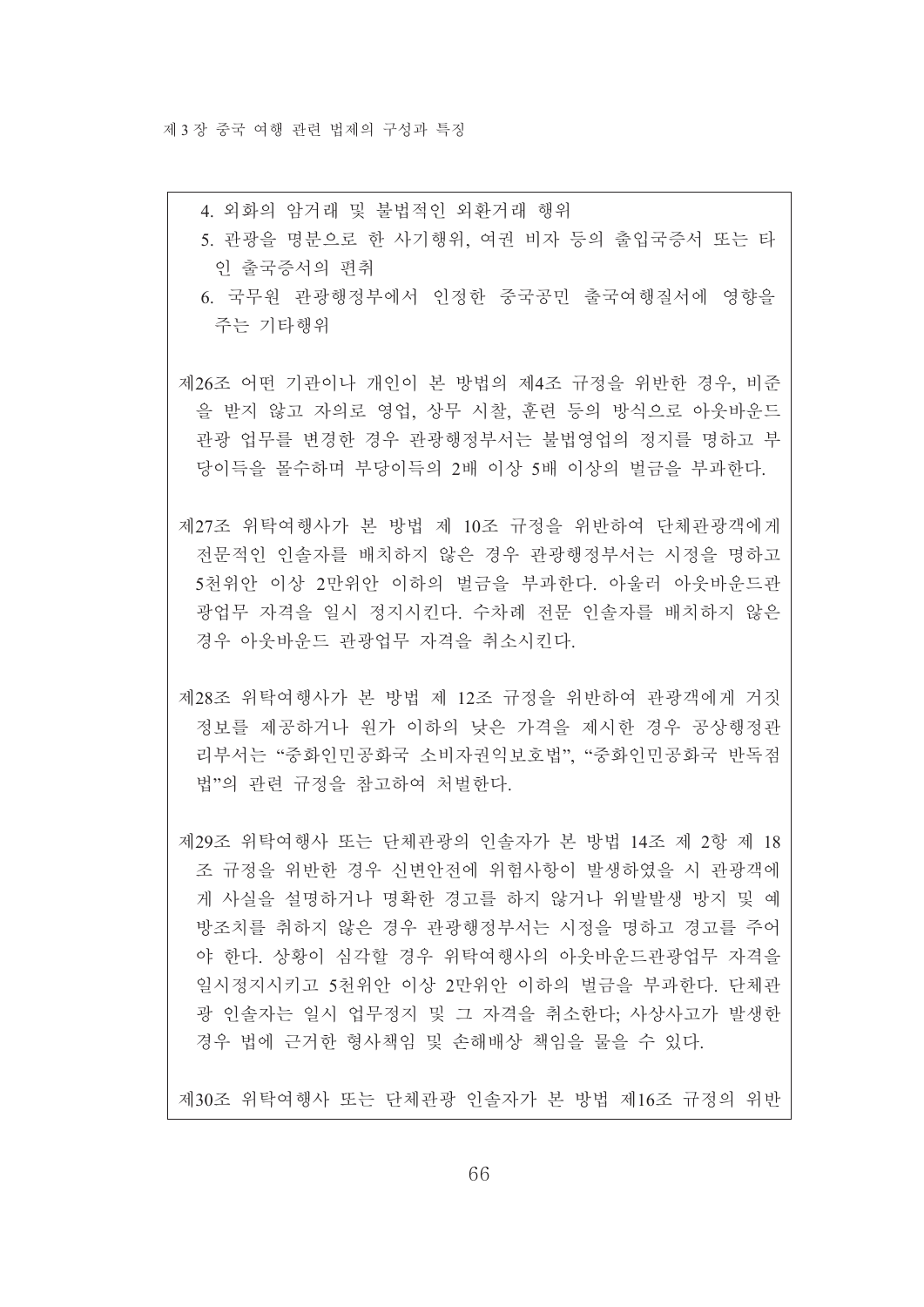하여 수탁여행사에 관광객이 도박, 음란, 마약 등과 관련되는 프로그램 이나 위험한 일정에 참가하지 않도록 요구하지 않았을 경우, 자의로 일정을 변경하거나 관광프로그램을 축소하고 관광객에게 강박 또는 유 사강박행위로 추가요금이 발생하는 프로그램에 참가 하지 말 것을 요 구하지 않은 경우 관광행정부서는 수탁여행사에 단체관광을 조직하여 취득한 비용의 2배 이상 5배 이하의 벌금을 부과하며 아웃바운드관광 영업의 일시정지를 명한다. 단체관광의 인솔자에게는 가이드 자격의 일시정지를 명한다. 위반행위가 중할 경우 위탁여행사는 아웃바운드업 무 자격을 취소하고 인솔자의 가이드자격 또한 취소하다.

- 제31조 단체관광의 인솔자가 본 방법 제 21조 규정에 위반하여 수탁여행 사, 가이드, 관광객에게 상품 또는 서비스를 제공하는 기타 관광사업자 와 내통하여 사기와 협박 등의 행위로 관광객으로 하여금 소비하게 하 거나 수탁여행사와 가이드 기타 관광객에게 상품 또는 서비스를 제공 하는 사업자에게 수수료를 받아 내거나 공제 또는 금품을 받는 행위를 할 경우 관광행정부서는 시정을 명하고 수수료를 몰수하며 공제 또는 금품 수수한 것은 수수료와 같이 처리하고 공제 또는 수수한 금품 가 격의 2배 이상 5배 이하의 벌금을 부과하다. 위반행위가 중할 경우 인 솔자 자격을 취소하다.
- 제32조 본 방법 제 22조 규정을 위반하여 관광객이 해외에 불법체류를 하는 경우에 단체관광의 인솔자가 즉시 위탁여행사와 목적국 주재 중 국 대사관 및 영사관에 보고하지 않거나 위탁여행사가 제때 관할 기관 에 신고하지 않을 시 관광행정부서는 경고를 주고 단체관광의 인솔자 에게 가이드자격을 일시 정지시킨다. 또한 여행사의 아웃바운드관광업 무를 일시 정지시키다

관광객이 해외 불법체류하여 귀국하지 않을 경우 공안당국은 여권을 말소하다.

제33조 본 방법은 2002년 1월 2일부로 시행된다. 국무원 1997년 3월 17 일 비준을 받아 국가 관광국, 공안부는 1997년 7월 1일 공포된 "중국공 민자비출국관광관리임시방법"을 동시에 폐지한다.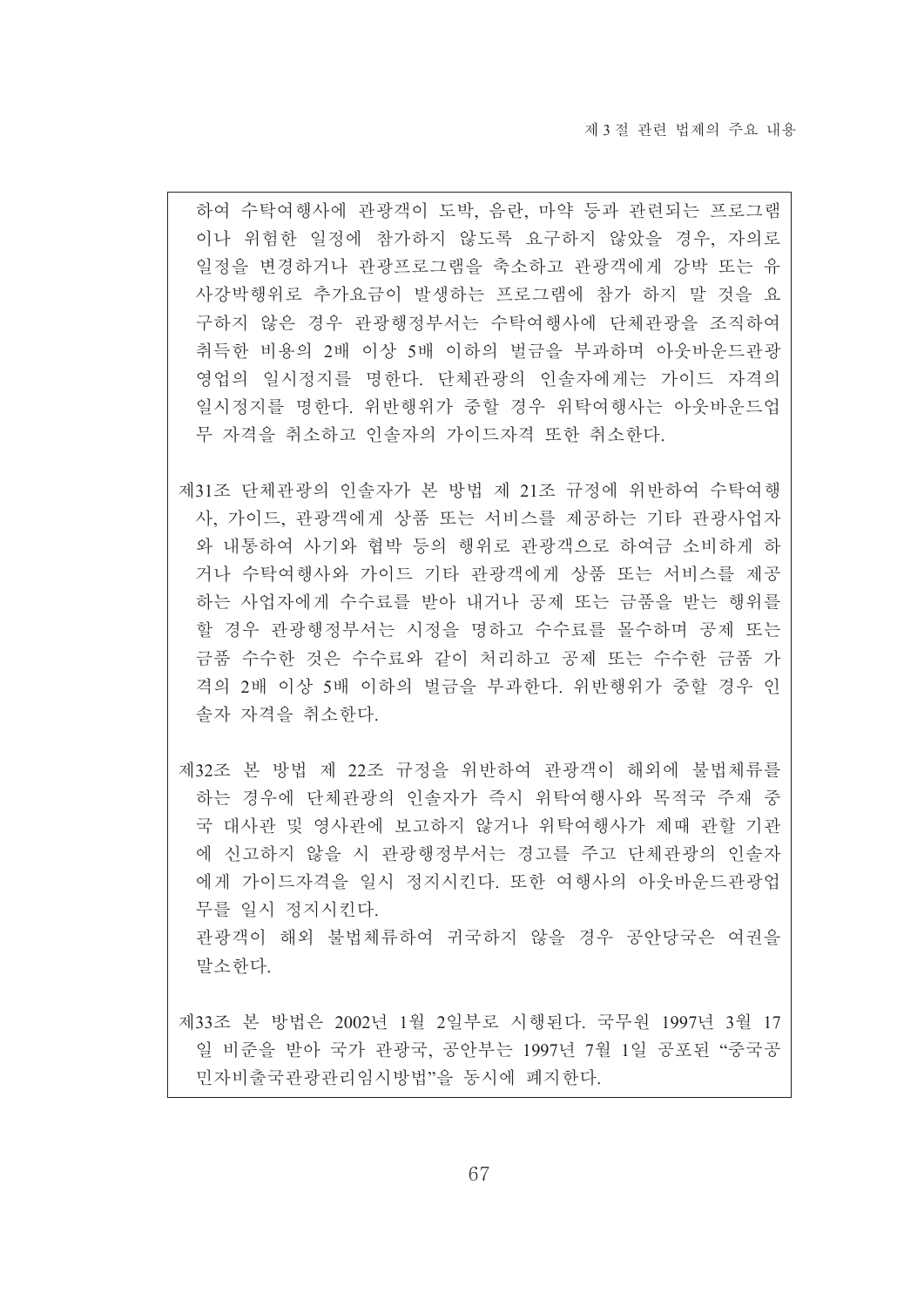# 4. 관광가이드 관리조례

「관광가이드 관리 조례(导游人员管理条例)」는 1999년 5월 14일 제정 되고 1999년 10월 1일1부터 시행되고 있다(국무워령 제263호).

동 조례의 내용은 관광가이드 자격, 업무집행 상의 직업윤리 규정, 법적책임에 대한 것이다.

동 조례에 따르면, 관광가이드 자격은 국가고시를 통하여 취득할 수 있으며, 관광가이드의 업무수행에 있어서는 관광객 접객에 대하여 예 의를 지키고, 관광객의 종교를 존중하며, 관광객의 안전을 우선적으로 고려할 것 등이 요구된다. 또한, 관광객에 대한 강제 물품구매행위를 금지하고, 명시 또는 암시적인 팁 요구 행위를 금지한다.

여유법의 규정과 동 조례의 규정이 내용적으로 중복되는 사항들이 많이 있으나. 관광가이드 조례가 여유법보다 먼저 제정되긴 했지만 여유법이 법적용 수서상 상위입법이므로 동 조례는 관광가이드의 자 격 취득 관련 사항에 대한 구체화된 하위규정으로 이해하여야 할 것 이다

### 「관광가이드 관리 조례(导游人员管理条例)」

제 1 조 가이드업의 규범화 및 관광객과 가이드의 합법적인 권익을 보장 하며 관광업의 건전한 발전을 위해 본 조례를 제정한다.

제 2 조 본 조례에서 가이드라 함은 본 조례에서 규정된 가이드 자격을 취득하고 여행사의 위임을 받아 관광객에게 안내와 해설 등의 관광 서 비스를 제공하는 자를 뜻한다.

제 3 조 국가는 전국적으로 통일된 가이드 자격시험제도를 실시한다. 고급중학 과정 또는 중등 전문학교 이상의 학력을 가진 신체 건강한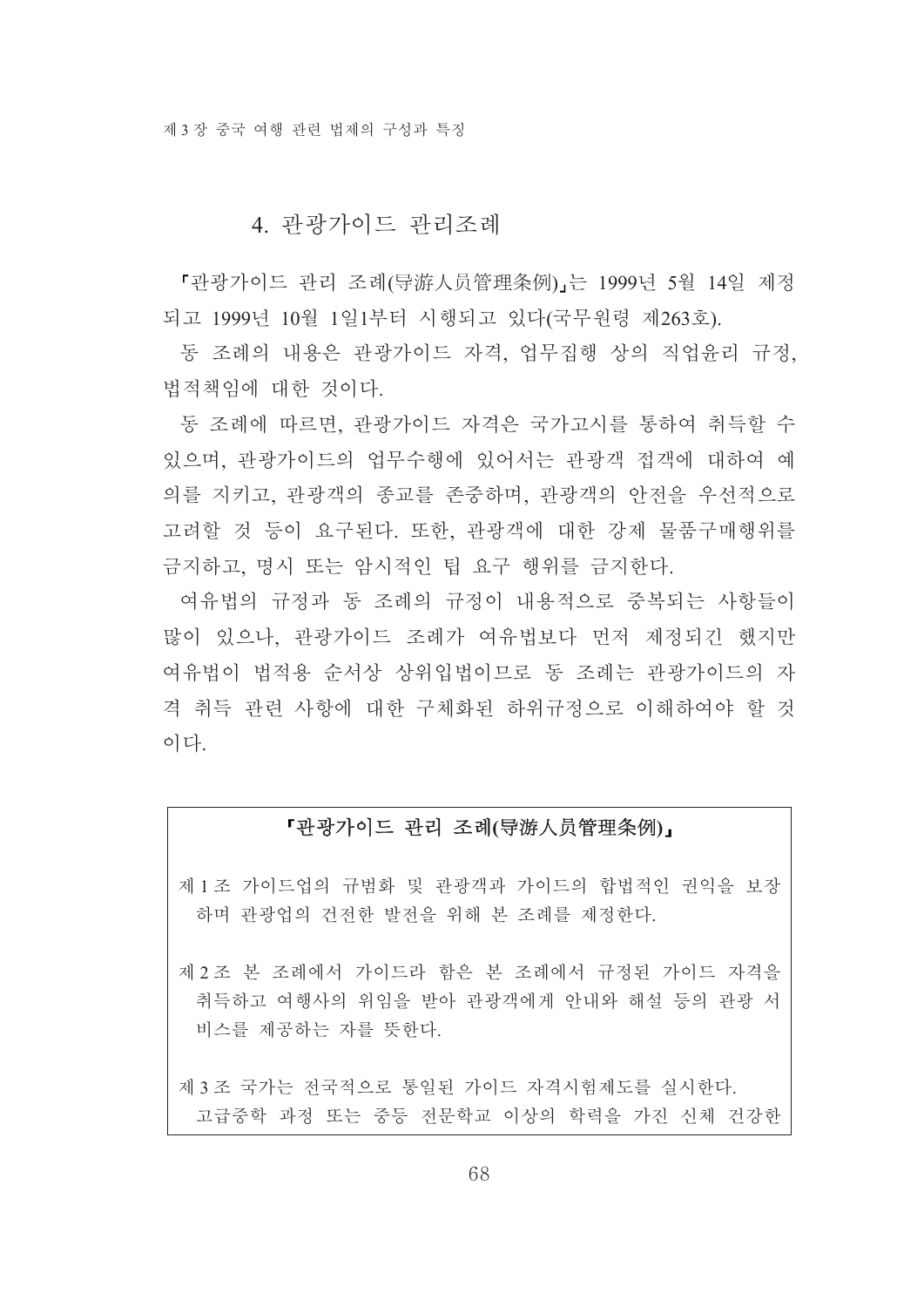자로서 가이드업에 필요한 기본지식과 언어표현능력을 갖춘 중국공민 은 가이드 자격시험에 참가 할 수 있다; 시험합격자는 국무원 관광행 정부서 또는 국무워 관광행정부서의 위임을 받은 성, 자치구, 직할시의 인민정부 관광행정관리부서에서 가이드 자격증을 발급하다.

제 4 조 중화인민공화국에서 가이드업에 종사하는 자는 반드시 가이드 자 격증을 취득해야 한다. 가이드 자격증을 취득한자는 여행사와 근로계 약을 체결하거나 가이드 서비스회사에 등기를 한 후에 근로계약서나 등기증명서를 지참하여 성, 자치구, 직할시 인민정부 관광행정부서에 가이드 자격증 수령신청을 할 수 있다. 특정 언어 능력을 구비한 자는 가이드 자격 취득 전이라도 여행사의

임시 가이드 고용 필요시 여행사는 각 성, 자치구, 직할시 인민정부의 관광행정관리부서에 임시가이드증 수령을 신청할 수 있다.

가이드 자격증과 임시가이드 자격증의 양식과 규격은 국무원 관광행정 관리부서에서 정한다.

제 5 조 아래와 같은 상황에서는 자격증을 발급할 수 없다.

1. 금치산자 또는 한정치산자

- 2. 감염성 질병을 앓는 자
- 3. 과실범죄 외의 형사처벌을 받은 자
- 4. 가이드 자격이 취소된 자
- 제 6 조 성, 자치구, 직할시의 인민정부 관광행정부서는 가이드자격증 신 청을 받은 날로부터 15일 이내 가이드 자격증을 발급한다. 본 조례 제 5조에 해당하는 상황의 발견 시 가이드 자격증을 발급하지 않으며 이 를 신청인에게 서면통지한다.
- 제 7 조 가이드는 본인의 업무 자질 및 직업능력을 향상하도록 노력하며 국가는 가이드 등급심사제도를 실시한다. 가이드 등급심사기준과 방법 은 국무워 관광행정부서에서 제정하다.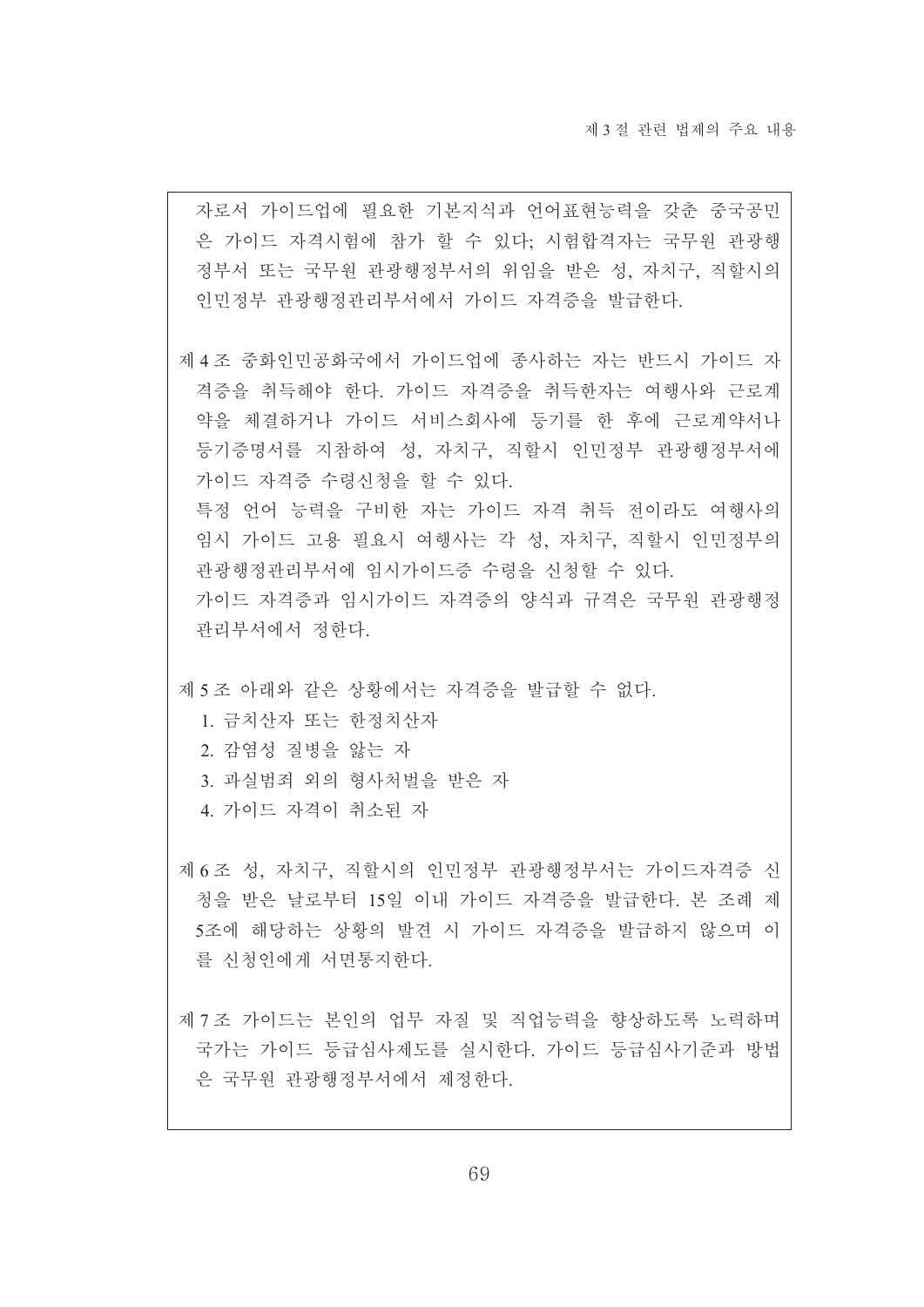안 된다.

- 제 8조 가이드는 업무 수행 시 가이드 자격증을 지참해야 한다. 가이드 자격증의 유효기간은 3년이며 자격증 소지자가 유효기간 만료 후 계속 해서 가이드업무에 종사하고자 하는 경우, 유효기간 만료 3개월 전에 각 성, 자치구, 직할시 인민정부 관광행정부서에 가이드자격증의 재발 급 수속을 신청한다. 임시가이드자격증의 유효기간은 최장3개월을 넘 을 수 없고 기간을 연장할 수 없다.
- 제 9 조 가이드는 업무 수행 시 반드시 여행사의 위임을 받아야 한다. 가 이드는 사적으로 일을 맡거나 기타 어떤 방식으로 직접적인 도급을 받 아 가이드 업무를 수행할 수 없다.
- 제10조 가이드 업무 수행 시 인격을 존중받으며 신변안전에 침해를 받지 않도록 하다. 가이드는 관광객의 인격에 대한 모욕과 직업 도덕에 위 배되는 불합리한 요구를 거절 할 권리를 가진다.
- 제11조 가이드는 업무 수행 시 국가이익과 민족 존엄의 수호를 자각하고 국가 이익과 민족 존엄에 해를 가하는 언행을 할 수 없다.
- 제12조 가이드는 업무 수행 시 직업도덕을 주수하고 용모를 다정히 하며 타인에게 예를 다하고 관광객의 종교적 신앙과 민족풍습 및 생활습관 을 존중하다. 가이드는 업무 수행 시 관광객에게 관광지의 인문, 자연현황을 설명하 고 그 지역의 풍토와 관습을 소개해야 한다. 단 관광객의 개인적인 저 속한 취향에 맞추거나 관광해설에 저속하고 상스러운 내용을 담아서는
- 제13조 가이드는 반드시 여행사가 정한 접객 규정에 따라야 하고 관광객 의 여행, 자의적으로 참관활동 계획을 가감하거나 관광프로그램의 축 소 또는 가이드 업무 중지 등의 행위를 할 수 없다. 가이드가 관광객 의 관광 및 관람 과정에서 관광객의 신변안전에 긴급 상황이 발생하였 을 경우 다수 관광객의 동의를 구한 후, 이후의 계획을 조정하거나 변 경할 수 있으며 즉시 여행사에 보고하여야 한다.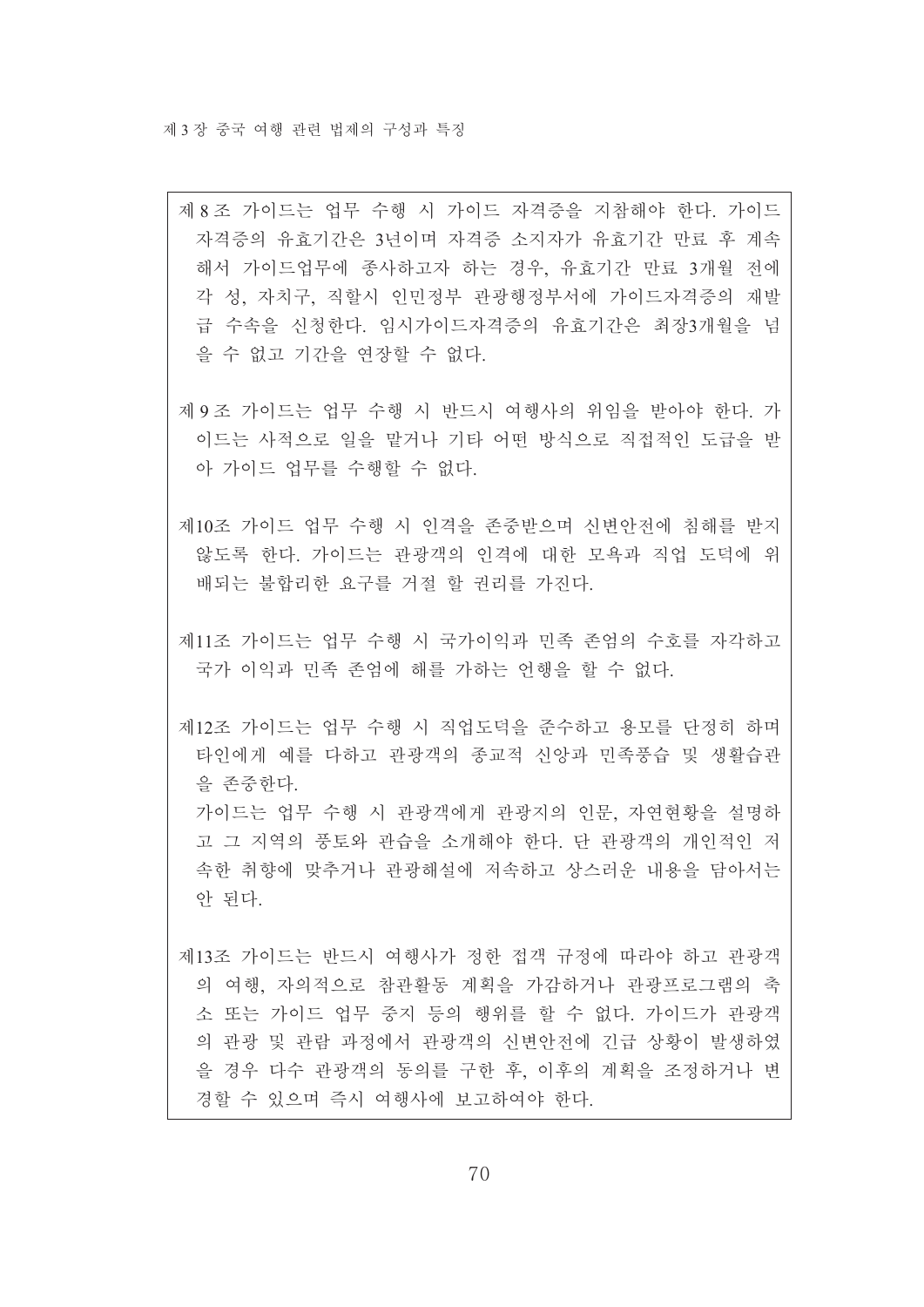- 제14조 가이드가 관광객의 관광 및 관람 과정에서 관광객의 신변 및 재 산 안전에 위급상황이 닥칠 것을 안 경우, 관광객에게 사실을 설명하 고 명확하게 주의를 주어야 하며 여행사의 요구에 따른 안전사고 예방 조치를 취해야 한다.
- 제15조 가이드는 업무 수행 시 관광객에게 물건을 팔거나 관광객의 물건 을 사는 행위를 할 수 없다. 또한 명시적으로나 묵시적인 방법으로 관 광객에게 팁을 요구하여서는 안 된다.
- 제16조 가이드가 업무 수행 시 사기 또는 협박을 통해 관광객에게 구입 을 요구하거나 사업자와 짜고 사기 또는 협박으로 관광객으로 하여금 구입하게 할 수 없다.
- 제17조 관광객은 가이드의 본 조례 규정의 위반행위에 대해 관광행정부 서에 신고할 권리를 가진다.
- 제18조 무자격 가이드가 가이드업에 종사할 경우 관광행정부서는 시정명 령을 내리고 이를 공고하며 1천위안 이상 3만위안 이하의 벌금을 부과 하다 불법소득이 있을 시 불법소득은 몰수하다.
- 제19조 가이드가 여행사의 위임을 받지 않은 채 사적으로 일을 맡거나 기타 어떤 방식으로 직접적인 도급을 받아 가이드업을 수행하였을 경 우. 과광행정부서는 시정 명령을 내리고 1천위안 이상 3만위안 이하의 벌금을 부과하다 : 불법소득이 있을시 불법소득은 몰수하다. 위반행위 가 중할 경우, 성, 자치구, 직할시 인민정부의 관광행정부서는 가이드 자격을 취소하고 이를 공고하다.
- 제20조 가이드의 업무 수행 시 국가이익과 민족존엄에 해를 끼치는 언행 을 하였을 경우 관광행정부서는 시정명령을 내린다. 위반행위가 중할 경우 성, 자치구, 직할시 인민정부 관광행정부서는 가이드자격을 취소 하고 이를 공고한다. 또한 가이드의 소속 여행사에게 경고를 주고 영 업정지에 명령을 내린다.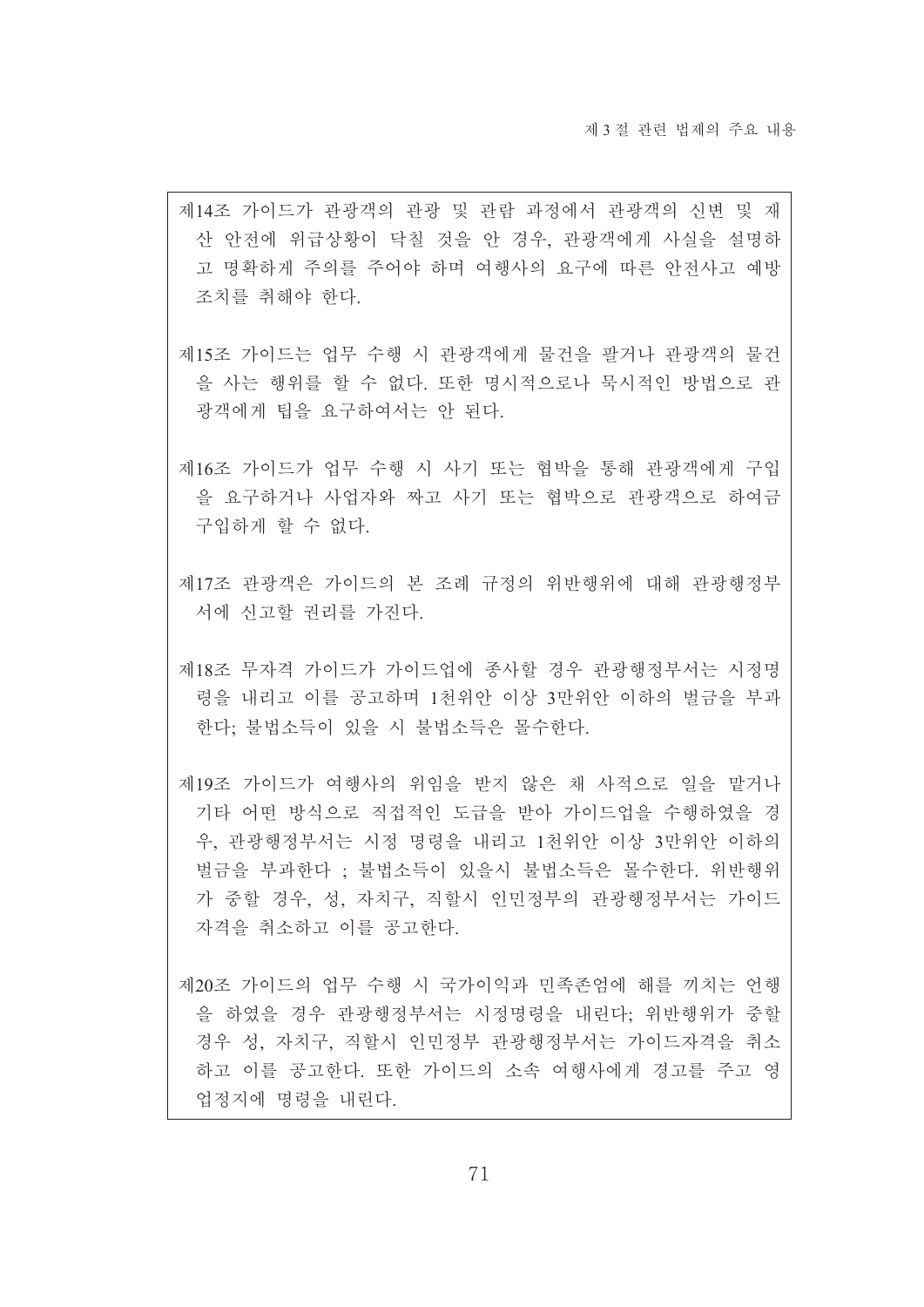제21조 가이드 업무 수행 시 가이드 자격증 미소지에 관하여는 관광행정 부서는 시정을 명하고 시정이 이루어지지 않을 경우 5백위안 이하의 벌금을 부과한다.

제22조 가이드의 다음과 같은 행위에 대해 관광행정부서는 시정을 명하 고 가이드 자격을 3개월에서 6개월간 일시 정지한다. 위반행위가 중할 경우, 성, 자치구, 직할시의 인민정부 관광행정부서는 가이드 자격을 취소하고 이를 공고하다.

1. 자의로 관광프로그램을 가감한 경우

2. 자의로 접객일정을 변경한 경우

3. 자의로 가이드 업무를 중지한 경우

- 제23조 가이드가 업무 수행 시에 관광객에게 물건을 팔거나 관광객의 물 건을 사는 행위, 또는 명시적으로나 묵시적인 방법으로 관광객에게 팁 을 요구하는 행위에 대해 관광행정부서는 시정을 명하고 1천위안 이상 3만위안 이하의 벌금을 부과하다. 불법소득이 있을 경우 불법소득을 몰수하고 위반행위가 중할 경우 성, 자치구, 직할시 인민정부 관광행정 부서는 가이드 자격을 취소하고 이를 공고한다. 가이드의 소속 여행사 에게 경고를 주고 영업정지 명령을 내린다.
- 제24조 가이드 업무 수행 시 사기 또는 협박을 통해 관광객에게 소비하 게 요구하거나 사업자와 짜고 사기 또는 협박으로 과광객으로 하여금 소비하게 한 경우 과광행정부서는 시정을 명하고 1천위안 이상 3만위 안 이하의 벌금을 부과하다. 불법소득이 있을 시 불법소득을 몰수하며 상황이 심각할 경우 성, 자치구, 직할시 인민정부 관광행정부서는 가이 드 자격을 취소하고 이를 공개하다 가이드를 위임하 여행사에 대해 경고를 주며 영업정지 명령을 내린다. 또한 범죄구성요건에 해당되면 형사책임을 물을 수 있다.

제25조 관광행정부 담당자는 직무를 소홀히 하고 직권을 남용하며 사익 을 추구하는 등의 행위가 범죄 구성요건에 해당하면 형사책임을 물을 수 있다. 또한 범죄 구성요건에 해당하지 않더라도 법에 근거하여 행 정 처벌을 부과한다.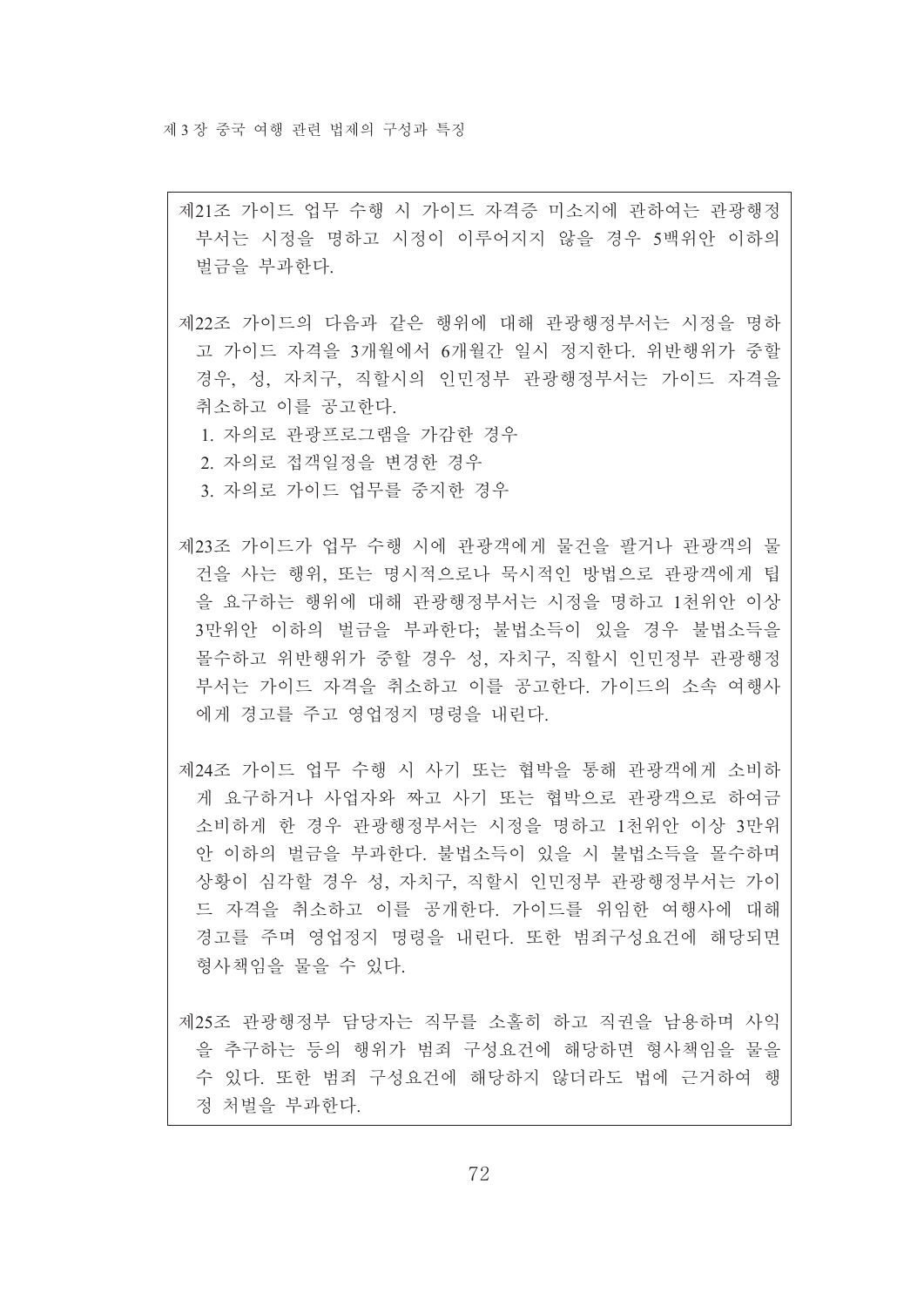제26조 관광지의 가이드 관리방법에 관하여 성, 자치구, 직할시의 인민정 부는 본 조례를 참고하여 제정한다.

제27조 본 조례는 1999년 10월 1일부터 시행된다. 1987년 11월 4일 국무 원의 비준을 받고 1987년 12월 1일 국가 관광국이 공포한 "가이드관리 임시규정"은 동시에 폐지된다.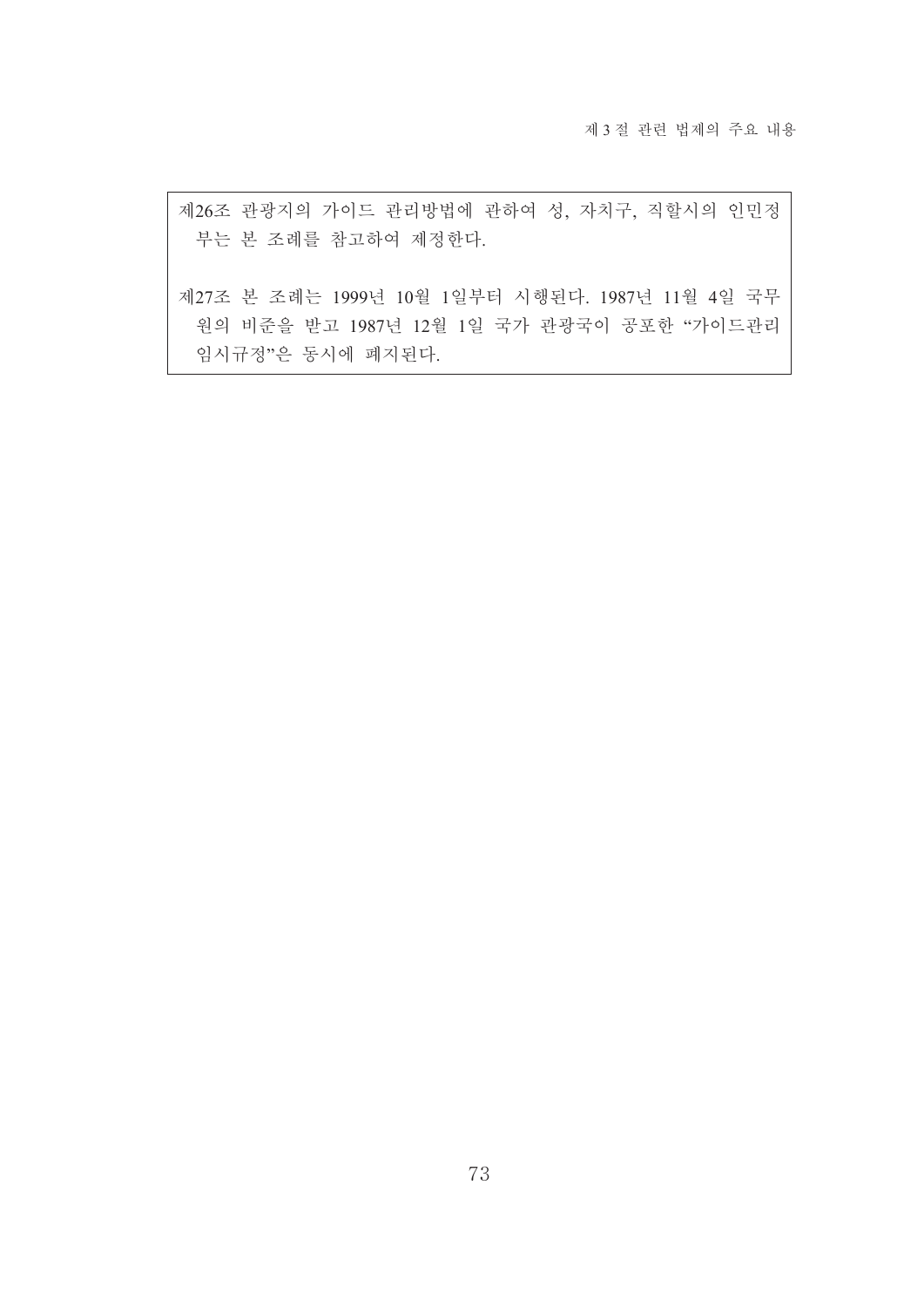# 제 4 장 중국 『여유법』의 입법배경과 특징

## 제 1절 「여유법」의 입법 배경

중국이 개혁개방 이후 눈부신 경제발전을 이루기 시작하면서, 중국 국민들의 여행이나 관광에 관한 수요도 점차 증가하였다. 제3장 제1 절에서 살펴본 바와 같이 여행 관련 법제의 변천 내용을 보더라도 가 이드관리 관련 규정에서 시작하여 점차 여행사 관련 규정으로 변화하 는 과정을 겪은 바 있다. 그러나, 이러한 단편적인 규정들만으로는 증 가하는 관광산업의 장기적인 발전과 관광객의 소비자로서의 권리를 보호하기에는 한계를 가지고 있었다.33)

2009년 11월 26일 국무워 상무회에에서 통과된 『관광업 발전 가속 에 관한 의견(关于加快发展旅游业的意见(国发 [2009] 41号))」에서는 관 광업이 전략산업임을 밝히고 있으며, 관광업 발전을 가속화하기 위한 다양한 의견을 제시한 바 있다.34) 특히 그 주요 정책 이행사항으로 꼽 고 있는 10가지 중에서 관광서비스 수준 제고를 꼽고 있으며 『관광 서비스 품질 제고 요강(旅游服务质量提升纲要)』의 전면적인 시행을 강 조하고 있다.

또한, 「12.5 계획(중국 국민경제 · 사회발전 제12차 5개년 계획 요강 (中华人民共和国国民经济和社会发展第十二个五年规划纲要)(이하. 12.5 계 획이라 함),에서도 현대적 서비스업 발전을 강조하한 바 있다.

그러나 이러한 정부의 정책적 노력에도 불구하고 폭증하는 관광수 요에 대하여 체계화되고 신뢰성 있는 관광서비스 제공에는 한계가 드 러났다. 중국 관광산업 발전을 저해하는 문제점에 대하여. 중국의 송

<sup>33)</sup> 윤성혜, '한 · 중 관광법제 비교와 시사점', 『중국의 여행 관련 법제와 관련 현황 (한국법제연구원 워크숍 자료집)』, 한국법제연구원, 2014. 4. 25, 27면.

<sup>34)</sup> http://www.cnta.gov.cn/html/2009-12/2009-12-3-18-48-76377 2.html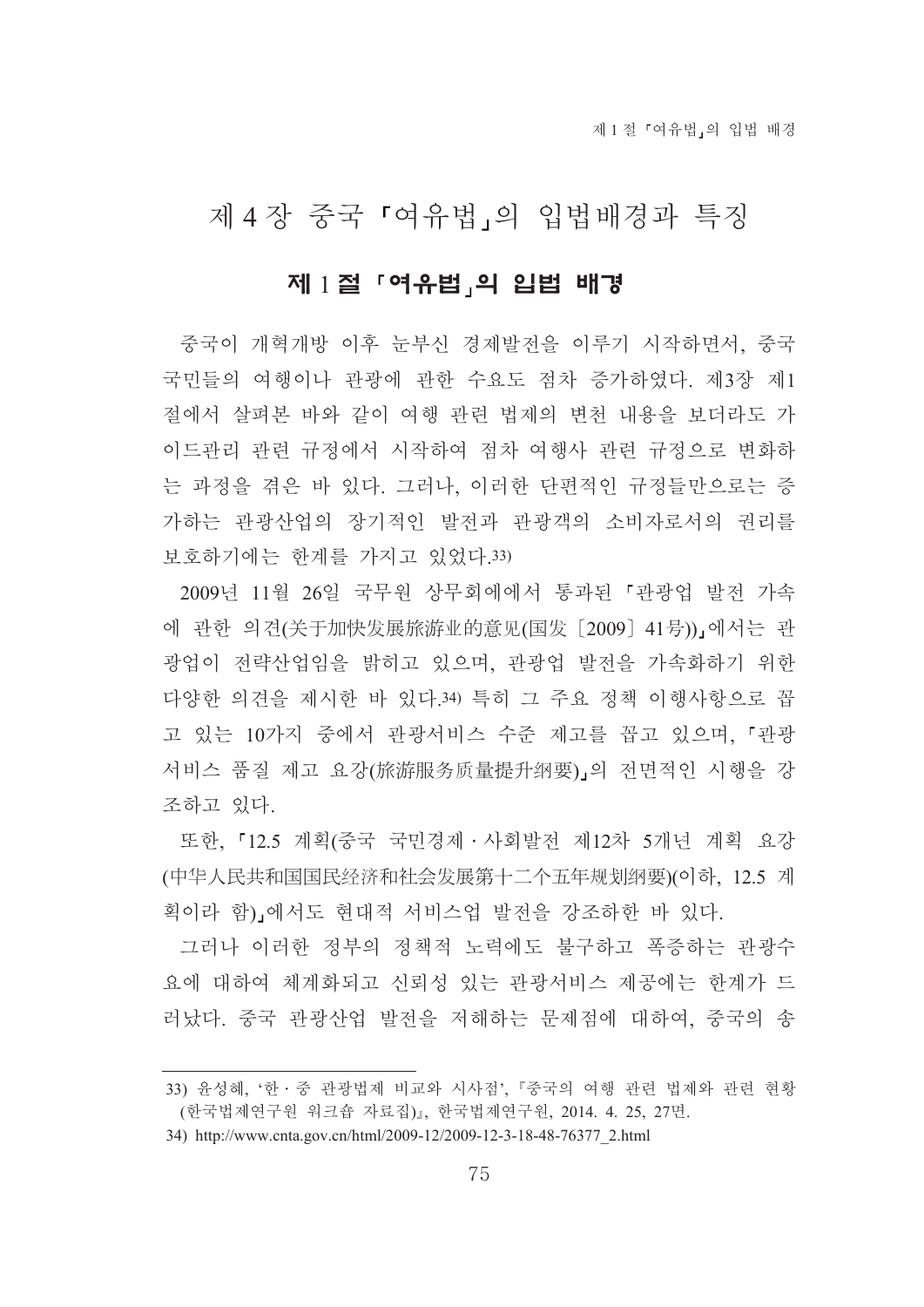뢰이(宋瑞) 교수는 다음과 같은 세 가지의 이유를 꼽고 있다. 즉, 1) 관광시장이 규범화되어 있지 못하여 관광객들의 관광 서비스 만족도 가 낮은 점, 2) 관광 관리감독 정부부처의 조정적 기능과 법규에 기반 한 정책수행이 이루어지지 않아 관광산업의 균형적 발전이 이루어지 지 않고 소비자분쟁을 효율적으로 처리할 기제가 확립되어 있지 않은 점, 3) 관광산업의 구조가 초기 발전단계에만 머물러 있어서 여행사들 의 대기업화나 서비스경쟁력 강화에 대한 노력이 부족한 상황이며. 새로운 형태의 서비스에 대한 효과적인 관리감독도 체계적으로 이루 어지지 못하고 있음을 강조하였다.35)

2013년 10월의 『여유법』시행 이전에는 숙박업36)과 여행사, 관광소 비자 권익보호, 관광산업의 균형 발전 등에 대하여서는 각각 한정적 인 범위 내에서의 하위규정들을 제정함으로써 각각의 관리감독을 수 행하여 왔으며, 이러한 통일적인 기본법의 부재는 과광업 발전의 저 해와 관광소비자 권익보호 측면에서 상당히 불리한 상황을 초래하여 오게 되었다. 37)

이러한 중국의 국내적 배경에서 관광업 전체를 포괄하는 기본법으 로서의 입법이 필요하게 되었고, 이에 2013년 「여유법」의 제정과 시 행이 이루어지게 된 것으로 부석할 수 있겠다.

<sup>35)</sup> 宋瑞, '产业发展视角下的《旅游法》', 『价格理论与实践』, 第8期 总第350期, 中 国价格协会, 2013, 34~35면.

<sup>36)</sup> 숙박업의 경우, 『관광호텔 합자 · 합작건설 심사비주 절차의 엄격한 집행에 관한 통지(关于严格执行合资、合作建设旅游饭店审批程序的通知)』、『관광 기초건설 관리 임시방법(旅游基本建设管理暂行办法)』、『관광숙박업 치안 관리방법(旅馆业治安管理 办法)』은 관광숙박업에 적용되는 직접적인 규정이나, 기본법에 근거를 두지 않은 관련 정부부처의 하위규정에 불과할 뿐이어서 그 법적 규범력 확보에 한계가 있다. 이러한 각 사안별 규정 체계는 제3장에서 살펴본 바와 같이 『여유법』 시행 이전에 는 대부분 동일한 수준으로 구성되어 있었다.

<sup>37)</sup> 乔力·李茂民·高连营. '大旅游概念与21世纪旅游业的发展'. 『山东社会科学』, 山东 省社会科学界联合会, 2000.5, 40~43면.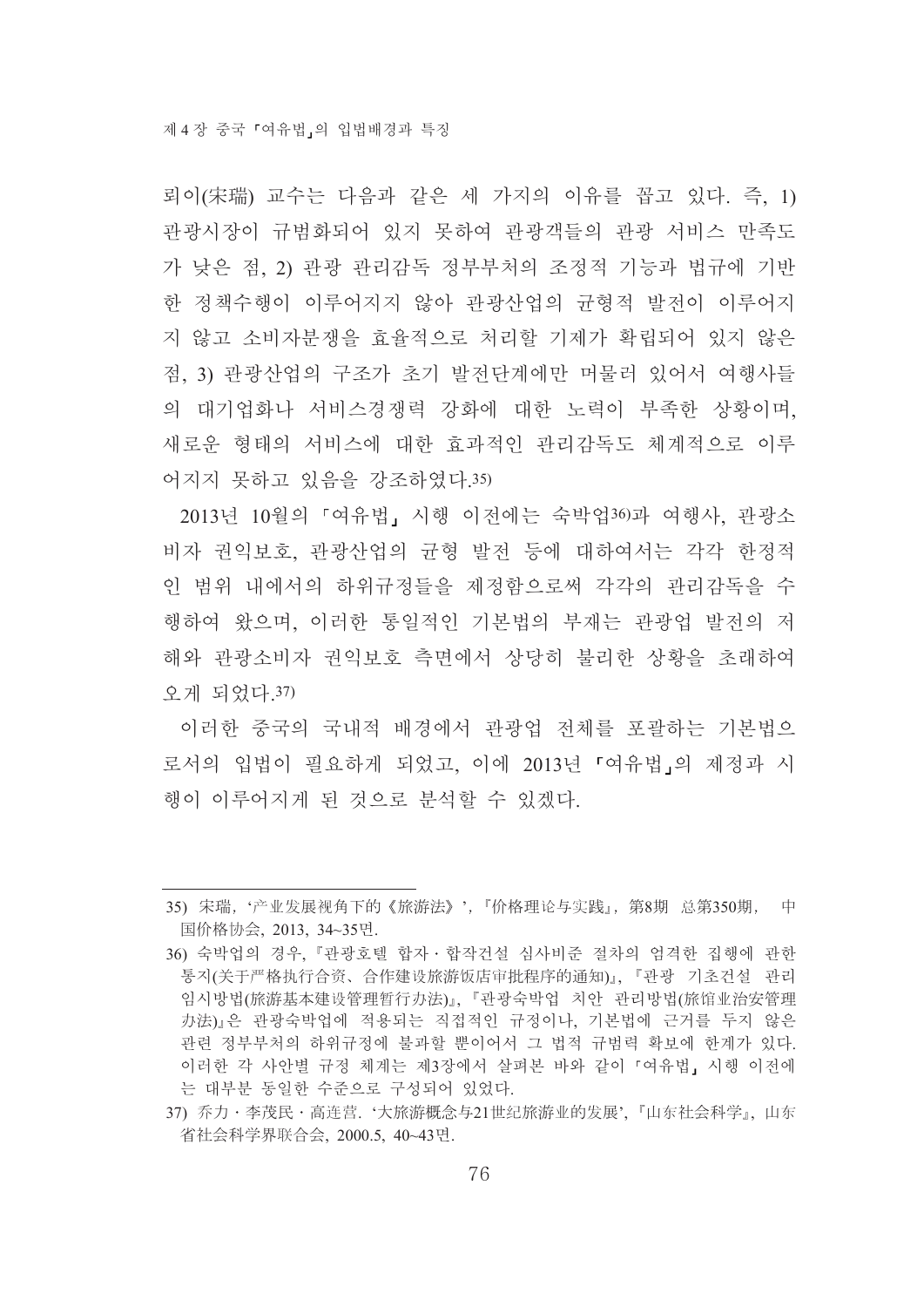## 제 2절 「여유법」의 구성과 내용

### 1. 구성

중국 『여유법(旅游法)』은 총 10장 112개 조문으로 구성되어 있다. 제1장 총칙에서는 제정 목적과 적용범위, 국가의 의무와 관광업 발전 원칙 내지 국가의 관광업 발전 지도 방침과 관광사업자의 의무 등을 규정하고 관광업 관련 기구들의 자율적인 감독관리에 대한 규정을 마 련하여 두고 있다.

제2장 관광객에서는 관광객의 권리와 사회적 약자계층인 관광객에 대한 배려, 관광객의 의무를 규정하고 있고, 제3장 관광발전계획 및 육성에서는 국가의 관광발전을 위한 상세한 의무와 지원 내용 등에 대하여 규정하고 있다. 제4장 과광 사업에서는 여행사의 설립과 영업 에 관한 다양한 진입규정과 행위규정을 마련하여 두고 있으며 제5장 관광서비스 계약에서는 여행사의 관광객과의 계약 체결 의무와 설명 의무 등 여행사의 다양한 의무를 내용별로 상세히 규정하고 있다. 제 6장 관광안전에서는 정부와 관광사업자의 안전정보 제공 및 제도 수 립에 관한 내용을, 제7장 관광 감독 및 관리에서는 협급이상 지방정 부 및 관광 주무부처의 감독관리와 관련된 다양한 규정을 두고 있다. 그리고, 제8장 관광 분쟁처리에서는 관광 관련 신고 접수기관에 대한 내용과 분쟁해결 절차에 대한 상세한 규정을 마련하여두고 있으며. 제9장 법적 책임에서는 여행사 및 가이드, 인솔자 등의 위법행위에 대한 법적 책임을 규정하고 있다.

77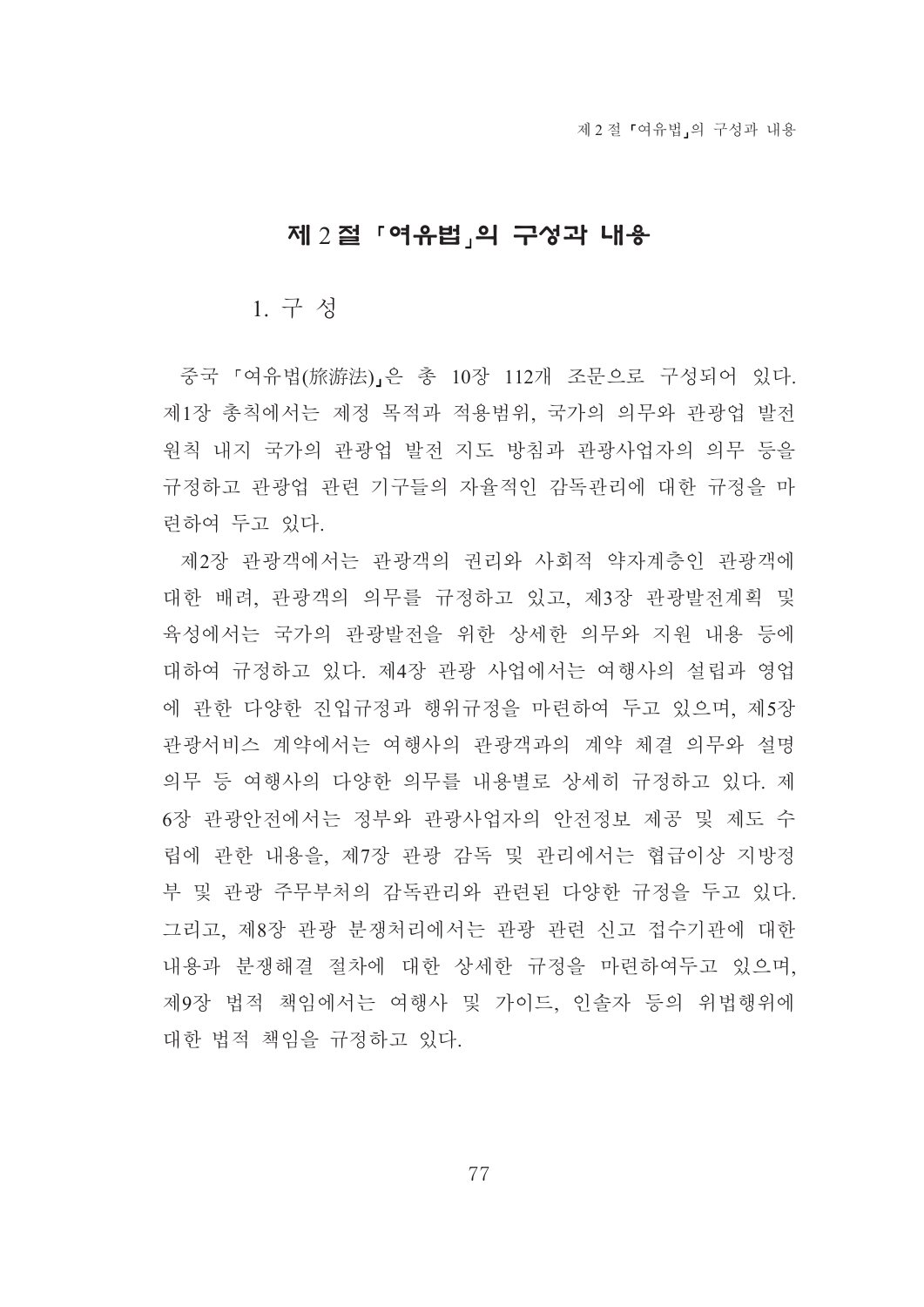### 2. 내 용

(1) 관광객의 권리보호 규정

관광사업자인 여행사와 관광객 사이에 체결되는 여행계약은 종합적. 혼합적 법률행위에 관한 복합계약의 성격을 가지게 된다. 즉. 여행목 적이 단순하게 여행목적지까지의 이동에 한정되는 계약이라면 여객운 송계약의 성격을 가지게 될 것이나, 관광의 경우 숙식과 관람, 여객운 송, 가이드고용 등을 포함하게 된다.

하나의 관광상품에 대하여서도 차량 제공, 호텔 숙박, 식사, 가이드 고용 등에 대하여 각각 민상법상의 운송계약, 임대차계약, 매매계약, 고용계약. 위탁계약 등이 복합적 · 혼합적으로 이루어지게 된다.

이 경우 관광객은 각각의 법률행위에 대하여 상대 계약당사자와 개 별적인 계약을 체결하는 것이 아니라. 여행사와 여행계약이라는 종합 적 성격의 계약 한 건만을 체결하기 때문에, 여행사와 관광객 사이에 는 여행계약과 관련하여 정보의 비대칭이 생기게 되고, 관광객은 상 대적으로 불리한 지위에 놓이게 된다. 중국 여유법 제9조에서 제12조 까지는 이러한 불리한 지위에 있는 관광객의 권익을 최대한 보호하고 자 다양한 규정을 마련하여 두고 있다.

특히 저가단체여행38)은 관광객이 여행사와 체결하는 가장 흔한 여

<sup>38)</sup> 저가단체여행을 '저가단체관광'이라고도 하는데, 이는 일종의 제로 섬 게임(zero sum game)으로서 여행업이 주요한 경제산업인 태국에서 여행상품의 수요 공급관계 에서 기형적으로 발생 변화한 것이라고 한다. 동남아국가 여행상품에서 적용되던 저가단체관광이 국내에 유입되었으며, 여행사가 여행상품을 워가이하의 낮은 가격 으로 판매하여 발생하는 손실을 관광객이 관광지에서의 강제적 선택관광 내지 쇼 핑, 지역중계여행사와의 리베이트 수납 등으로 충당하게 된다. 이런 여행상품을 '옵션여행상품', '저가여행상품'이라고도 부른다(김정진, '중국 여유법(旅游法)의 주 요내용과 쟁점'. 『중국의 여행 관련 법제와 관련 현황(한국법제연구원 워크숍 자료 집)』, 한국법제연구원, 2014. 4. 25, 86면). 중국에는 이러한 여행상품을 '零负团费' 라고 하며, 개혁개방이후 경제와 사회의 급속한 발전과 변화로 1995년경부터 여행 산업의 대중여행시대로 접어들면서 나타나기 시작하였다(李倩倩, "解读《旅游法》 对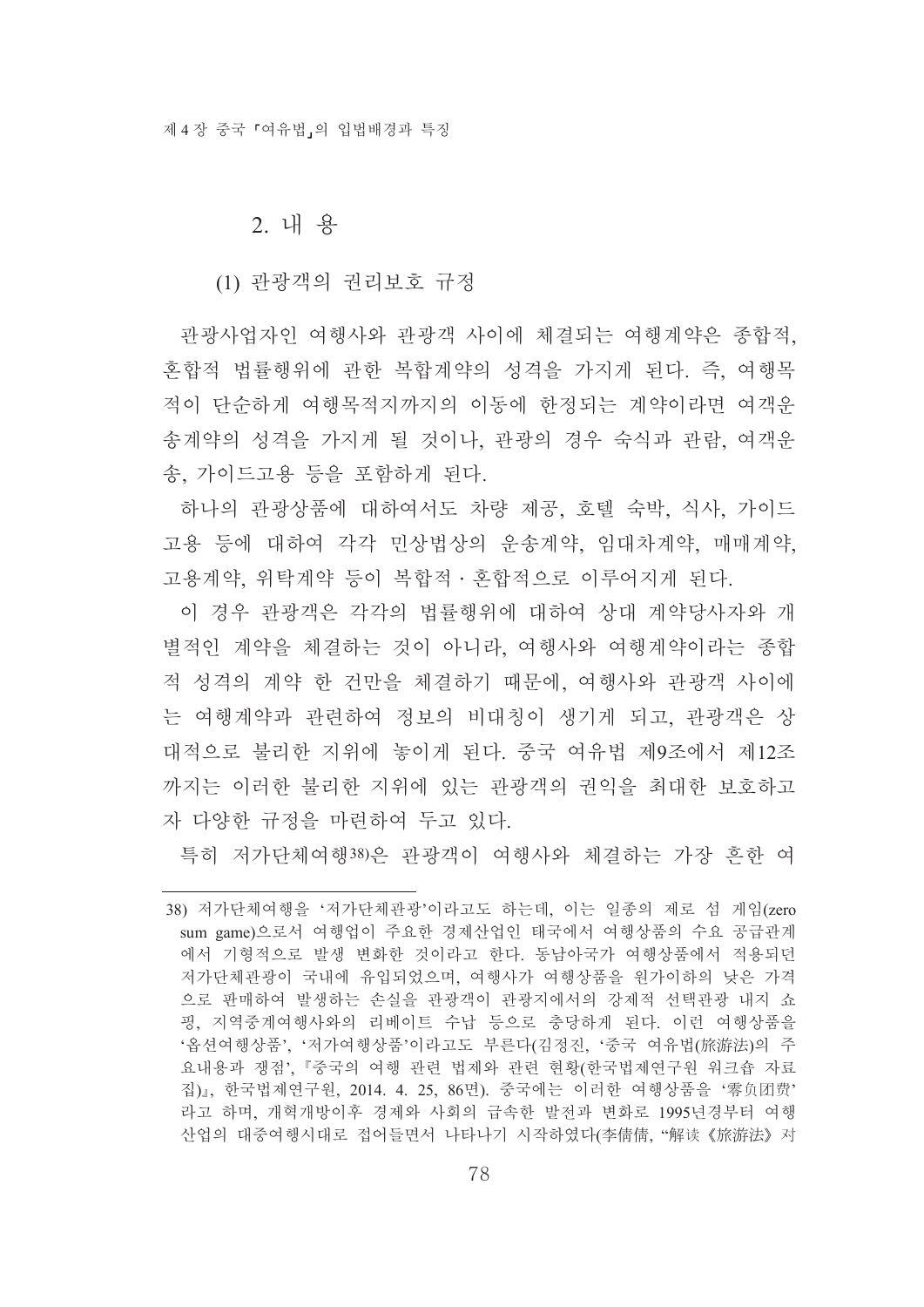행계약 방식인데, 이러한 저가상품은 기존에 선택관광이나 쇼핑의 강 제성으로 인하여 과광객의 권리보호에 불리한 면이 있어왔다. 이러한 저가단체관광 방식의 상품구성은 여행사에 대한 이미지 악화로 이어 져 관광상품의 고품질 · 다양화를 저해하고, 관광산업의 건전성을 해 치게 되어 궁극적으로는 관광사업자의 수익악화를 초래하게 된다.

이러한 문제점을 해결하기 위하여 중국은 여유법 규정을 통하여 관 광객이 관광상품과 서비스를 선택할 권리에 자율성을 보장하여, 여행 사의 강제성있는 선택관광 상품구성이나 쇼핑장소 지정 등의 행위에 대하여 거부권을 행사할 수 있도록 하였다(제9조 1항). 여유법 제35조 의 여행사 금지행위 규정 외에도 동 조항에 따라 관광상품 구성에 대 한 관광객의 권리를 최대한 보장받게 되었다.

(2) 관광객의 의무규정

중국 여유법 규정에 따르면, 여행계약을 체결함에 있어 관광객은 권 리 뿐 아니라 의무를 함께 지게 되며, 이러한 관광객의 의무에는 사 회공공질서와 사회공중도덕 준수, 관광자원의 보호, 관광활동의 방해 금지 등이 포함된다. 최근 중국 관광객이 외국관광지에서 세계문화유 산 등에 낙서를 함으로써 중국관광객의 문화의식에 대하여 세계의 이 목이 집중되기도 하였다.39) 중국 정부는 관광객들의 잘못된 여행행태 를 법률로 규제하기 위하여 여유법 제13조와 제14조에서 이와 같은 규정을 도입하게 된 것으로 파악할 수 있다.

그리고 제15조에서는 고지의무를 두고 있는데, 관광객이 건강정보나 신분정보를 여행계약 체결 시 여행사에 고지하지 않아 여행 중 다른 관광객에게 피해를 주는 경우를 예방하기 위함이다. 즉, 관광객이 특

旅行社'零负团费'的制约", 『湖北广播电视大学学报』第33卷 第12期, 2013. 12, 88면).

<sup>39)</sup> 연합뉴스, '중국정부 해외관광객 "매너개선"에 신경', 2013.10.4. 인터넷 기사 참고 (http://www.yonhapnews.co.kr/international/2013/10/04/0603000000AKR2013100414960000  $9.$  HTML $)$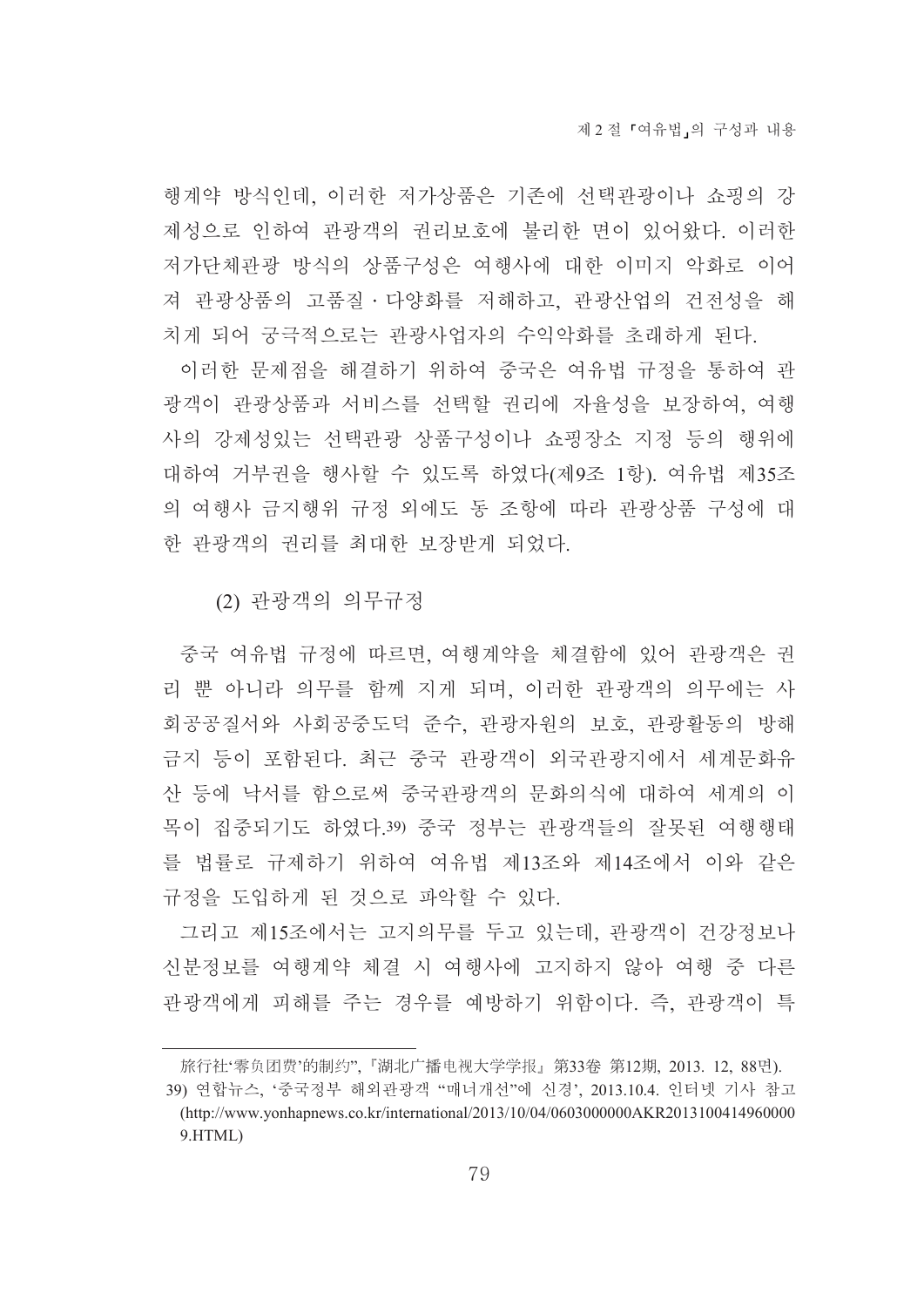정 질병을 앓고 있어 다른 관광객과 격리가 필요한 경우 내지 관광객 이 범법 경력 등으로 특정 관광지나 일정한 지역에 지입할 수 없는 경우 등에는 관광객이 자신의 건강정보 또는 신분정보를 미리 고지하 지 않으면, 여행사와 다른 관광객은 물론 관광자원과 현지주민에게도 손해를 끼칠 가능성이 있다. 따라서, 여행사와 여행계약을 체결 시 관 광객이 여행 도중 타인에게 손해를 끼칠 수 있는 수 있는 개인정보를 여행사에 제공하여야 한다.40) 그밖에도 관광객이 준수해야 할 의무로 는 여행 중 안전 경고규정 준수의무(제15조 제1항), 국가의 한시적 여 행제한 조치에 대한 협조의무(제15조 제2항, 제3항), 해외관광객 불법 체류 금지 등의 의무(제16조)가 있다.

이밖에도 여유법 제13조에서는 관광객도 관광활동 시에 사회의 공 공질서와 공중도덕을 주수할 의무와 함께 지역의 풍습 및 과습을 따 르고 전통문화와 종교적 신념을 존중하도록 하는 의무를 지도록 하고 있다. 또한, 생태환경 등의 관광자원을 보호하고 선진적 관광행위 규 범을 주수하도록 하고 있다.

이러한 규정 내용은 중국이 여유법 제정을 통하여 관광객의 권리 보호를 강화하는 한편, 관광산업의 건전한 발전과 관광자원의 보호를 위하여 관광행위의 주체와 객체에 대한 권리 · 의무 관계를 규형감있 게 규정하려고 노력한 모습을 보여준다 하겠다.

### (3) 여행계약체결 상의 권리보호

여행계약 체결 시, 관광객과 여행사는 계약의 당사자로서 계약자유 의 원칙에 따라 대등한 계약상의 지위를 가지게 된다. 그러나 여행계

<sup>40)</sup> 그리고 관광객은 개인의 종교나 특정지역 출입에 관한 신체적 제한에 대하여도 여행계약을 체결 시 통지 고지하여야 한다. 예를 들면, 특정종교를 믿어 여행지에 서 특정음식을 먹지 못하여 단체관광객에 제공되는 단체급식이 제한됨으로써 다른 관광객에게 손해를 미치는 경우, 고소공포증이나 폐쇄공포증 등 개인적 특성으로 특정장소에 입장하지 못하여 다른 관광객에게 손해를 끼치는 경우 등이다.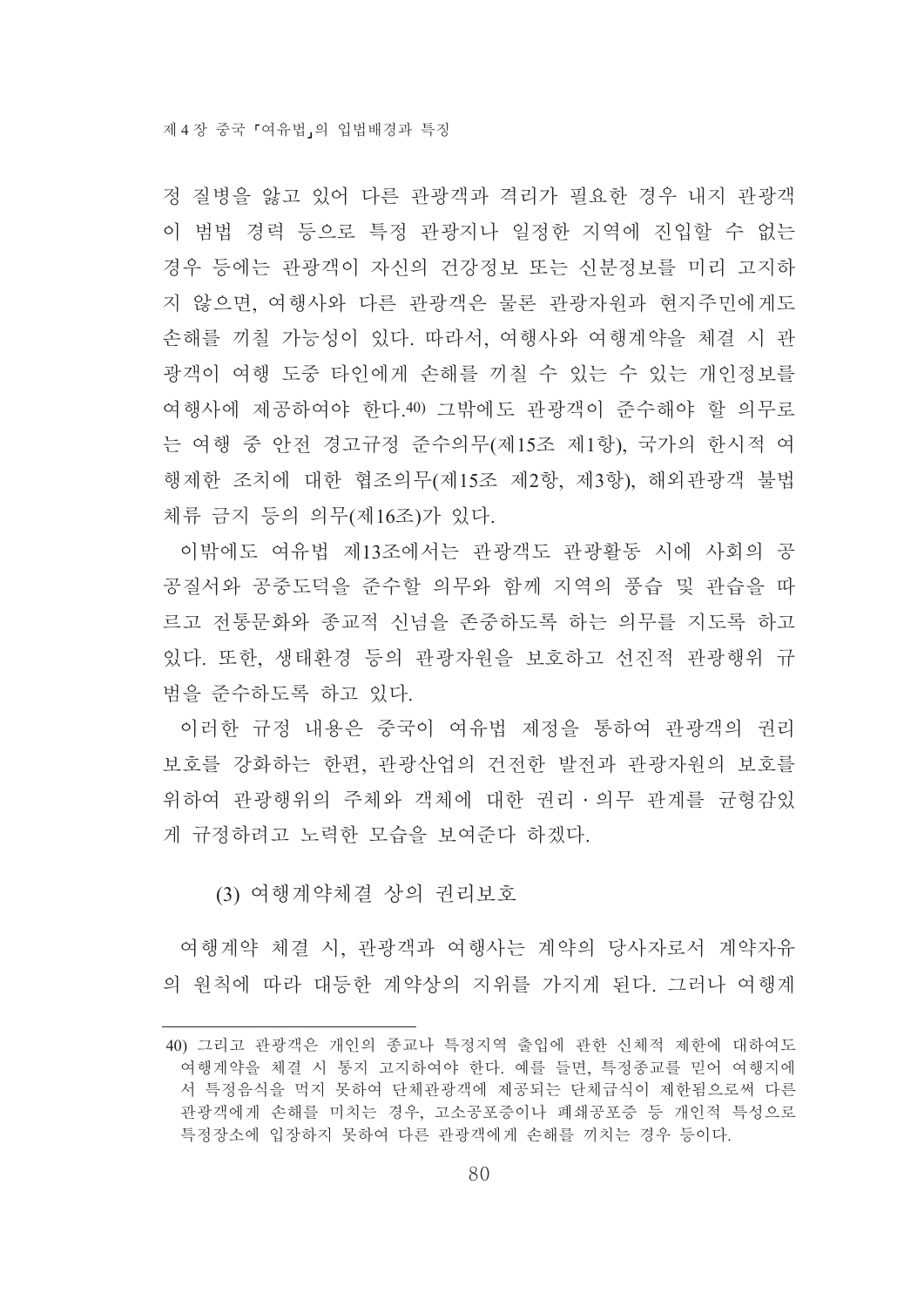약은 앞의 설명과 같이 종합적, 혼합적 성격을 가진 계약이다. 즉, 각 각의 단일계약에 한정되지 않고 다양한 개별 계약을 종합적으로 구성 하여, 여행사와 관광객 사이에는 '여행계약'이라는 복합적 성격을 가 진 하나의 계약을 체결하게 된다. 그러므로 관광객은 일반적으로 여 행사보다는 여행일정. 관광지 등에 대한 정보에 있어 비대칭적인 지 위에 놓여 있고, 심지어는 여행 도중에도 여행사와 같은 정도의 대등 한 정보를 가지지는 못하게 된다. 이러한 이유로 관광객은 여행계약 체결 시 여행내용에 대하여 구체적으로 알기가 어렵고, 여행 이후에 도 장기간 알지 못하는 경우가 많아 여행상품에 대한 정보의 불규형 이 발생하게 된다. 결국, 여행상품을 구매할 때 관광객 측에 예측하지 못한 피해가 발생할 가능성이 높아지는 것이다. 그러므로 여행사는 신의성실의 원칙에 따라 여행상품에 대하여 상품내용과 서비스 내용 을 설명하여야 하며, 관광객은 당연히 이를 요구할 권리가 있다.

위의 저가단체여행의 경우에서 살펴본 바와 같이 과광객은 여행상 품 구매 시 상품내용과 서비스를 자유로운 의사로 선택할 수 있으며, 현지 관광지에서 강제구매, 의무구매 행위를 거부할 수 있다(제9조). 이것은 『여유법』제정시에 관광객의 권리보호를 보장함으로써 여행이 미지 개선과 건전한 여행산업으로 육성하고자 하는 입법취지에 따른 규정들이라고 평가할 수 있다.

이 밖에도 특정 종교나 민족적 풍습을 이유로 여행사가 관광객과의 여행계약을 거부하지 못하도록 하는 규정을 마련하고 있는데(제10조). 이는 중국이 다민족사회로서의 특징을 가지고 있는 점을 잘 나타내준 다 하겠다.

81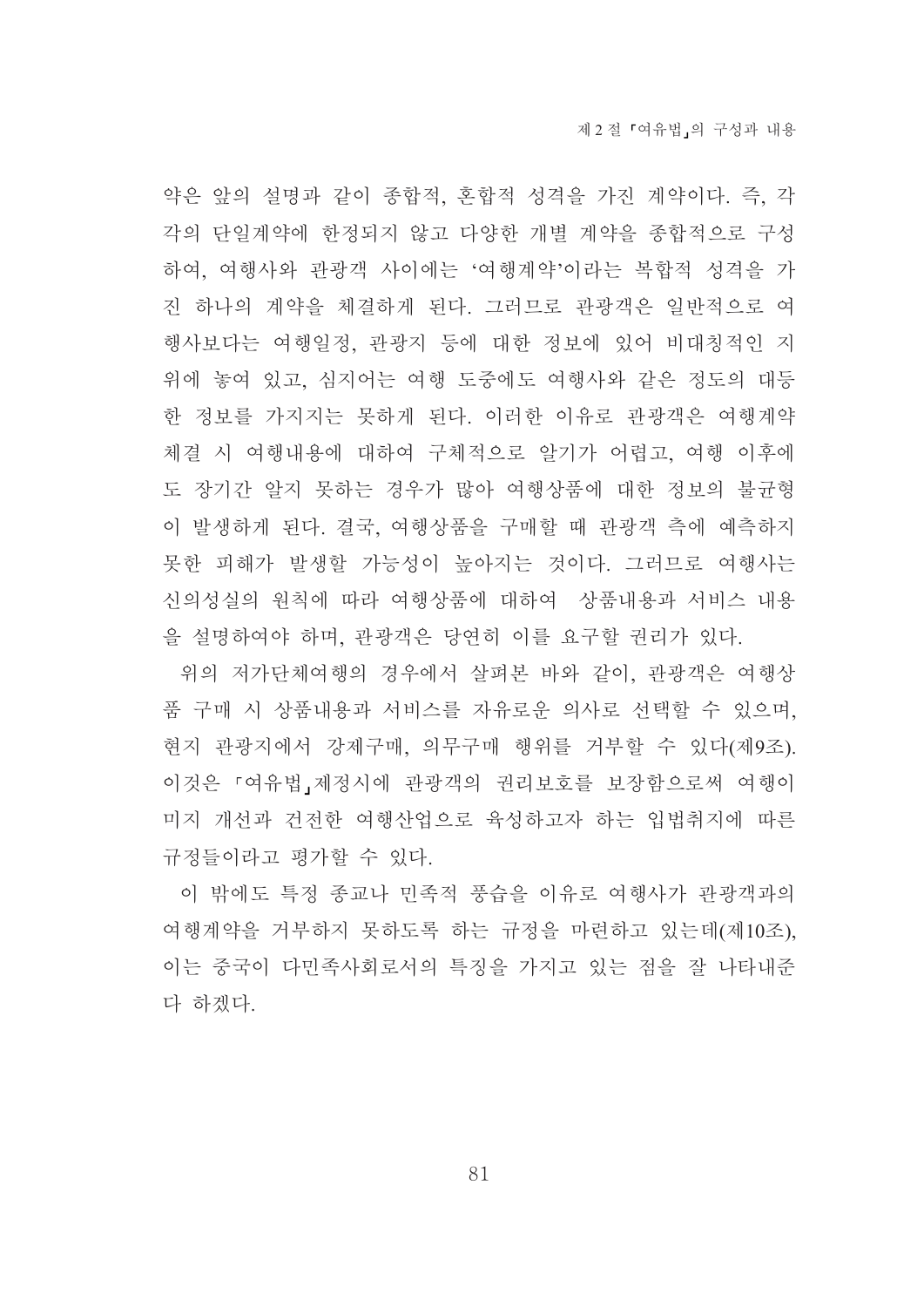## 3. 여행사의 영업행위

(1) 여행사 설립과 영업의 범위

여행사를 설립하여 관광객 모집, 여행단 조직, 접객 등의 영업행위 를 위하여는 여행주관부서의 허가를 취득하고 관계 법률41)에 따라 등 기하여야 한다(여유법 제28조). 여행사의 설립에 있어서는 1) 고정적 인 사업장, 2) 필요한 영업시설, 3) 규정에 따른 등록자본, 4) 필요한 영업관리인과 여행가이드, 5) 법률 · 행정법규에서 정하는 그 밖의 조 건을 필수요건으로 한다. 『여행사조례』는 제2장에서 이러한 여행사의 설립과 영업에 관한 상세한 규정을 두고 있다. 여행사조례가 여유법 제정보다 앞서 제정되었지만, 여유법 규정에서 여행사조례를 폐지하지 않고 있으므로 여행사조례는 여유법에 저촉되지 않는 범위 내에서 여 행사의 진입과 행위를 규제하는 가장 직접적인 근거 규정이 되다.

법률의 규정에 따라 설립된 여행사는 「여유법」제29조의 규정에 따 라 1) 국내여행, 2) 출국여행(해외여행), 3) 국경지역 여행, 4) 입국여행, 5) 그 밖의 여행업무의 범위 내에서 영업행위를 할 수 있다. 그러나 출 국여행(해외여행)과 국경지역 여행은 이와 관련한 영업허가증을 별도로 취득하여야 한다. 구체적인 요건에 대하여는 국무원이 마련한 여행사조 례에서 정한 바에 따른다 42)

42) 여행사 조례 제19조

<sup>41) 《</sup>여행사조례》 제2장(여행사의 설립) 제6조 규정에 따르면, "국내 여행업무와 입 경 여행업무경영을 위한 여행사 설립시청인은 다음 각 호의 조건을 구비하여야 한 다. (1)고정된 영업장소, (2)필수적인 영업시설, (3)최소 30만 위안의 등록자금이 있 어야 한다."고 명시하고 있다.

출국여행 업무의 신청은 국무원의 여행행정주관부서나 그가 위임한 성, 자치구. 직할시의 과광행정과리부서에 제출하여야 하며 시청을 접수하 과광행정과리부서는 신청 접수일로부터 20일의 근무일내에 인가여부를 결정하여야 한다. 인가하는 경우 에는 신청인에게 여행사영업허가증을 교체하여 발급하여야 하며, 여행사는 교체하 여 발급받은 여행사의 영업허가증을 지참하고 공상행정관리부서에 등록변경수속을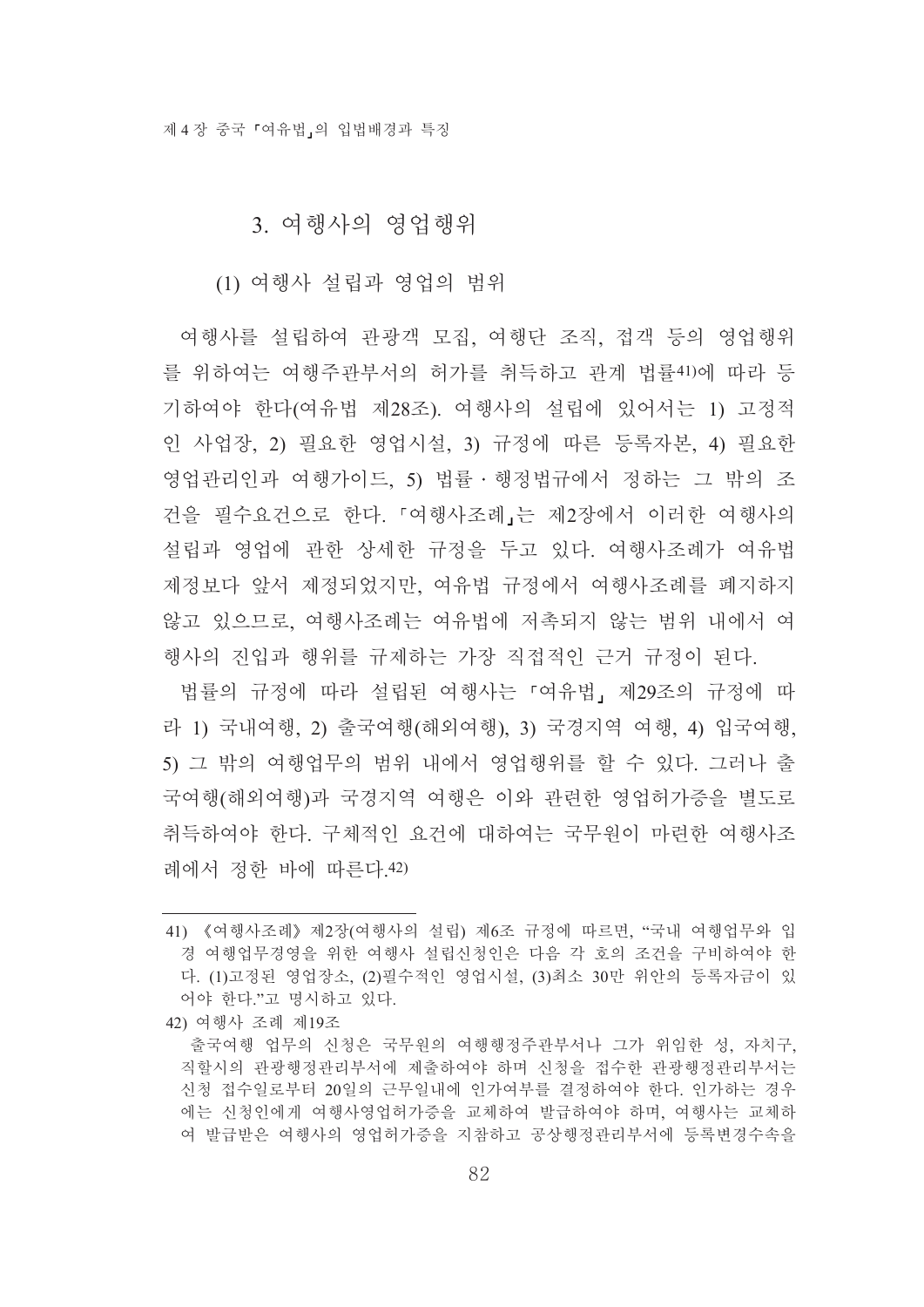(2) 여행사의 품질보증금 납부

설립된 여행사는 「여유법」 제31조의 규정에 의해 여행서비스 품질 보증금을 납부할 의무를 진다. 품질보증금은 관광객의 권익침해에 대 한 손해배상과 관광객을 위험한 상황에서 구조하는 경우의 긴급구조 비용에 사용된다.43) 여행사는 여행사 영업허가증을 수령한 3일 내에 국무워 여행행정주관부서가 지정한 은행에 품질보증금 전용계좌를 개 설하고 품질보증금을 납부하거나 허가받은 관광행정관리부서에 품질 보증금액에 상응하는 담보액을 은행담보로 제공하여 한다(여행사조례 제13조 1항). 품질보증금액에 대하여는 국내여행 업무와 입국여행 업 무에 대하는 20만 위안을, 출국여행(해외여행) 업무에 대하여는 120만 위안으로 정하고 있다(여행사 조례 제13조 2항).

여행사는 국내여행업무와 입국여행업무를 위한 지사 1개소를 설립할 때마다 그 품질보증금구좌에 5만 위안씩 추가 납부하여야 하고 출국여 행업무를 위한 지사 1개소를 설립할 때마다 그 품질보증금구좌에 30만 위안씩 추가 납부하여야 한다(여행사조례 제14조).

국가여유국이 여행사의 품질보증금을 사용할 수 있는 경우는 1) 여 행사가 여행계약서의 약정을 위반하여 관광객의 합법적 권익을 해치 고 관광행정관리부서가 조사하여 사실임이 증명된 경우, 2) 여행사의 해산, 파산, 기타 워인으로 관광객의 선불한 관광비용이 손실을 입은

하여야 한다. 인가하지 아니하는 경우에는 신청인에게 서면통지서를 발송하여 이유 를 설명하여야 한다.

<sup>43)</sup> 그러나, 여행사의 여행품질보증금 납부가 「여유법」의 입법취지와 「여행사조례」의 입법목적인 건전한 여행업의 발전 및 육성, 합리적인 여행사의 관리감독에 미치는 영 향에 대하여서는 종합적인 검토가 필요할 수 있다. 여행사가 지출하는 품질보증금은 그 성격이 담보적 성질을 가지는 것으로 이로부터 발생하는 이자액은 여행사에게 귀속되고, 만일 여행사가 영업을 지속할 수 없는 경우 납부한 품질보증금이 반화된 다. 또한, 품질보증금의 납부에 따른 경비지출을 여행영업을 통하여 보전하려고 하기 때문에 그 비용이 여행상품 내에 포함될 것이며, 이는 결국 관광객이 품질보증금을 부 담하게 되는 결과를 낳을 수 있기 때문이다(김정진, 앞의 글, 90면).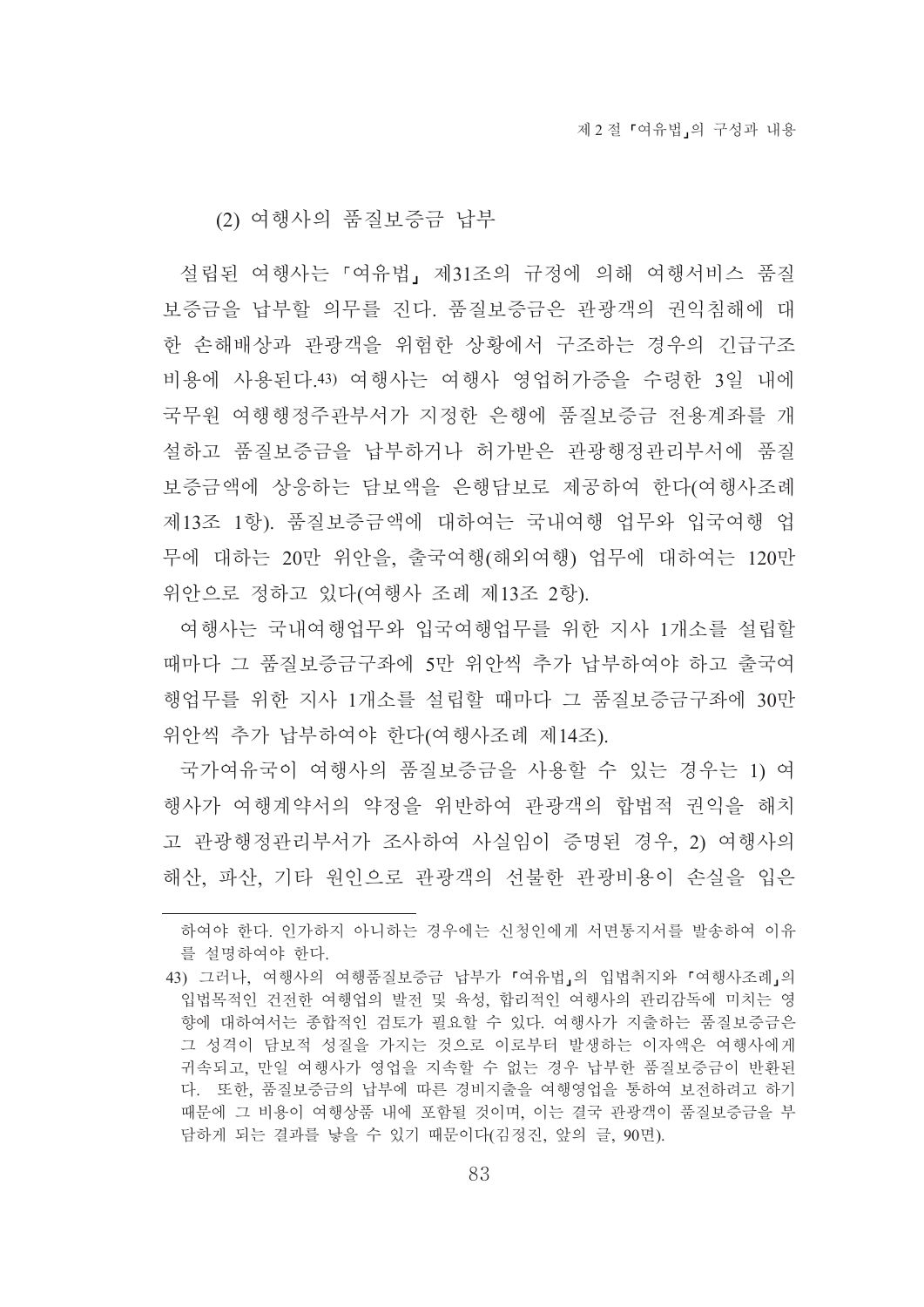경우이다(여행사조례 제15조). 여행사는 관광행정관리부서가 품질보증 금을 사용하여 관광객의 손실을 배상하였거나 법에 따라 품질보증금을 감소한 후 관광객의 합법적 권익침해로 인해 행정기관의 벌금 이상의 처벌을 받은 후에는 관광행정관리부서의 품질보증금 보완통지서 접수일 로부터 5일 근무일 내에 품질보증금을 전액 보완하여야 한다.

여행사가 품질보증금을 납부하거나 추가 납부한 날로부터 3년 이내 에 관광객의 합법적인 권익을 침해하여 행정기관으로부터 벌금 이상의 처벌을 받은 상황이 없으면, 관광행정관리부서는 여행사의 품질보증금 을 50% 감액하고 이를 공고한다. 여행사는 성, 자치구, 직할시의 관광 행정관리부서가 발급한 증서를 통하여 그 품질보증금을 감액할 수 도 록 하여(여행사조례 제17조)고 규정하여 여행사의 건전한 영업행위를 유도하고 있다. 동일한 취지에서 관광행정관리부서가 품질보증금을 사 용하여 과광객의 손실을 배상하였거나 법에 따라 품질보증금을 감액하 이후에 과광객의 합법적 권익침해로 인한 행정기관의 벌금 이상의 처 벌을 받게되는 경우에는 관광행정관리부서의 품질보증금 보충통지서 접수일로부터 5영업일 이내에 품질보증금 전액을 와납하여야 한다.

(3) 여행사의 모객 및 접객

여행사가 관련법규에 따라 허가를 얻고 설립등기 절차를 마치면 영 업을 개시할 수 있는데, 여행사의 영업범위는 관광객의 모객, 상품 구 성. 접객. 서비스 제공행위 등이 된다.

먼저, 여행사의 모객, 상품구성에 관하여 여유법 제32조는 여행사가 관광객을 모객 · 구성할 때 진실하고 정확한 정보를 제공하도록 하고. 허위 광고로 관광객을 오도하지 못하도록 금지하고 있다. 44) 45)

<sup>44)</sup> 여행사조례 제29조

여행사는 관광객과 여행계약을 체결할 시 여행계약의 구체적인 내용에 관해 정확 하고 사실에 근거한 설명을 해야 한다. 여행사와 관광객이 체결한 여행계약의 약정이 불명확하거나 형식적 조건의 이해에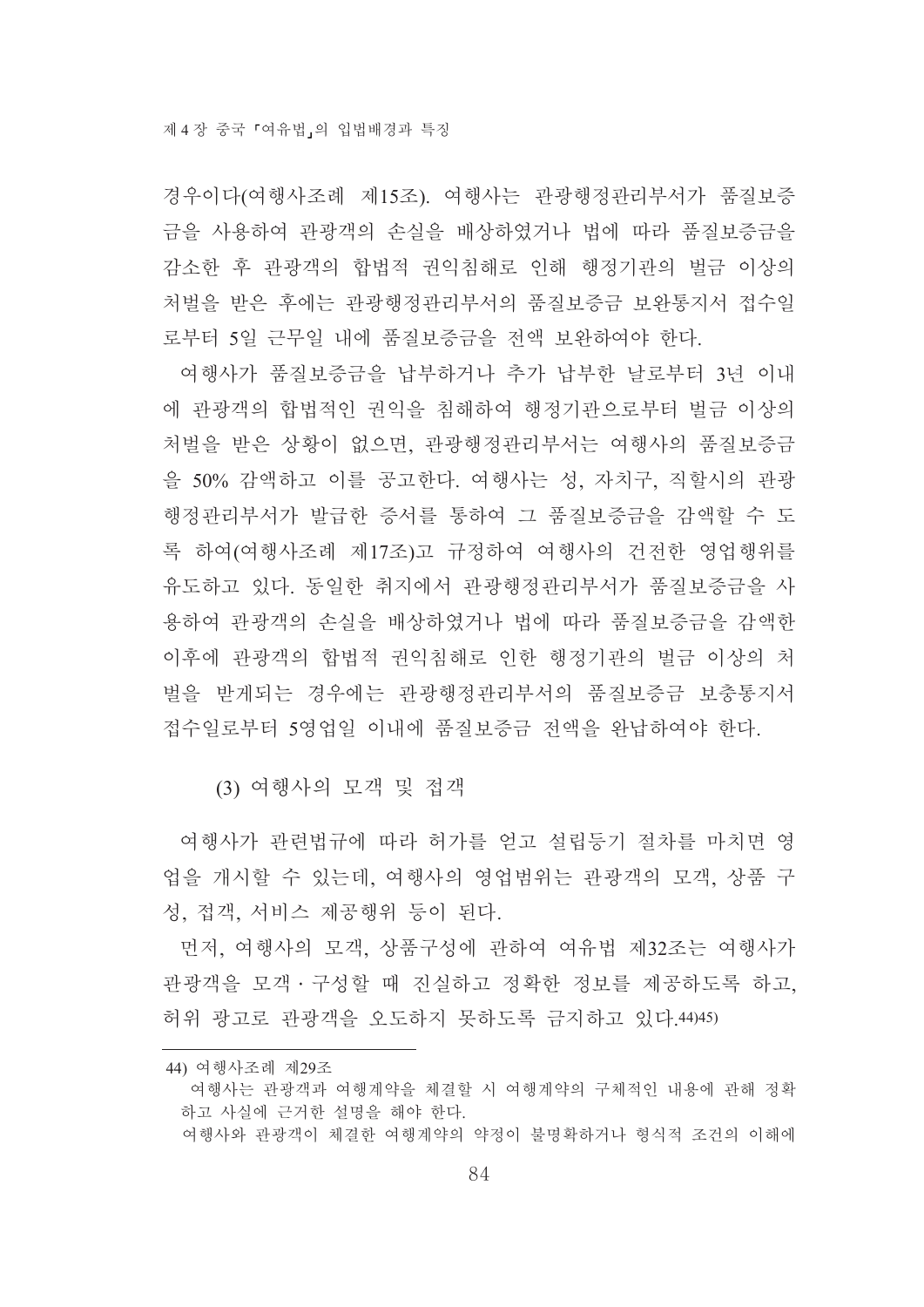『여유법, 제34조에서는 여행사가 관광상품을 구성할 때에는 자격을 갖춘 여행 공급업체의 상품과 서비스를 구매하도록 하고 있다. 또한 『여유법, 제35조에 따라 여행사가 관광객에게 여행상품을 판매할 때 에 비합리적인 저가로 여행활동을 조직하여 관광객을 속여서는 안 되 며, 쇼핑 또는 별도요금의 여행항목을 통하여 수수료 등 부당한 이익 을 취하지 못하도록 금지하고 있다. 그리고 「여유법」제35조 제2항에 따라 여행사는 관광객을 모객ㆍ접객 시에 구체적 쇼핑장소를 지정하 지 못하도록 하고, 이를 별도의 선택항목을 추가할 수 없도록 하였다. 다만, 이 경우에도 관광객과 여행사 쌍방의 합의가 있어나 관광객이 요청하여, 다른 관광객의 여행일정에 영향을 미치지 않는 경우에는 선택 항목의 추가가 가능하다.

접객행위에 있어서도 여유법에서는 여행사가 단체해외여행을 조직 하거나 단체입국여행을 조직 · 접객하는 경우, 규정에 따라 인솔자 또 는 가이드를 배치하여 전체 여행일정에 동반하도록 규정하고 있다(여 유법 제36조).46)47) 이 때, 여행사는 관광가이드와 인솔자와 합법적인

46) 여행사조례 제33조

- 1. 여행계약 상 약정의무의 불이행
- 2. 불가항력으로 인한 여행계약의 변경이 아닌 경우

관하여 논쟁이 발생할 경우, 통상적인 상식에 의해 해석하도록 한다. 형식적 조건 에 관해 두가지 이상의 해석이 있을 시 관광객에게 유리한 쪽으로 해석한다. 형식 적 조건가 비형식적 조건이 불일치할 경우 비형식적 조건을 사용한다.

<sup>45) 『</sup>여행사조례』제24조에서는 여행사는 관광객에게 진실하고 정확한 정보만을 제 공하도록 하고, 허위광고를 금지하고 있다. 즉, 여행사가 특정의 여행상품으로 관광 객을 모집할 경우. 관광상품에 대하여 정확한 정보를 제공하도록 하여 관광객이 관 광상품을 구매하거나 해당 관광상품을 이용할 때 불이익이 생기지 않도록 하여야 한다. 여행사가 모객 · 상품 구성을 할 때, 허위광고 내지 과대광고를 하여 관광객 에게 불이익이 발생하는 경우 그 책임을 지도록 하고 있다(여행사조례 제53조).

여행사와 근로계약을 체결한 관광가이드 또는 인솔자에 대하여서는 다음의 행위가 금지되다

<sup>3.</sup> 사기나 강박을 통해 관광객에게 물건을 강매하게 하거나 추가요금이 발생하는 관광일정 참가를 강요

<sup>47)</sup> 여행사조례 제34조

여행사는 관광가이드와 인솔자에게 금전적 보상이 없는 접객 및 서비스를 요구할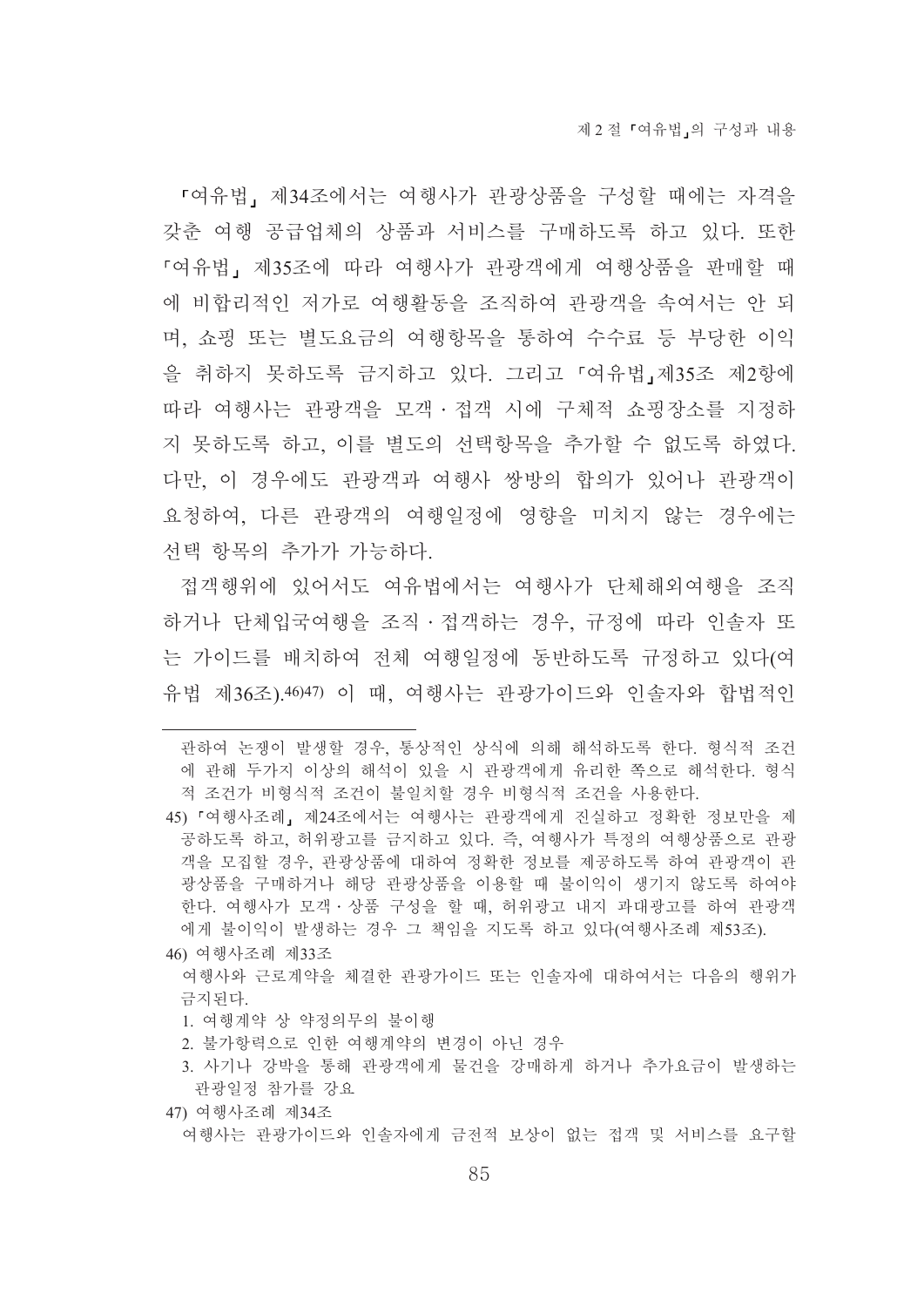근로계약을 체결하여야 하고 현지의 최저임금이상의 보수를 지급하여 야 한다(여행사조례 제32조).

### 4. 여행계약과 여행 안전

(1) 여행계약 체결과 관광객의 고지의무

대부분의 관광객은 여행사와 여행계약을 체결할 때 단체여행계약을 체결하게 될 것이다. 단체여행계약은 운송, 숙박, 사용대차, 고용계약 등의 법률행위를 하나의 여행계약으로 단일화하여 복합적인 성격을 가진 계약으로서의 특징을 가지게 된다.48)

이러한 여행계약은 그 계약을 체결함에 있어서 일반적으로 여행사 가 우선 여행일정을 구성하고 프로그램화하여 관광객을 모집하는 방 법(기획여행상품 또는 패키지여행상품)을 사용한다. 이 경우 여행사는 여유법 제58조 규정에 따라 1) 여행사와 관광객의 기본 정보, 2) 여행 일정, 3) 그룹투어의 최소인원수, 4) 교통, 숙박, 식사 및 여행서비스의 준비 및 기준, 5) 관람, 오락 등과 같은 프로그램의 구체적인 내용과 시간, 6) 자유시간 배정, 7) 여행경비 및 지불 기한과 방법, 8) 위약책 임과 분쟁해결 방법. 9) 법률 규정과 쌍방이 약정한 기타사항 등의 내 용을 포함한 서면계약서를 통하여 계약을 체결하여야 하고, 위의 내 용을 여행계약 체결 관광객에게 상세하게 설명하여야 한다.

그리고 이러한 설명내용에는 여행사가 기획여행상품에 따른 일정에 있어 접객대행여행사에의 위탁사항, 여행가이드의 서비스 내용 등도 포함된다(여유법 제60조).

또한, 『여유법』제62조 규정에 따라, 여행사는 관광객에게 1) 관광 객이 여행일정에 참가하기 부적합한 경우, 2) 여행일정 중 안전주의사

수 없고, 접객과 서비스에 대한 보전 비용이 단체관광의 서비스 원가보다 낮아서는 아니 된다. 또한 가이드와 인솔자에게 단체관광의 관련비용 부담을 요구할 수 없다. 48) 김정진, 앞의 글, 92면.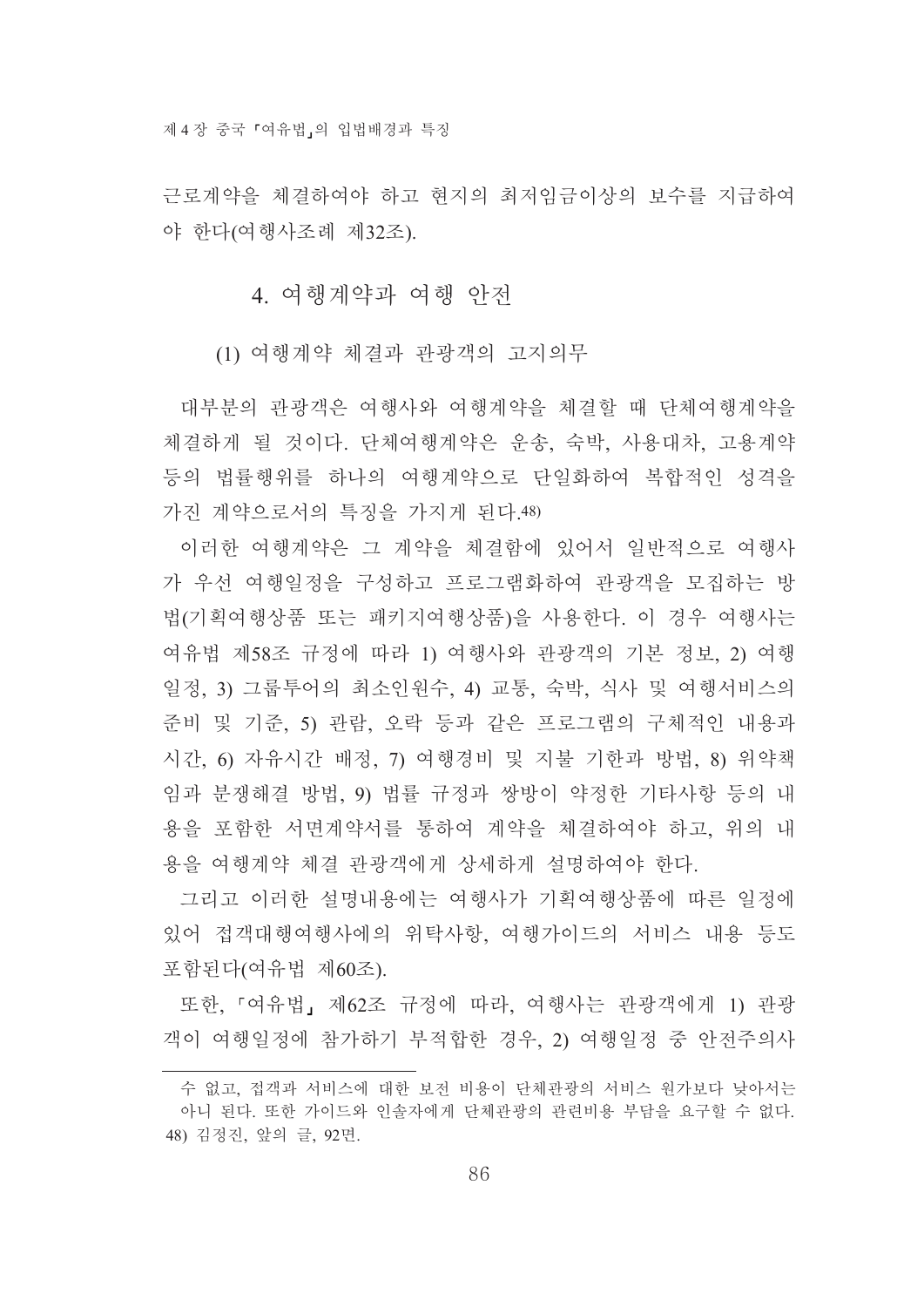항, 3) 여행사가 법에 의해 책임을 감면받을 수 있는 사항, 4) 여행목 적지에서 관광객이 주의를 기울여야만 하는 관련 법률 • 법규, 풍습 • 종교적 금기, 중국 국내법에 따라 참가가 금지된 활동, 5) 법률 • 법규 에 따라 그 밖에 고지하여야 하는 사항을 계약시에 고지하여야 한다. 한편, 학회나 기업체 등 특정의 목적을 가진 단체에서 조직한 여행 일정을 여행사가 수정 또는 보완하여 재구성하는 방법도 가능할 것이 다.49) 이러한 특정 단체관광이나 단체여행 계약은 특정 목적을 가지 고 있는 단체들을 위주로 지금도 많이 이루어지고 있다. 이 경우에 대하여서는 여유법 제58조 이하 규정의 직접적인 적용을 받지 않게 된다. 향후에는 이러한 특정 목적을 가진 단체의 범위를 다양하게 수 용할 수 있는 기획형 특정목적 상품을 개발하고 그에 관한 관광객 권 리보호 규정도 마련함으로써 소비자로서의 관광객의 수요를 맞추어 갈 수 있을 것이다.50) 이러한 단체상품 다양화 방안은 우리나라의 관 광시장에도 일정한 시사점을 줄 수 있을 것으로 본다.

(2) 여행계약의 취소와 해지

『여유법』제63조 규정에 따르면, 여행사가 관광객을 모집하여 여행 단을 조직하였으나 약정한 인원수 미달로 여행할 수 없는 경우, 여행 사는 계약해지를 할 수 있도록 하고 있다. 단, 국내여행은 최소 7일 전에 계약관광객에게 통보하여야 하고, 국외여행은 최소 30일 전에 계약한 관광객에게 통보하여야 한다. 약정한 인워수 미달로 여행할 수 없는 경우 기획여행사는 관광객의 서면동의를 받아 다른 여행사에

<sup>49)</sup> 김정진, 앞의 글, 92~93면.

<sup>50)</sup> 예를 들어, 체험학습이나 지역축제 등에 참가할 학부모와 자녀들로 구성되는 단 체여행상품을 적극적으로 홍보하거나. 해외 축제 등에 참가할 관광객의 모객이 필요 할 것이다. 그리고, 이 경우에도 다양한 선택관광상품을 가격대별로 구성하여 사전에 해당 관광객의 기호와 일정에 맞게 선택할 수 있도록 하는 등의 유연한 상품구성이 필요하다.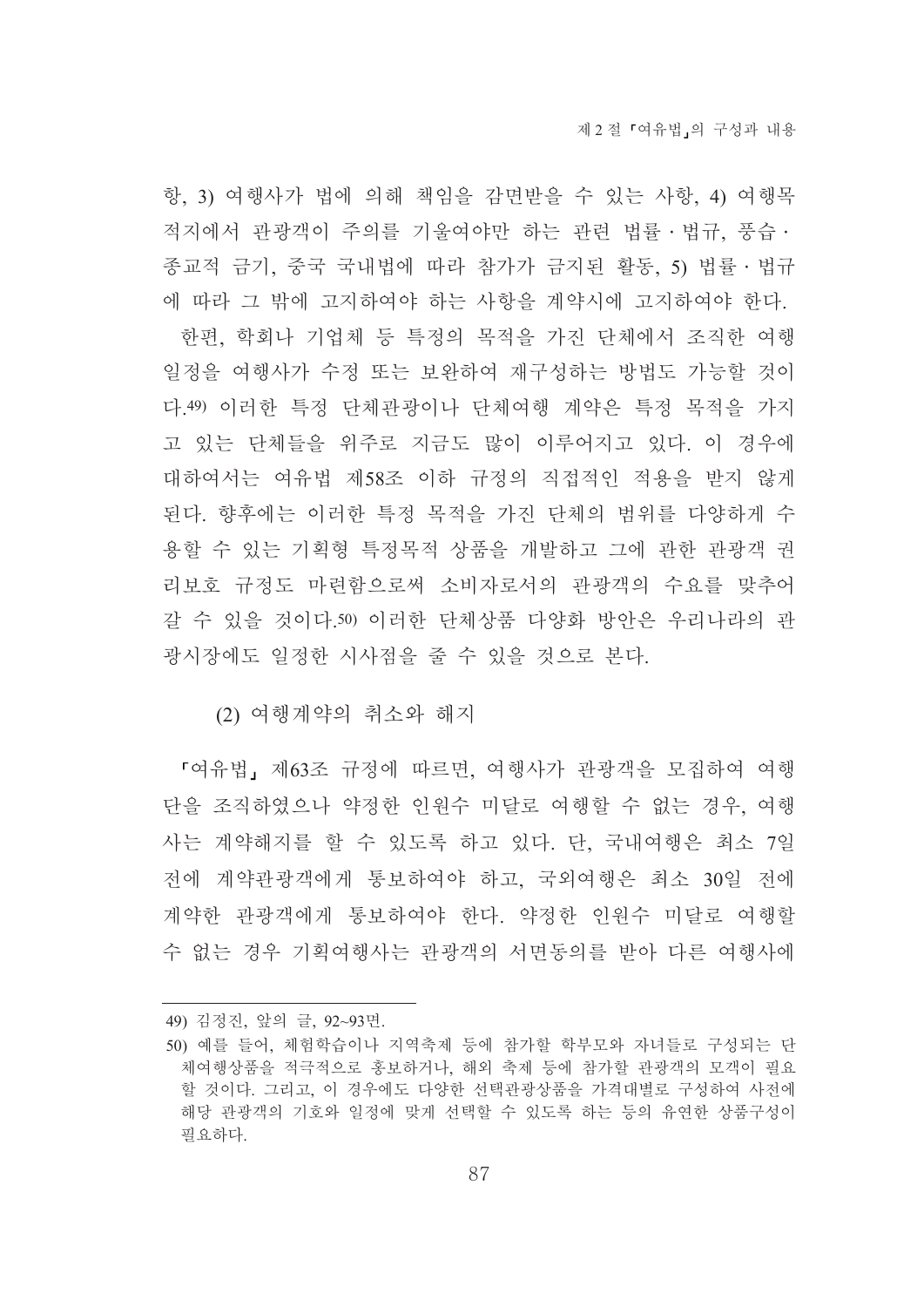위탁하여 계약을 이행할 수 있다. 이 경우에도 기획여행사는 관광객 에 대하여 책임을 져야 하고, 위탁받은 여행사는 기획여행사에게 책 임을 져야 한다. 그러나 이 경우에도 관광객이 동의하지 않는 경우 계약을 해지할 수 있다. 그리고 약정 인원수 미달로 계약을 해지하는 경우, 기획여행사는 관광객에게 모든 수취 비용을 반화하여야 한다.

또한 『여유법』제65조는 여행일정이 모두 끝나기 전에 관광객이 계 약을 해지하는 경우에는, 기획여행사는 필요한 비용을 공제하고 나머 지 금액을 관광객에게 반환하도록 규정하고 있다. 그 밖에도 여행계 약을 해지할 수 있는 경우를 보면. 1) 관광객에게 전염병 등의 질병에 있는 경우, 2) 공공안전을 위협하는 물품을 휴대하고 관련부처로 이관 하여 처리하는 것에 동의하지 않는 경우, 3) 위법, 사회공중도덕을 위 반하여 활동하는 경우, 4) 다른 관광객의 권이와 이익을 침해하는 활 동을 하고, 활동중지 권고를 받아들이지 아니하여 제지할 수 없는 경 우, 5) 기타 상황 등이다(여유법 제66조).

(3) 여행안전

단체여행 중에 발생하는 사고는 자가여행 중에 발생하는 사고보다 도 사고예측가능성과 여행일정 등에 대한 정보불균형으로 인하여 피 해 규모나 손해의 정도가 더욱 커질 수 있다.51)

중국 「여유법」 제6장에서는 여행안전에 관한 내용을 별도로 규정하 여 두고 있다. 이러한 내용은 여행 안전관리를 강화하기 위한 중국 정 부의 의지를 엿볼 수 있게 한다. 현급 이상의 인민정부가 여행안전에 관한 종합적 책임을 지고 관리감독하도록 함으로써 긴급상황 대응력을 키우고 있다. 또한 여행지의 안전위험 공시제도를 마련하고 여행 중 발 생할 수 있는 돌발 사고에 대하여 관리감독하도록 하고 있다(제77조).

<sup>51)</sup> 김정진, 앞의 글, 94면.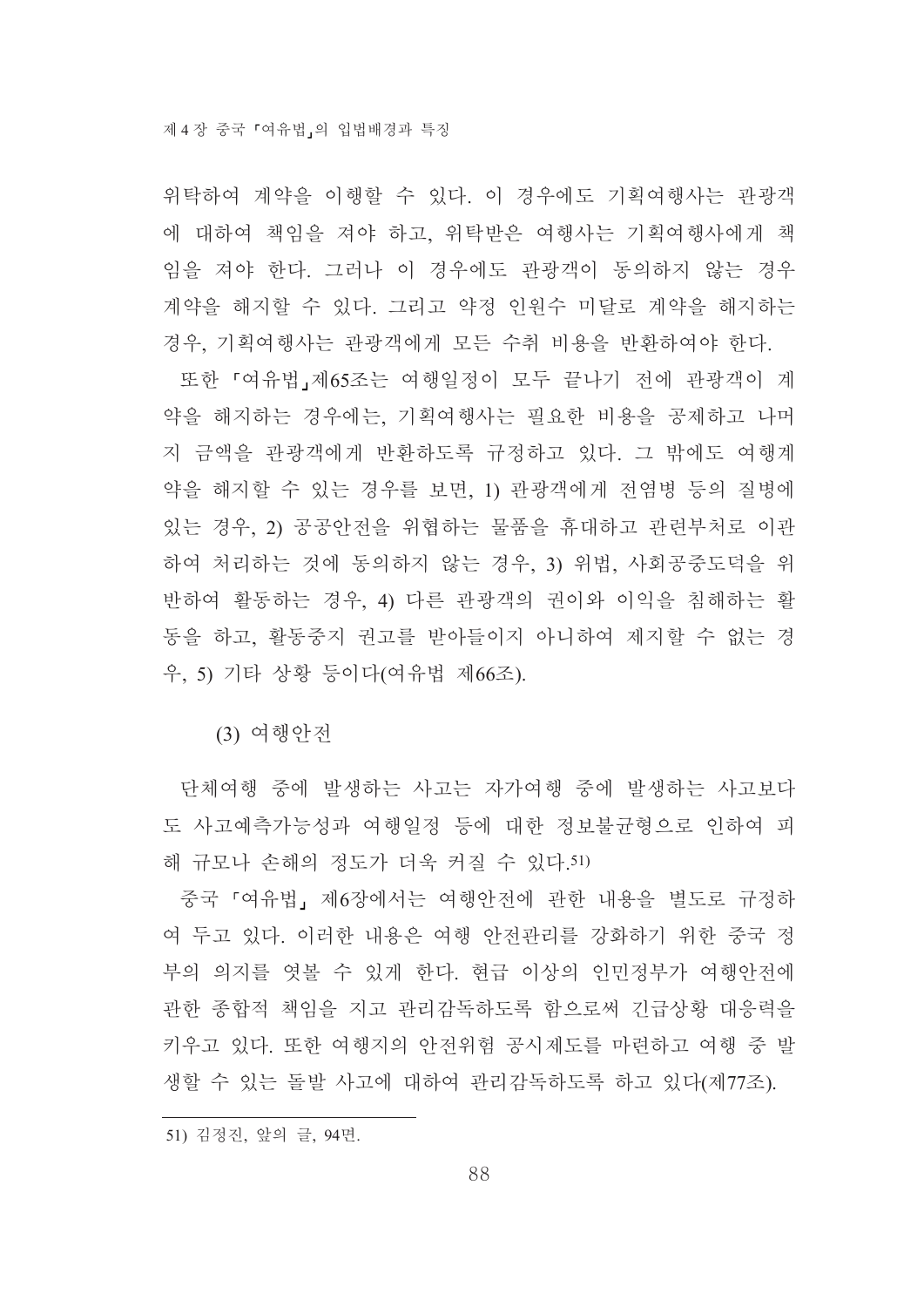또한, 정부응급관리체계에 관광 응급관리를 포함하도록 하고 돌발상 황에 대응할 수 있는 기관을 설립하도록 하고 있다(제78조 1항). 돌발 상황이 발생한 후에도 현지 인민정부와 관할 부서 또는 기관에게는 적절한 구조조치 시행의무를 부과하고, 관광객을 출발지 또는 지정 장소로 이동할 수 있도록 지워하도록 하고 있다(제78조 2항).

또한 여행사업자에 대하여서도 안전생산관리, 소방안전관리의 관련 법률 · 법규와 국가기준 · 업계기준을 엄격히 이행하도록 하고, 상응하 는 안전생산요건을 갖추어 관광객의 안전보호제도와 긴급상황 대응· 대비책을 마련하도록 하고 있다(제79조).

그리고, 여행사업자는 관광객을 위하여 직접 서비스를 제공하는 종 사원들에게 정기적으로 응급구조기술 훈련을 실시하고, 제공하는 상 품과 서비스에 대하여 안전점검·검사와 평가를 실시하며 필요한 조 치를 하여 위험상황의 발생을 방지하여야 한다(제79조 제2항). 돌발사 건 또는 여행안전사고 발생 후, 여행사업자는 즉시 필요한 구조와 조 치를 취하고, 법에 따른 보고의무를 이행하며 관광객에게는 적절한 조치를 하여야 한다(제81조). 여행자는 신체·재산·안전에 위험이 발 생하는 경우 관광사업자, 관할 정부 및 관련기관에게 즉시 구조를 요 청할 수 있는 권리를 가진다(제82조).

# 5. 분쟁해결과 법적 책임

(1) 분쟁해결

여유법 제8장에서는 여행 중 발생하는 분쟁의 처리에 관한 규정을 마련하여 두고 있다.

현급 이상 인민정부는 종합관광민원처리기관을 지정하거나 설립하 여야 하고, 민원을 접수한 수리기관은 적시에 업무를 처리하거나 관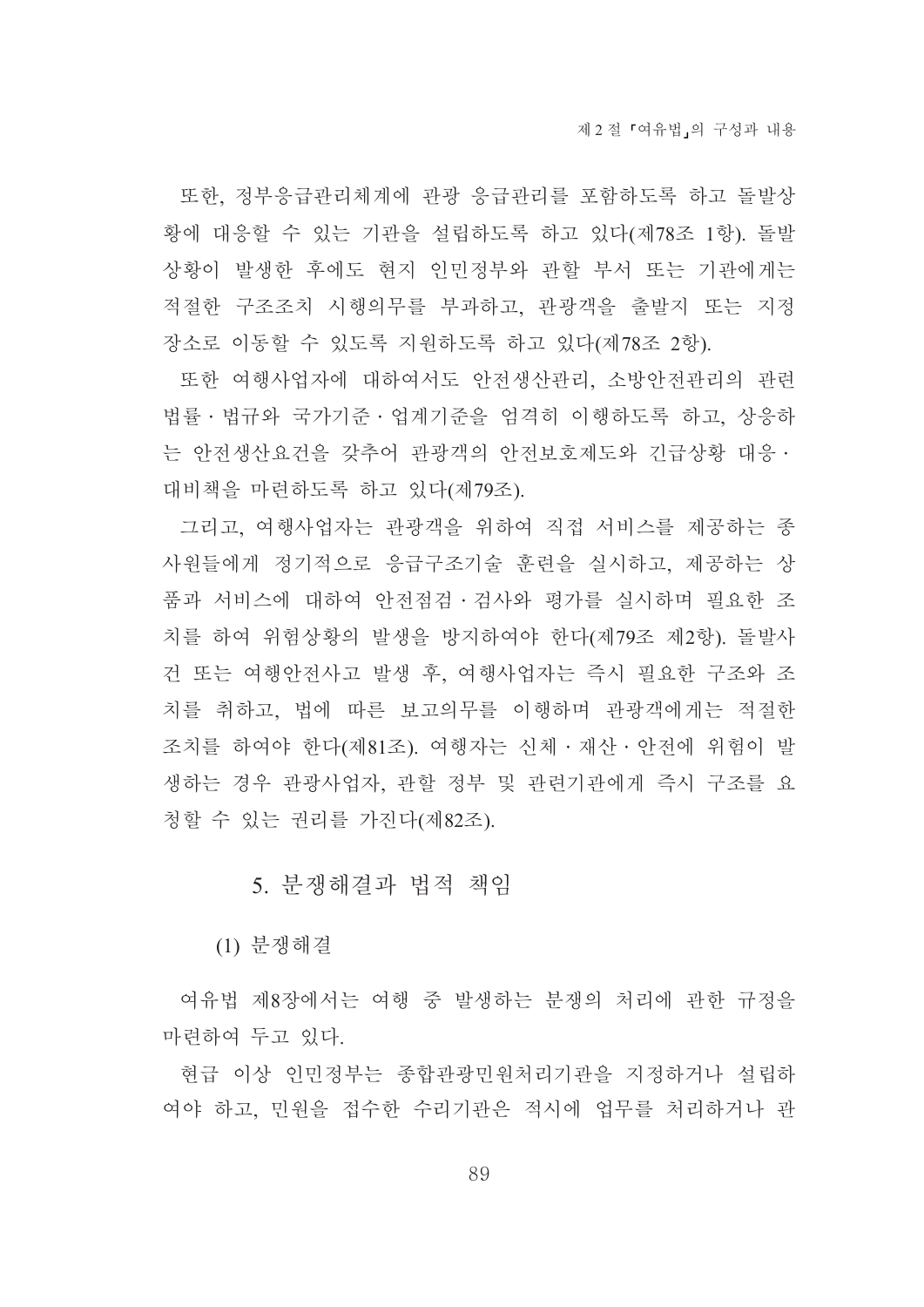할부서로 넘겨 처리하도록 하고, 이를 민워인에게 알리도록 하고 있 다(제91조).

여유법에서는 관광객과 관광사업자 사이의 분쟁이 발생하였을 경우 에는 1) 쌍방합의, 2) 소비자협회나 관광민원처리기관 또는 관할 조정 기관에 협조 요청, 3) 관광사업자와의 중재 합의에 따른 중재기관의 중재 신청, 4) 인민법원에 소 제기를 통하여 분쟁을 해결할 수 있도록 명문화하였다(제92조). 소비자협회와 관광민원신고 처리기구 및 관련 조정 기관은 양당사자의 동의하에 관광객과 관광사업자간의 분쟁에 관한 법적인 해결을 모색하도록 한다(제93조). 관광객과 관광사업자간 의 분쟁발생시 관광객의 다수가 공통의 청구를 하는 경우에는 대표자 를 선발하여 협상, 조정, 중재, 소송 등을 진행하도록 한다(제94조).

(2) 법적 책임

중국의 『여유법』제9장 법적책임에서는 여행사의 법적책임에 관하 여 규정하고 있다. 구체적 내용을 살펴보면, 1) 허가 없이 여행사를 운영하는 자의 책임(제95조 제1항)과 허가여행사의 허가증 대여에 대 한 책임(제95조 제2항), 2) 단체여행의 경우에 여행인솔자, 여행가이드 의 미배치와 인솔자, 여행가이드의 자격미달 등(제96조), 3) 관광객 모 집 시에 허위정보제공, 과대광고에 대한 책임, 4) 저가단체관광의 경 우에는 각종 수수료 요구에 대한 책임, 5) 여행계약 체결시 관광객의 동의가 없었던 행위, 6) 관광지의 조건에 맞지 않은 접객행위와 수용 범위 초과, 7) 관광지에서 임의로 입장료를 올리거나 별도요금을 요구 하는 행위 등에 대하여 일정한 행정처부을 규정하고 있다.

제9장 법적책임에서는 대부분 여행사의 책임을 규정하고 있을 뿐 관광객의 책임에 대하여는 규정하고 있지 않다. 관광객의 의무를 규

90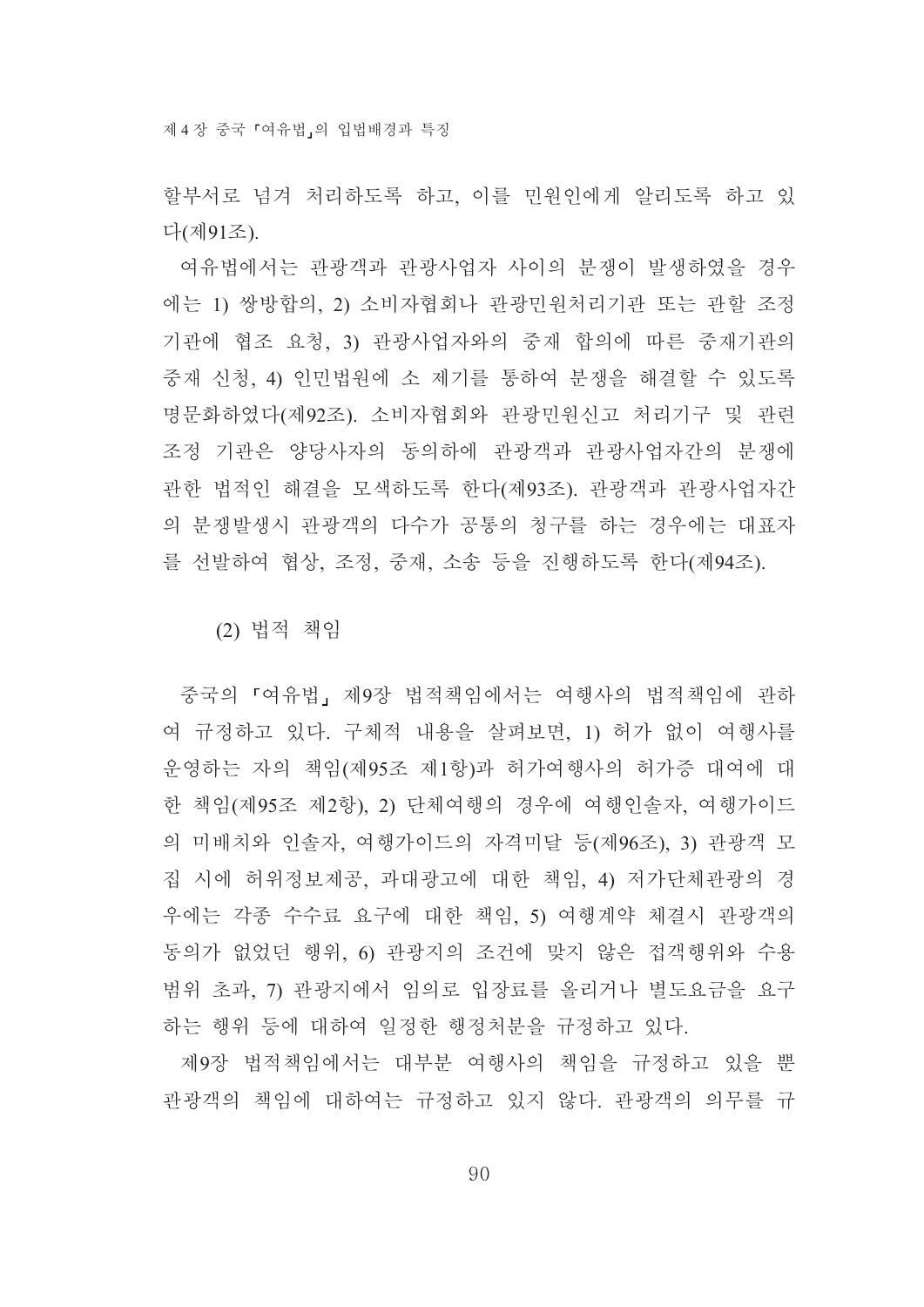정하고 있는 제13조 이하의 내용에 대하여서는 행정책임은 부담하지 않고 있다. 따라서, 중국관광객이 국내 · 외에서 여행 중 관광지 유물 이나 유적을 훼손하는 행위 등에 대하여서는 여유법에 따른 법적 책 임은지지 않고, 현지의 문화재보호법 등에 따라 책임을 질 뿐이다.

## 제 3절 「여유법」의 특징

1. 기본법으로서의 기능

2013년 4월 25일에 제정된 중국의 여유법은 그 동안 적용대상별로 다양하게 산재하였던 여행 관련 법규에 대한 기본법으로서의 성격을 가지고 있다. 즉, 중국의 법체계에서 전국인민대표대회나 전국인민대 표대회 상무위원회에서 제정하는 기본법률 또는 기타법률 등의 '법률' 은 국무원이 제정하는 '행정법규'나 해당 주관부처에서 제정하는 '부 문규장'보다 상위규범으로 기능하기 때문에 여행업에 관련된 다양한 규정에 대하여 기본법으로서의 성격을 가지게 된다.

동법 제1조에 "관광객과 여행사업자의 합법적 권익을 보호하고, 여 행시장의 질서를 규범화하고, 관광자원을 보호하고 합리적으로 이용하 여, 여행사업이 지속적이고 건강한 발전을 촉진하기 위하여……"라고 규정함으로써 입법 취지를 명확히 밝히고 있는 것에서도 알 수 있다.

그리고 동법 제2조 이하에서는 여유법 입법취지에 적합한 내용의 적용범위(제2조), 여행주체의 보호(제3조), 관광객체에 대한 합리적 이 용과 보호 및 개발(제4조), 관광업장려(제5조), 관광업 진흥을 위한 시 장법규의 제정(제6조), 지방인민정부의 관광산업 관리감독(제8조) 등에 관한 규정들이 마련되어 있는데 이를 통하여서도 관광산업의 육성과 촉진을 위한 기본법적 성격을 발견할 수 있다.

91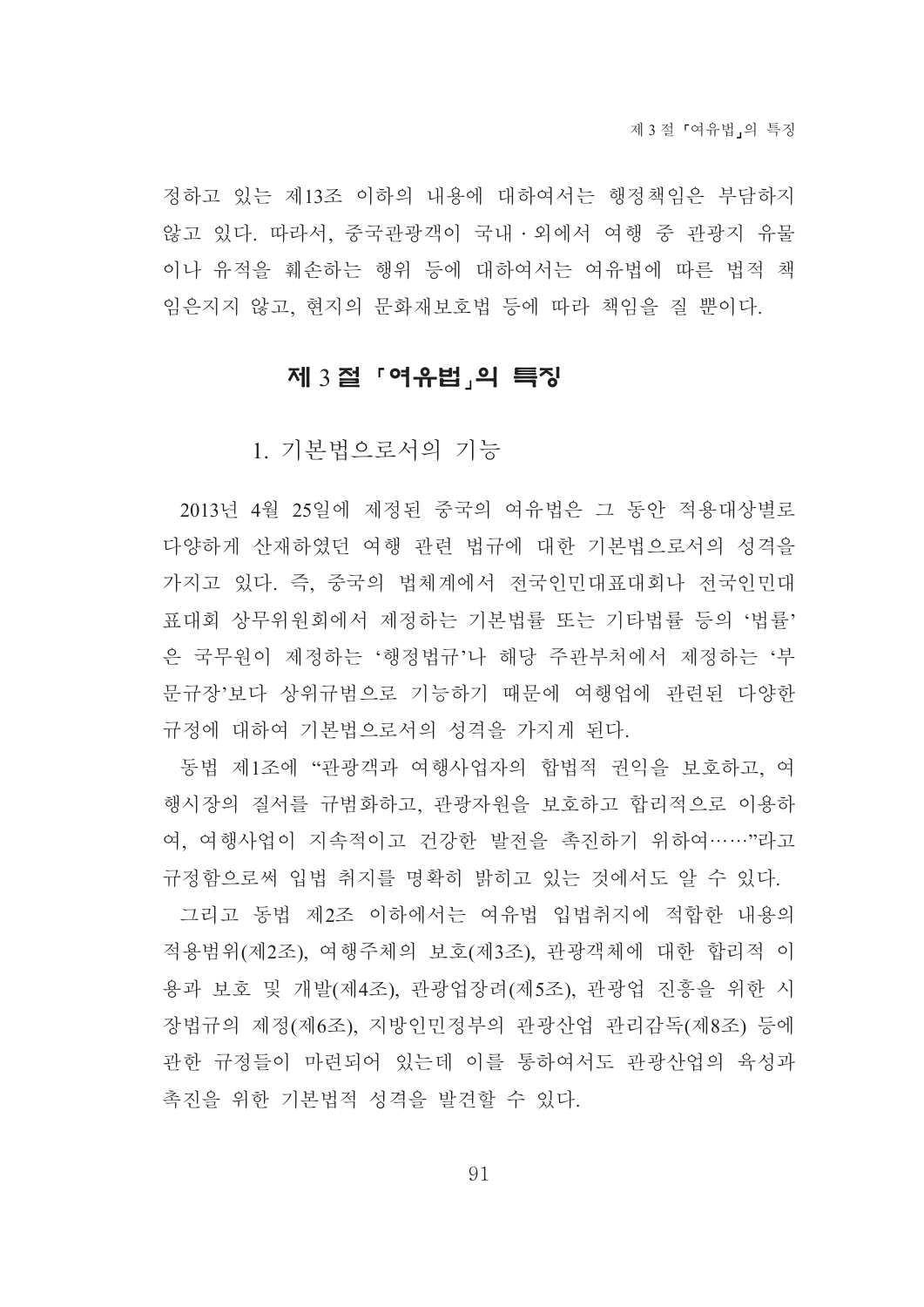중국은 여유법 제정 이전에는 여행 관련 법규를 행정법규와 지방법 규, 행정성문건 등 다양한 입법형식을 통하여 제정하여 왔으나,52) 여 유법 제정은 모든 관광산업의 질서를 규범하고, 건전한 관광산업의 발전을 촉진한다는 입법취지에 따라 관광객의 안전, 권익보호강화 및 관광객의 의식향상, 여행사 및 여행가이드에게 합리적 의무를 부과하 는 한편, 국가와 여행 주관부서의 관리감독에 대하여서도 규율함으로 써 여행 관련 하위규정들에 대한 기본규범의 기능을 가진다.

동법 제17조 제1항에서 "국무원과 현급 이상의 지방인민정부는 여 행산업의 발전을 국민경제와 사회발전계획에 포함시켜야 한다."라고 규정함으로써 여행서비스산업의 중요성을 강조하고, 중앙과 지방경제 발전계획에 포함시킬 것을 규정하고 있다. 그리고 제17조조 제2항에 서는, "국무원과 성 · 자치구 · 직할시의 인민정부, 관광자원이 풍부한 구(區)가 있는 시(市)와 현급 인민정부는 국민경제와 사회발전계획의 요구에 의해 여행발전계획을 마련하도록 하고, 행정구역 간에 종합적 인 이용이 필요한 관광자워을 이용하는 경우에는 통일여행발전계획을 상급 인민정부가 조직·수립하거나 혹은 관련 지방인민정부가 협조· 수립하여야 한다."라고 규정하여 중앙정부와 지방정부의 관광산업 발 전을 위한 역할도 규정하고 있다.

그리고 관광산업의 발전가능성이 높은 지방인민정부는 토지이용종 합계획, 도농계획수립 시에 관광산업에 대한 시설의 공간배치와 건설 부지 상황을 충분히 고려하고, 운송·통신·용수공급·전기공급·환 경보호 등 기반시설과 공공서비스시설을 계획하고 건설하는 경우에 는 관광업 발전을 고려하여 시행하여야 한다(여유법 제20조). 또한,

<sup>52)</sup> 기존의 여행관련 법제에서는 법적인 분쟁이 발생하는 경우. 특정사건의 발생과 직접 관련성이 있는 해당 규정의 적용만을 받아왔다. 즉, 여행사와 관련 분쟁에 있 어서는 여행사, 문화재보호에 관한 분쟁에 대하여서는 문화재, 출입국관리에 관하 여서는 관광객이라는 한정된 대상에 대하여서만 적용되었다.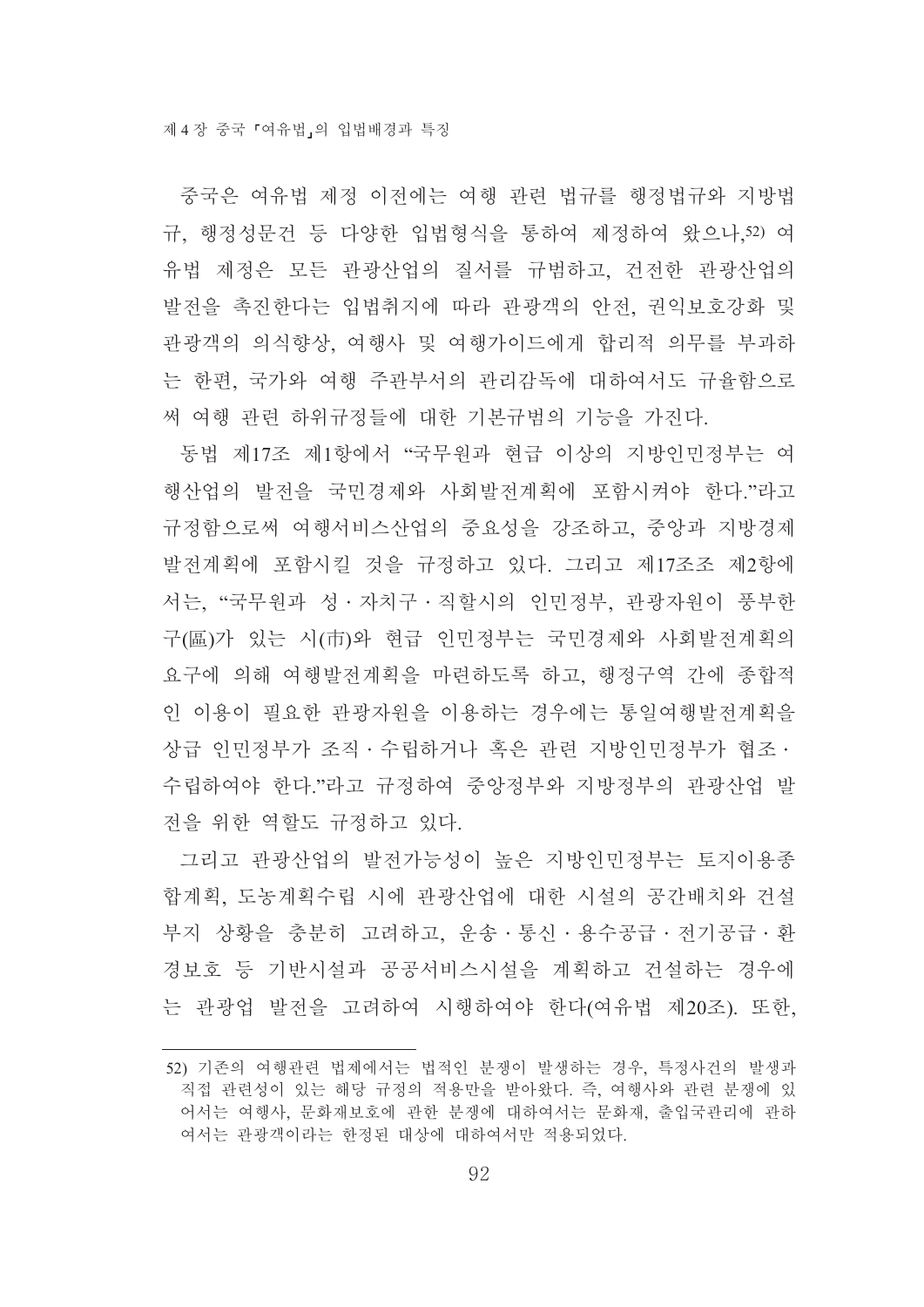국가는 관광이미지의 보급과 확립을 위하여 보급전략을 수립 시행 하여야 하며, 국무원 여행주관부서는 전면적 국가관광이미지의 해외 보급업무를 계획하고, 관광이미지 홍보기관과 네트워크를 구축하여 관광산업에 대한 국제협력과 교류를 추진하여야 한다(여유법 제25조 제1항).

이와 같이 관광산업의 발전을 위한 기본법으로서의 여유법 제정을 통하여 중국 정부는 향후 서비스산업과 문화산업 육성의 발판으로 삼 아 중국 관광산업의 발전과 육성을 위하여 더욱 노력을 기울일 것으 로 예상된다.

## 2. 저가단체관광의 불합리성 개선

여유법의 제정 목적은 관광객과 여행사의 합리적인 권익을 보호하 고, 관광시장의 공정하고 합리적인 가격경쟁 유도로 시장의 안정화를 통한 발전과 육성에 있다. 그동안 저가단체과광으로 여행상품가격의 불공정한 책정이 보편화되어 왔는데. 여유법은 이러한 여행사의 강제 구매행위와 관광지 입장료의 임의적인 증액 금지 등에 대하여 규정함 으로써 저가단체관광을 방지하고 관광객의 권익을 보호하고 있다.

저가단체관광은 관광업을 국가의 주요한 경제산업으로 의존하는 태 국에서 관광상품의 공급 수요의 기형적 발전과 변화로 인하여 발생 한 것으로 알려져 있는데,53) 이는 관광객에게 불이익한 결과를 주게 되었고, 이는 여행업 이미지의 실추로까지 이어지게 되어 관광산업의 발전을 저해하게 되었다. 중국에서는 이러한 '마이너스투어피(零负团 费)'에 의한 저가단체관광을 여행ㆍ관광 산업의 육성과 발전을 위하여 반드시 해결해야 할 사회과제로 인식하고 있다.

<sup>53)</sup> 李倩倩, 앞 논문, 88면 참고.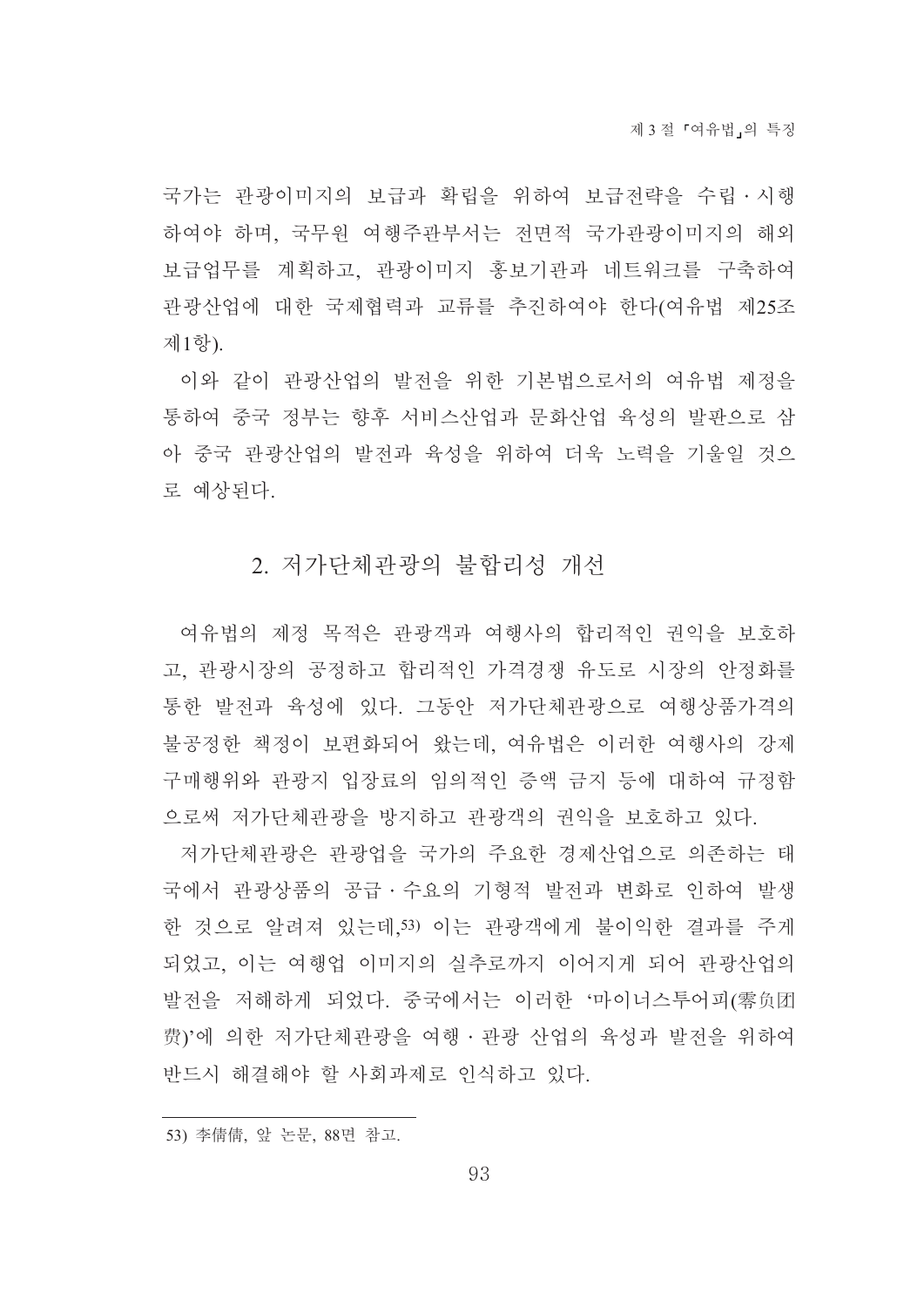제 4 장 중국 『여유법』의 입법배경과 특징

[그림 1] '저가단체관광' 또는 '零负团费'의 운영원리54)



[그림 2] 정상적인 여행계약의 이행과정55)



- 54) 김정진, 앞의 글, 99면.
- 55) 김정진, 앞의 글, 96면.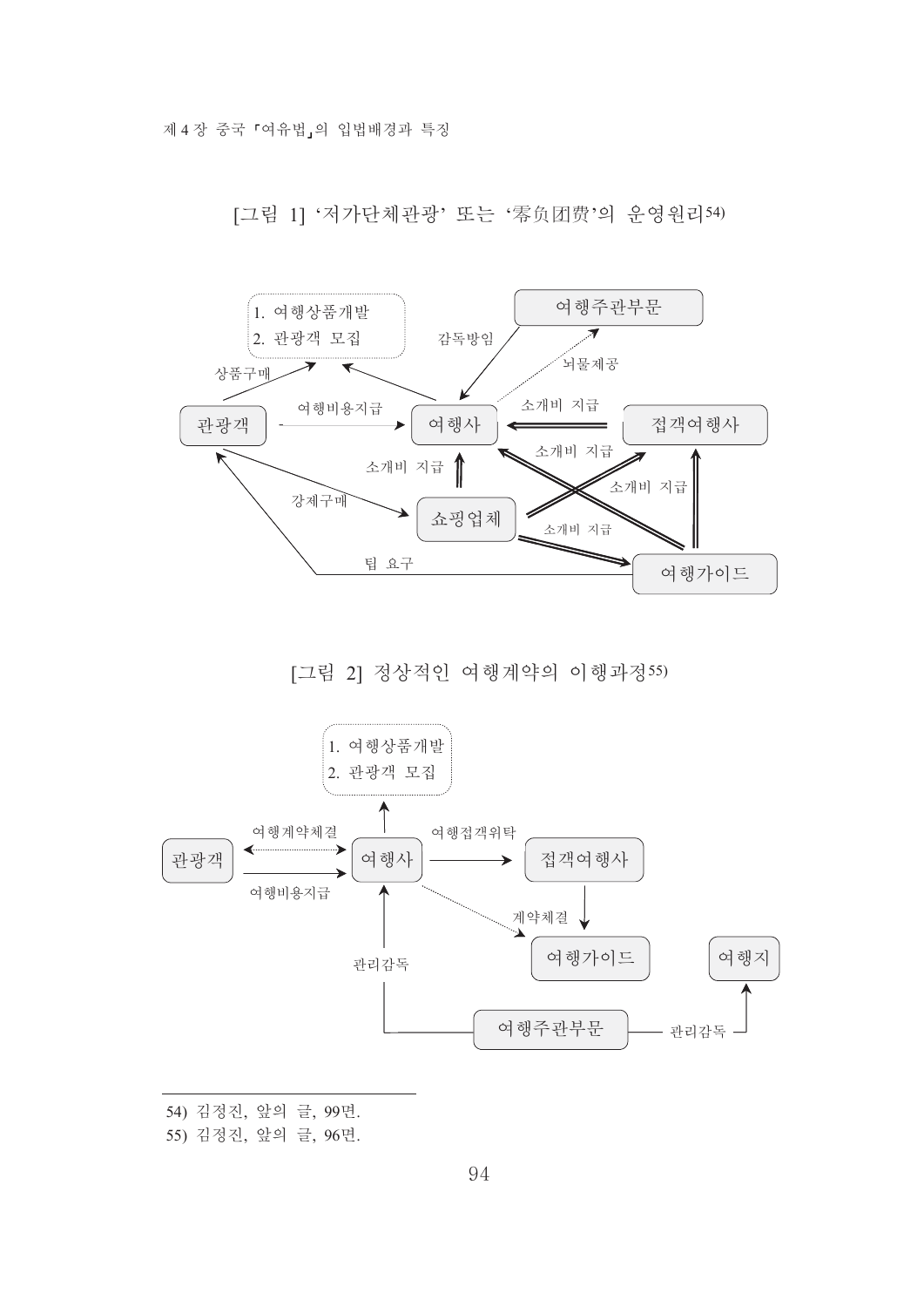상기 [그림 2]에서와 같이 정상적인 여행계약은 관광객이 지불한 여 행비용을 기초로 여행사, 접객여행사, 여행가이드의 합법적이고 공정 한 계약을 통하여 운영된다. 하지만 이른바 '저가단체관광' 또는 '마 이너스투어피(零负团费)'의 운영원리는 [그림 1]와 같이, 여행사가 일 반적인 여행상품보다 훨씬 낮은 비용을 산출하여 모객행위를 하며, 여행사의 이유은 접객여행사 혹은 여행가이드에게 소개비를 받거나 관광객에게 특정 상점에서 구매를 강요하고 그 상점으로부터 소개비 를 챙기는 등의 방법으로 부족한 이유을 충당하는 방식이다. 이러한 '저가단체관광'의 방식은 여행사 사이에 공정한 경쟁이 있을 수 없을 뿐만 아니라, 여행상품이 단순화 •획일화 되어서 다양성을 기대하기 어렵기 때문에 중국에서는 불법적인 영업형태로 파악하고 있다.56)

이러한 여유법의 '저가단체관광' 규제로 여행사가 조직한 여행상품 이 워가 이하의 낮은 가격으로 판매되지 못함으로써 여행사 경영상에 있어 손실이 예측되었으며,57) 실제로 일정기간 이러한 현상이 발생하 였다. 즉, 여행상품이 정상가격으로 상승함으로써 소비자는 기존의 덤 핑가격에 비하여 체감하는 금액이 비싸게 느껴지고 이로 인하여 관광 객수가 줄어들 것으로 전망되기도 하였다. 그러나 뒤에서 설명할 「여 유법 제35조의 엄격한 집행에 관한 유관 규정의 통지(国家旅游局关于 严格执行旅游法第三十五条有关规定的通知),의 발표 이후 또 다시 이 저과 같은 저가다체과광이 성행하고 있는 것을 볼 때. 오히려 향후 우리나라의 방한 중국관광객 정책과 관련 관광산업의 육성은 다양한 맞춤형 관광상품의 개발, 관광객의 재방문 유도 등 여행사의 서비스 강화와 여행상품 이미지 회복에 중점을 둘 필요가 있을 것이다.58)

56) 李倩倩, 앞의 논문, 88면.

58) 김정진, 앞의 글, 102~103면.

<sup>57)</sup> 张丙英, "《旅游法》对旅行社与游客的影响分析", 《科技信息》 2014年 第04期, 243면 참고: 叶海玲, 앞의 논문, 14면 참고: 张百菊·王兴华, "浅谈旅游法实施对旅游 业界的影响", 『才智』 2013年 第34期, 227면; 张圆媛, "浅析新《旅游法》出台后对旅 行社经营的影响", 『旅游管理研究』2014年2月下半月刊, 16면 참고.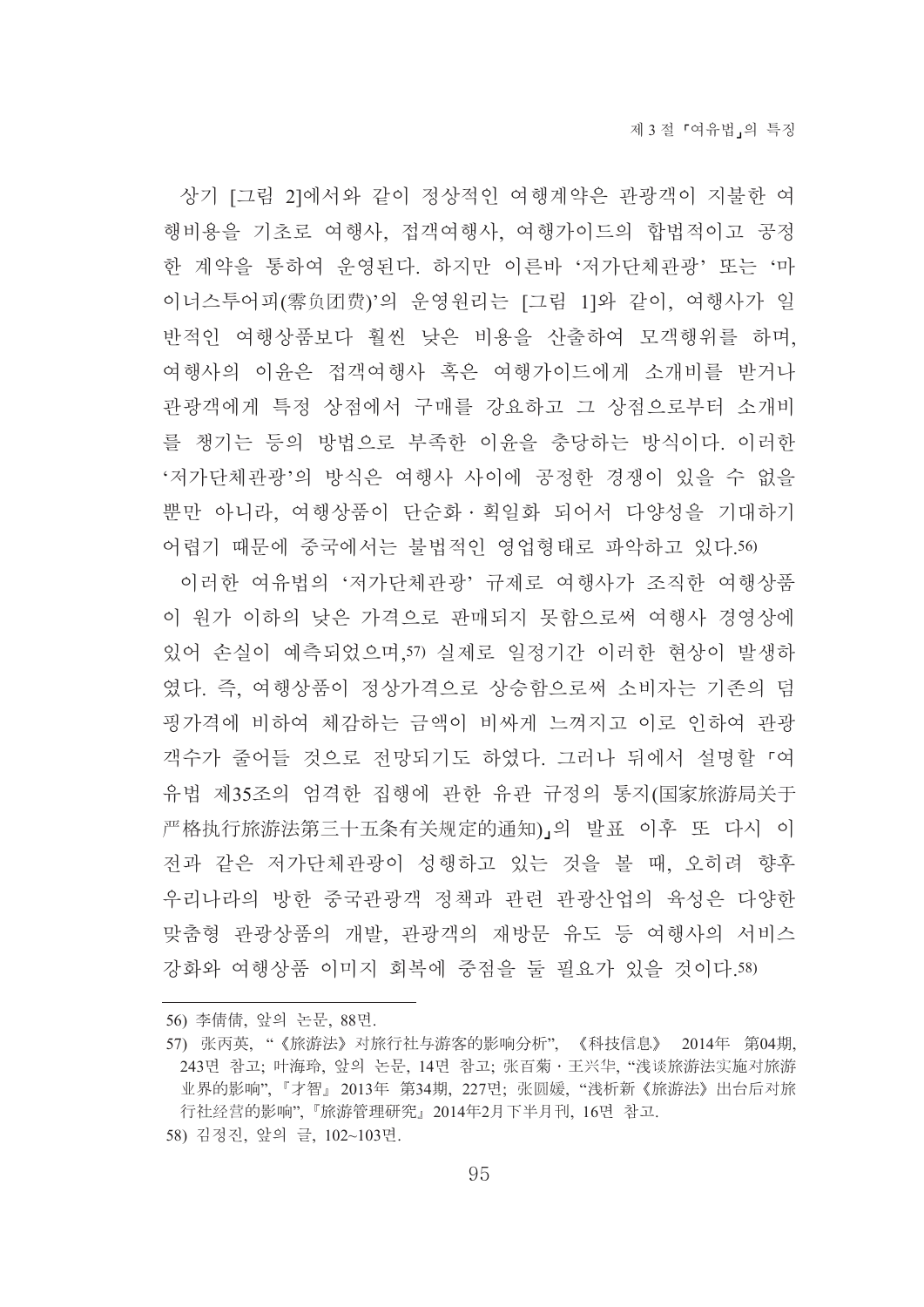## 3. 알 권리의 보호

관광객은 여행사를 통해 일체의 여행에 필요한 사항 즉 이동, 관람, 숙식, 구매, 오락 등을 예약할 수 있다는 점에 여행사와 여행계약을 체결하게 된다. 그러나, 여행사는 관광객에 비하여 여행일정별로 현지 정보에 관하여 상대적으로 우월한 지위에 있으므로 여행사에 전적으 로 위탁하게 된다. 이로 인하여 관광객은 여행계약체결 시 또는 계약 이행 중에도 불이익을 받을 수 있다. 기존의 저가단체관광으로 관광 객은 저렴한 가격으로 여행상품을 구매하는 대신에 여행사의 강제쇼 핑 또는 여행가이드의 과다한 팁 요구로 추가비용을 들여야 했다. 이 러한 여행방식은 관광객의 권리와 이익보호에 상당부분 불리하게 작 용하여 왔다.

여유법에서는 '관광객의 권리보호'라는 중요한 원칙을 여러 곳에서 재차 강조하고 있다. 이 원칙은 관광객이 여행상품을 구매할 때에 상 품내용에 관한 정보인 여행일정, 여행지의 상황, 여행지의 입장료, 여 행가이드에 관한 정보 등에 대한 알권리를 말한다.

한편 여행계약체결에 있어서 관광객의 정보제공에 관한 비밀유지 의무는 물론, 계약 해제와 해지로 인한 여행비 회수 방법에 대하여도 규정하고 있어 관광객의 권리를 보호하고 있다. 특히 여유법 제68조 에는 "여행일정 도중에 계약을 해지하는 경우에도, 여행사는 여행자가 출발지 또는 여행자가 지정한 합리적인 장소로 귀환할 수 있도록 협 조하여야 한다."고 하면서, 여행사 또는 이행보조인은 계약이 해지되 는 경우에, 귀환비용을 여행사가 부담하게 하고 있다. 위 규정의 신설 은 여행계약의 내용으로서 여행사가 관광객을 여행지로부터 출발에서 귀환까지 책임지게 함으로써 관광객의 인신과 재산보호 강화 규정으 로 볼 수 있다.59) 그리고 여행일정 중 관광객의 쇼핑에 관하여도 관

<sup>59)</sup> 김정진, 앞의 글, 103~104면.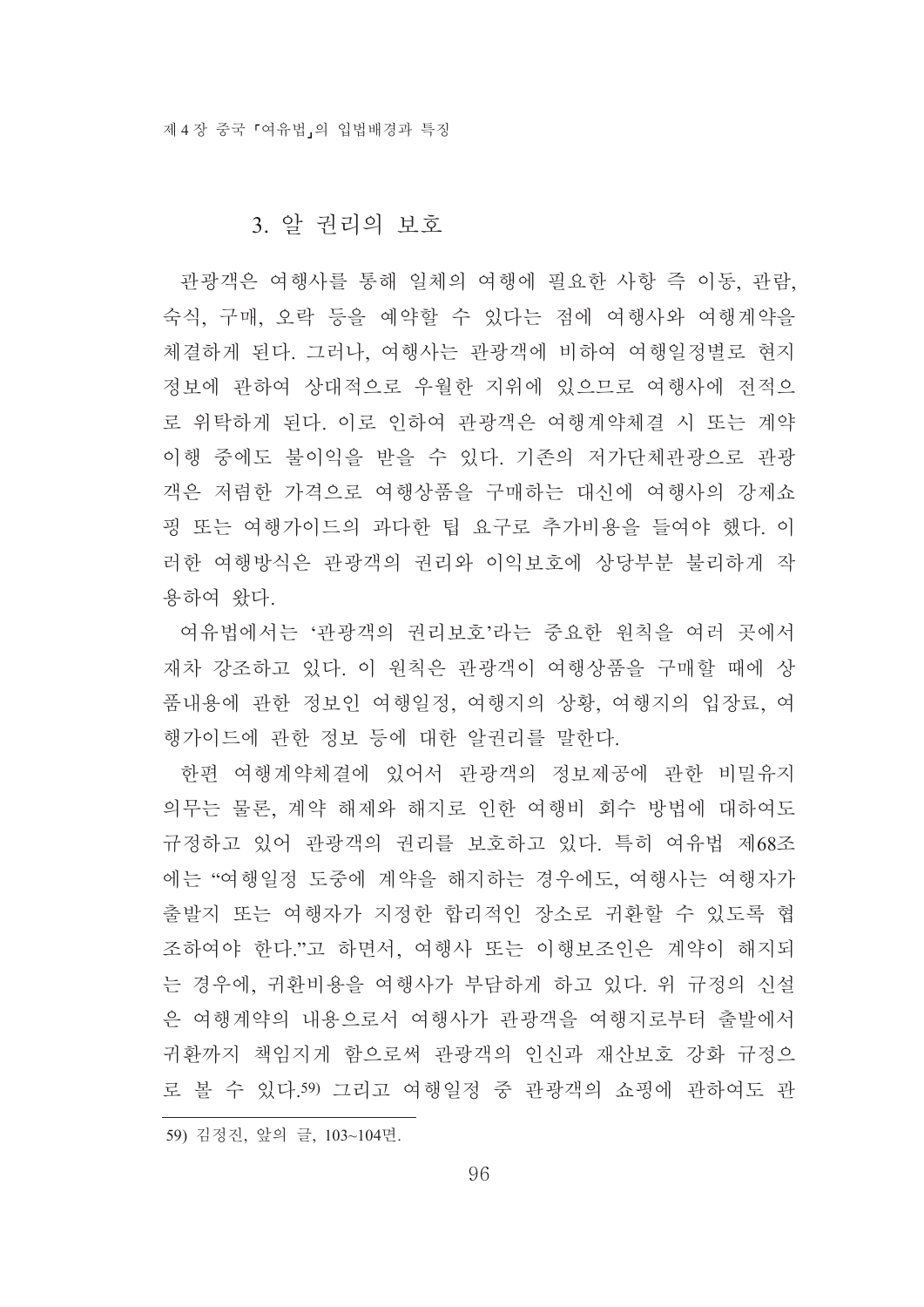제 4 절 『여유법 제 35조의 엄격하 집행에 과한 유과 규정의 통지 의 내용

광객의 동의 없이 특정장소나 특정상품을 강제 구매하는 것을 금지하 고 있다.

중국 여유법의 시행으로 관광객 입장에서는 여행상품에 대한 비용 은 상승하지만, 여행의 전체비용은 감소하는 효과가 있을 수 있으며, 앞에서 살펴본 것과 같이 과광객 권리보호에 관한 여유법의 규정은 여행만족도 상승에 긍정적인 영향을 줄 것으로 보인다.60)

# 제 4절 「여유법 제35조의 엄격한 집행에 관한 유관 규정의 통지,의 내용

여행사가 기획하는 쇼핑과 옵션관광 항목에 관련된 중국 여유법의 금지 규정에 따라 중국 단체과광객 시장위축이 우려되자 2013년 12월 16일 중국 여유국은 「여유법 제35조의 엄격한 집행에 관한 유관 규정 의 통지(国家旅游局关于严格执行旅游法第三十五条有关规定的通知), 61)

旅游法实施以来,旅游部门和企业对执行旅游法第三十五条有关规定,不同程度地存在 着理解和执行不一致等问题。为了保证旅游法的正确、有效实施,坚定不移地取缔"零负 团费"等违法经营行为, 现就严格执行旅游法第三十五条有关规定通知如下:

一、关于指定具体购物场所和安排另行付费旅游项目

旅行社在旅游活动中指定具体购物场所和安排另行付费旅游项目的,应当按照诚实信 用、自愿平等、协商一致的原则, 与旅游者订立书面合同, 且不得以不合理的低价组织 旅游活动,不得诱骗旅游者,不得通过指定具体购物场所和安排另行付费旅游项目获取 回扣等不正当利益, 也不得影响其他不参加相关活动的旅游者的行程安排。

旅游者不同意参加旅行社指定的具体购物场所或者另行付费旅游项目活动的,旅行社及 其从业人员不得因此拒绝订立旅游合同,也不得提高旅游团费或者另行收取费用。

二、关于"以不合理的低价组织旅游活动"

旅行社以低于接待和服务费用的价格或者行业公认的合理价格提供旅游服务, 且无正当 理由和充分证据证明的,应认定为"以不合理的低价组织旅游活动"。

<sup>60)</sup> 李倩倩. 앞의 논문. 89면: 孔令学. "浅谈《旅游法》对旅游者安全的全方位保护机 制", 『旅游学刊』 第28卷 2013年 第8期, 29면 이하 참고; 米一, "旅游法:剑指行业痼 疾", 『法治与社会』2013年 10期, 38~39면.

<sup>61)「</sup>国家旅游局关于严格执行旅游法第三十五条有关规定的通知,(旅发[2013]362号) 各省、自治区、直辖市旅游局 (委) :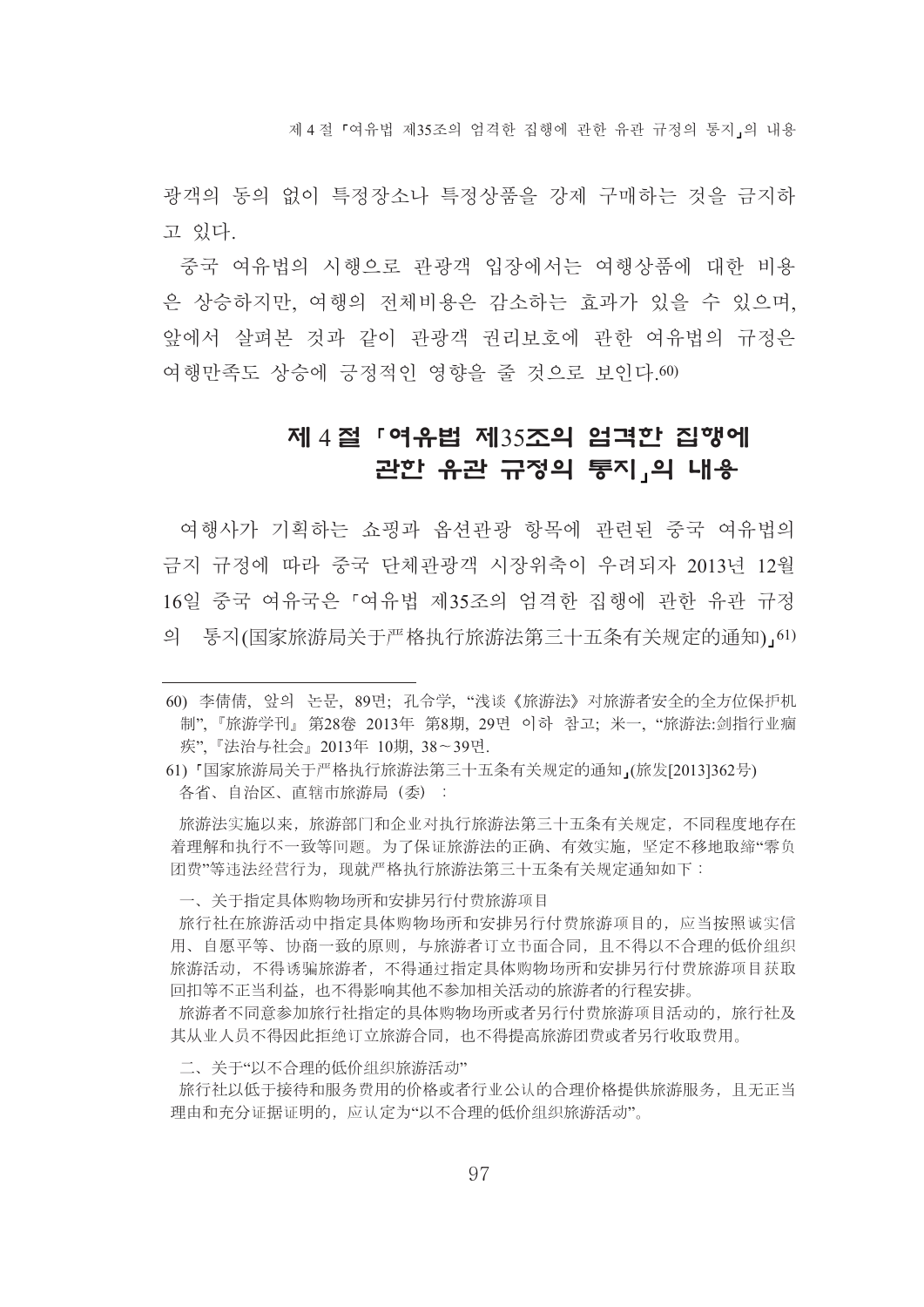를 발표하였다. 동 통지의 제정 목적은 '여유법의 실시 이후, 여유부 문(관광소관부처 및 관계행정기관)과 기업 간 여유법 제35조62)에 대한 이해와 집행의 정도가 다른 무제점이 있어 왔다. 여유법의 정확하고 유효한 실시를 보장하고, '마이너스투어피'(零负团费)' 등 위법적 경영 행위의 근절을 위한' 것으로서, 총 5개 조문으로 구성되어 있다. 동 통지의 내용은 다음과 같다.

#### 『여유법 제35조의 엄격한 집행에 관한 유관 규정의 통지,

(国家旅游局关于严格执行旅游法第三十五条有关规定的通知)

각 성 · 자치구 · 직할시 여유국(위워회) ·

여유법 시행 후, 관광 주관부처와 기업이 여유법 제35조 유관 규정 집 행에 있어서. 이해의 정도가 다르고 집행 방법도 일치하지 않는 등의 문

三、关于"诱骗旅游者"

旅行社或者其从业人员通过虚假宣传, 隐瞒旅游行程、具体购物场所及商品或者另行付 费旅游项目等真实情况的手段, 诱使旅游者参加旅游活动或者购买相关产品和服务的, 应认定为"诱骗旅游者"。

四、关于"回扣等不正当利益"

旅行社或者其从业人员违反反不正当竞争的有关规定,或者通过诱骗、强迫、变相强迫 旅游者消费,收受的旅游经营者以回扣、佣金、人头费或者奖励费等各种名义给予的财 物或者其他利益, 应认定为"同扣等不正当利益"。

五、关于"影响其他旅游者行程安排"

旅行社安排旅游者在指定具体购物场所或者另行付费旅游项目活动时, 没有对其他不参 加相关活动的旅游者作出合理的行程安排, 导致其合法权益受到损害的, 应认定为"影响 其他旅游者行程安排"。

请各级旅游主管部门严格按照旅游法有关规定和本通知,加大执法力度,保障旅游者合 法权益,确保旅游企业公平、有序、合法竞争,规范旅游市场秩序。

2013年12月16日

62) 중국 여유법 제35조

여행사는 불합리한 낮은 가격의 관광상품을 팔아 소비자를 현혹하고 쇼핑이나 그 외의 비용을 추가 지불하는 관광 프로그램을 계획하거나 리베이트 수수 등의 부당 한 이익을 취할 수 없다. 여행사조직 및 과광객 접대인는 쇼핑장소를 지정할 수 없 고 관광프로그램에 추가 비용항목을 추가 할 수 없다. 그러나 쌍방 협의하 또는 관 광객의 요구가 있을시 기타 다른 관광객들의 일정에 영향을 주지 않는 범위 내에서 가능하다.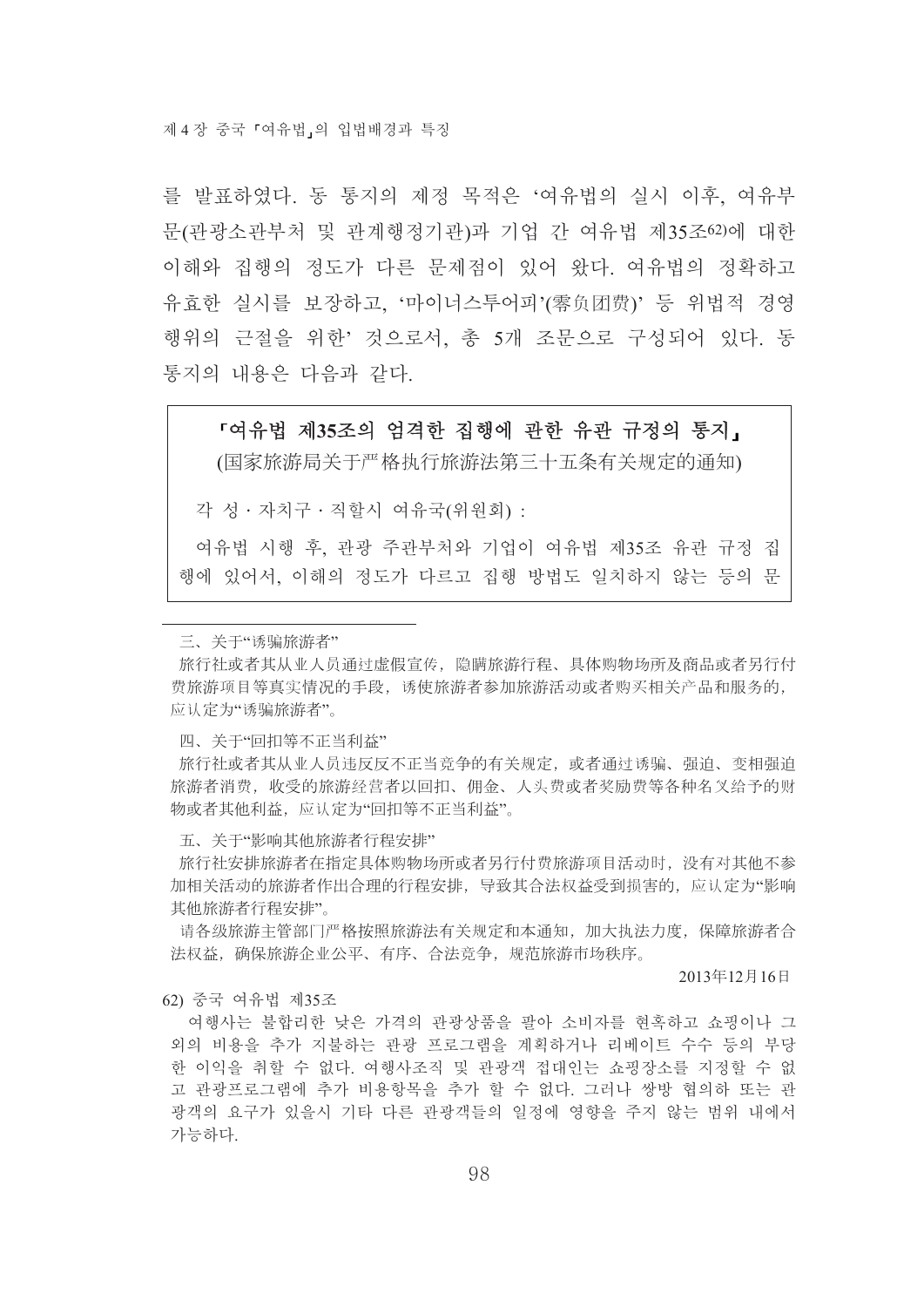제 4 절 『여유법 제 35조의 엄격한 집행에 관한 유관 규정의 통지,의 내용

제가 존재해왔다. 여유법의 정확하고 유효한 시행을 보증하고, '마이너스 투어피' 등의 불법적인 영업행위를 단절하기 위하여, 여유법 제35조 유관 규정의 엄격한 집행을 다음과 같이 통지한다.

1. 구체적인 쇼핑장소 지정과 별도의 선택관광 항목 구성

(1) 여행사는 관광 일정에서 구체적인 쇼핑장소 지정과 별도의 선택관 광 항목을 지정할 때 신의성실워칙. 자율적이고 평등한 의사결정 워칙. 협의를 통한 동의 원칙에 따라 여행자와 서면 계약을 체결하여야 하고, 불합리한 저가관광을 조직하여서는 아니된다. 또한 관광객을 기만하거나 구체적인 쇼핑장소 지정과 별도의 선택관광 항목을 구성하여 소개료 수 취 등의 부당이익을 취하여서는 아니되며, 관련 활동에 참가하지 않는 관광객의 일정 구성에 영향을 주어서도 아니된다.

(2) 관광객이 여행사가 지정한 구체적인 쇼핑장소나 별도의 선택관광 항목 구성에 참가하는데 동의하지 아니하는 경우. 여행사와 그 종사자는 그로인한 여행계약 체결의 거절을 하여서는 아니되고, 단체여행경비를 추가하거나 별도의 비용을 받아서는 아니되다.

2. 불합리한 저가관광 활동

여행사가 픽업 및 서비스에 필요한 비용 또는 업계에서 관광서비스를 제공하는데 대한 합리적인 가격으로 인정한 가격보다 낮은 가격을 책정 하는 경우, 정당한 이유와 충분한 증거가 있음을 입증하지 못하면 이를 "불합리한 저가관광 활동"으로 본다.

3. 관광객 기만

여행사 또는 그 종사자가 허위광고를 통하여 여행 일정과 구체적인 쇼 핑장소 내지 상품 또는 선택관광 항목 등의 사실을 숨기는 방법으로 관 광객이 과광활동에 참가하도록 하거나 과려 상품 또는 서비스를 구매하 도록 하는 것을 "관광객 기만"이라고 본다.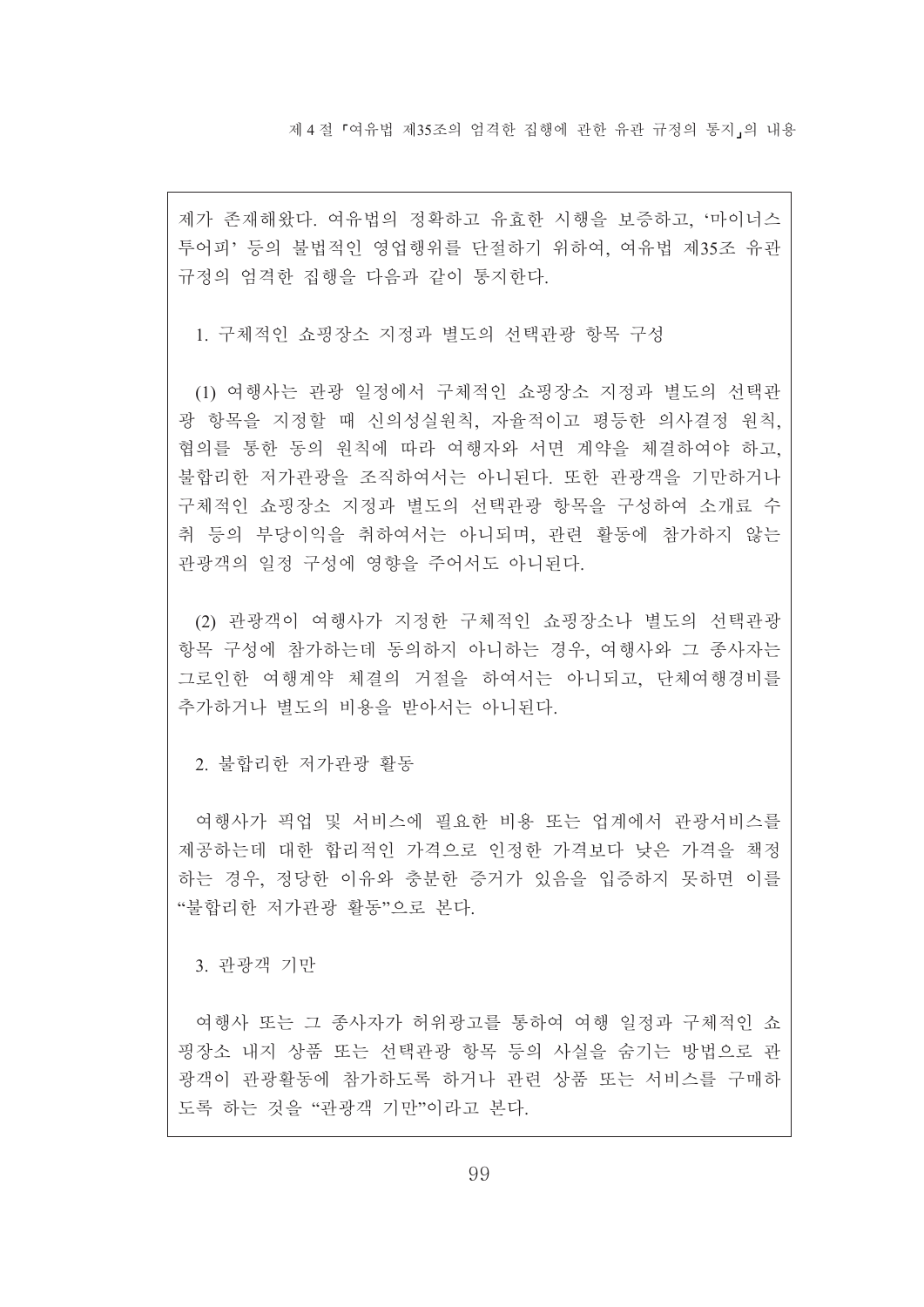제 4 장 중국 『여유법』의 입법배경과 특징

4. 수수료 등 부당이익

여행사 또는 그 종사자가 '불공정 경쟁 금지(反不正当竞争)' 관련 규정 에 위반하거나 편취유인 · 강박 · 유사강박행위(变相强迫) 등을 통하여 관 광객이 소비하도록 하여 여행사업자가 수수료, 임금, 성과급 또는 장려금 등 각종 명의로 물품구매 또는 기타이익을 수취하는 경우 이를 "수수료 등 부당이익"이라고 한다.

5. 다른 관광객 일정구성에 영향

여행사가 여행자에게 구체적인 쇼핑장소를 지정하거나 별도의 선택관 광 항목 등의 활동을 하는 경우, 그 활동에 참가하지 않는 다른 관광객 에 대한 합리적인 일정을 배정해야 하지 않아 합법적 권익에 손해를 끼 치게 되면 이를 "다른 관광객 일정구성에 영향"을 주는 것으로 본다.

각급 관광 담당기관은 여유법 관련 규정과 본 통지에 따라 엄격하게 법을 집행하는데 더욱 힘쓰며, 여행자(관광객)의 합법적인 권리를 보장하 고, 기업의 공평 · 질서 · 합법적 경쟁을 확보하며, 관광시장의 질서를 규 범화할 것을 당부함.

> 국가여유국(国家旅游局) 2013년 12월 16일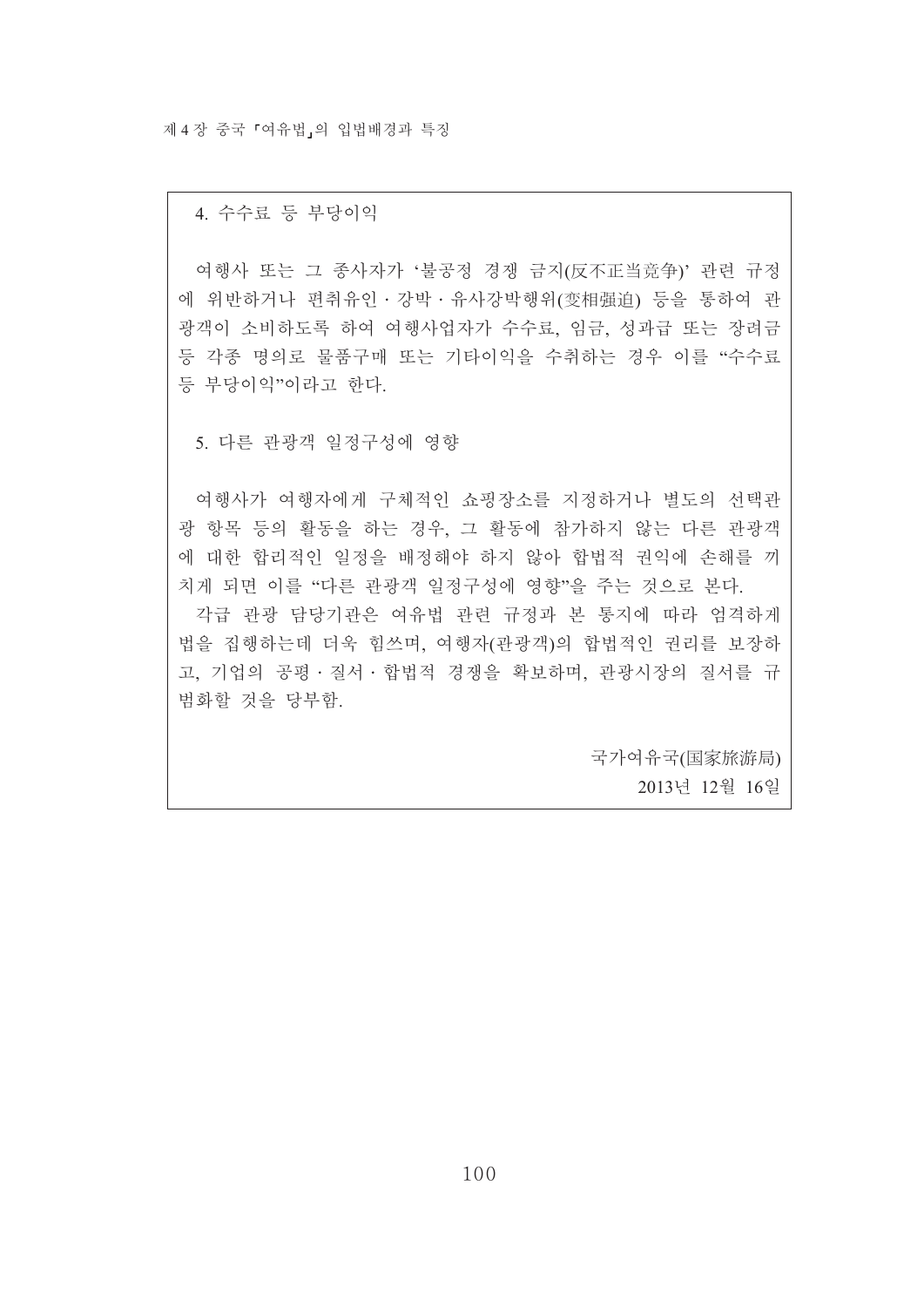제 1 절 우리나라 관련 법제와의 비교

# 제 5 장 비교 및 시사점

## 제 1절 우리나라 관련 법제와의 비교

### 1. 관련 법제의 연혁과 구조

한국 관광 관련 법제는 한국 최초의 관광법인 『관광사업진흥법』이 1961년 제정 · 공포되면서 그 기초가 마련되었다.63) 이어 1962년 한국 관광공사의 전신인 국제관광공사를 설립하였고, 그 근거법으로 『국제 관광공사법」이 제정되어 외국관광객 유치를 전담하였다. 그리고, 『관 광사업진흥법」은 4차례의 개정을 거쳐 1975년 『관광기본법』과 『관광 사업법,으로 분리되었다. 또한, 「관광진흥개발기금법」을 제정하여 관 광진흥개발기금을 조성하여 관광사업 개발확대에 필요한 재원을 확보 하였다. 같은 해. 『과광단지개발촉진법』이 제정되었으며 64) 동법은 다 시 관광진흥법으로 통폐합되었다. 즉, 관광사업진흥법이 관광기본법과 관광사업법으로 분리되고, 이처럼 분리된 관광사업법은 관광단지개발 촉진법과 통폐합되어 관광진흥법이 새로 제정된 것이다. 현재에는 관 광기본법과 관광진흥법으로 단순화 되어 관광 관련 법제의 기초가 되 고 있다.65) 2014년 6월을 기준으로 우리나라의 관광 관련 법제를 살 펴보면 관광기본법, 관광진흥법, 관광진흥개발기금법, 국제회의산업 육성에 관한 법률 등으로 구성되어 있으며, 2012년 평창동계올림픽의 성공적인 개최를 위하여 제정된 「2018 평창동계올림픽대회 및 장애인 동계올림픽대회 지원 등에 관한 특별법,도 있다.

<sup>63)</sup> 워철식, 최영준, 정연구, 『관광법규와 사례분석』, 백산출판사, 2012, 11면,

<sup>64)</sup> 유문기, 홍창식, 김주승, 『최신관광법규해설』, 새로미, 2010, 38~39면.

<sup>65)</sup> 장평권, "한국관광 대도약을 위한 관광법제 정비방안", 『관광학연구』제55권 제4 호(통권 90), 2011, 359면.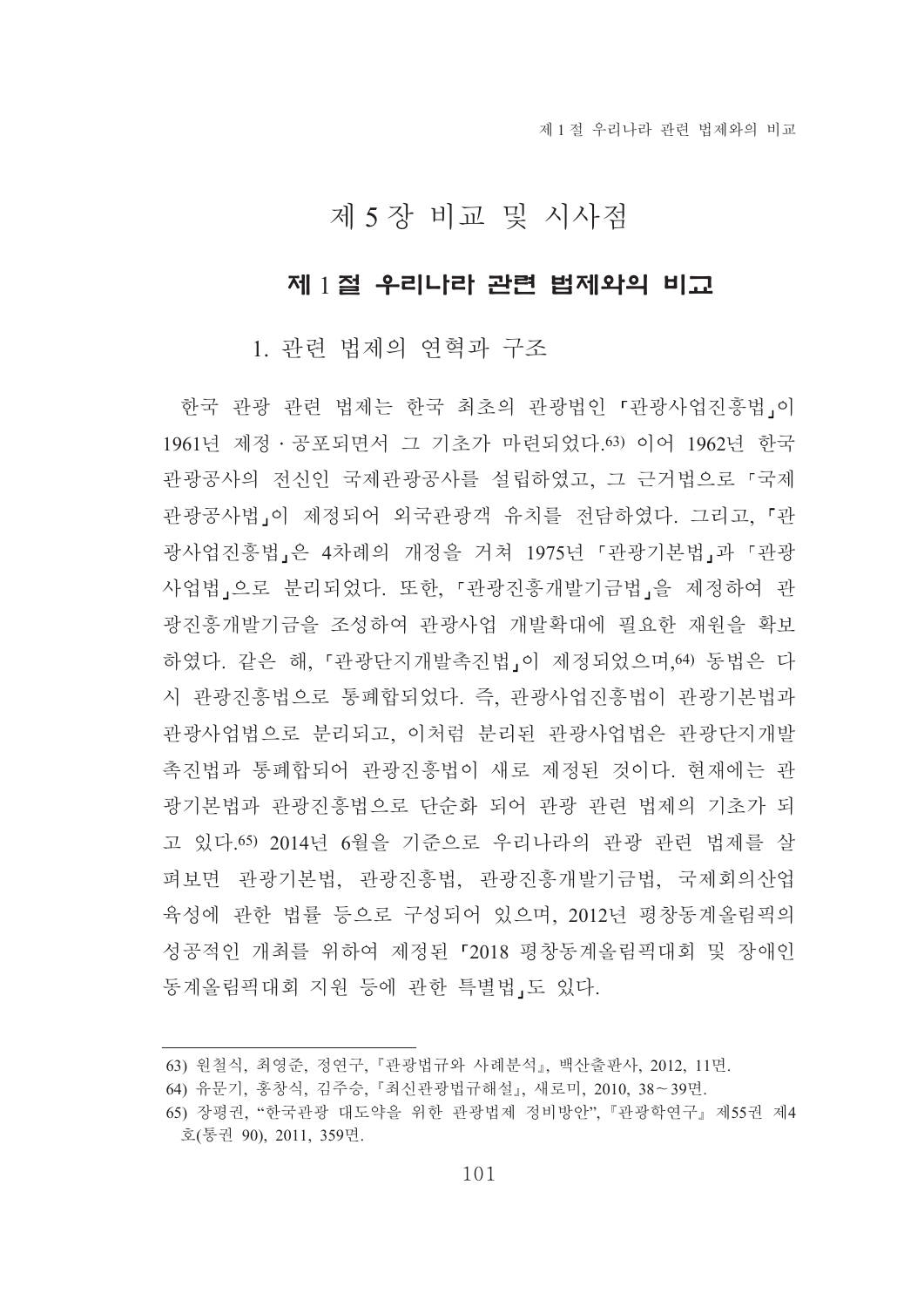중국의 여유법의 비교대상이 될 수 있는 우리나라의 법률은 과광진흥 법이 될 수 있을 것으로 보이며 과광진흥법은 과광사업 과광사업자 다 체, 관광의 진흥과 홍보, 관광지 등의 개발을 규정하고 있기 때문이다.

2. 법제의 구성과 내용

관광진흥법은 총7장, 86개 조문으로 구성되어 있으며, 제1장 총칙, 제2장 관광사업, 제3장 관광사업자 단체, 제4장 관광의 진흥과 홍보, 제5장 관광지 등의 개발, 제6장 보칙, 제7장 벌칙 등의 내용이 규정되 어 있다.

관광진흥법의 구성을 제1조60의 입법 목적면에서 파악하여, 관광여 건의 조성 관광자워의 개발 관광산업의 지워 육성으로 나누고 있는 경우도 있다 67) 이러한 구성 체계에 따르면 다음과 같이 도식화가 가 능하다

### [그림 3] 관광진흥법의 구성체계68)



<sup>66)</sup> 관광진흥법 제1조 (목적) 이 법은 관광 여건을 조성하고 관광자원을 개발하며 관 광사업을 육성하여 관광 진흥에 이바지하는 것을 목적으로 한다.

68) 신용석 · 심원섭, 앞의 책, 32면, "[그림 4-1] 『관광진흥법』의 구성체계"인용.

<sup>67)</sup> 신용석 · 심원섭, 『관광법제 체계화 및 개선방안』, 한국문화관광정책연구원, 2006. 32면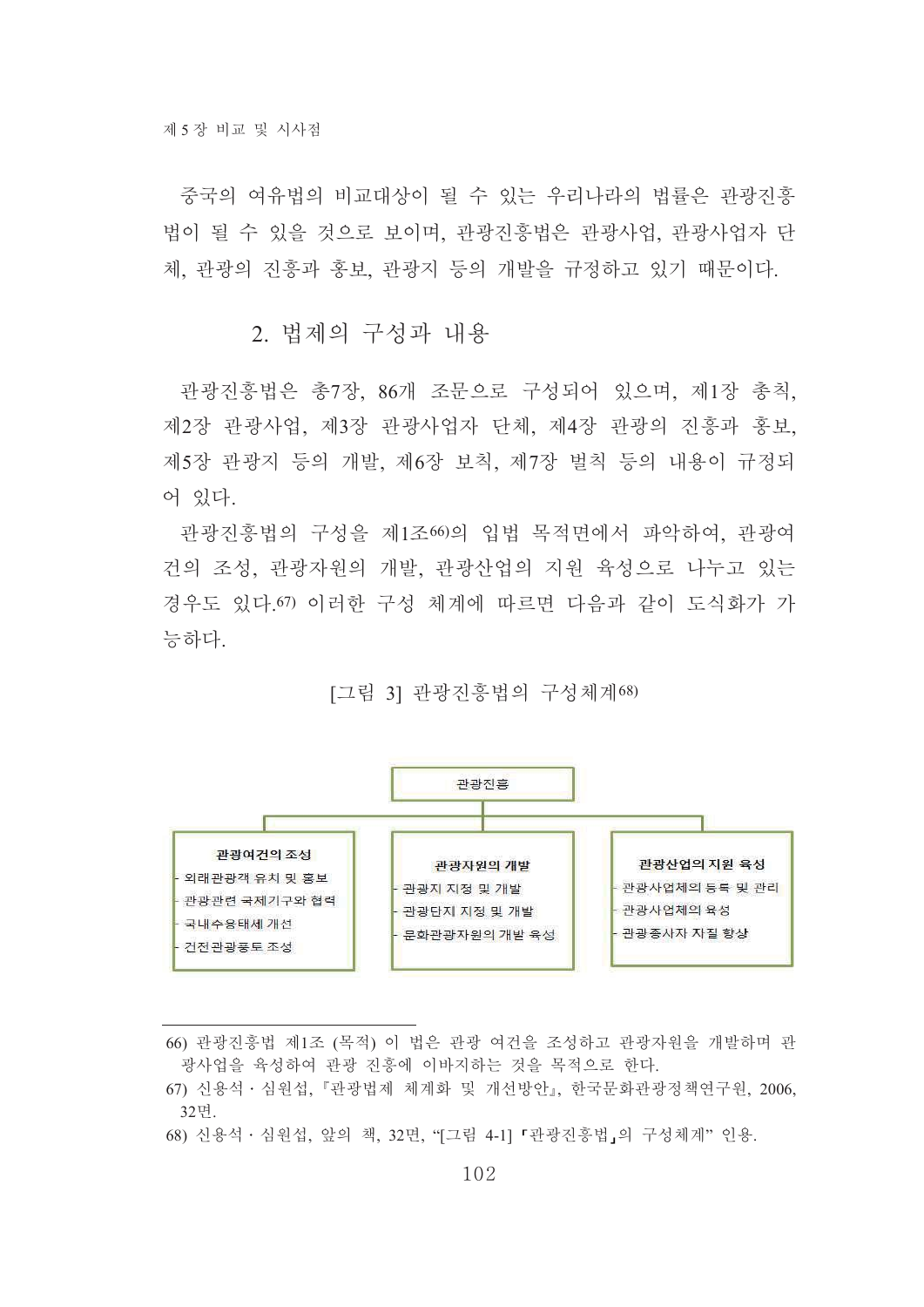관광진흥법의 구체적인 규정 내용은 법령정보를 통해서도 찾아볼 수 있으며, 이에 관하여 소개한 자료들도 다수 존재하므로, 이 보고서 에서는 규정의 내용 소개는 생략하기로 한다.

## 3. 관광객 권익 보호에 관한 관련 법제

여행 · 관광과 관련하여 관광객 권익 보호에 관한 직 · 간접적인 규 정을 두고 있는 법률로는 관광진흥법, 소비자기본법, 약관규제법과 더 불어 관광기본법, 민법, 민사소송법, 소액사건심판법, 민사조정법, 항 공안전 및 보안에 관한 법률, 항공법, 출입국관리법, 여권법, 검역법, 관세법 등이 있다.69)

그 중에서도 소비자로서의 관광객의 권익보호와 직접적으로 관련 된 법률으로는 관광진흥법, 소비자기본법, 소비자분쟁해결기준, 약관 규제법, 여행업표준약관 등이 있다. 관광진흥법 제14조 (여행계약 등) 에서는 여행업자가 여행자와 계약을 체결할 때에는 여행자를 보호하 기 위하여 문화체육관광부령으로 정하는 바에 따라 해당 여행지에 대한 안전정보를 제공하도록 하고, 해당 여행지에 대한 안전정보가 변경된 경우에도 정보를 제공하도록 하고 있다. 또한, 여행업자가 여 행자와 여행계약을 체결하면, 그 서비스에 관한 내용을 적은 여행계 약서(여행일정표 및 약관을 포함)를 여행자에게 내주어야 한다. 여행 업자가 여행일정(선택관광 일정을 포함)을 변경하려는 경우에는 문화 체육관광부령으로 정하는 바에 따라 여행자의 사전 동의를 받도록 하고 있다.

아래에서는 이러한 관광진흥법의 규정 외에도 다른 법률에 따라관광 객의 권리를 보호하도록 하고 있는 법규의 내용들을 소개하기로 한다.

<sup>69)</sup> 김성천, '여행 관련 소비자피해구제의 현황 및 국내법제 동향', 『중국의 여행 관 련 법제와 관련 현황(한국법제연구원 워크숍 자료집)』, 한국법제연구원, 2014. 4. 25, 151면.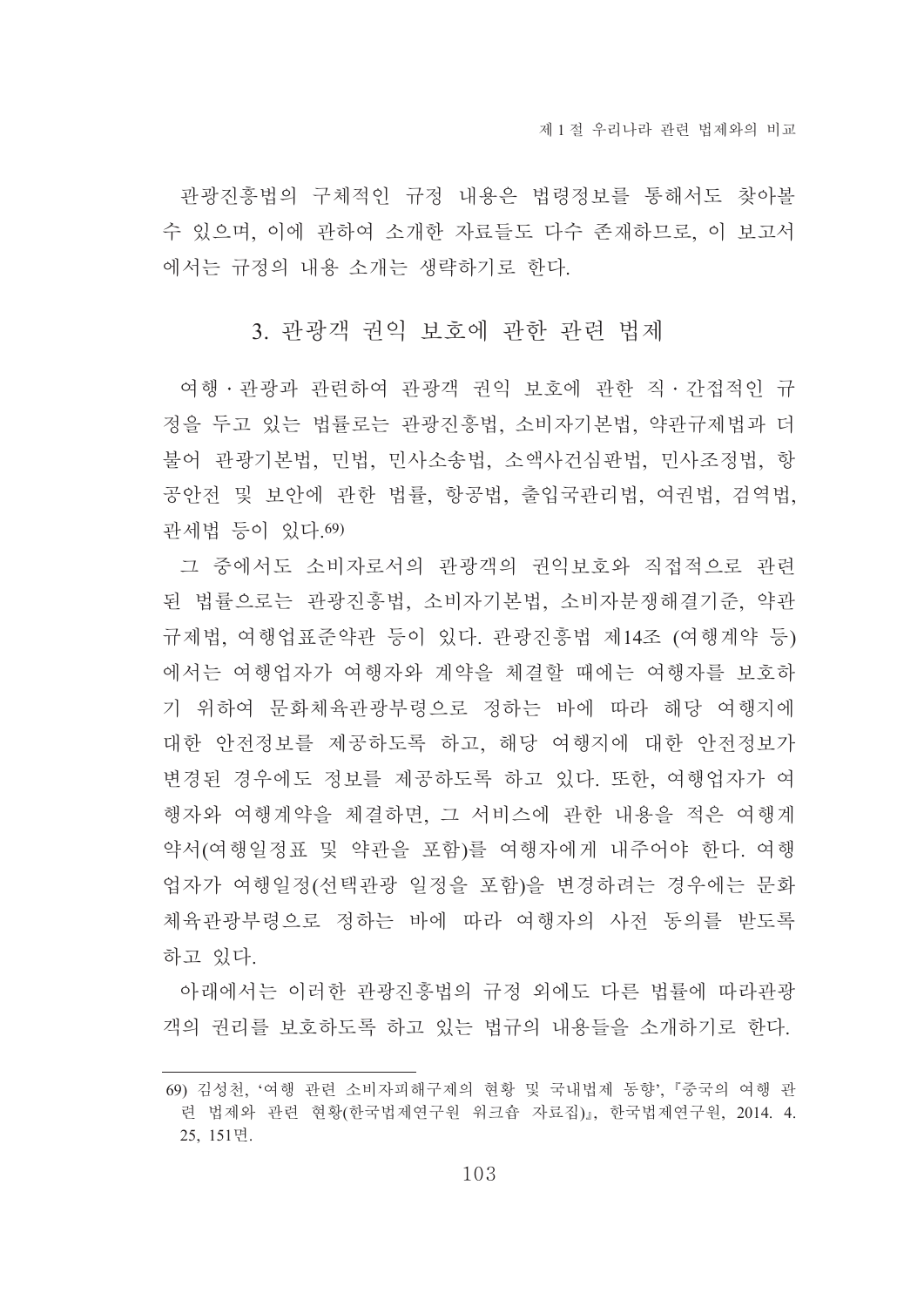### (1) 소비자분쟁해결기준

소비자분쟁해결기준은 소비자기본법 제16조 제2항과 소비자기본법 시행령 제8조 제3항의 규정에 따라 일반적 소비자분쟁해결기준에 의 하여 품목별 소비자분쟁해결기준을 정함으로써 소비자와 사업자(이하 "분쟁당사자"라 한다)간에 발생한 분쟁이 원활하게 해결될 수 있도록 구체적인 합의 또는 권고의 기주을 제시하는데 그 목적이 있다고 한 다.70) 여행업과 관련한 소비자분쟁해결기주의 대상품목은 2개 업종으로 서. 국내여행과 국외여행으로 구분된다. 다음은 공정거래위원회 홈페이지 에 고시되어 있는 국내여행과 국외여행 소비자분쟁해결기준 내용이다.

## [표 4] 소비자분쟁해결기준 '30. 여행업(2개 업종)'의 분쟁유형 및 해결기준71)

| 국내여행 (1-3)                                                    |                                         |                                           |  |  |  |
|---------------------------------------------------------------|-----------------------------------------|-------------------------------------------|--|--|--|
| 형<br>유<br>분<br>쟁                                              | 해<br>결 기 준                              | 비 고                                       |  |  |  |
| 1) 여행취소로 인한 피해<br>- 여행사의 귀책사유로 여행사가 취소<br>하는 경우<br><당일여행인 경우> |                                         | * 국내여<br>해<br>표준<br>약 관 과<br>동일하게<br>규정함. |  |  |  |
| • 여행개시 3일전까지 통보 시<br>• 여행개시 2일전까지 통보 시                        | o 계약금 환급<br>o 계약금 환급<br>및 요금의 10%<br>배상 |                                           |  |  |  |

<sup>70)</sup> 김성천, 앞의 글, 151~152면.

<sup>71)</sup> 공정거래위원회 - 심결/법령 - 위원회소관법령 - 고시지침 - 소비자분쟁해결기준  $(http://www.ftc.gov.kr/laws/laws/laws.jsp?lawDivCd=10)$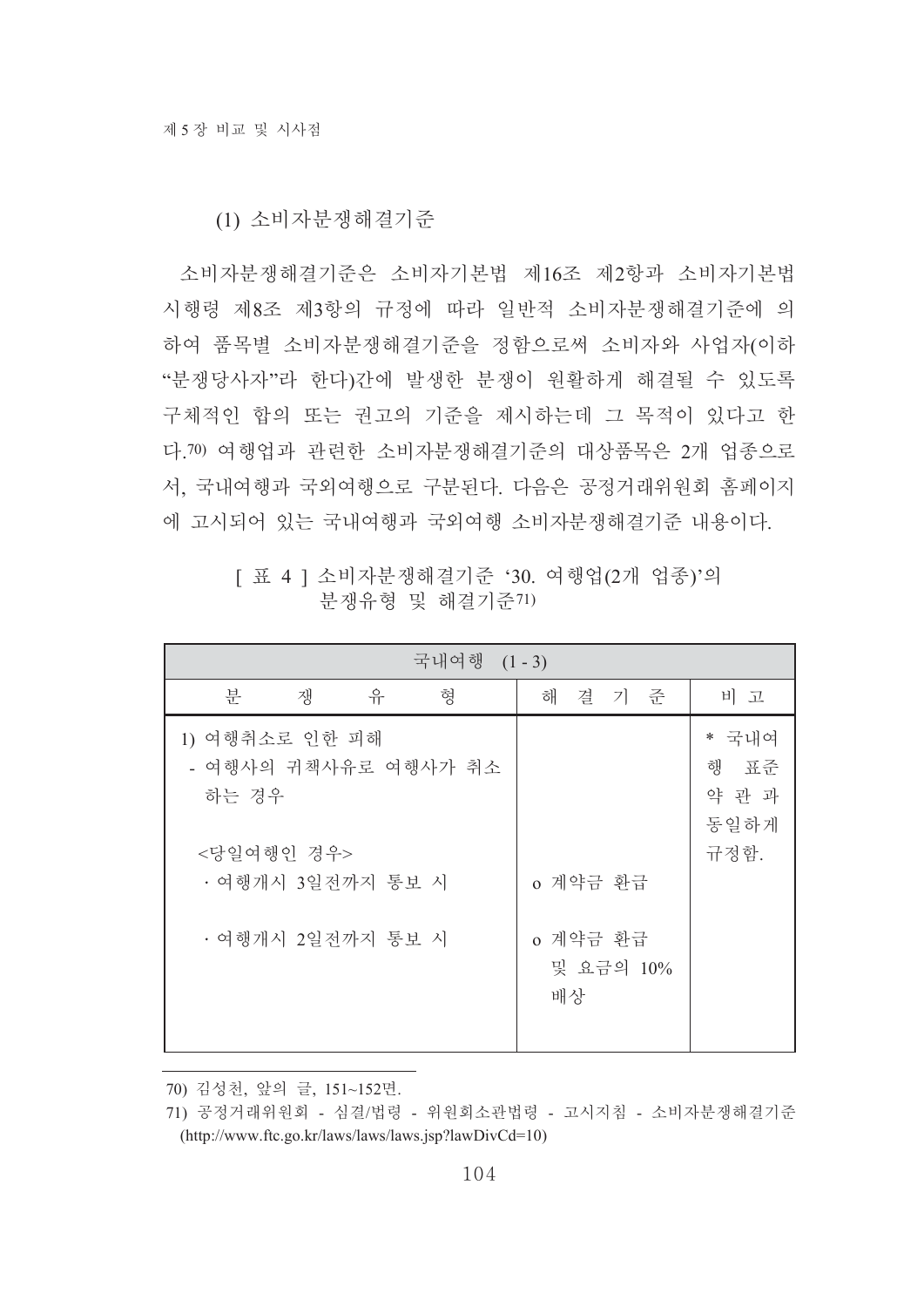| 국내여행 (1-3)            |                             |     |  |  |  |
|-----------------------|-----------------------------|-----|--|--|--|
| 분<br>유<br>쟁<br>형      | 해 결 기 준                     | 비 고 |  |  |  |
| • 여행개시 1일전까지 통보 시     | o 계약금 환급<br>및 요금의 20%<br>배상 |     |  |  |  |
| • 여행당일 통보 및 통보가 없는 경우 | o 계약금 환급<br>및 요금의 30%<br>배상 |     |  |  |  |
| <숙박여행인 경우>            |                             |     |  |  |  |
| • 여행개시 5일전까지 통보 시     |                             |     |  |  |  |
| • 여행개시 2일전까지 통보 시     | o 계약금 환급                    |     |  |  |  |
| • 여행개시 1일전까지 통보 시     | o 계약금 환급<br>및 요금의 10%<br>배상 |     |  |  |  |
| · 여행당일 통보 및 통보가 없는 경우 | o 계약금 환급<br>및 요금의 20%<br>배상 |     |  |  |  |
|                       | o 계약금 환급<br>및 요금의 30%<br>배상 |     |  |  |  |

|   |                       |   | 국내여행 (3-3)                   |         |  |   |        |
|---|-----------------------|---|------------------------------|---------|--|---|--------|
| 분 | 쟁                     | 유 | 형                            | 해 결 기 준 |  | 비 | $\neg$ |
|   | <숙박여행인 경우><br>변경 통보 시 |   | • 여행개시 5일전까지 계약조건   o 계약금 환급 |         |  |   |        |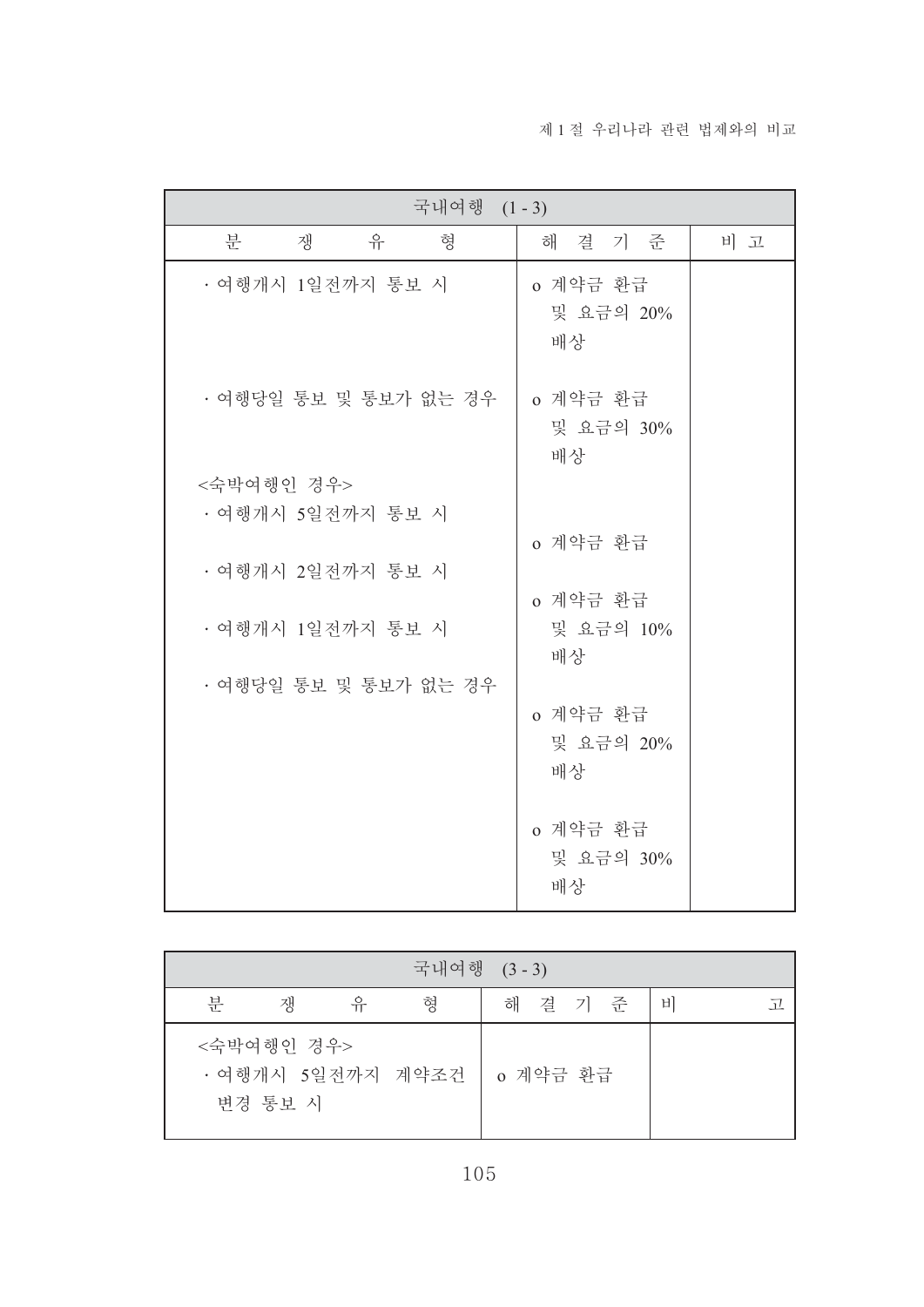#### 제 5 장 비교 및 시사점

|                                                     |                 | 국내여행 (3-3) |   |                                        |  |                                          |   |
|-----------------------------------------------------|-----------------|------------|---|----------------------------------------|--|------------------------------------------|---|
| 분<br>쟁                                              | $\frac{0}{\pi}$ | 형          |   | 해 결 기 준                                |  | 비                                        | 고 |
| • 여행개시 2일전까지 계약조건<br>변경 통보 시                        |                 |            | 상 | o 계약금 환급 및<br>요금의 10% 배                |  |                                          |   |
| · 여행개시 1일전까지 계약조건<br>변경 통보 시                        |                 |            | 상 | o 계약금 환급 및<br>요금의 20% 배                |  |                                          |   |
| · 여행당일 계약조건 변경통보<br>또는 통보가 없을 시                     |                 |            |   | o 계약금 환급 및<br>요금의 30%<br>배상            |  |                                          |   |
| - 여행참가자 수의 미달로 여행사<br>가 여행을 취소하는 경우(사전<br>통지기일 미준수) |                 |            |   | o 계약금 환급 및<br>계약금의<br>100% (위약금)<br>배상 |  |                                          |   |
| 2) 여행사의 계약조건 위반으로 인<br>한 피해(여행 후)                   |                 |            |   | o 여행자가 입은<br>손해배상                      |  | * 운송수단의<br>고장, 교통사                       |   |
| 3) 여행사 또는 여행종사자의 고의<br>또는 과실로 인한 여행자의 피<br>해        |                 |            |   | o 여행자가 입은<br>손해배상                      |  | 고 등 운수업<br>체의 고의·과<br>실에 의한 경<br>우도 포함함. |   |
| 4) 여행 중 위탁수하물의 분실, 도<br>난, 기타사고로 인한 피해              |                 |            |   | o 여행자가 입은<br>손해배상                      |  |                                          |   |
| 5) 여행사의 고의·과실로 인해 여<br>행일정의 지연 또는 운송 미완수            |                 |            |   | o 여행자가 입은<br>손해배상                      |  |                                          |   |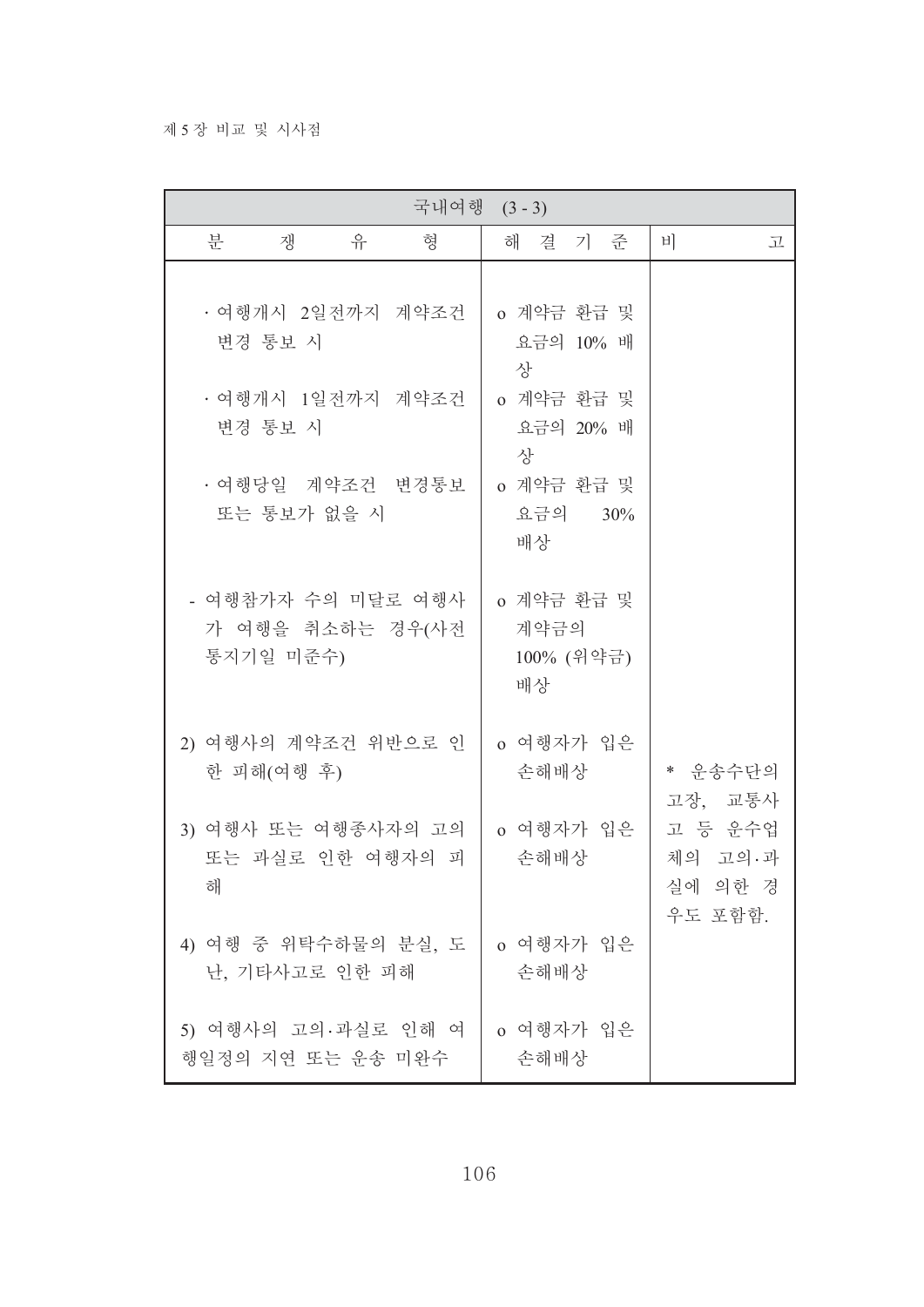| 국<br>외<br>여 행(1 - 2)                                                                                                                                                                                                                                                                                                                            |                                                                                                                                                                         |        |  |  |  |
|-------------------------------------------------------------------------------------------------------------------------------------------------------------------------------------------------------------------------------------------------------------------------------------------------------------------------------------------------|-------------------------------------------------------------------------------------------------------------------------------------------------------------------------|--------|--|--|--|
| 형<br>분<br>쟁<br>유                                                                                                                                                                                                                                                                                                                                | 해 결 기 준                                                                                                                                                                 | 비<br>卫 |  |  |  |
| 1) 여행취소로 인한 피해<br>여행사의 귀책사유로 여행사가<br>취소하는 경우<br>• 여행개시 30일전까지( ~30) 통보 시<br>ㆍ여행개시 20일전까지(29 ∼20) 통<br>보 시<br>• 여행개시 10일전까지(19~10) 통보<br>시<br>• 여행개시 8일전까지( 9~ 8) 통보<br>시<br>• 여행개시 1일전까지( 7~ 1) 통보<br>시<br>· 여행 당일 통보 시<br>여행자의 여행계약 해제 요청이<br>있는 경우<br>• 여행개시 30일전까지(  ~30) 통보<br>시<br>• 여행개시 20일전까지(29~20) 통보<br>시<br>• 여행개시 10일전까지(19~10) 통보 | o 여행자가 입은<br>손해배상<br>o 계약금 환급<br>o 여행요금의 10%<br>배상<br>o 여행요금의 15%<br>배상<br>o 여행요금의 20%<br>배상<br>o 여행요금의 30%<br>배상<br>o 여행요금의 50%<br>배상<br>o 계약금 환급<br>o 여행요금의 10%<br>배상 |        |  |  |  |
| 시<br>• 여행개시 8일전까지( 9~ 8) 통보<br>시<br>• 여행개시 1일전까지( 7~ 1) 통보<br>시<br>· 여행 당일 통보 시                                                                                                                                                                                                                                                                 | o 여행요금의 15%<br>배상<br>o 여행요금의 20%<br>배상<br>o 여행요금의 30%<br>배상<br>o 여행요금의 50%<br>배상                                                                                        |        |  |  |  |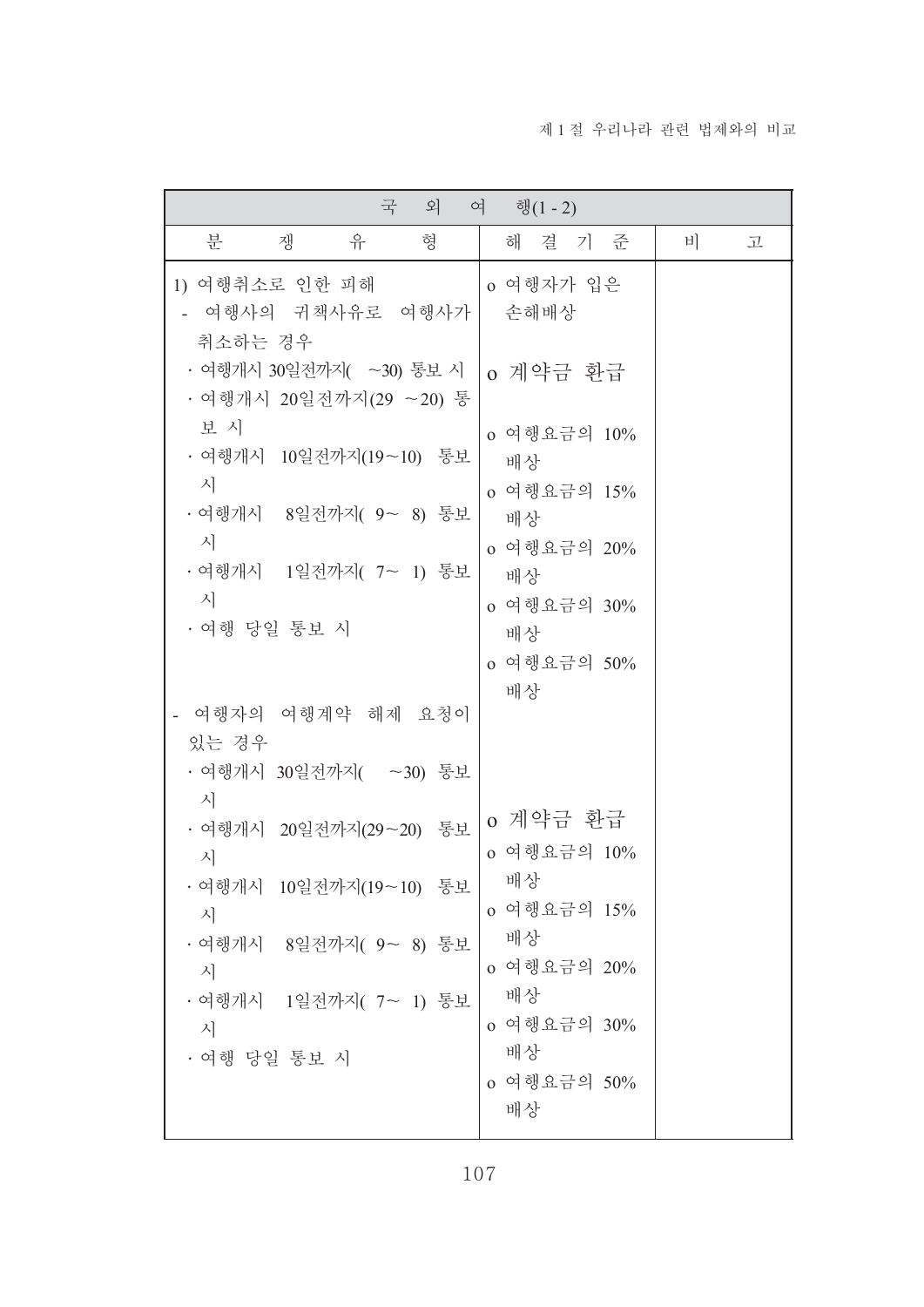#### 제 5 장 비교 및 시사점

| 국 외<br>여 행 $(1-2)$                                                   |                                                                                |        |  |  |  |
|----------------------------------------------------------------------|--------------------------------------------------------------------------------|--------|--|--|--|
| 분<br>유<br>형<br>쟁                                                     | 해 결 기 준                                                                        | 비<br>고 |  |  |  |
| - 여행참가자 수의 미달로 여행개<br>시 7일전까지 여행계약 해제 통<br>지 시                       | o 계약금 환급                                                                       |        |  |  |  |
| - 여행참가자 수의 미달로 인한 여<br>행 개시 7일전 까지 통지기일 미<br>준수<br>• 여행개시 1일전까지 통지 시 | o 여행요금의 30%<br>배상                                                              |        |  |  |  |
| · 여행출발 당일 통지 시                                                       | o 여행요금의 50%<br>배상                                                              |        |  |  |  |
| 2) 여행사의 계약조건 위반으로 인<br>한 피해(여행후)                                     | o 신체 손상이 없을<br>때 최대 여행 대금<br>범위 내에서 배상<br>o 신체손상 시 위자<br>료, 치료비, 휴업손<br>해 등 배상 |        |  |  |  |
| 3) 여행계약의 이행에 있어 여행종<br>사자의 고의 또는 과실로 여행자<br>에게 손해를 끼쳤을 경우            | o 여행자가 입은<br>손해배상                                                              |        |  |  |  |
| 국내여행 (2-3)                                                           |                                                                                |        |  |  |  |
| 유<br>분<br>쟁<br>형                                                     | 해<br>결 기 준                                                                     | 비 고    |  |  |  |
| - 여행자의 귀책사유로 여행자가 취소<br>하는 경우                                        |                                                                                |        |  |  |  |
| <당일여행인 경우><br>• 여행개시 3일전까지 통보 시                                      | o 전액 환급                                                                        |        |  |  |  |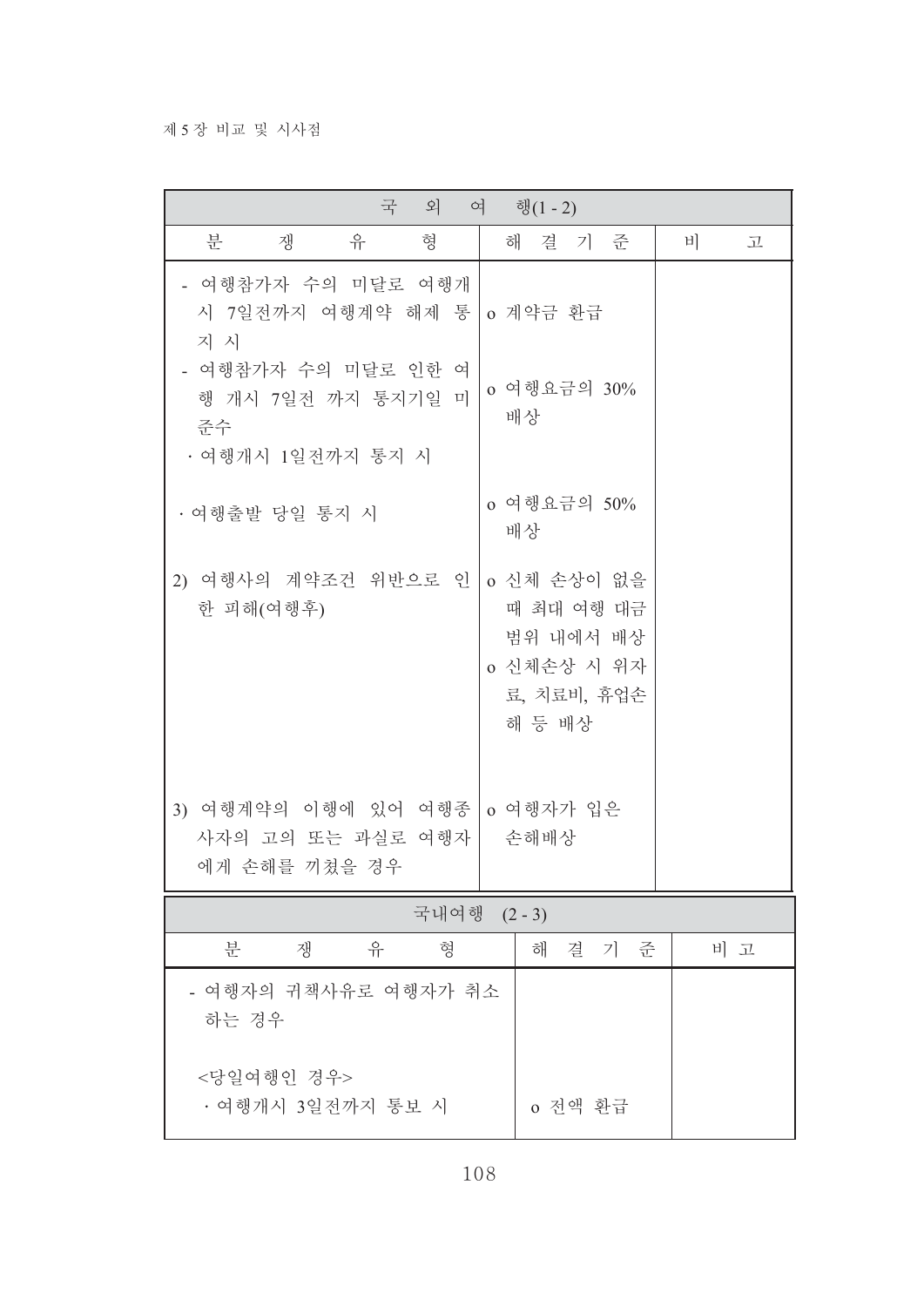| 국내여행 (2-3)                                             |                                    |  |
|--------------------------------------------------------|------------------------------------|--|
| 유<br>형<br>분<br>쟁                                       | 결 기 준<br>비 고<br>해                  |  |
| • 여행개시 2일전까지 통보 시                                      | o 요금의 10%<br>배상                    |  |
| • 여행개시 1일전까지 통보 시                                      | 0 요금의 20%<br>배상                    |  |
| · 여행개시 당일 취소하거나 연락<br>없이 불참할 경우                        | o 요금의 30%<br>배상                    |  |
| <숙박여행인 경우><br>· 여행개시 5일전까지 통보 시<br>ㆍ여행개시 2일전까지 통보 시    | o 전액 환급<br>o 요금의 10%<br>배상         |  |
| • 여행개시 1일전까지 통보 시<br>· 여행개시 당일 취소하거나 연락<br>없이 불참할 경우   | 0 요금의 20%<br>배상<br>o 요금의 30%<br>배상 |  |
| - 여행사의 계약조건 위반으로 여행자<br>가 여행계약을 해지하는 경우(여행전)           |                                    |  |
| <당일여행인 경우><br>• 여행개시 3일전까지 계약조건 변   o 계약금 환급<br>경 통보 시 |                                    |  |
| • 여행개시 2일전까지 계약조건 변<br>경 통보 시                          | o 계약금 환급<br>및 요금의<br>10% 배상        |  |
| · 여행개시 1일전까지 계약조건 변<br>경 통보 시                          | o 계약금 환급<br>및 요금의<br>20% 배상        |  |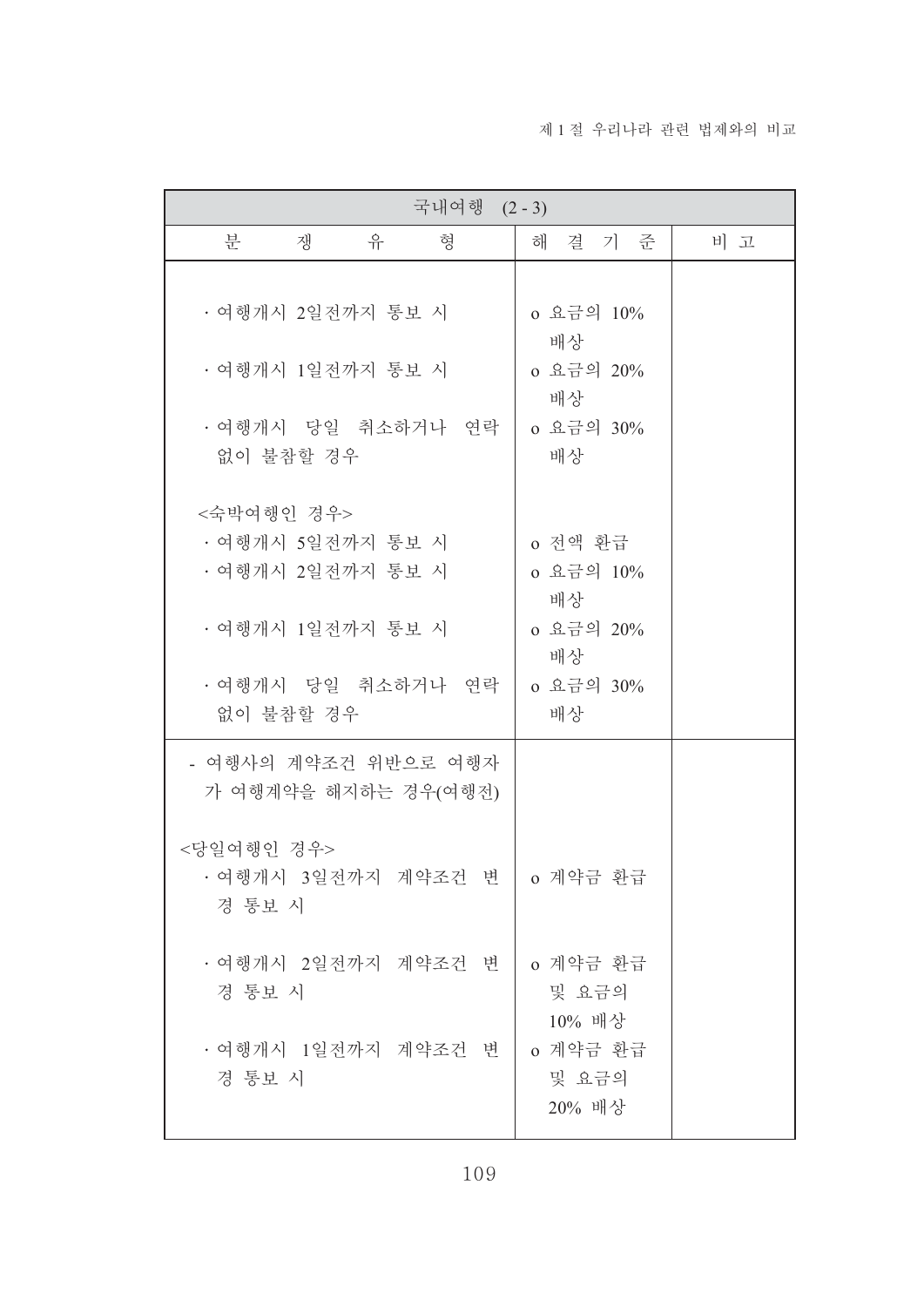| 국내여행 (2-3) |          |   |                     |                             |     |
|------------|----------|---|---------------------|-----------------------------|-----|
| 뷰          | 쟁        | 유 | 형                   | 해 결 기 준                     | 비 고 |
|            | 통보가 없을 시 |   | · 여행개시 계약조건 변경통보 또는 | o 계약금 환급<br>및 요금의<br>30% 배상 |     |

| 국                                                                                           | 외 여<br>행(2 - 2)                                |                                                                                                      |
|---------------------------------------------------------------------------------------------|------------------------------------------------|------------------------------------------------------------------------------------------------------|
| 분<br>형<br>유<br>쟁                                                                            | 결 기 준<br>해                                     | 비<br>卫                                                                                               |
| 4) 여행 출발 이후 소비자와<br>사업자의 귀책사유 없이<br>당초 계약과 달리<br>이 행<br>되지 않은 일정이 있는<br>경우                  | o 사업자는 이행되<br>지 않은 일정에<br>해당하는 금액을<br>소비자에게 환급 | * 단, 사업자가 이미<br>비용을 지급하고<br>환급받지 못하였<br>음을 소비자에게<br>입증하는 경우와<br>별도의 비용 지출<br>이 없음을 입증하<br>는 경우는 제외함. |
| 5) 여행 출발 이후 당초 계<br>획과 다른 일정으로 대<br>체되는 경우<br>- 당초 일정의 소요 비용<br>보다 대체 일정의 소요<br>비용이 적게 든 경우 | o 사업자는 그 차<br>액을 소비자에게<br>환급                   |                                                                                                      |

(2) 여행업표준약관

여행사가 여행자와 체결하는 계약에 대하여서는 「약관의 규제에 관 한 법률」에 따른 여행업표준약관이 마련되어 있다. 이러한 여행업표 준약관은 소비자분쟁해결기준에서와 마찬가지로 국내여행과 국외여행 으로 나누어져 있다. 즉, 국내여행 표준약관(제10020호), 국외여행 표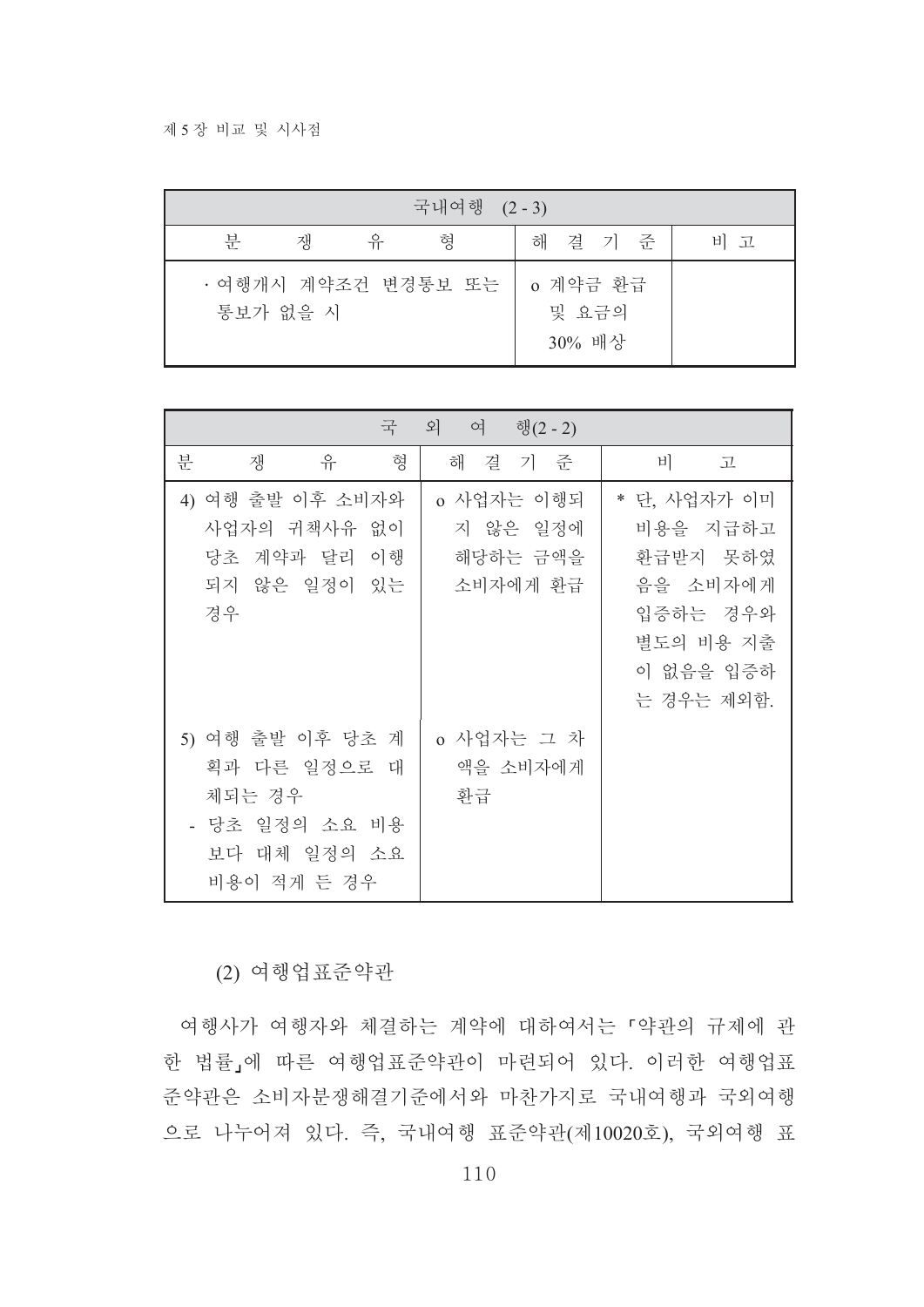준약관(제10021호)에 따라 각 여행업자는 계약서 및 약관을 작성하고, 이를 여행자에게 교부하여야 한다.

국내여행 표준약관은 총18개 조항으로 구성되어 있다. 주요 내용으 로는 계약의 구성(제4조), 계약서 및 약관 등 교부(제6조), 여행업자의 책임(제8조), 최저 행사인원 미 충족 시의 계약해제(제9조), 계약체결 의 거절(제10조), 여행요금(제11조), 여행조건의 변경요건과 요금 정산 (제12조), 여행출발 전의 계약해제(제13조), 여행출발 후의 계약해지(제 14조), 설명의무(제16조) 등이 있다. 국외여행 표준약관은 총20개 조항 로 구성되어 있으며, 계약의 구성(제4조), 계약서 및 약관 등 교부(제6 조), 여행업자의 책임(제8조), 최저 행사인원 미 충족 시의 계약해제 (제9조), 계약체결의 거절(제10조), 여행요금(제11조), 여행요금의 변경 (제12조), 여행조건의 변경요건 및 요금 등의 정산(제13조), 손해배상 (제14조), 여행출발 전의 계약해제(제15조), 여행출발 후의 계약해지(제 16조), 설명의무(제18조) 등의 내용을 규정하고 있다.

### 4. 양국 법제의 비교

중국의 여유법은 앞서 살펴본 바와 같이 총10장 112개 조문으로 구 성되어 있다. 제2장 관광객에서는 관광객의 권리와 의무에 관한 별도 의 장을 구성하고 있으며, 제3장 관광의 발전계획과 육성에서는 정부 의 관광산업 지원 육성에 관한 내용이, 제4장 관광 사업에서는 여행 사 및 관광산업 관련 단체의 진입규정과 행위규정이 마련되어 있다. 제8장과 제9장에서는 각각 관광 관련 분쟁의 처리 절차와 법적 책임 에 대하여 규정하고 있어서 상당히 형식적으로 정제된 모습을 보이고 있다.

한국의 관광진흥법과 비교하여 본다면, 관광 계획 및 육성, 관광지 개발, 관광사업 등에 있어서는 정부의 관광업 발전육성에 관한 내용

111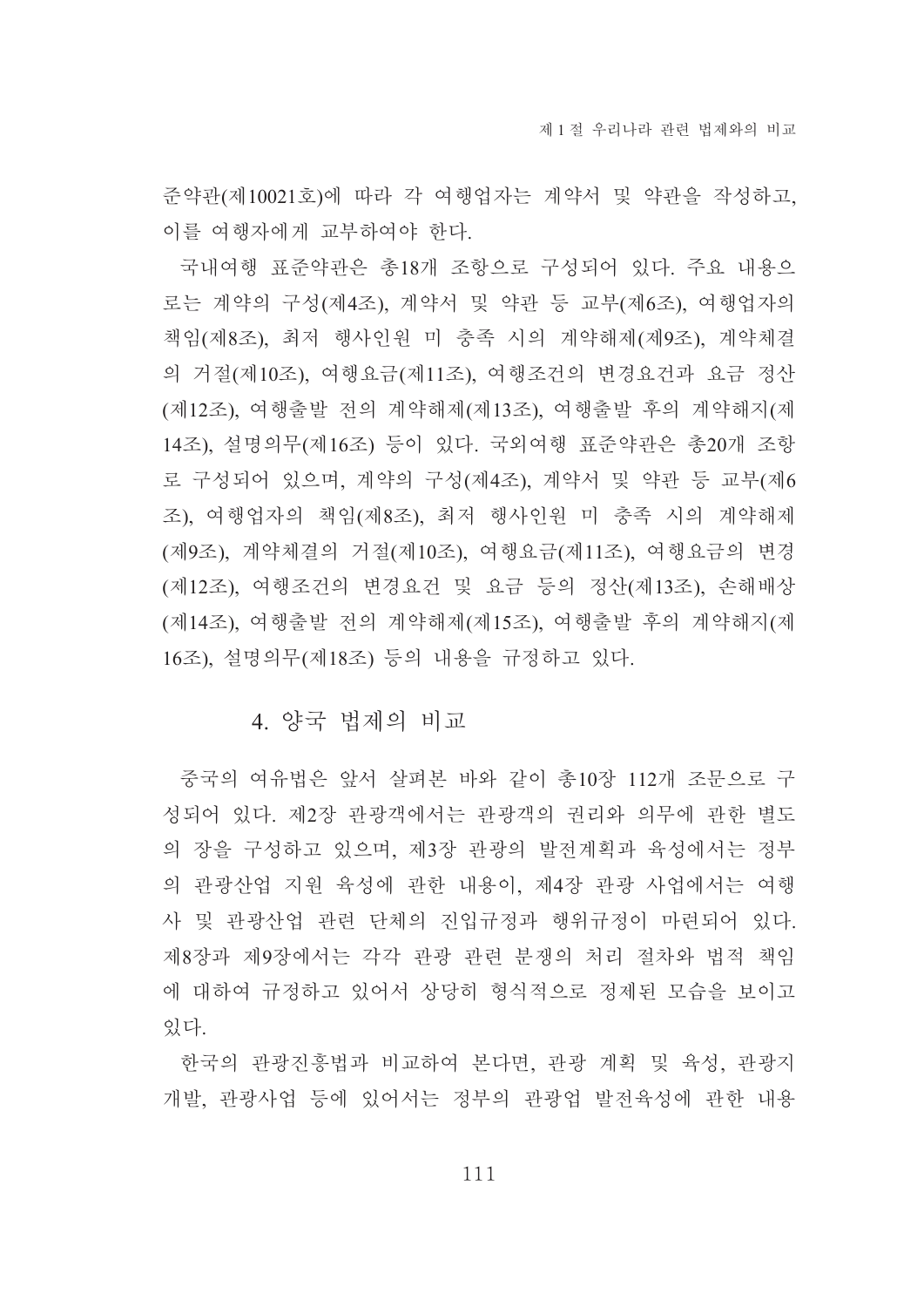내지 여행업자 등의 설립요건과 관광종사원의 자격, 영업에 대한 지 도와 감독 등에 대하여서는 구조적으로 유사한 규정들을 마련하고 있 다고 평가할 수 있다.

그러나, 한국의 관광진흥법이 제14조 [여행계약 등]에서만 여행업자 와 여행자의 계약 규범에 관한 내용을 다루고 있는 것과 대조적으로 여유법 제5장에서는 19개 조문을 할애하여 여행계약에 관한 내용을 규정하고 있다. 또한 제6장 여행의 안전에서도 정부와 여행업자의 여 행안전 의무와 관광객의 권리에 대하여 상세하게 다루고 있아. 우리 나라의 경우, 관광진흥법이 아닌 약관이 규제에 관한 법률에서 다루 어지고 있는 관광분쟁의 처리에 대하여서도 중국의 여유법은 제8장 관광분쟁의 처리에서 현급 이상 지방정부의 관광신고 접수기관 지정 또는 설립 의무와 함께 관광객의 여행업자와의 분쟁 해결 절차에 대 하여 규정들을 마련하여 두고 있다.

이처럼, 관광객의 권익보호 측면에서는 중국의 여유법과 같이 관광 법제에서 관광계획 및 육성과 관광 사업자에 대한 규범 외에도 관광 서비스 계약 규범에 대하여 여행계약 체결 시 여행업자 및 관련 사업 자의 의무를 명시하고 소비자로서의 관광객에 관한 법적 지위를 강화 할 필요가 있을 것이다.

### 제 2절 시사점

1. 다양한 관광 상품의 개발

중국의 여유법 규정은 여행업자 및 그 종사자에 관하여 진입 및 행 위에 관한 규제에 대한 내용을 강화하고 있다. 이러한 점에서 중국 국내적으로나 중국 관광객 비중이 높은 우리나라 관광시장 입장에서 는 여유법 시행 전보다 법률적인 제약이 많아졌다고 판단할 수 있다. 이에, 여유법 시행초기에 중국 국내 여행업자나 관광업계 뿐만 아니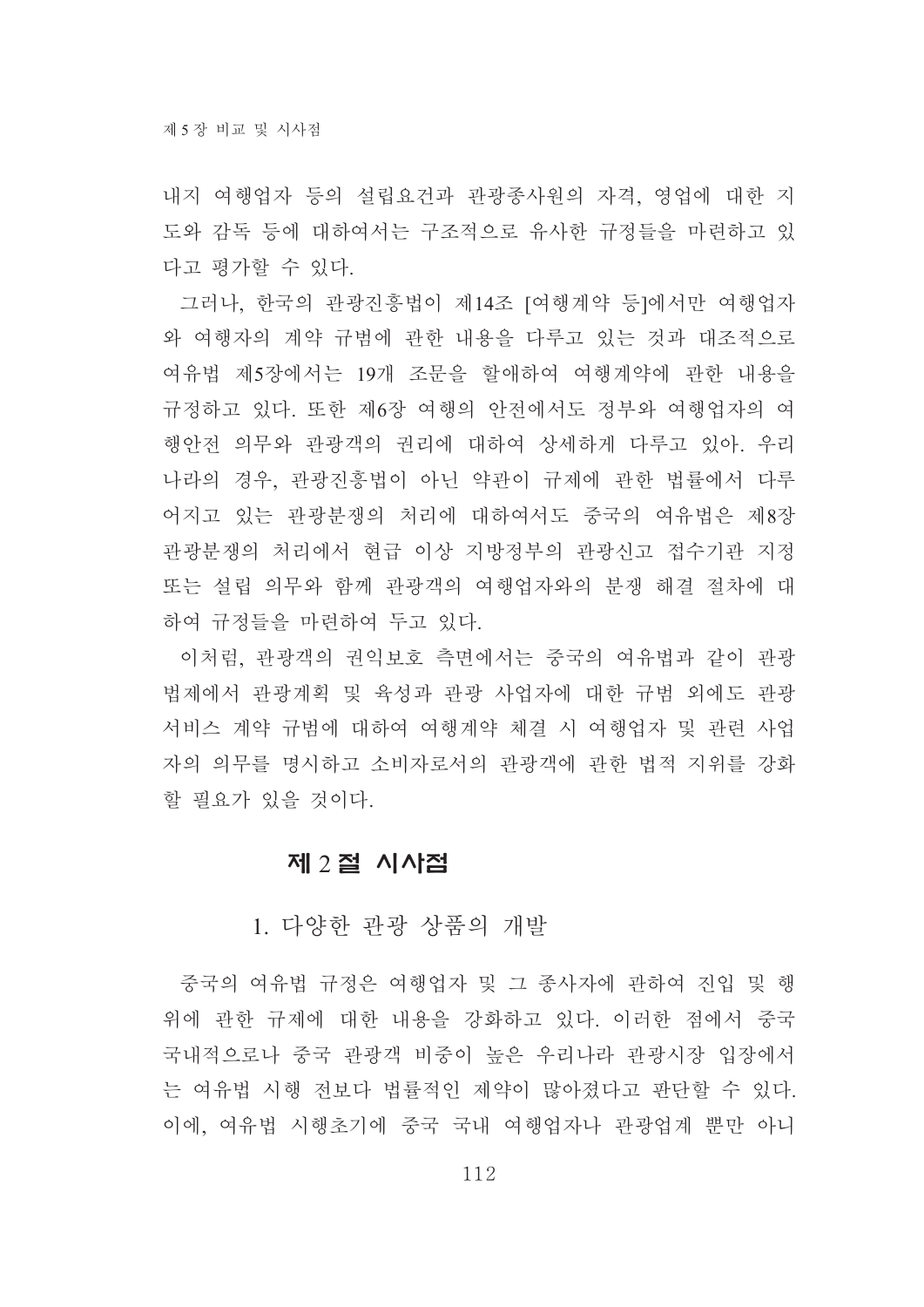라 우리나라 관광업계에서도 구조조정과 상품의 변화가 불가피 할 것 으로 예상되었다 72)

즉, 여유법 제35조의 여행사 업무 관련 금지사항과 관련하여 그 동 안 저가 경쟁을 통하여 사업을 영위하여 오던 방식에 큰 변화가 있을 것이란 예측과 함께 국내 관광산업의 위축에 대한 우려의 목소리도 나온 바 있다. 실제로 여유법이 시행되면서, 여행사간 출혈이 큰 저가 상품이나 관광객의 권리 확보에 불리한 강제쇼핑, 옵션추가 등에 대 하여 상당한 규제가 가해지기도 하였다.

이러한 영향으로 관광업계에서는 쇼핑 위주의 저가단체관광 상품 개발을 위주로 하던 형태에서 지역별 특성에 맞춘 새롭고 다양한 유 형의 관광 상품개발을 위하여 노력을 기울여 왔다.73) 향후에도 중국 관광객의 적극적인 유치를 위하여서는 다양한 수요를 충족시킬 수 있 는 고부가가치 과광상품을 지속적으로 개발해 나가려는 각 지자체와 업계의 노력이 필요할 것으로 보이다 74)

관광객의 개별 수요에 맞는 맞춤형 상품을 개발하는 것도 관건이지 만, 처음 한국을 방문한 외국관광객의 한국 재방문율을 높이기 위한 국민 전체의 노력도 필요하다고 본다. 관광산업은 환경친화적이고 고 부가가치를 창출하는 주요 서비스 산업이므로, 관광상품과 연계한 문 화컨텐츠를 계속 발굴하는 한편, 국가 이미지 제고를 위한 노력을 지 속적으로 기울여가야 할 것이다. 즉, 한국이 외국 관광객들에게 즐겁

<sup>72)</sup> 张丙英、앞의 논문、243면; 叶海玲、"浅淡旅游法对旅游业的影响及旅游社的应对策 略",《旅游管理研究》12月下半月刊, 2013, 14~15면.

<sup>73)</sup> 장정재 · 우석봉. 『중국인관광객 급증 요인과 대응과제』. 부산발전연구원. 2014.6.2..  $10~12$ 면.

<sup>74)</sup> 각 지역별 특성에 맞는 관광상품 개발, 관광객의 관광목적과 수요를 고려한 전문 화된 상품의 개발, 한국의 관광지를 적극적으로 널리 알릴 수 있도록 스토리텔링과 융합된 문화와 역사를 포함하는 관광코스 개발. 카지노 외에도 웰빙 · 힐링을 주제 로 한류를 접목시킨 관광 · 오락상품, 세계인의 입맛에 맞는 다양한 먹거리 개발, 관광안내 인력 확보와 외국어 안내판 설치 확대. 관광편의를 도모할 수 있는 다양 한 편의시설 구비 등 다양한 시도와 아이디어의 상품화가 필요할 것이다.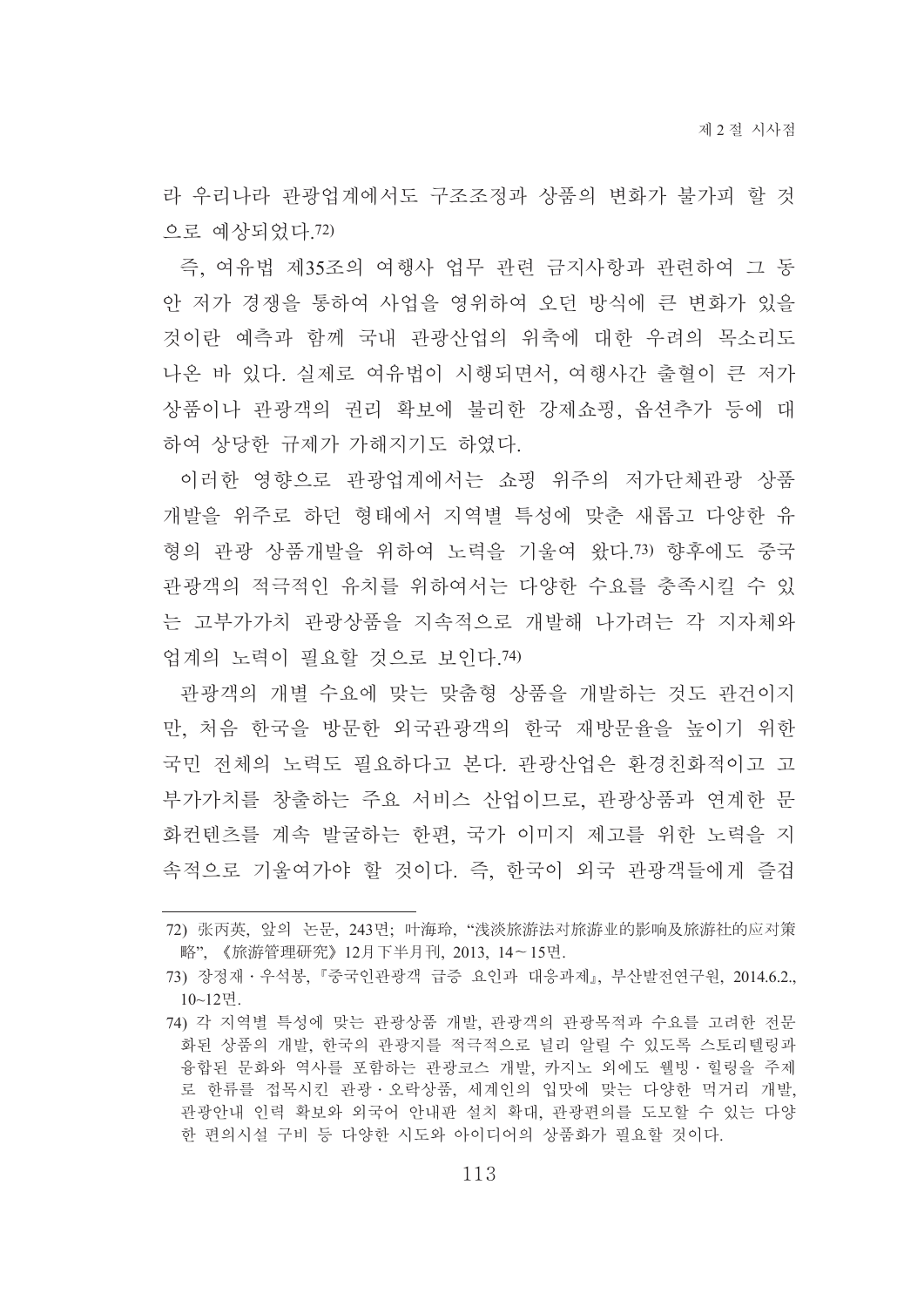고, 편안하며, 안전한 관광지라는 인식을 줄 수 있도록 전 국가적인 차워의 의식 전화과 노력이 요구되다.

### 2. 단체관광의 품질 향상 필요성

중국 여유법 제35조의 여행사 업무 관련 금지 규정의 시행에 따라 중국 단체관광 시장의 위축이 우려되자 중국 국가여유국은 2013년 12 월 16일 여유법 제35조의 엄격한 집행에 관한 유관 규정의 통지,를 발표하였으며, 2014년 4월 8일에는 표준계약서를 마련하여 발표하였 다. 여행자와 여행업자 간 서면계약 체결을 통하여 옵션관광 포함여 부를 명확히 하도록 하여 여행자의 권리를 보호하고자 하였던 원래의 의도와 달리 이러한 조치들은 사전 계약에 의한 서면합의만 있으면 저가단체관광이 가능해지는 결과를 낳았다. 따라서, 여유법 시행으로 획기적인 관광상품의 품질 제고를 기대하였던 것과 달리 다시 저가다 체관광 상품판매도 활발하게 이루어지고 있다. 이러한 현실을 감안한 다면, 관광객 내지 여행자의 소비자로서의 권익을 보호하면서도 관광 객의 다양한 수요에 맞춘 관광상품의 개발에 주력할 필요가 있을 것 이다. 단순한 쇼핑식 저가단체관광을 원하는 관광객 유치 뿐만 아니 라 입국목적별, 규모별, 지역별로 상품을 다양화하는 전략을 통하여 국가 이미지 제고와 고부가가치 창출이 가능한 고품질 관광상품을 꾸 준히 개발해가야 할 것이다.

한편, 중국 여유법 제정과 관련 법규 시행이라는 외부적 요인과 별 개로 우리나라 국내에서도 관광상품의 품질 향상을 위한 자발적인 노 력과 정책을 계속 이어가야 할 것이다. 우리나라에서는 「중국 단체관 광객 유치 전담여행사 업무 시행지침(제2011-0호 , 문화체육관광부 , 2011.10.19.) 제9조 6항을 통하여 저가의 선택관광상품에 대한 일정한 제재 기준을 마련하여 두고 있다. 2013년 9월부터는 2년마다 중국 단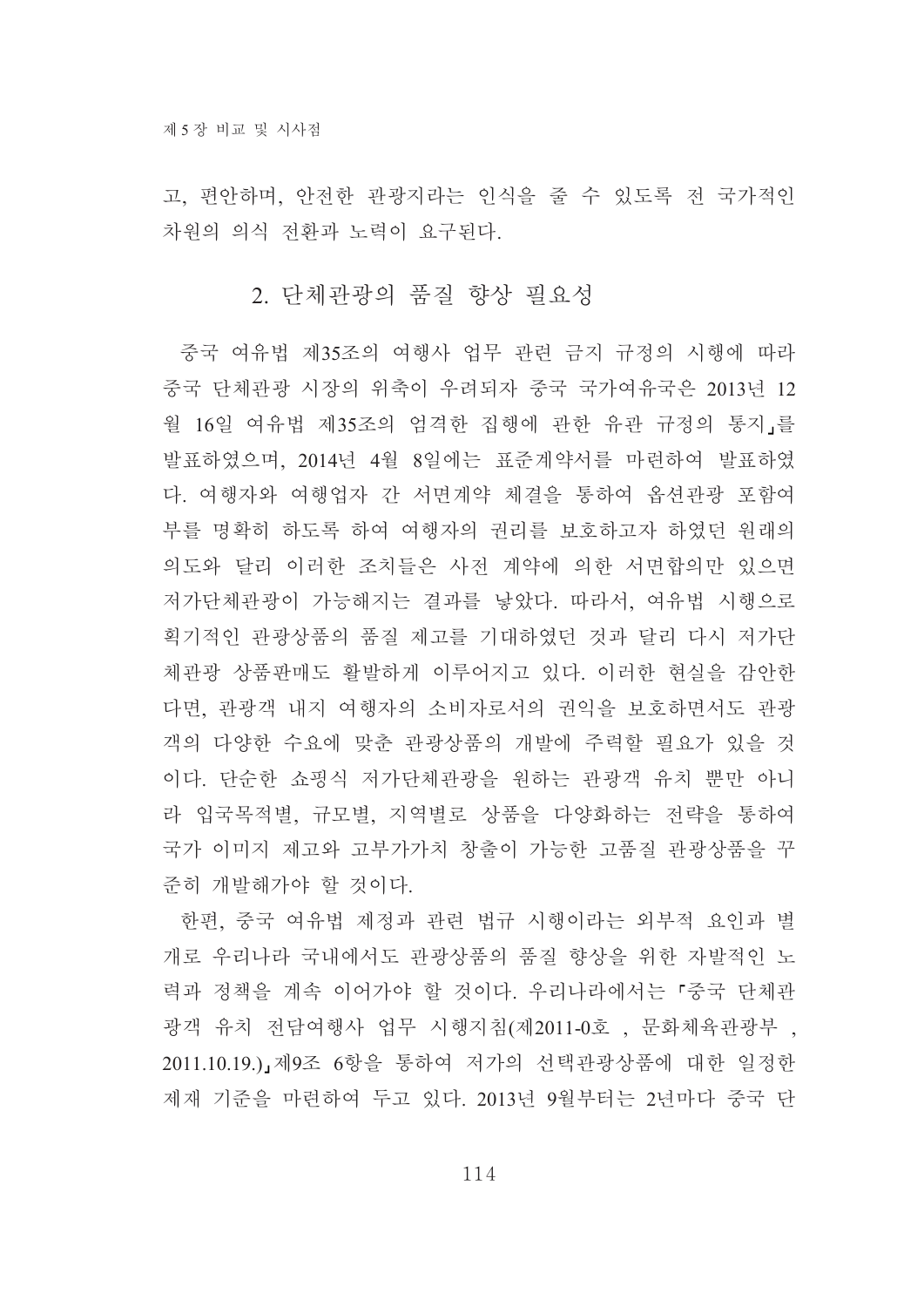체관광객 유치 전담여행사 지정을 재심사 하도록 하고 있어서 중국전 담여행사 지정 취소 처분 사례도 증가하고 있다.

### 3. 관광산업 발전을 위한 정부 간 협력체계 구축

각 지자체와 업계에서 국내 관광산업의 발전과 중국 관광객 유치를 위하여 다양한 상품을 개발하는 등 적극적인 노력을 기울이고 있는 가운데, 한국과 중국 양국 정부 간에도 관광산업 발전을 위한 업무협 력체계를 구축하기 위한 노력이 지속되고 있다.

즉, 국내의 중국인 방한관광 시장의 건전성을 확보하고 중국 여행사 와 한국 현지여행사 간의 공정한 거래가 정착되기 위하여서는 업계의 노력과 함께 정부의 지속적인 정책적 대응이 필요하다. 한-중 양국 정 부가 실질적인 업무 협력체계를 추진하고 이를 강화해 나가야 하는 이유도 이처럼 양국의 관광산업 건전성 확보를 위하여서라고 할 수 있을 것이다.75)

중국은 급속한 경제성장에 힘입어 관광산업도 빠른 속도로 발전해 왔으며, 앞으로도 계속 양적 · 질적 성장을 유지할 것으로 예상된다. 이번 여유법 제정이 관련 법제 완비를 통하여 관광업 육성과 관광상 품의 품질 향상 및 관광 소비 주체와 객체의 합리적인 권리ㆍ의무를 강화하기 위한 것임을 고려한다면, 중국 정부의 적극적인 노력은 계 속 될 것으로 보인다. 이러한 측면에서 판단하더라도 한-중 양국 정부 간의 협력은 더욱 긴밀해지고 구체화되어 갈 필요가 있다.

실제로 양국 정부도 이러한 필요성에 따라 2013년부터 적극적인 교 류와 협력 체계를 구축하기 위하여 노력하고 있다. 즉, 2013년 한국과 중국의 관광주관부처 장관은 합의각서를 체결하고, '한-중 관광품질 향상 실무협의체'를 구성한 바 있다.76) 2014년 5월에는 한국 문화체육

- 75) 최경은, 앞의 글, 188면.
- 76) '한중 관광품질 향상 위한 통합적 관리체계 구축', 건설교통신문, 2013.10.25. 신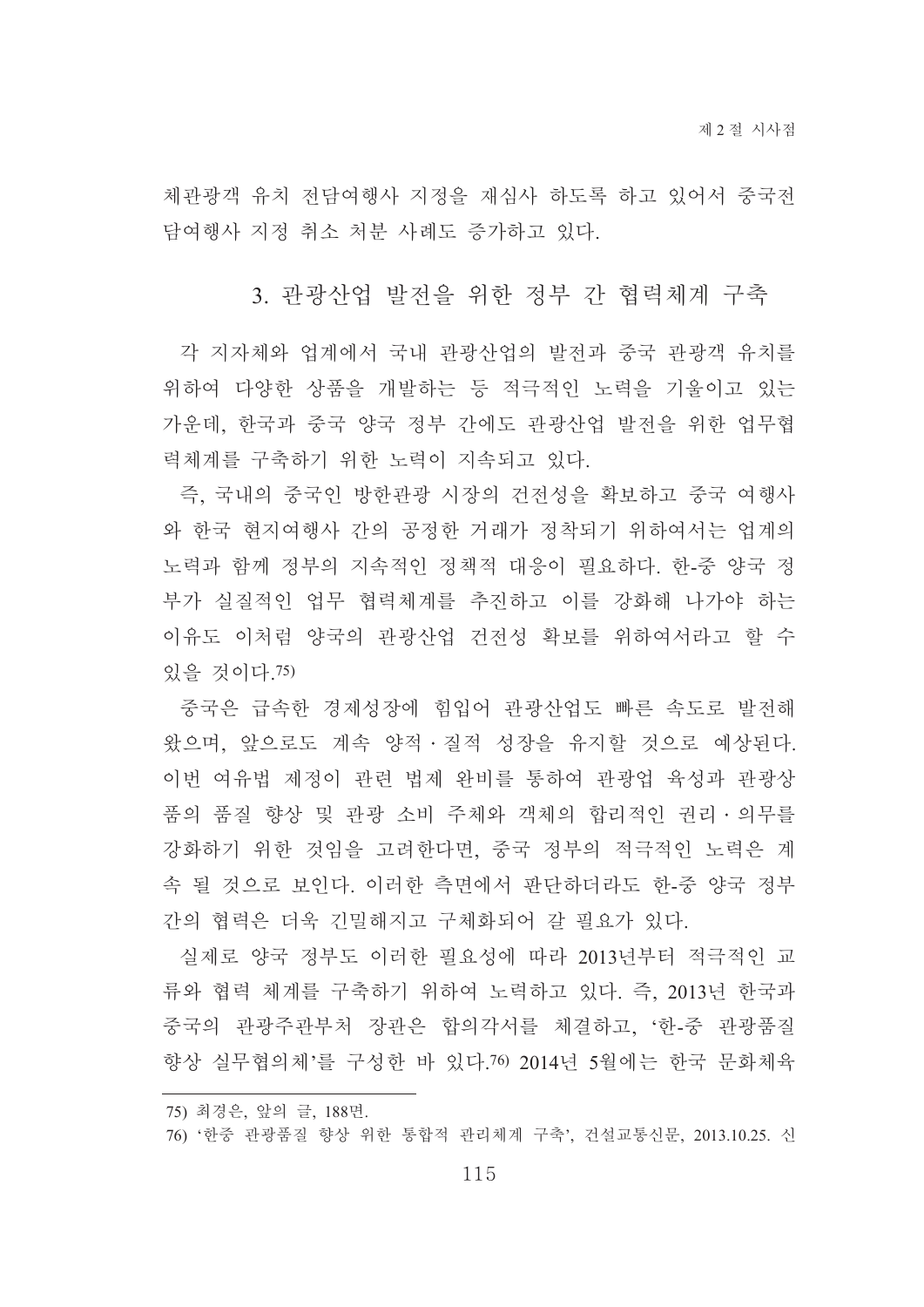관광부와 중국 국가여유국이 '제1차 한중 관광 품질 향상 협력발전 심포지엄'을 개최하여 실질적인 의견 교류와 협력 방안을 논의한 바 있다.77) 이처럼, 협의체 구성과 실무자간 활발한 교류를 통하여 양국 관광산업에 관한 감독과 불편 사항 접수 등을 처리함으로써 앞으로도 실질적인 교류 · 협력을 강화해 갈 수 있을 것으로 보인다.

정부간 교류와 협의체 운영에 있어서는 양국의 관광산업 특성과 장 점을 최대한 존중하고, 관광자원을 안정적이고 효과적으로 개발해 갈 수 있는 다양한 의견들을 적시에 교류해 갈 수 있도록 융통성있는 의 사전달구조를 확보할 필요가 있다. 특히, 중국에서는 국토면적이 넓고 유통이 빠른 속도로 발달하고 있는 한편, 전자상거래도 빠른 속도로 발전하고 있다.78) 향후에는 온라인 여행상품 판매가 계속 증가할 것 으로 예상되므로.79) 이에 대한 양국의 상호 감독 · 관리를 강화해 갈 필요가 있다. 이러한 온라인 여행업자에 대한 정보공시 신뢰성 확보 를 위한 정부간 시스템 마련이 필요할 것이다. 양국 정부는 기존의 평면적인 방식의 협력에서 나아가 정보공시, 업계 교류 지원, 온라인 관광 시장의 육성과 관리, 분쟁해결절차의 편리성과 공정성 확보, 창 조경제 실현을 위한 탄력적 시장관리, 사업자의 관광산업 개발에 대 한 참여 확대. 프로젝트별 관광상품 개발 등에 관한 한층 발전된 차 워의 협력체계를 구축해 갈 필요가 있다.

한국은 다양한 국가들과의 자유무역협정(FTA) 체결을 통하여 관광 업을 포함한 서비스 분야 개방과 산업 발전을 도모하여 왔다. 한-중 FTA를 통하여서도 관광업 분야의 발전이 확보될 수 있도록 정부의 실질적인 노력이 필요할 것이다.

문기사(http://cntn.co.kr/4940)

<sup>77)</sup> 정책브리핑, '한중 양국 정부와 관광업계, 관광품질 제고 방안 논의', 문화체육관 광부, 2014.5.28., (http://www.korea.kr/policy/pressReleaseView.do?newsId=155968285&call from=extlink)

<sup>78)</sup> 宋瑞, 앞의 논문, 36면.

<sup>79)</sup> 张百菊 · 王兴华, 앞의 논문, 227면.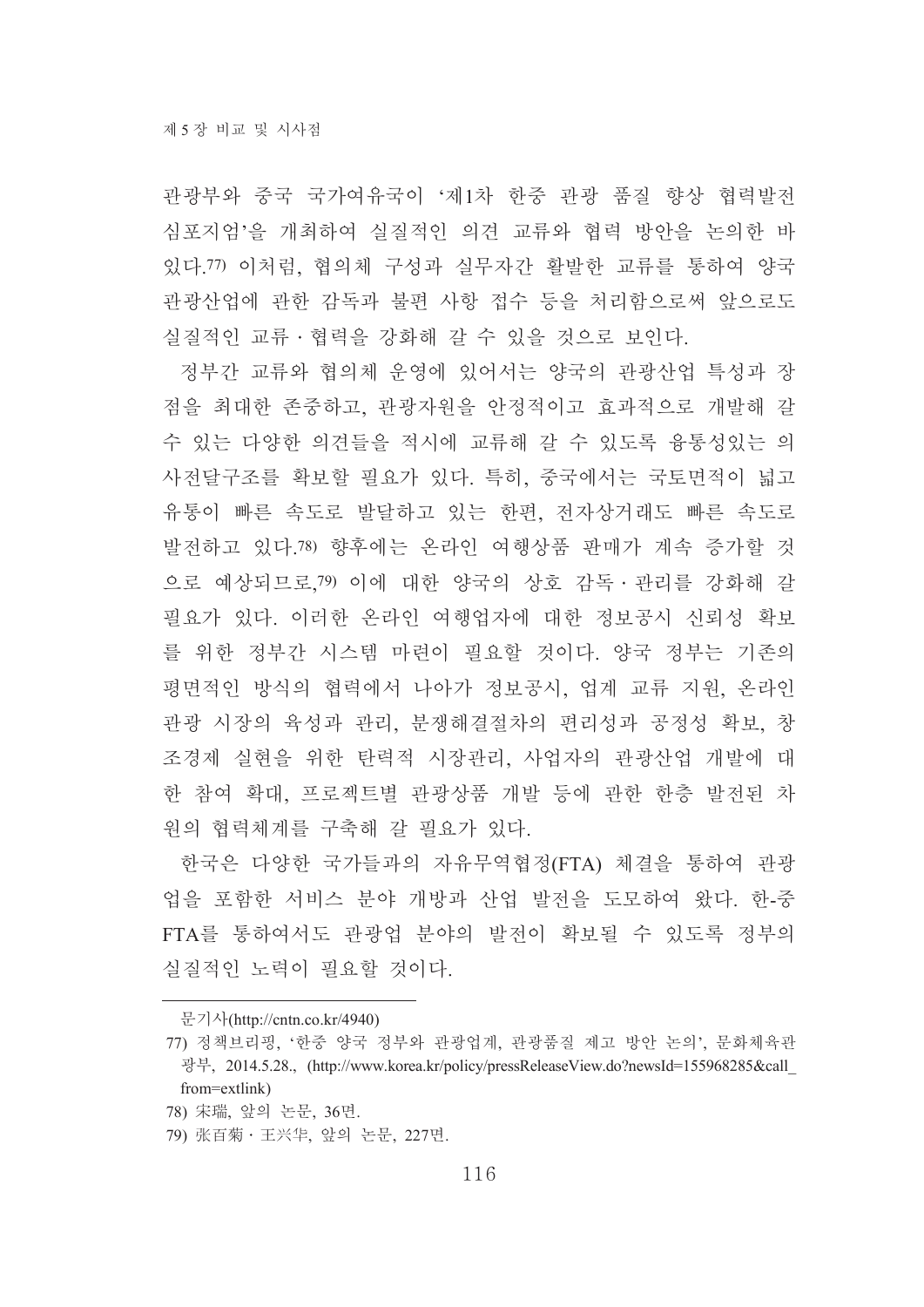## 4. 관광사업 활성화를 위한 입법적 조치의 필요성

관광기본법을 중심으로 하여 구성된 한국의 관광 관련 법제는 실제 로 관광진흥법에 여행업 내지 관광업에 관한 대부분의 기본적인 규정 이 포함되어 있다. 관광기본법의 기능 회복 필요성 내지 관광진흥법 자체에 대한 개정에 대한 요청의 목소리 뿐만 아니라,80) 민법 개정 및 여행업법의 제정에 관한 움직임도 다소 있었던 것을 감안하면. 81) 향후 중국의 여유법 제정과 한-중 양국 정부 간 협력체계 구축 상황 에 따라 우리나라 국내의 관광 관련 법제에도 일부 변화가 있을 것 으로 예상된다.

관광기본법에 대하여서는 기본법으로서의 기능이 제대로 발휘되지 않고 있다는 점이 문제점으로 제기 되고 있으므로 관광기본법과 관련 개별 법률들간의 유기적인 체계화를 통하여 법적지위와 효력을 강화 할 필요가 있을 것이다.82)

또한, 관광진흥법은 관광산업의 육성 및 개발에 그 목적을 두고 있 으나, 실제 법적용상 관광산업에 대한 규제로 작용하고 있다는 지적 에 대하여.83) 관광산업 육성과 활성화 차원에서의 개정이 불가피한 것으로 판단된다. 이는 관광진흥법의 개정안의 내용을 보더라도 쉽게 파악할 수 있는데, 관광산업활성화를 저해하는 요인으로 작용하는 규 정들에 대한 규제완화의 측면에서 이해할 수 있겠다.

중국 여유법의 경우 관광객의 권익보호 규정을 대폭 강화하면서도 관광객의 의무를 함께 규정하여 관광자원의 보호 의지를 강하게 드러 내고 있으며, 여행사업자나 관광가이드에 대하여서도 의무 뿐만 아니

- 82) 장평권, 앞의 논문, 364면.
- 83) 윤성혜, 앞의 글, 51면.

<sup>80)</sup> 신동일, 정지형, 위의 보고서, 5면.

<sup>81) 2004</sup>년 민법개정안, 2013년 민법개정안, 김부겸의원 대표발이 여행업법안(의안번 호 11426, 2011.4.5 발의, 임기만료폐기) 등(김성천, 앞의 글, 159~169면).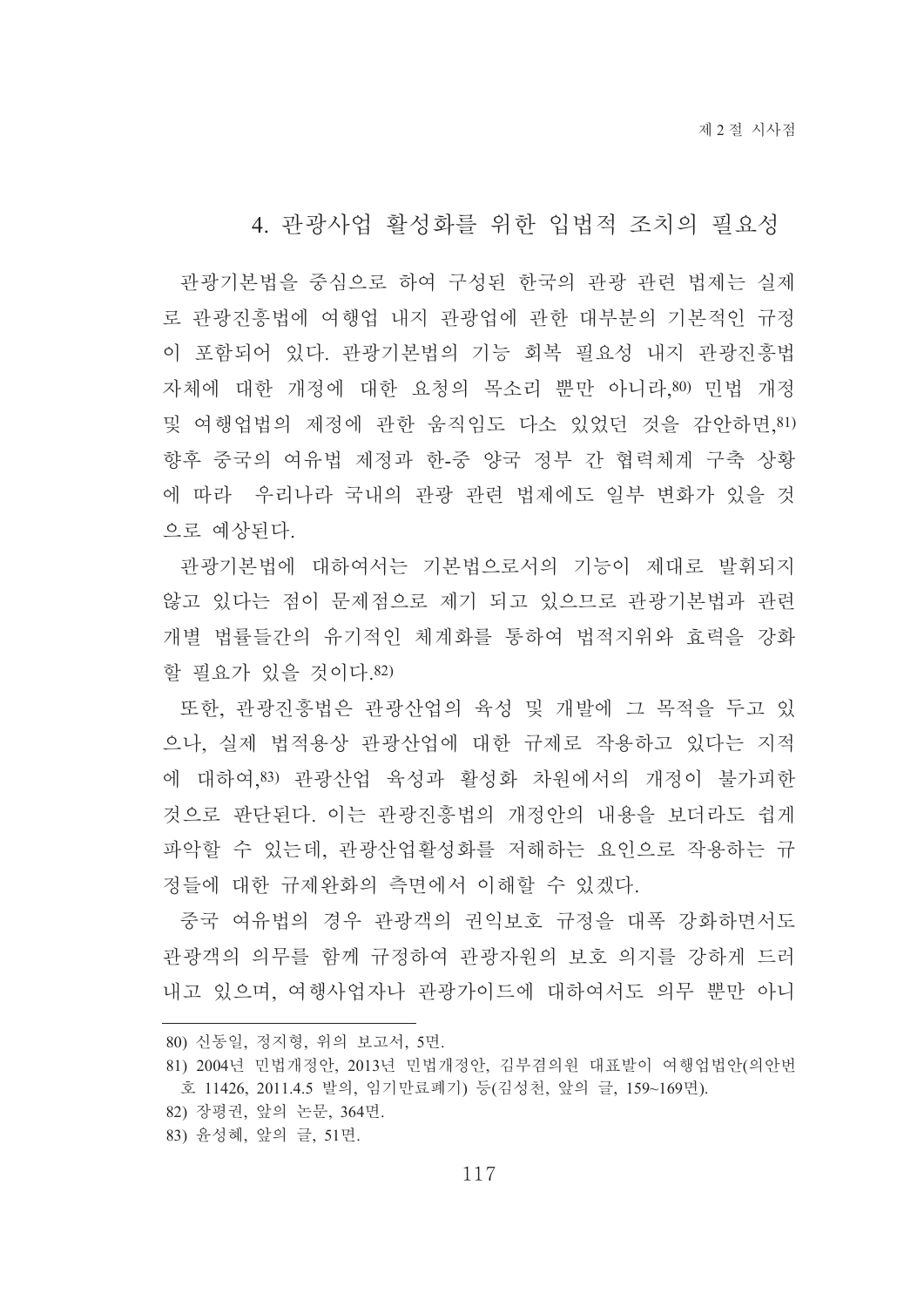라 권리 내용도 함께 규정하여 균형있는 관광 정책을 수행하려는 의 도가 엿보이다.

또한, 중국 여유법 제48조나 제52조에서 살펴볼 수 있듯이 온라인 여행사 운영 관련 규정이나 관광사업자의 관광객 개인정보 비밀준수 등에 관한 내용은 업계의 변화와 전자상거래 확대에 따른 개인정보보 호의 필요성 등 다양한 현실적 요소를 반영하고 있는 것으로 판단할 수 있다.

향후 우리나라의 관광 관련 법제의 제·개정 시, 이러한 균형감 있 는 관광 정책 수립과 빠르게 변화하는 시대적 흐름을 적절하게 수용 할 수 있는 탄력적인 대응 방안이 모두 필요할 것으로 생각한다.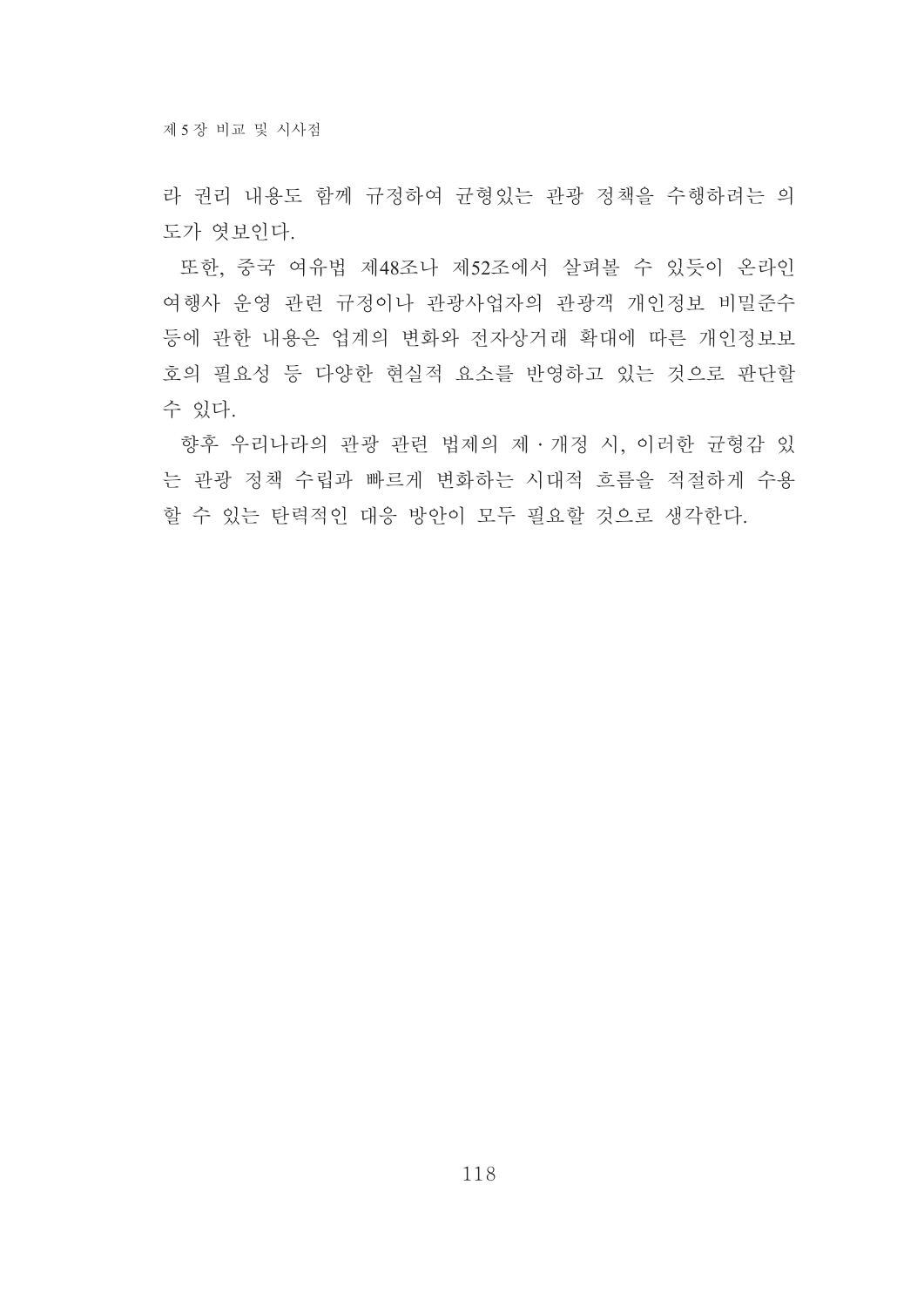# 제 6 장 결 론

본 보고서에서는 중국 여행업 현황과 우리나라 관광산업과의 관계 를 살펴보고. 중국 여행 관련 법제의 구성과 특징을 소개하는 한편. 우리나라 법제와의 비교법적 분석을 통하여 중국의 여유법 제정이 우 리나라 관광업에 주는 시사점 도출을 수행하고자 하였다.

중국인 관광객이 국내 입국 외국관광객에서 차지하는 비율은 한-중 수교 이후 꾸준히 증가 추세에 있으며, 중국인 관광객이 국내 입국 외국인 관광객에서 차지하는 비율도 1위를 차지하게 되었다. 따라서, 국내에서는 중국 관광객 유치를 위주로 하는 여행사들의 수도 많다. 이에 국내에서는 중국의 여유법 시행 이전에도 중국 단체관광객 유치 전담여행사 지정제도를 운용함으로써 중국인 관광객을 상대로 하는 저가단체관광의 품질을 확보하기 위하여 노력해 온 바 있다. 또한, 2013년 말부터는 지정 취소 처분을 통하여 실질적인 관리감독 기능을 유지하고 있다.

그럼에도 불구하고 국내 관광시장에서 중국인 관광객이 차지하는 비율이 크기 때문에 중국 국내법제가 한국의 관광시장과 관광산업에 직접적인 영향을 미칠 가능성이 있다. 중국의 여유법 시행 초기에는 저품질의 저가단체관광이 불가능해져서 국내 중국인관광객 수가 감소 할 것으로 예상되고 실제로 약간의 감소추세가 있었다. 그러나, 중국 국내 관광산업의 위축을 우려한 중국 정부는 하위규정을 통하여 사전 서면계약이 있으면 저가단체관광상품을 판매할 수 있는 가능성을 열 어 주 바 있다. 이는 중국 국가여유국이 정한 표준계약서에 따르더라 도 마찬가지이다. 중국 여유법 제정으로 국내 관광산업이 위축될 것 으로 우려하였던 것과 달리 규모면에서는 큰 변화가 없는 것으로 관 측되고 있다.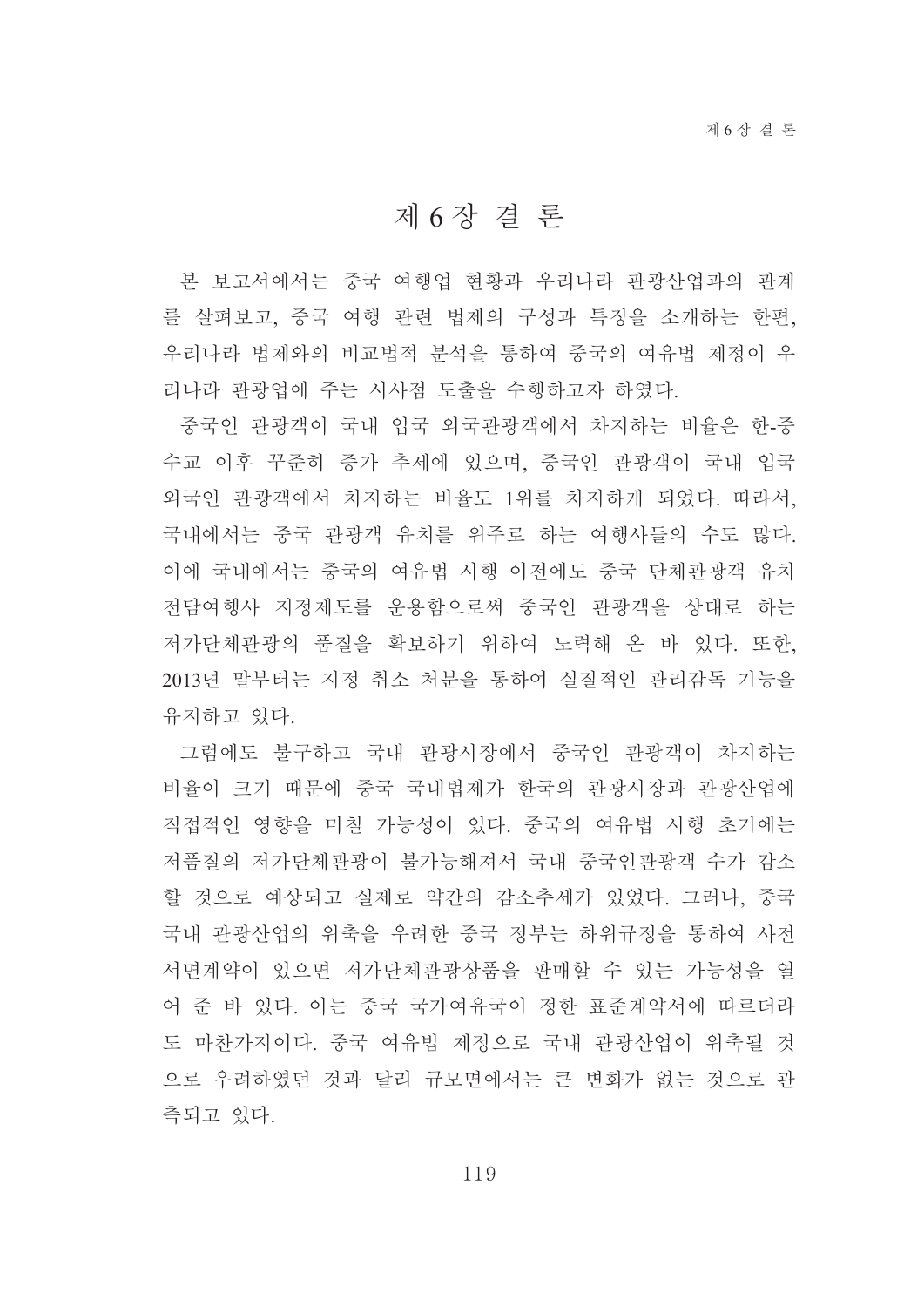그러나, 규모에는 큰 변화가 없었다고 하더라도 중국 여유법 제정에 따른 대책 마련에 고심하였던 각계의 노력을 통하여 우리나라 관광산 업이나 정책의 문제점을 해결하고 효과적인 대응방안을 수립하는데 일정한 효과가 있었다고 볼 수 있다. 또한, 관광업의 건전한 육성을 위한 한-중 양국의 협력체제의 중요성이 더욱 부각되는 좋은 기회가 되기도 하였다. 즉, 관광시장의 건전성 확보 방안과 여행사 간 공정거 래를 정착시킬 수 있도록 정부의 지속적인 정책적 대응이 필요한 상 황에서, 중국의 여유법과 관련 법제에 대한 이해를 높임으로써 한국 의 관광업 발전에 대한 전망과 방향성을 제시할 수 있는 좋은 기회로 작용하였다고 볼 수 있다.

단체관광상품 품질을 향상시킬 수 있는 다양한 맞춤식 상품을 개발 하고, 문화강국과 안전사회에 대한 국가이미지를 확립할 수 있는 관 광산업 제반 여건 조성을 위하여 정책적 · 입법적 조치가 뒷받침된다 면 국내 관광산업의 미래도 밝다고 본다. 또한, 중국과의 정부간 협력 을 강화하여 문화산업과 관광산업의 발전을 큰 틀에서 공유할 수 있 는 상시채널을 구축함으로써 한-중FTA의 효율성을 극대화할 수 있을 것으로 본다. 이러한 노력들은 앞으로도 지속적으로 이루어져야 하며, 정부간 협력을 기초로 업계간 교류도 강화해 가야 한다. 양국 업계 교류를 통하여 민간 차원에서의 자율규제와 관광상품의 품질제고를 위하여 노력하고, 상시적 정보교류와 함께 분쟁해결체계를 구축해간 다면 앞으로 한-중 간의 관광서비스산업 간의 실질적인 상호발전이 가능해 질 것으로 본다.

120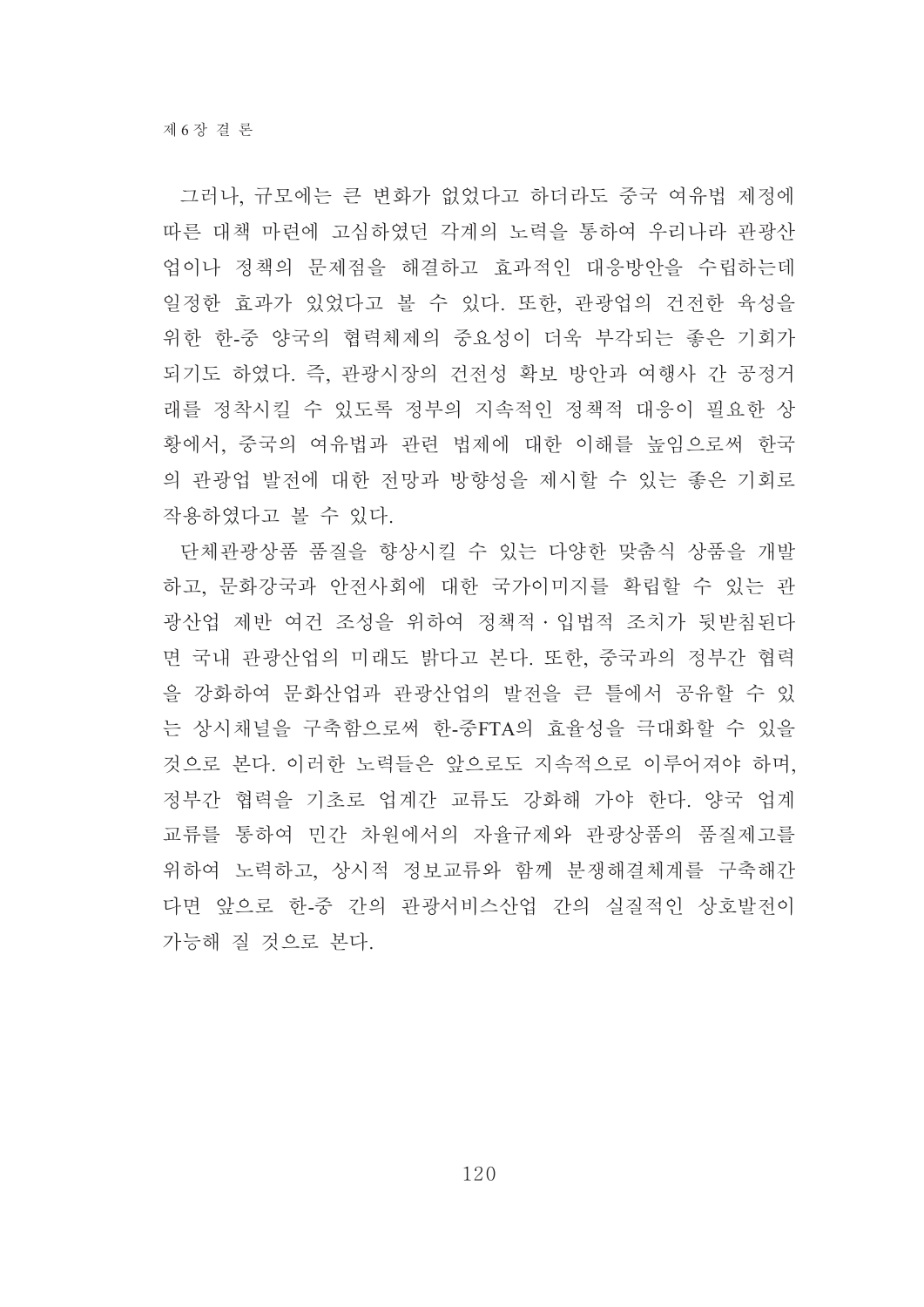# 참고문헌

#### 국내 자료

- 시동일 ∙ 정지형 '중국의 여유법 시행과 제주의 대응전략' 『JDI Focus』 No.167, 제주발전연구원, 2013. 9. 30
- 이처발전여구워 한중Zine 최신중국동향 vol.125, 2014.
- 장정재 · 우석봉 『중국인관광객 급증 요인과 대응과제』 부산발전연 구원, 2014.6.2.
- 최경은. '중국 여유법 주요 이슈 분석 및 방한관광에 미치는 영향 전망', 『KCTI Insight 제22호(2013-11)』, 한국문화관광연구원, 2013. 9. 27
- 한국문화관광연구원, '중국 여유법 제정에 따른 중국인 방한 관광에 미 치는 영향 전망'. 『한국문화관광연구원 보도자료』 2013. 9. 30
- 워철식 최영준 정연구, 『관광법규와 사례분석』, 백산출판사, 2012
- 장평권, "한국관광 대도약을 위한 관광법제 정비방안", 『관광학연구』 제55권 제4호(통권 90), 2011
- 유문기, 홍창식, 김주승, 『최신관광법규해설』, 새로미, 2010
- 신용석 · 심워섭. 『과광법제 체계화 및 개선방안』. 한국문화과광정책 연구원, 2006

#### 국외 자료

张丙英. "《旅游法》对旅行社与游客的影响分析". 《科技信息》 2014年 第04期. 2014.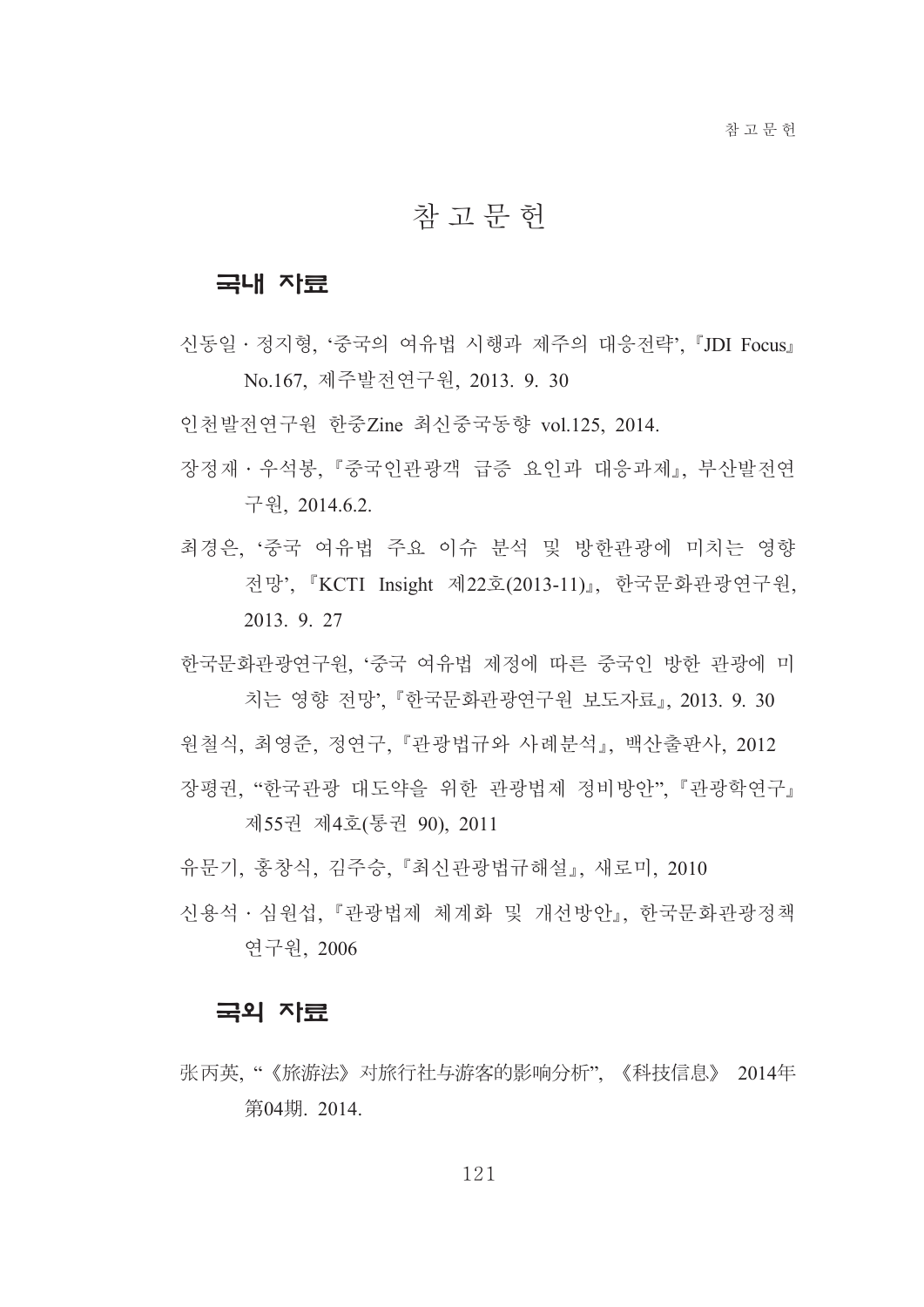- 张圆媛. "浅析新《旅游法》出台后对旅行社经营的影响". 『旅游管理研 究』2014年2月下半月刊. 2014.
- 李倩倩、"解读《旅游法》对旅行社'零负团费'的制约",『湖北广播电视 大学学报, 第33卷 第12期 2013.
- 韩玉灵·武冰欣 "促进旅游业健康发展的重要保障-写在「中华人民共 和国旅游法,出台之际",『理论研究』, 2013.
- 叶海玲, "浅淡旅游法对旅游业的影响及旅游社的应对策略", 《旅游管 理研究》12月下半月刊. 2013.
- 孔令学. "浅谈《旅游法》对旅游者安全的全方位保护机制". 『旅游学刊』 第28卷 2013年 第8期, 2013.
- 米一. "旅游法:剑指行业痼疾". 『法治与社会』2013年 10期. 2013.
- 张百菊·王兴华. "浅谈旅游法实施对旅游业界的影响". 『才智』2013年 第34期, 2013.
- 宋瑞, '产业发展视角下的《旅游法》', 『价格理论与实践』, 第8期 总 第350期, 中国价格协会. 2013.
- 韩玉灵. 『旅游法教程』. 北京:旅游教育出版社, 2007.
- 乔力·李茂民·高连营. '大旅游概念与21世纪旅游业的发展', 『山东社 会科学』,山东省社会科学界联合会, 2000.

王立纲・卢印东、『旅游法律知识问答』、北京:旅游教育出版社、1998. 魏小安. 『新编旅游经济学』. 上海:上海人民出版社, 1998.